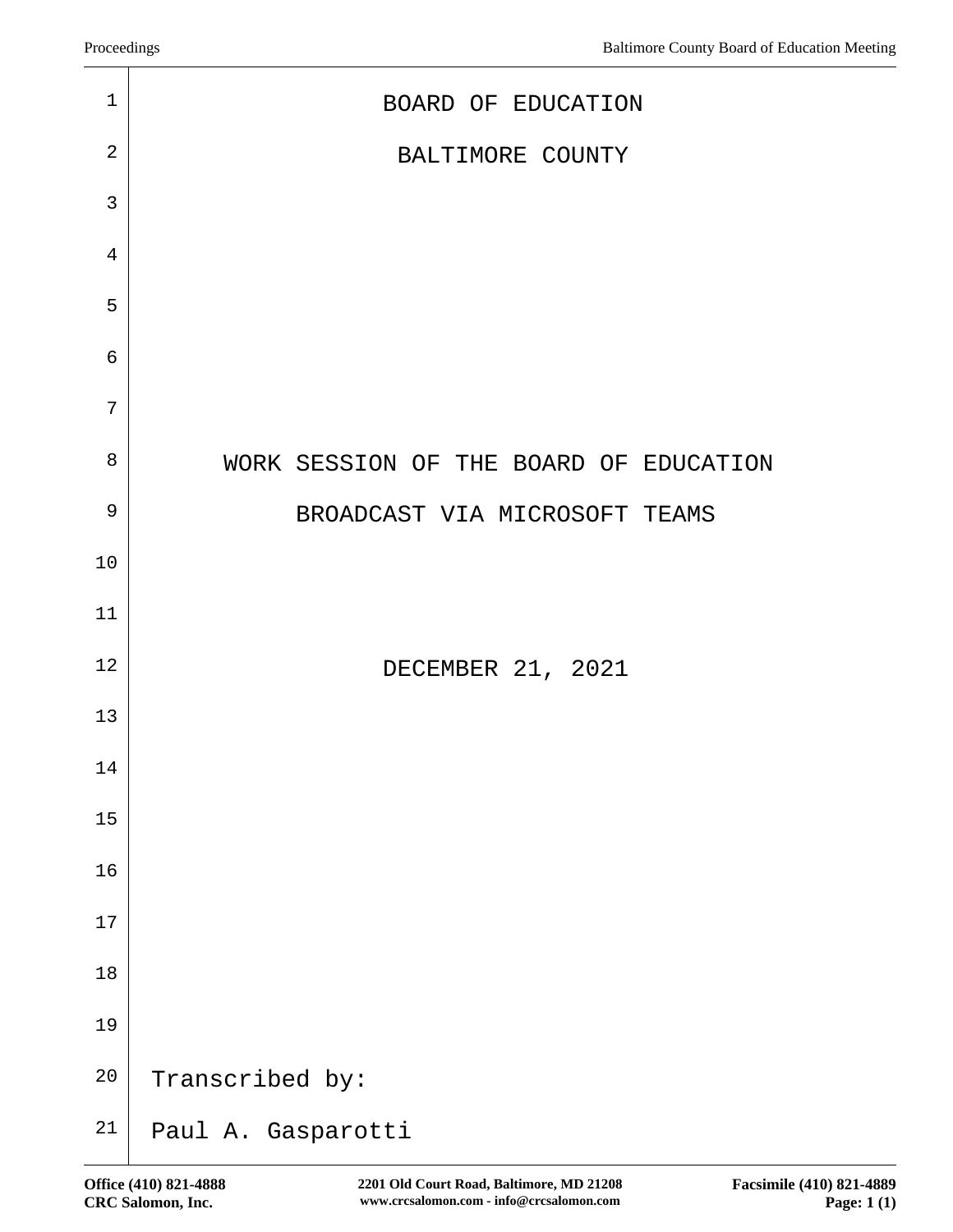|    | Page 2<br><b>BOARD MEMBERS:</b>                        |                         | Page 4<br><sup>1</sup> Report, Quarter One Results. 55                                   |
|----|--------------------------------------------------------|-------------------------|------------------------------------------------------------------------------------------|
| 2  |                                                        |                         | <sup>2</sup> Report, Blueprint for Maryland's Future. 116                                |
| 3  | Julie C. Henn, Board Chair                             | 3                       | New Business, Legislative Priorities of the                                              |
| 4  | Cheryl E. Pasteur, Vice Chair                          | 4                       |                                                                                          |
| 5  | <b>Kathleen Causey</b>                                 | 5                       | Report, Proposed FY-2023 County Capital                                                  |
| 6  | Moalie S. Jose (Absent)                                | 6                       |                                                                                          |
| 7  | Erin R. Hager                                          | 7                       | Report, Update on Efficiency and                                                         |
| 8  | Russell T. Kuehn                                       | 8                       | Effectiveness Review 183                                                                 |
| 9  | Lisa A. Mack                                           | 9                       | Information. 207                                                                         |
| 10 | Rodney R. McMillion                                    |                         | <sup>10</sup> Board Committee Updates. 207                                               |
| 11 | John H. Offerman, Jr.                                  | 11                      | Agenda Setting Items 209                                                                 |
| 12 | Lily P. Rowe (Absent)                                  | 12                      | Announcements. 212                                                                       |
| 13 | Makeda Scott (Absent)                                  | 13                      | Adjournment. 213                                                                         |
| 14 | <b>Christian Thomas, Student Member</b>                | 14                      |                                                                                          |
| 15 |                                                        | 15                      |                                                                                          |
| 16 |                                                        | 16                      |                                                                                          |
| 17 |                                                        | 17                      |                                                                                          |
| 18 |                                                        | 18                      |                                                                                          |
| 19 |                                                        | 19                      |                                                                                          |
| 20 |                                                        | 20                      |                                                                                          |
| 21 |                                                        | 21                      |                                                                                          |
|    | Page 3                                                 |                         | Page 5                                                                                   |
| 1  |                                                        | 1                       |                                                                                          |
|    | INDEX                                                  | $\overline{\mathbf{c}}$ | <b>PROCEEDINGS</b>                                                                       |
|    | Call to Order. 5                                       | 3                       | CHAIRWOMAN HENN: Good evening, this is<br>Chairwoman Julie Henn. I now call to order the |
|    | <sup>3</sup> Pledge of Allegiance/Silent Meditation 5  |                         | $4$ meeting of the Board of Education of Baltimore                                       |
|    |                                                        | 5                       | County for Tuesday, December 21st, 2021. I                                               |
|    | New Business, Administrative Appointments. 8           |                         | $\frac{1}{2}$ invite you to recite the Pledge of Allegiance to                           |
|    | <sup>7</sup> New Business, Report on Board Policies 14 |                         | $7$ the Flag to be led by Mr. Christian Thomas. We                                       |
| 8  | Public Comment 18                                      | 8                       | will then have a moment of silence in recognition                                        |
| 9  | Jennifer Lynch, On Behalf of County                    | 9                       | of those who have served education in Baltimore                                          |
| 10 | Executive Johnny Olzewski, Junior. 20                  | 10                      | County.                                                                                  |
| 11 | Delegate Lisa Belcastro 23                             | 11                      | (Pledge of Allegiance.)                                                                  |
| 12 | Delegate Eric Ebersole26                               | 12                      | (Moment of silence.)                                                                     |
| 13 | Delegate Dana Stein 29                                 | 13                      | Tonight's Board of Education meeting is                                                  |
| 14 | Marlena Pearsell, SWAEAC30                             |                         | $14$ being broadcast on line through Microsoft Teams                                     |
| 15 | Roah Hassan, BCSC33                                    | 15                      | and through BCPS TV, Comcast Xfinity Channel 73,                                         |
| 16 | Susan Ellerbee. 37                                     |                         | $16$ Verizon FiOs Channel 34. In order to efficiently                                    |
| 17 | Amy Adams 40                                           | 17                      | conduct this meeting, all voting items this                                              |
| 18 | Meghan Hughes 43                                       | 18                      | evening will be done by rollcall vote.                                                   |
| 19 | Muhammad Jameel 48                                     | 19                      | The first item on the agenda is the                                                      |
| 20 | Lloyd Allen $\dots \dots \dots \dots \dots$ .49        |                         | $20$ consideration of the December 21st agenda.                                          |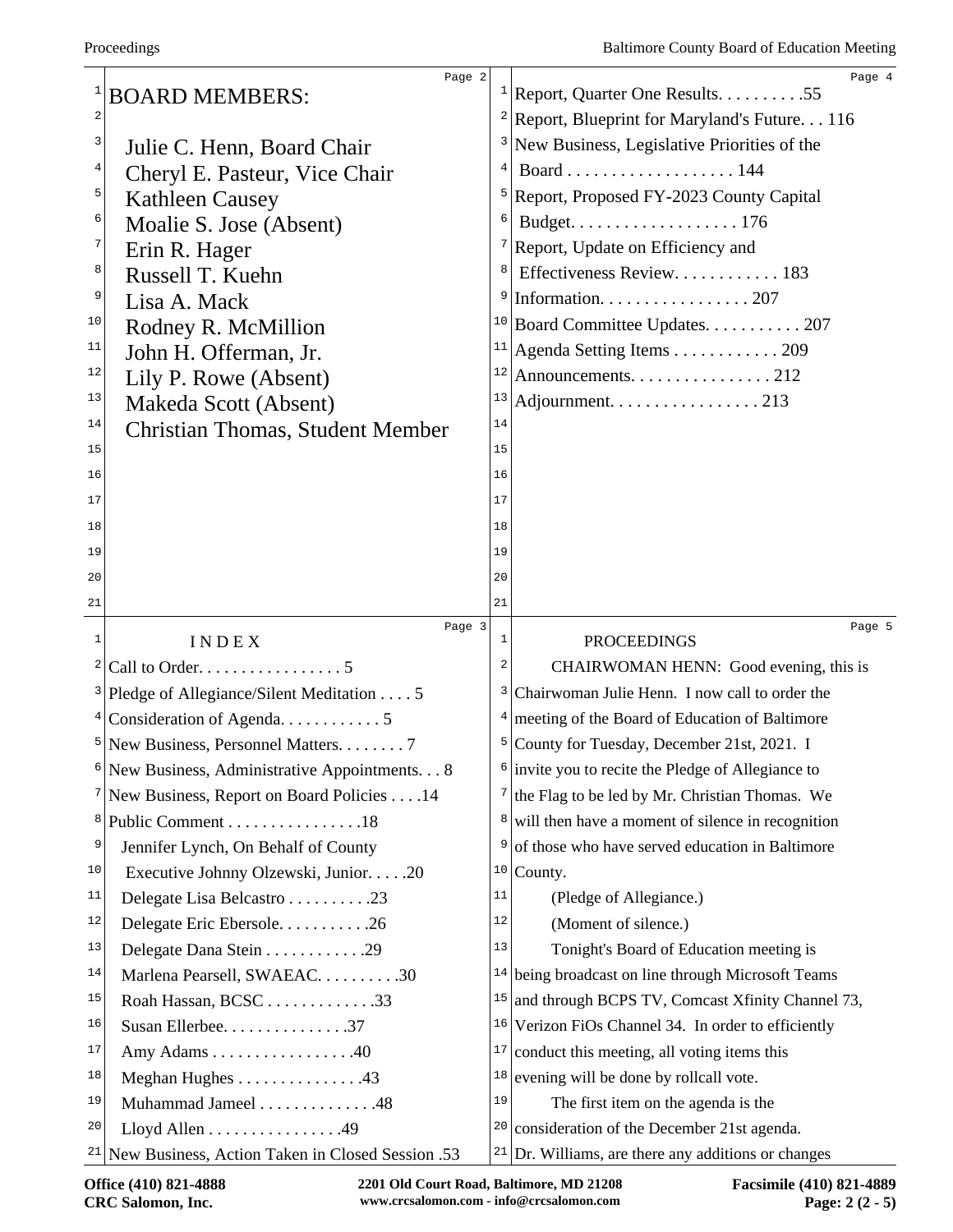|                         | Page 6                                                       |    | Page 8                                                        |
|-------------------------|--------------------------------------------------------------|----|---------------------------------------------------------------|
| 1                       | to tonight's agenda?                                         | 1  | MS. GOVER: Mr. McMillion?                                     |
| $\overline{\mathbf{c}}$ | DR. WILLIAMS: There are no additions or                      | 2  | MR. MCMILLION: Yes.                                           |
| 3                       | changes to tonight's agenda.                                 | 3  | MS. GOVER: Ms. Jose? Ms. Pasteur?                             |
| 4                       | THE COURT: Hearing none, the agenda                          | 4  | VICE CHAIR PASTEUR: Yes.                                      |
| 5                       | stands as presented.                                         | 5  | MS. GOVER: Mr. Thomas?                                        |
| 6                       | Earlier this evening the Board of                            | 6  | MR. THOMAS: Yes.                                              |
|                         | <sup>7</sup> Education met in closed session pursuant to the | 7  | MS. GOVER: Mr. Offerman?                                      |
| 8                       | Open Meetings Act for the following reasons: To              | 8  | MR. OFFERMAN: Yes.                                            |
| 9                       | one, discuss the appointment, employment,                    | 9  | MS. GOVER: Ms. Scott? Dr. Hager?                              |
|                         | $10$ assignment, promotion, discipline, demotion,            | 10 | DR. HAGER: Yes.                                               |
| 11                      | compensation, removal, resignation or performance            | 11 | MS. GOVER: Mr. Kuehn?                                         |
|                         | $12$ evaluation of appointees, employees or officials        | 12 | MR. KUEHN: Yes.                                               |
| 13                      | over whom it has jurisdiction, or any other                  | 13 | MS. GOVER: Ms. Henn?                                          |
| 14                      | personnel matter that affects one or more                    | 14 | CHAIRWOMAN HENN: Yes.                                         |
| 15                      | specific individuals; seven, consult with counsel            | 15 | MS. GOVER: Thank you.                                         |
| 16                      | to obtain legal advice; and nine, conduct                    | 16 | CHAIRWOMAN HENN: The motion carries,                          |
| 17                      | collective bargaining negotiations or consider               | 17 | thank you.                                                    |
|                         | $18$ matters that relate to negotiations. The minutes        | 18 | The next item on the agenda is                                |
| 19                      | of the closed session and informational summary              | 19 | administrative appointments and for that I call               |
| 20                      | can be found on BoardDocs under this board                   | 20 | on Dr. Williams.                                              |
|                         | $21$ meeting agenda date.                                    | 21 | DR. WILLIAMS: . Madam Chair Henn and                          |
| 1                       | Page 7<br>The next item on the agenda is personnel           |    | Page 9<br>$1$ Madam Vice Chair Pasteur and members of the     |
| 2                       | matters and for that I call on Ms. Anderson.                 |    | $2$ Board, I am bringing forward the following                |
| 3                       | Good evening.                                                | 3  | administrative appointments for your approval:                |
| 4                       | MS. ANDERSON: Good evening, Chairwoman                       | 4  | Assistant principal at Southwest Academy;                     |
|                         | <sup>5</sup> Henn, Vice Chairwoman Pasteur, Superintendent   | 5  | assistant principal at Northwest Academy of                   |
| 6                       | Williams and members of the Board. I would like              |    | <sup>6</sup> Health Sciences; specialist, ESOL welcome center |
| 7 <sub>1</sub>          | the Board's consent for the following personnel              | 7  | in the Office of World Languages and ESOL;                    |
|                         |                                                              | 8  | supervisor in the Office of Related Services;                 |
| 9                       | <sup>8</sup>   matters: Retirements, resignations, deceased  | 9  |                                                               |
| 10                      | recognition of service.                                      | 10 | manager, Office of Logistics; deputy                          |
| 11                      | CHAIRWOMAN HENN: Thank you. Do I have                        | 11 | superintendent, Office of the Superintendent.                 |
|                         | a motion to approve the personnel matters as                 |    | CHAIRWOMAN HENN: Thank you. Do I have                         |
| 12                      | presented in Exhibits D-1 through D-3?                       | 12 | a motion to approve the administrative                        |
| 13                      | MS. MACK: So moved, Mack.                                    | 13 | appointments as presented in Exhibit E-1?                     |
| 14                      | MR. THOMAS: Second, Thomas.                                  | 14 | VICE CHAIR PASTEUR: So moved,                                 |
| 15                      | CHAIRWOMAN HENN: Thank you, Ms. Mack,                        |    | $15$ Ms. Pasteur.                                             |
| 16                      | thank you, Mr. Thomas. Any discussion? May I                 | 16 | MR. THOMAS: Second, Thomas.                                   |
| 17                      | have a rollcall vote please?                                 | 17 | CHAIRWOMAN HENN: Thank you,                                   |
| 18                      | MS. GOVER: Ms. Rowe? Ms. Causey?                             | 18 | Ms. Pasteur, thank you, Mr. Thomas. Any                       |
| 19                      | MS. CAUSEY: Yes.                                             | 19 | discussion? May I have a rollcall vote please?                |
| 20                      | MS. GOVER: Ms. Mack?                                         | 20 | MS. GOVER: Ms. Causey?                                        |
| 21                      | MS. MACK: Yes.                                               | 21 | MS. CAUSEY: Abstain.                                          |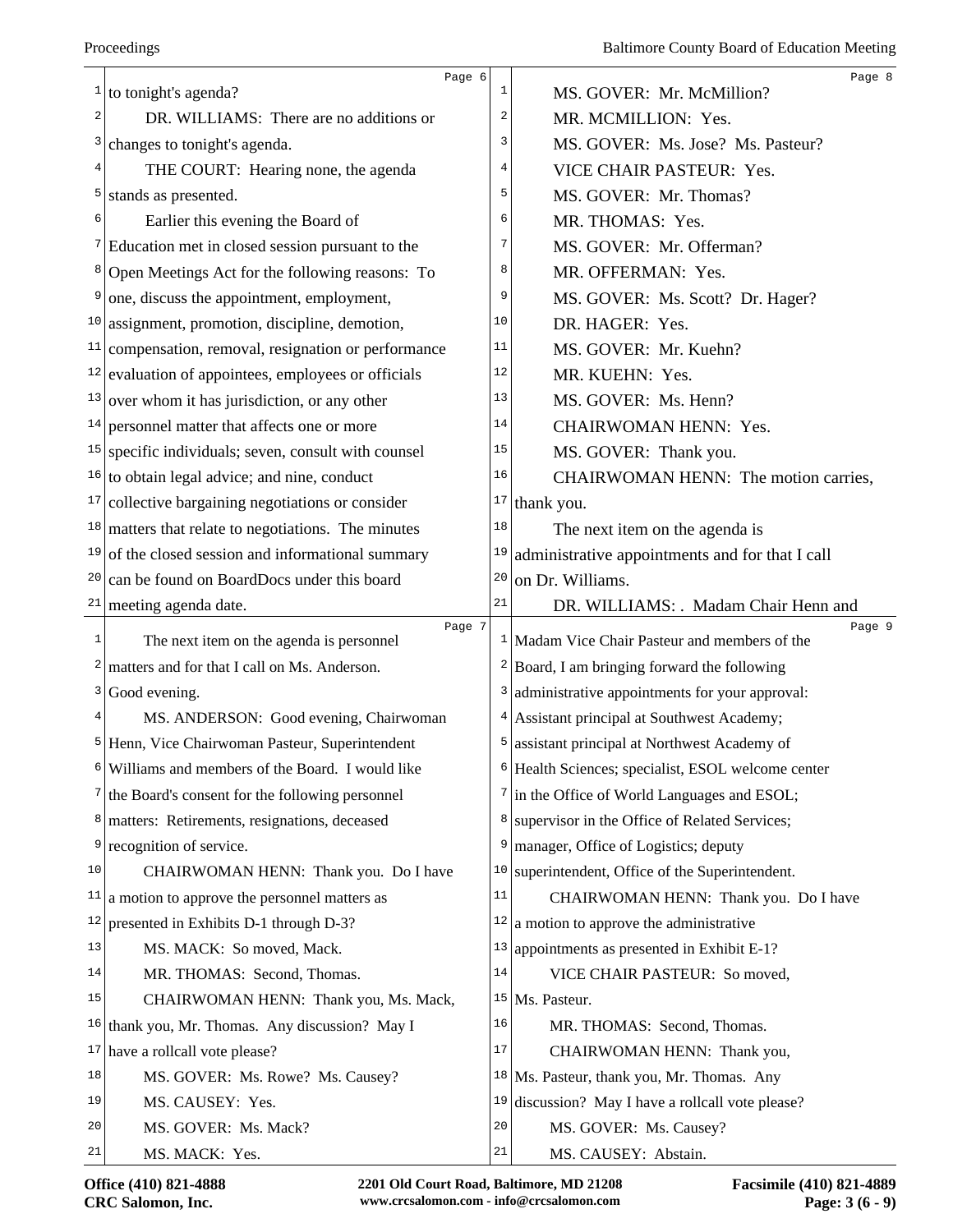|    | Page 10                                                      |                         | Page 12                                                                |
|----|--------------------------------------------------------------|-------------------------|------------------------------------------------------------------------|
| 1  | MS. GOVER: Ms. Mack?                                         | $\vert$                 | Congratulations, Xiang Li.                                             |
| 2  | MS. MACK: Abstain.                                           | $\overline{\mathbf{c}}$ | (Applause.)                                                            |
| 3  | MS. GOVER: Mr. McMillion?                                    | 3                       | The next appointment is Michelle Riddle                                |
| 4  | MR. MCMILLION: Yes.                                          |                         | as the supervisor, Office of Related Services.                         |
| 5  | MS. GOVER: Ms. Pasteur?                                      |                         | She brings to us 8.4 years of experience in                            |
| 6  | VICE CHAIR PASTEUR: Yes.                                     | 6                       | Baltimore County. Currently she's a teacher, or                        |
| 7  | MS. GOVER: Mr. Thomas?                                       | 7                       | speech language pathologist in the Office of                           |
| 8  | MR. THOMAS: Yes.                                             |                         | Related Services. She served as a teacher and                          |
| 9  | MS. GOVER: Mr. Offerman?                                     |                         | speech language pathologist at Stoneleigh                              |
| 10 | MR. OFFERMAN: Yes.                                           | 10                      | Elementary and General John Stricker Middle                            |
| 11 | MS. GOVER: Dr. Hager?                                        | 11                      | School. Her prior experiences include Kennedy                          |
| 12 | DR. HAGER: Yes.                                              |                         | <sup>12</sup> Krieger Institute, Hoover City School District           |
| 13 | MS. GOVER: Mr. Kuehn?                                        | 13                      | and Elizabeth Area School District.                                    |
| 14 | MR. KUEHN: Yes.                                              | 14                      | Congratulations, Michelle Riddle.                                      |
| 15 | MS. GOVER: Ms. Henn?                                         | 15                      | (Applause.)                                                            |
| 16 | <b>CHAIRWOMAN HENN: Yes.</b>                                 | 16                      | Next appointment is Dr. Evelyn R.                                      |
| 17 | MS. GOVER: In favor is seven.                                | 17                      | Tolliver as the assistant principal at Northwest                       |
| 18 | CHAIRWOMAN HENN: Then the motion                             | 18                      | Academy of Health Sciences. Currently she's a                          |
| 19 | carries. Dr. Williams?                                       | 19                      | specialist of compliance in the Office of                              |
| 20 | DR. WILLIAMS: Yes, thank you. Our                            | 20                      | Title I. She has -- I will say welcome. She                            |
| 21 | first candidate is Angela Booze, with 15.4 years             | 21                      | served 6.4 years in Baltimore County as a                              |
| 1  | Page 11<br>of service, promotion to assistant principal at   |                         | Page 13<br>$\frac{1}{1}$ teacher, STAT teacher at Hebbville as well as |
| 2  | Southwest Academy. She's currently a teacher                 | 2                       | specialist of compliance, Office of Title I. Her                       |
|    | resource, Department of Professional Learning.               | 3                       | previous experience, she has served over eight                         |
|    | She served as a resource teacher in that office,             |                         | years in Baltimore City Public Schools.                                |
| 5  | staff development teacher at Southwest Academy,              | 5 <sup>1</sup>          | Congratulations, Dr. Tolliver.                                         |
|    | <sup>6</sup> McCormick Elementary, special ed teacher        | 6                       | (Applause.)                                                            |
| 7  | inclusion, Reisterstown Elementary, kindergarten             | 7                       | Our next appointment is William A.                                     |
| 8  | teacher at Reisterstown Elementary as well as                | 8 <sup>1</sup>          | Wingerd as the manager of Office of Logistics.                         |
| 9  | special ed inclusion at Reisterstown Elementary.             | 9                       | He brings to us 13 years of experience in                              |
|    | $10$ Prior to that she served as a staff at Baltimore        | 10                      | Baltimore County. Currently he's the senior                            |
| 11 | City Public Schools for eight years, and Psalmist            | 11                      | operations supervisor in the Office of Facilities                      |
| 12 | Christian School. Congratulations, Angela R.                 | 12                      | Operations. He served as the field                                     |
| 13 | Booze.                                                       | 13                      | representative as well as building operations                          |
| 14 | (Applause.)                                                  | 14                      | supervisor at Sparrows Point Middle and High,                          |
| 15 | Our next candidate is Xiang Li as the                        | 15                      | assistant building operations supervisor as well                       |
| 16 | specialist of ESOL Welcome Center, the Office of             | 16                      | as building service worker at Chesapeake High                          |
| 17 | World Languages and ESOL. She brings to us 10.3              | 17                      | School. Congratulations, William A. Wingerd.                           |
| 18 | years of service in Baltimore County. Currently              | 18                      | (Applause.)                                                            |
|    | $19$ she's the ESOL family-school liaison in the             | 19                      | Our next candidate up for appointment is                               |
|    | <sup>20</sup> Office of World Languages and ESOL, and again, | 20                      | Dr. Myriam Yarbrough as the deputy superintendent                      |
|    | $21$   10.3 years of service in Baltimore County.            | 21                      | in the Office of the Superintendent. Currently                         |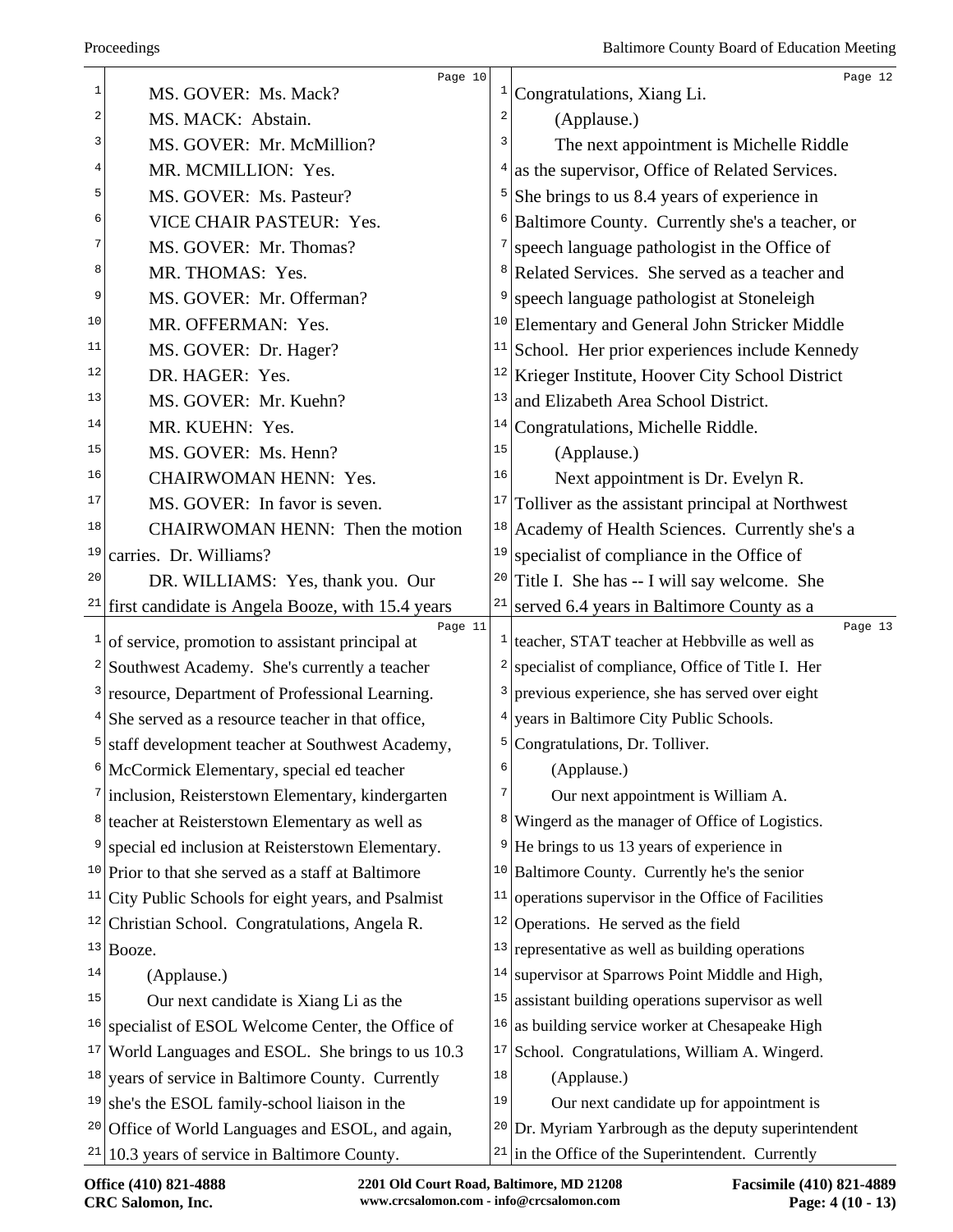|              | Page 14                                               |                         | Page 16                                              |
|--------------|-------------------------------------------------------|-------------------------|------------------------------------------------------|
| 1            | she's the chief of the Division of Organization       |                         | $\frac{1}{2}$ strengthened to include language about |
| $\mathbf{2}$ | Effectiveness. Previously she served as               |                         | $2$ independent medical evaluations or IMEs required |
| 3            | executive director of school support secondary,       | 3                       | when there is a discrepancy between the BCPS         |
| 4            | director of school performance in the Office of       | 4                       | vendor and an existing employee's personal           |
| 5            | the Community Superintendents. Prior experience,      | 5                       | physician as to the status of the employee's         |
| 6            | 23.5 years of experience in Montgomery County         |                         | $6$ health and ability of the employee to return to  |
| 7            | Public Schools and three years as a teacher in        | 7                       | work.                                                |
| 8            | Baltimore County Public Schools.                      | 8                       | CHAIRWOMAN HENN: Thank you, Ms. Mack.                |
| 9            | Congratulations, Dr. Myriam Yarbrough.                | 9                       | MS. MACK: And I have a comment on 5100.              |
| 10           | (Applause.)                                           | 10                      | CHAIRWOMAN HENN: Please go ahead.                    |
| 11           | CHAIRWOMAN HENN: Thank you,                           | 11                      | MS. MACK: The revision to Policy 5100                |
|              | $12$ Dr. Williams. The next item on the agenda is the |                         | $12$ Section 3, Item B, line 36 references attending |
|              | $13$ report on board policy. This is the first reader | 13                      | school regularly. Attending school regularly is      |
|              | $14$ for these policies and for that I call on        | 14                      | very nebulous and could be interpreted               |
|              | $15$ Mr. John Offerman, vice chair of the policy      | 15                      | differently by different schools. I would like       |
| 16           | review committee.                                     | 16                      | to see the policy strengthened with a more           |
| 17           | MR. OFFERMAN: Members of the Board, the               | 17                      | specific definition of either attendance or          |
| 18           | policy review committee asks the Board accept         | 18                      | absence, or both.                                    |
| 19           | this report of the committee's recommendations to     | 19                      | CHAIRWOMAN HENN: Thank you. Board                    |
| $20\,$       | amend the following policies:                         | 20                      | members, any other comments or questions? May I      |
| 21           | Policy 4006, personnel, general, medical              |                         | $21$ have a rollcall vote please?                    |
| $\mathbf{1}$ | Page 15<br>evaluations; Policy 4202, personnel,       | $\mathbf 1$             | Page 17<br>MS. GOVER: Ms. Rowe? Ms. Causey?          |
| 2            | compensation, benefits and retirement; Policy         | $\overline{\mathbf{c}}$ | MS. CAUSEY: No.                                      |
| 3            | 5100, employee and attendance. These policies         | 3                       | MS. GOVER: Ms. Mack?                                 |
|              | $4$ are presented tonight as, I believe it's          | 4                       | MS. MACK: Yes.                                       |
| 5            | Exhibit F, is that correct, it is Exhibit F.          | 5                       | MS. GOVER: Mr. McMillion?                            |
| 6            | They're also here for public comment prior to the     | 6                       | MR. MCMILLION: Yes.                                  |
| 7            | final vote. Thank you.                                | 7                       | MS. GOVER: Ms. Pasteur?                              |
| 8            | CHAIRWOMAN HENN: Thank you,                           | 8                       | VICE CHAIR PASTEUR: Yes.                             |
| 9            | Mr. Offerman. May I have a motion to accept the       | 9                       | MS. GOVER: Mr. Thomas?                               |
| 10           | recommendation of the Board's policy review           | 10                      | MR. THOMAS: Yes.                                     |
| 11           | committee for Policies 4006, 4202 and 5100?           | 11                      | MS. GOVER: Mr. Offerman?                             |
| 12           | MR. THOMAS: So moved, Thomas.                         | 12                      | MR. OFFERMAN: Yes.                                   |
| 13           | CHAIRWOMAN HENN: Thank you, Mr. Thomas.               | 13                      | MS. GOVER: Dr. Hager?                                |
|              | $14$ No second is needed since the recommendation     | 14                      | DR. HAGER: Yes.                                      |
| 15           | comes from the committee. Is there any                | 15                      | MS. GOVER: Mr. Kuehn?                                |
|              | $16$ discussion? Ms. Mack?                            | 16                      | MR. KUEHN: Yes.                                      |
| 17           | MS. MACK: Yes, thank you. It appears                  | 17                      | MS. GOVER: Ms. Henn?                                 |
|              | $18$ that the changes, I'm talking about 4006, it     | 18                      | CHAIRWOMAN HENN: Yes.                                |
| 19           | appears that the changes made to the policy only      | 19                      | MS. GOVER: Thank you.                                |
| 20           | speak to preemployment medical examinations and       | 20                      |                                                      |
| 21 I         |                                                       | 21                      | CHAIRWOMAN HENN: Thank you, the motion               |
|              | evaluations. I would like to see the policy           |                         | carries.                                             |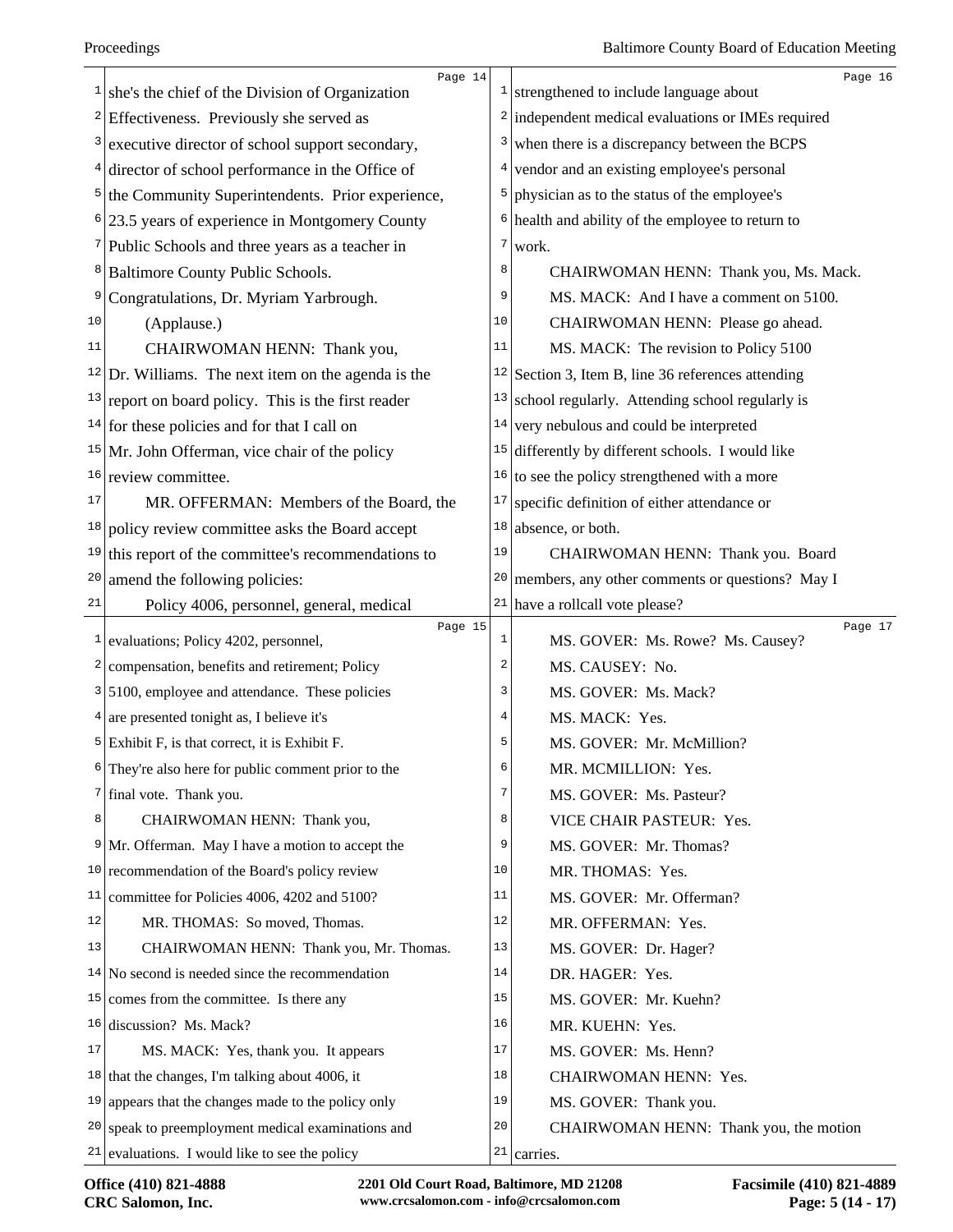|                   | Page 18                                                                    |                         | Page 20                                                                                              |
|-------------------|----------------------------------------------------------------------------|-------------------------|------------------------------------------------------------------------------------------------------|
| 1                 | Our next item is public comment. This                                      |                         | $\frac{1}{1}$ if a speaker addresses specific student or                                             |
|                   | $2$ is one of the opportunities the Board provides to                      | $\overline{\mathbf{c}}$ | employee matters, or is commenting on matters not                                                    |
|                   | <sup>3</sup> hear the views and receive the advice of                      | 3                       | related to public education in Baltimore County.                                                     |
| 4                 | community members. The members of the Board                                |                         | If not selected the public may submit                                                                |
| 5                 | appreciate hearing from interested citizens. As                            | 5                       | their comments to the board members via email at                                                     |
| 6                 | appropriate, we will refer your concerns to the                            | 6                       | boe@bcps.org. More information is provided on                                                        |
| 7                 | superintendent for followup by his staff.                                  | 7                       | the Board's website at bcps.org under board of                                                       |
| 8                 | The Board of Education will conduct the                                    | 8                       | education, participation by the public.                                                              |
|                   | public comment portion of the meeting by allowing                          | 9                       | It is the practice of this Board to                                                                  |
|                   | $10$ those who registered to speak to attend in                            | 10                      | allow elected officials to provide their comments                                                    |
|                   | $11$ person. Registration was open to the public one                       | 11                      | to the Board. First to speak is Ms. Jennifer                                                         |
|                   | $12$ week prior to tonight's board meeting and was                         | 12                      | Lynch on behalf of County Executive Olzewski.                                                        |
|                   | $13$ closed at three p.m. yesterday for anyone wishing                     | 13                      | Good evening, Dr. Lynch.                                                                             |
|                   | $14$ to speak at this evening's meeting. Board                             | 14                      | DR. LYNCH: Superintendent, Chairwoman                                                                |
| 15                | practice limits to ten the number of speakers at                           | 15                      | Henn, Vice Chairwoman Pasteur and the Board, it                                                      |
|                   | $16$ a regularly scheduled board meeting. Speakers                         | 16                      | is a pleasure to speak to you tonight. I have a                                                      |
| 17                | are selected randomly using an electronic                                  | 17                      | letter from County Executive Olzewski who could                                                      |
|                   | $18$ selection process from all registrations received                     | 18                      | not be here in person, so as I read the letter I                                                     |
| 19                | within the designated timeframe. Each speaker is                           | 19                      | need you to pretend that I am six-four and the                                                       |
| 20                | allowed three minutes to address the Board. Of                             | 20                      | county executive.                                                                                    |
|                   | $21$ course if fewer than ten registrations are                            | 21                      | Madam Chair and members of the Board:                                                                |
|                   | Page 19<br>$\frac{1}{2}$ received, all who registered will be permitted to |                         | Page 21<br>$\frac{1}{1}$ As a former student member of the Board of                                  |
| $\mathbf{2} \mid$ | speak. However, no speaker substitutions will be                           | $\frac{2}{ }$           | Education of Baltimore County and current parent                                                     |
| 3                 | allowed.                                                                   | 3                       | of a BCPS student, I believe that effective                                                          |
|                   |                                                                            | 4                       | education systems understand that education is                                                       |
| 5                 | While we encourage public input on                                         | 5                       |                                                                                                      |
|                   | policy, programs and practices within the purview                          |                         | not something to be done to students but in                                                          |
|                   | of this Board and this school system, this is not                          | 6<br>7                  | thoughtful collaboration with students. Our                                                          |
|                   | $\frac{7}{1}$ the proper forum to address specific student or              |                         | children provide critical insight into the                                                           |
|                   | <sup>8</sup> employee matters, or to comment on matters that               | 8                       | learning experience and provide firsthand                                                            |
| 9                 | do not relate to public education in Baltimore                             | 9                       | knowledge about how decisions made by education                                                      |
|                   | $10$ County. We encourage everyone to utilize                              | 10                      | leaders impact students health, wellness and                                                         |
| 11                | existing dispute resolution processes as                                   | $11\,$                  | learning.                                                                                            |
| 12                | appropriate. I remind everyone that                                        | $1\,2$                  | Student-centered learning requires an                                                                |
|                   | $13$ inappropriate personal remarks or other behavior                      | 13                      | actionable commitment to integrating student                                                         |
|                   |                                                                            |                         |                                                                                                      |
| 15                | $14$ that disrupts or interferes with the conduct of                       |                         | $14$ voice in all decisions, beginning in the                                                        |
|                   | this meeting are out of order.                                             | 15                      | boardroom. Today's students are more engaged and                                                     |
| 16                | I ask speakers to observe the                                              | 16                      | informed than ever before. Young people are                                                          |
|                   | $17$ three-minute clock, which will let you know when                      | 17                      | leading the way in civil advocacy and business                                                       |
|                   | $18$ your time is up. Please conclude your remarks                         |                         | $18$ innovation. Right here in Baltimore County                                                      |
| 19                | when you hear the tone or see that time has                                | 19                      | former student members of the Board have served                                                      |
|                   | $20$ expired. The microphone will be turned off at                         | 20                      | their community as military and civil servants,<br>business leaders, and yes, even county executive. |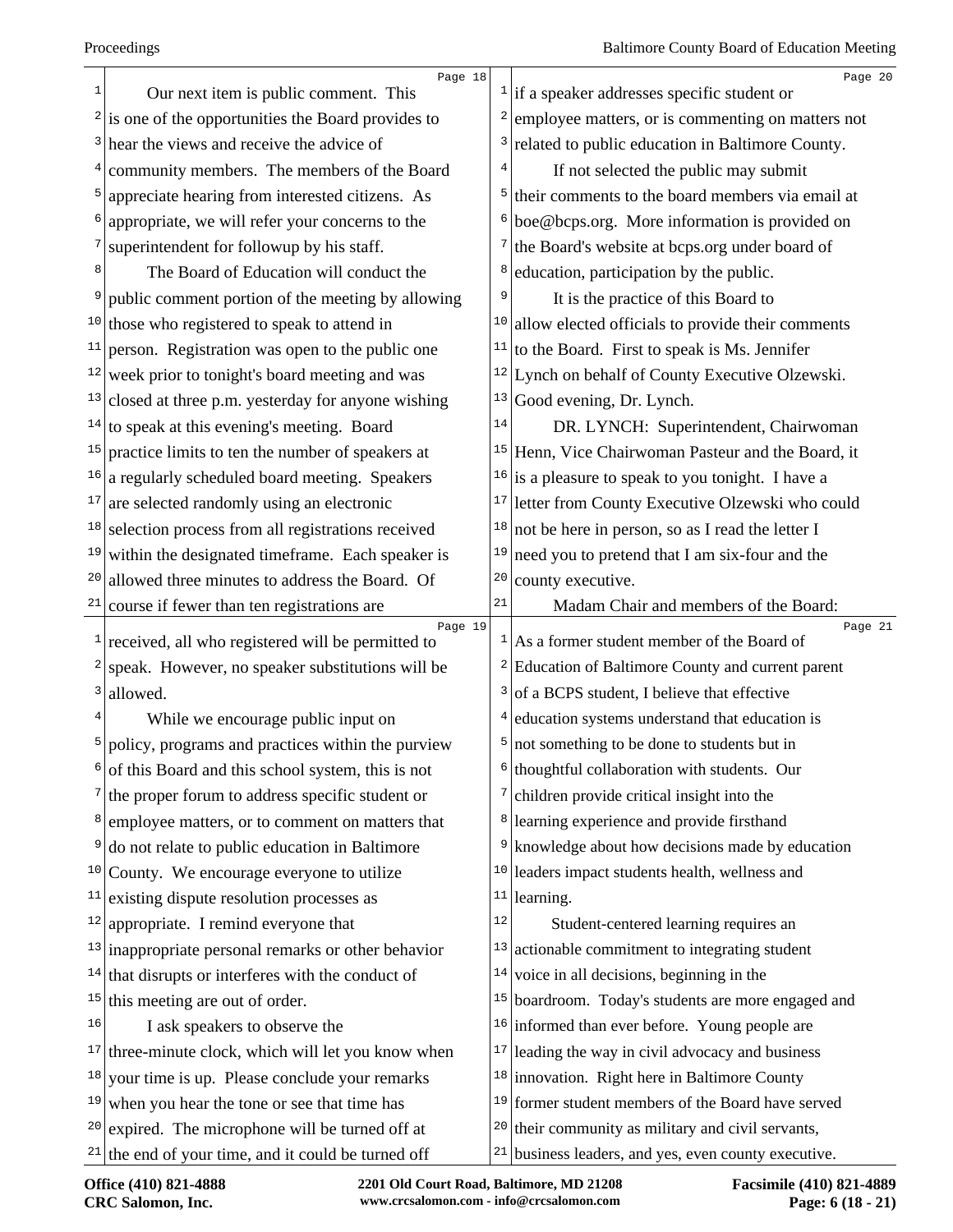|    | Page 22                                                                                         |           | Page 24                                                                                          |
|----|-------------------------------------------------------------------------------------------------|-----------|--------------------------------------------------------------------------------------------------|
|    | $\frac{1}{2}$ Our students stay connected to the world around                                   |           | Maryland's 11th District in the House of                                                         |
|    | $2$ them and show genuine concern for their                                                     |           | $2$ Delegates. In addition to serving in the                                                     |
|    | <sup>3</sup> community. The BCPS student members of the Board                                   | $\vert$ 3 | legislature I also serve as a Maryland public                                                    |
|    | $4$ have consistently demonstrated the ability to                                               | 4         | schoolteacher and like many teachers across the                                                  |
|    | <sup>5</sup> grasp complex concepts and make informed                                           | 5         | state, we are excited, we are energized by the                                                   |
| 6  | decisions that center student learning and                                                      | 6         | passage of the Blueprint for Maryland's Future                                                   |
| 7  | wellness. Student members of the Board have a                                                   | 7         | and what it will do to increase access to early                                                  |
|    | proven track record of exhibiting prudence and                                                  | 8         | childhood education, elevate the teaching                                                        |
|    | <sup>9</sup> responsibility when voting on contracts and other                                  | 9         | profession, focus on equity, and increase career                                                 |
|    | $10$ systemwide issues that impact the budget and                                               | 10        | and technical education opportunities.                                                           |
|    | $11$ general operating procedures. I have full                                                  | 11        | I want to use my time tonight to focus                                                           |
| 12 | confidence that students can and will apply the                                                 | 12        | on that last component, CTE. Tonight the Board                                                   |
|    | $13$ same thoughtful deliberation to all voting                                                 | 13        | will be presented with the FY-23 county capital                                                  |
|    | $14$ issues.                                                                                    | 14        | budget request and in that request you will see                                                  |
| 15 | As a former member, I know and trust the                                                        | 15        | an ask for funding to study the feasibility of a                                                 |
|    | $16$ ability of our students to select a                                                        | 16        | CTE school in the northwest area of Baltimore                                                    |
|    | $17$ representative who is capable of understanding                                             | 17        | County. As you continue your important work of                                                   |
|    | $18$ the issues at hand and making difficult                                                    | 18        | preparing the 2023 budget request, I ask that you                                                |
| 19 | decisions. Students deserve to have their voices                                                | 19        | maintain the request and the priority order of                                                   |
|    | $20$ heard and their votes fully integrated into the                                            | 20        | the northwest area CTE study. Due to the current                                                 |
|    | $21$ decision making process. For these reasons, I                                              |           | $21$ locations and magnet program requirements,                                                  |
|    |                                                                                                 |           |                                                                                                  |
| 1  | Page 23                                                                                         |           | Page 25                                                                                          |
|    | encourage the Baltimore County Board of Education                                               |           | $\frac{1}{1}$ there's a hole that exists in the northwest area                                   |
|    | $2 \mid$ to consider supporting the expansion of voting                                         |           | $2 \vert$ in accessing CTE programming. If we're going to                                        |
|    | $3$ rights to the current and future student members                                            | 3         | realize the full promise of the Blueprint for all                                                |
| 5  | $4$ of the Board.                                                                               | 4<br>5    | students here in Baltimore County, we must invest                                                |
|    | Sincerely, John Olzewski Junior,                                                                |           | and explore pathways to bring high quality and                                                   |
| 6  | Baltimore County Executive. Thank you.                                                          | 6         | barrier free CTE to the northwest region of the                                                  |
| 7  | CHAIRWOMAN HENN: Thank you, Dr. Lynch.                                                          | 7<br>8    | school system.                                                                                   |
|    | <sup>8</sup> Our next speaker is Delegate Lisa Belcastro.                                       | 9         | I want to thank Vice Chair Ms. Pasteur,                                                          |
| 9  | Good evening.                                                                                   |           | who has been a leader in our area in helping to                                                  |
| 10 | DELEGATE BELCASTRO: Good evening,                                                               | 10        | craft the vision for increased CTE opportunities                                                 |
|    | <sup>11</sup> Superintendent Williams, Chair Henn, Vice Chair                                   | 11        | in the northwest area of Baltimore County. A few                                                 |
|    | $12$ Pasteur, members of the Board, and a special                                               | 12        | years ago there was a northwest area task force                                                  |
|    | $13$ shout out to the student member of the Board                                               | 13        | that studied this idea of CTE and what it should                                                 |
|    | $14$ Mr. Thomas.                                                                                | 14        | look like in our area. Through that work of the                                                  |
| 15 | I want to start off by thanking each of                                                         | 15        | task force, the need and community support for                                                   |
|    | $16$ you. It is certainly a difficult time to be a                                              | 16        | increased access to CTE programming for our area                                                 |
| 17 | school board member and a superintendent. Thank                                                 | 17        | was realized.                                                                                    |
|    | $18$ you for your service to the students and teachers                                          | 18        | So in closing, I ask again that you                                                              |
|    | $19$ in our county during this time of uncertainty.                                             | 19        | maintain the request and priority order of the                                                   |
| 20 | For the record, my name is Delegate Lisa<br>$21$ Belcastro and I have the honor of representing | 20<br>21  | northwest area CTE study in the FY-23 capital<br>budget request. Doing so will move us closer to |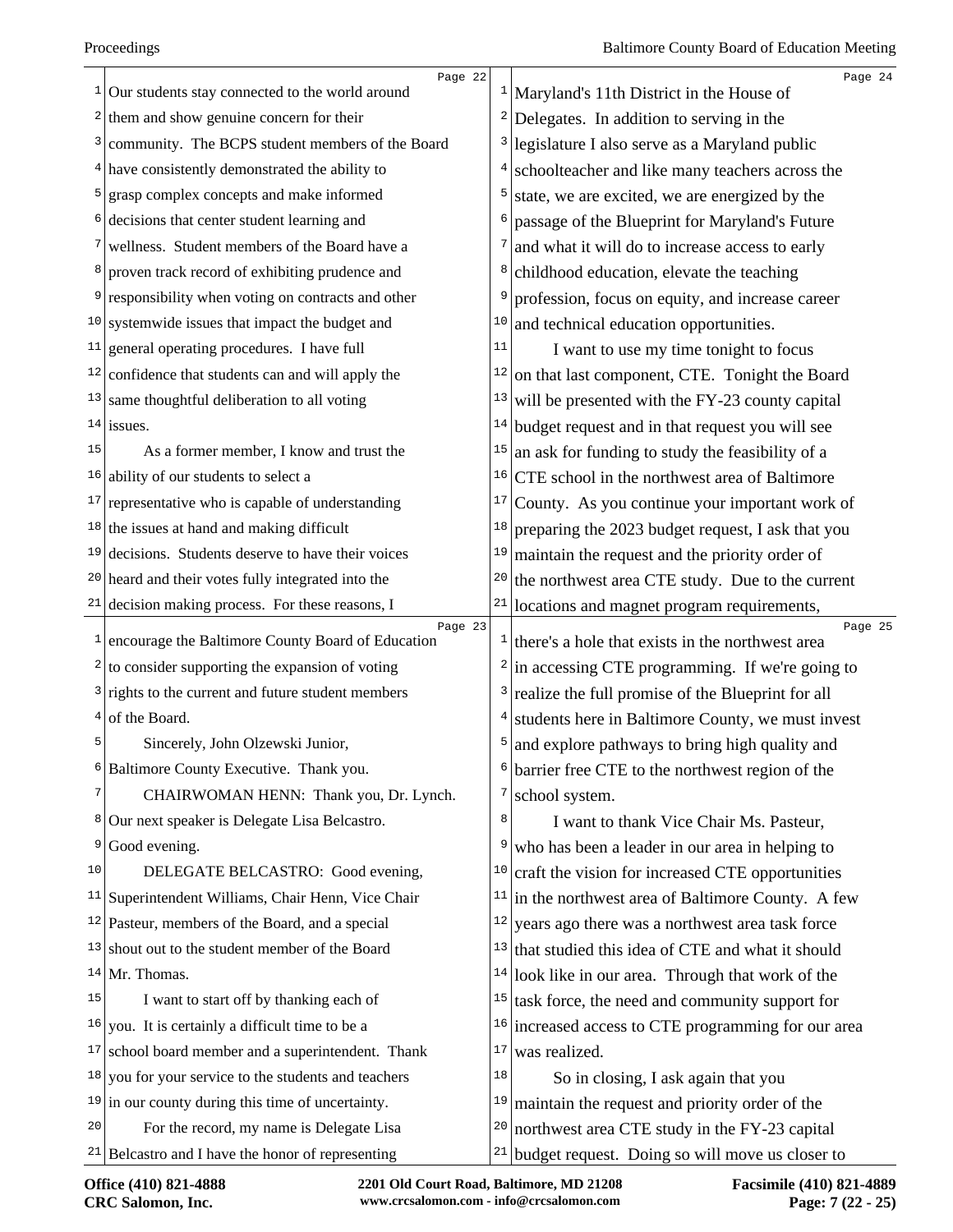|              | Page 26                                               |    | Page 28                                               |
|--------------|-------------------------------------------------------|----|-------------------------------------------------------|
| $\mathbf{1}$ | bringing high skilled, high wage and in demand        |    | one in the future.                                    |
| 2            | career training opportunities to an area of the       | 2  | To that end, there has been legislation               |
| 3            | county that truly needs it. Thank you for the         | 3  | introduced in 2020, it suffered from COVID like       |
| 4            | opportunity to testify tonight and I hope that        | 4  | so many things do, it didn't pass, but that was       |
| 5            | you all stay safe and well, and have a good           | 5  | introduced by the delegation chair, Delegate          |
| 6            | holiday. Have a good night.                           | 6  | Young, to extend the student member's voting          |
| 7            | CHAIRWOMAN HENN: Thank you. Our next                  | 7  | rights to include operating and capital budget        |
| 8            | speaker is Dana Stein, is Delegate Stein with us?     | 8  | items. And I think there's a reason for that.         |
| 9            | No? Thank you.                                        | 9  | If you are allowed to vote on policy but you          |
| 10           | Delegate Eric Ebersole, good evening.                 | 10 | can't vote on the budget to back it up, then          |
| 11           | DELEGATE EBERSOLE: Thank you, Madam                   | 11 | policy with no budget behind it is often no           |
| 12           | Chair, Madam Vice Chair, Mr. Superintendent for       | 12 | policy at all, and so if the student member is        |
| 13           | the opportunity, and the entire Board for the         | 13 | allowed to vote on that, and I believe they           |
| 14           | opportunity to testify in front of you this           | 14 | should be, they also should be included in votes      |
| 15           | evening. I've come before you before to               | 15 | on money issues at the same time.                     |
| 16           | compliment your excellent work. A couple of           | 16 | There is legislation pending here and                 |
| 17           | months ago I talked about your advocacy on            | 17 | there, we don't have an exact clear picture of it     |
|              | $18$ masking and I certainly appreciated your clear   | 18 | yet because we have to wait until session begins      |
|              | $19$ thinking on that. I will say that as a member of | 19 | for statewide legislation to this effect, as well     |
| 20           | the Board, as members of the Board I really honor     | 20 | as local legislation to this effect. It's my          |
| 21           | your decision making, but that applies to all         | 21 | understanding tonight you're going to set up some     |
| $\mathbf{1}$ | Page 27<br>members of the Board, so I come before you | 1  | Page 29<br>of your legislative priorities. I would    |
| 2            | tonight to talk about advocacy for the student        | 2  | encourage you to include this matter in your          |
| 3            | member of the Board and their voting privileges.      | 3  | legislative priorities because I think the time       |
| 4            | In fact, as a public schoolteacher of                 |    | $4$ has come, and I appreciate your time. Thank you   |
| 5            | over 35 years and a member of, citizen of             | 5  | very much.                                            |
|              | Baltimore County for my entire life, I have not       | р  | CHAIRWOMAN HENN: Thank you. All right.                |
| 7            | encountered since the student members of the          | 7  | Delegate Stein, is he with us? Good evening,          |
| 8            | board have been around a student member who is        | 8  | Delegate Stein, welcome.                              |
| 9            | not incredibly hard working and incredibly            | 9  | DELEGATE STEIN: Good evening, Madam                   |
| 10           | prepared in every situation in which I've             | 10 | Chair, members of the School Board and                |
| 11           | interacted with them. There's a reason for that.      | 11 | Dr. Williams. My name is Delegate Dana Stein, I       |
| 12           | It has to do with the fact that students              | 12 | represent District 11, I've been in the House of      |
| 13           | because they're young, there's often a natural        | 13 | Delegates since 2007, and I'm here to urge the        |
| 14           | bias against them because people assume they          |    | $14$ Board to approve Section L in the county capital |
| 15           | don't have the maturity or the ability to think       |    | $15$ budget request, for a feasibility study of a     |
| 16           | things through as clearly. Students who run for       | 16 | northwest area CTE center. As I mentioned, I've       |
| 17           | member of the board don't fall under that             | 17 | had the opportunity to represent District 11 for      |
| 18           | category and they work extra hard to establish        | 18 | 14 years, and for many years it's been apparent       |
| 19           | their credibility to overcome that. And my            | 19 | that students in the northwest area need more CTE     |
| 20           | interactions with Christian are no exception to       | 20 | opportunities. That's why four years ago the          |
| 21           | that at this particular point, and I don't expect     | 21 | school system convened the northwest area career      |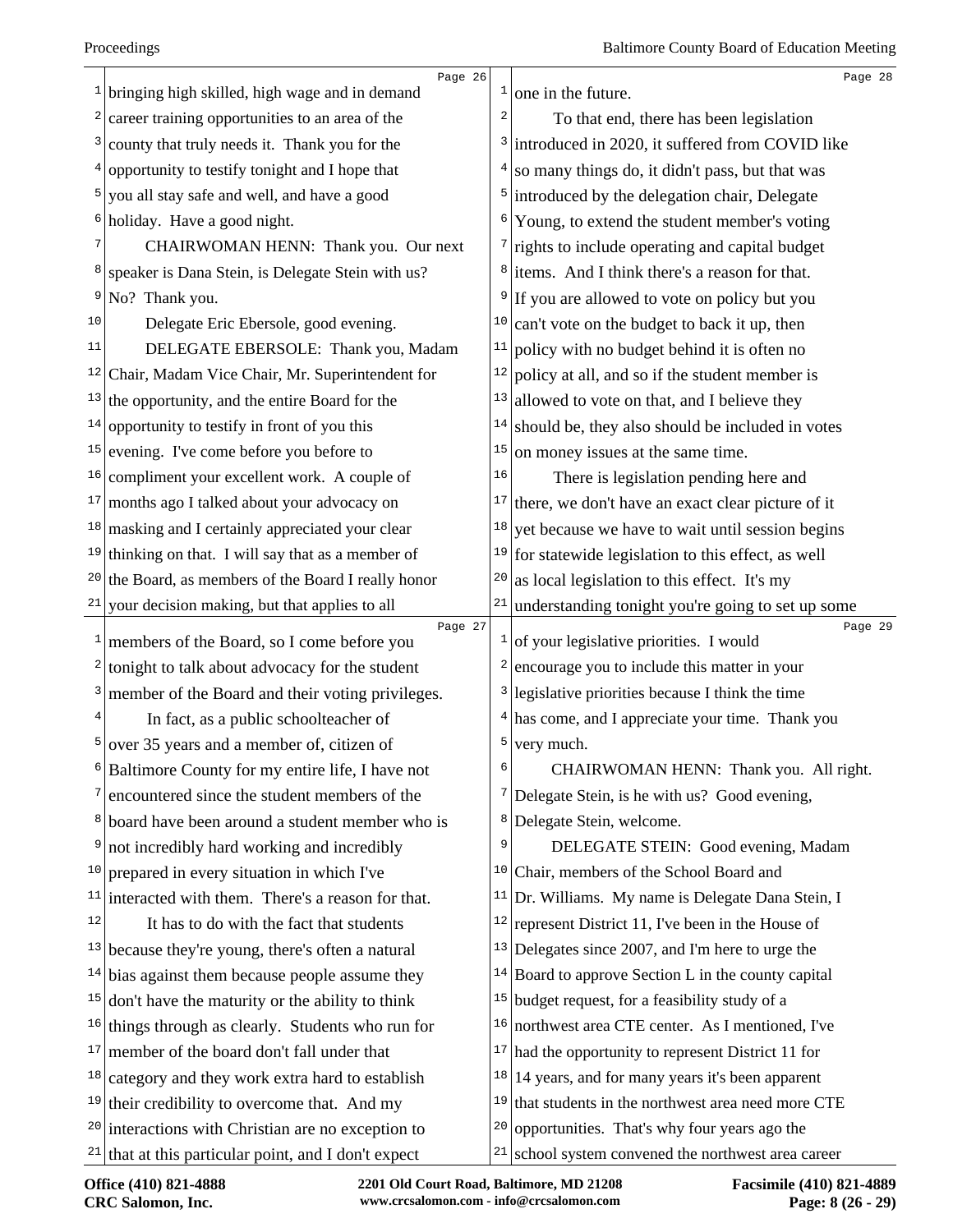|              | Page 30                                                                                                   |              | Page 32                                                          |
|--------------|-----------------------------------------------------------------------------------------------------------|--------------|------------------------------------------------------------------|
| 1            | technology task force to make recommendations on                                                          | 1            | Dr. Williams, you addressed in one of                            |
| 2            | establishing new CTE programs in the northwest                                                            | 2            | your newsletters four questions, and I took those                |
| 3            | area. The task force had strong community                                                                 | 3            | questions very seriously, I made a Google doc and                |
|              | recommendation and support.                                                                               | 4            | that Google doc was presented to the members at                  |
|              | A year later the task force made a                                                                        | 5            | our last meeting, and I have some feedback.                      |
| 6            | series of detailed recommendations.                                                                       | 6            | The first question you asked is what is                          |
| 7            | Unfortunately these recommendations have not been                                                         |              | going well, and I'm here to say that many people                 |
|              | acted on, at least until now, so that's why I'm                                                           | 8            | said that the communication of schools, from the                 |
| 9            | very pleased that the school system is                                                                    | 9            | schools and the school system, that was something                |
| 10           | recommending a feasibility study in the capital                                                           | 10           | they documented. And they also said that due to                  |
|              | $11$ budget request. This is an issue of opportunity                                                      | 11           | the change that students are taking more risks,                  |
| 12           | and equity for students and the time is now for                                                           | 12           | and they are adapting to the challenges                          |
|              | $13$ this project to move forward. Thank you.                                                             | 13           | presented.                                                       |
| 14           | CHAIRWOMAN HENN: Thank you.                                                                               | 14           | The next question you asked was what are                         |
| 15           | I now call on our advisory and                                                                            | 15           | opportunities for improvement? I have a whole                    |
| 16           | stakeholder group leaders to speak. Our first                                                             | 16           | pocket list for that, but I'll just summarize to                 |
| 17           | speaker is Marlena Pearsell with the Southwest                                                            | 17           | say that the improvements are, specifically in                   |
| 18           | Area Advisory Council. Good evening.                                                                      | 18           | the southwest area, behavior issues, bullying,                   |
| 19           | MS. PEARSELL: Good evening,                                                                               | 19           | fights, we are all noteworthy on all those and we                |
| 20           | Superintendent Williams, Board Chair, members,                                                            | 20           | want to make sure that our parents are involved                  |
|              | thank you for the opportunity. For the record, I                                                          | 21           | in that, so we are taking heed.                                  |
| 21           |                                                                                                           |              |                                                                  |
| $\mathbf{1}$ | Page 31                                                                                                   | $\mathbf{1}$ | Page 33                                                          |
|              | am Marlena Collington Pearsell, I am the chair of                                                         |              | The next question was what are we                                |
|              | $2$ the Southwest Education Advisory Council, and I'm                                                     | 3            | <sup>2</sup> thankful for. Well, one quote, that I am            |
| 4            | just bringing you a report for the month of                                                               | 4            | thankful for the dedication of our                               |
| 5            | December.                                                                                                 | 5            | administrators, teachers, paraprofessionals,                     |
|              | This year we have managed to continue                                                                     | 6            | instructional assistants, secretaries, custodians                |
|              | meeting monthly on the second Monday of each                                                              |              | and school leaders. In these uncertain times we                  |
|              | $\frac{7}{2}$ month via Zoom, that is virtually, and we have                                              |              | $7$ know that inequities exist but we are thankful               |
| 9            | <sup>8</sup> had a well attended meeting for November and                                                 | 9            | $\frac{8}{10}$ for the work that you have put forth.             |
| 10           | December. Specifically this December, we had a                                                            | 10           | And the last question was what should we                         |
| 11           | joint meeting with the Northwest Area Education                                                           | 11           | celebrate. We're celebrating you tonight, thank                  |
| 12           | Advisory Council and that meeting was, the topic                                                          | 12           | you for your leadership, thank you all for the<br>attention --   |
| 13           | was the facilities uses. And I just wanted to<br>reiterate that we are doing more joint meetings          | 13           |                                                                  |
|              |                                                                                                           | 14           | (Microphone turned off.)                                         |
|              | $14$ to show the collaboration and the unity amongst<br>$15$  all. Our next meeting, the second Monday in | 15           | I'll email you the rest.<br>CHAIRWOMAN HENN: Thank you. Our next |
| 16           | January, will be a collaboration of northwest,                                                            | 16           | speaker is Roah Hassan. Good evening, welcome.                   |
| 17           | central and southwest. I encourage each and                                                               | $17\,$       | MS. HASSAN: Good evening, Chairwoman                             |
| 18           | every stakeholder community member to attend as                                                           | 18           | Henn, Vice Char Pasteur and members of the BCPS                  |
| 19           | well as board members. That meeting topic is                                                              | 19           | Board of Education. My name is Roah Hassan, I'm                  |
| 20           | education -- sorry, parental involvement, and                                                             | 20           | a junior at Perry Hall High School, and I'm once                 |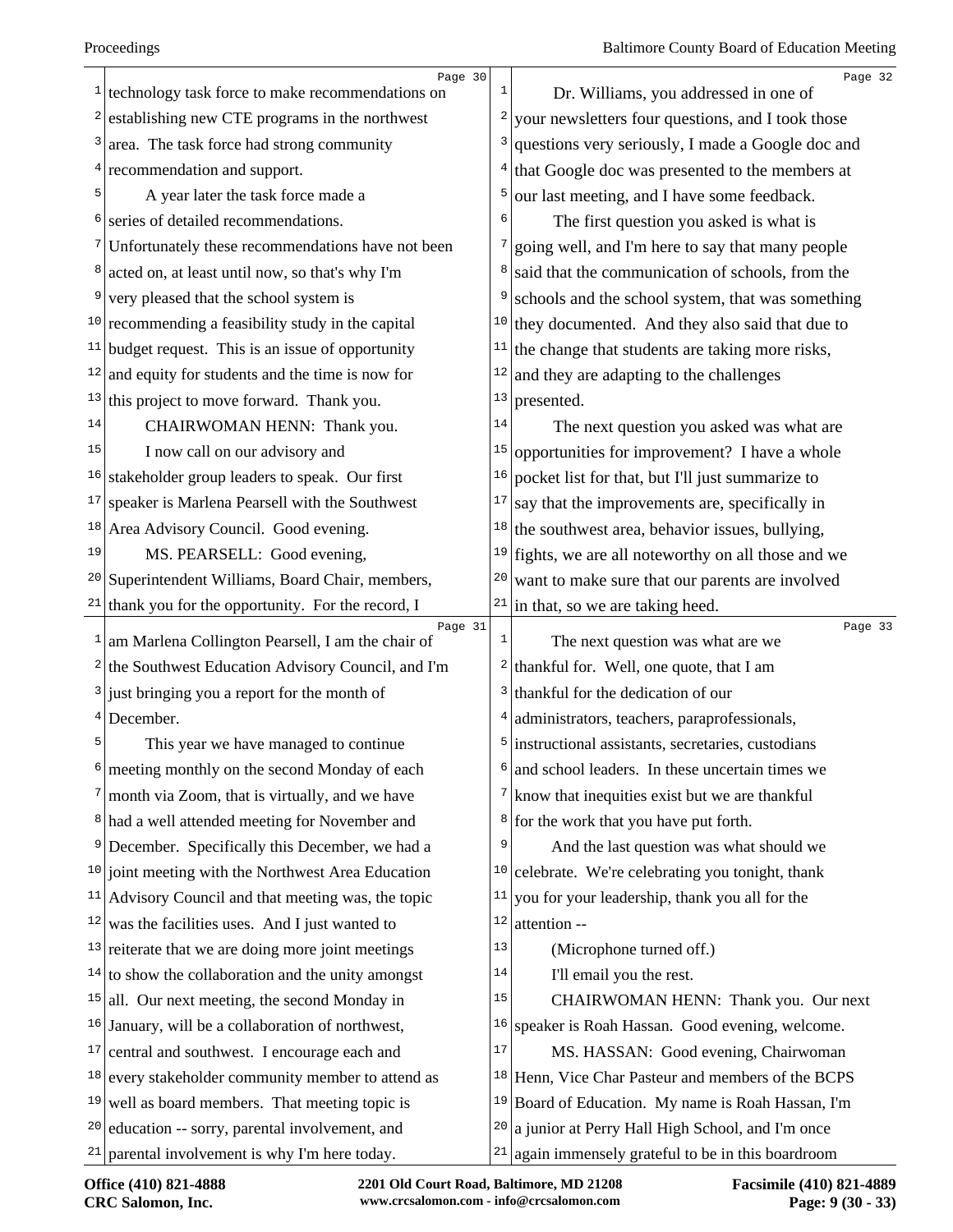| $\mathbf{1}$ | Page 34<br>speaking to each of you on a topic that must    | $\mathbf{1}$   | Page 36<br>voice and I implore you to fight from a place of    |
|--------------|------------------------------------------------------------|----------------|----------------------------------------------------------------|
| 2            | never diminish, the power and the necessity of             | 2              | equity. Fight as many of you have been. None of                |
| 3            | student representation. Today you will vote on             | 3              | these topics are exclusively adult discussions,                |
| 4            | the voting rights of the student member of the             | 4              | there must be a discussion for and with young                  |
| 5            | Board of Education. The SMOB currently has a               | 5              | people.                                                        |
| 6            | partial vote within their position and before I            | 6              | The students are upset, we are angry, we                       |
| 7            | tell you why the SMOB vote is essential, I would           | 7              | are passionate, but we are not surprised at your               |
| 8            | like to read to you a series of comments from              | 8              | suppression of student representation. I can                   |
| 9            | students across Baltimore County that were shared          | 9              | guarantee you we are cognizant and actively aware              |
|              | <sup>10</sup> last Saturday at a youth-led rally for local | 10             | of our system. By not providing a vote to the                  |
| 11           | racial justice.                                            | 11             | students in every area of decision making you are              |
| 12           | I want us to think about the kids who                      | 12             | belittling the knowledge, work and wisdom of the               |
| 13           | aren't here, who feel like they don't have power,          |                | $13$ SMOB. You're diminishing the student voice yet            |
| 14           | who feel like their voices don't matter. There's           | 14             | again. We the students deserve a vote on the                   |
| 15           | an idea of young people that a lot of older                |                | $15$ budget, deserve a vote on school openings,                |
| 16           | people hold that we're apathetic and we don't              | 16             | closings and boundaries, deserve a vote in                     |
| 17           | deserve voices. We are people and we don't know            | 17             | collective bargaining, and deserve a vote in the               |
| 18           | why we aren't treated equally. It is extremely             | 18             | discipline and discharge of school system                      |
| 19           | powerful to be able to take your own experience            | 19             | employees.                                                     |
| 20           | and think about it in the larger context of other          | 20             | The student part of SMOB does not make                         |
| 21           | people. It's also the type of empathy that you             |                | <sup>21</sup> them less qualified, it makes them even more so, |
| $\mathbf{1}$ | Page 35<br>don't see, especially in our school system. Our |                | Page 37<br>$1$ and they need to be a member of this Board. I   |
| 2            | system is built to silence us.                             | 2              | ask you to hear the students voices that are                   |
| 3            | This is what the student voice is about,                   |                | $3$ invaluable and the most important voices in every          |
| 4            | fighting for every single young person. That is            | 4              | single educational decision. The student voice                 |
| 5            | what the SMOB does and that is what I ask you to           | 5 <sup>1</sup> | is unwavering and clear. We collectively want                  |
| 6            | do today and every single day inside and outside           |                | and need adequate reputation. Thank you,                       |
| 7            | of this Board of Education. These students, all            |                | $\frac{7}{7}$ Christian, for amplifying our voices, and I ask  |
| 8            | students are invaluable. We deserve                        | 8              | all of you to do the same. Thank you.                          |
| 9            | representation in every single decision made on            | 9              | CHAIRWOMAN HENN: Thank you. Next is                            |
|              | $10$ this Board of Education because every single          | 10             | general public comment and our first speaker is                |
| 11           | decision made right here in this room, especially          | 11             | Susan Ellerbee. Good evening.                                  |
|              | $12$ the most difficult ones to make, are going to         | 12             | DR. ELMENDORF: My name is Susan                                |
|              | $13$ impact all of our students. We are not simply         | 13             | Ellerbee and I am a proud parent of a high                     |
|              | $14$ children who are unaware of complex phenomena and     | 14             | schooler in Baltimore County Public Schools as                 |
|              | $15$ it is naive to make such an assumption.               | 15             | well as a teacher in the Baltimore County Public               |
| 16           | The student member of the Board and                        | 16             | Schools, and I am here this evening with no notes              |
| 17           | every SMOB henceforth is more than capable of              | 17             | because I'm living this every day.                             |
| 18           | making these decisions and of seeking knowledge            | 18             | I am asking for the Board to consider                          |
| 19           | and justice. Their experiences must translate to           |                | <sup>19</sup> Baltimore County Public Schools going completely |
| 20           | a vote, to a voice of action and change. Your              |                | $20$ virtual for the first two weeks of the new year           |
|              | $21$ actions must translate to a component of the same     |                | $21$ following the winter break, to return to full             |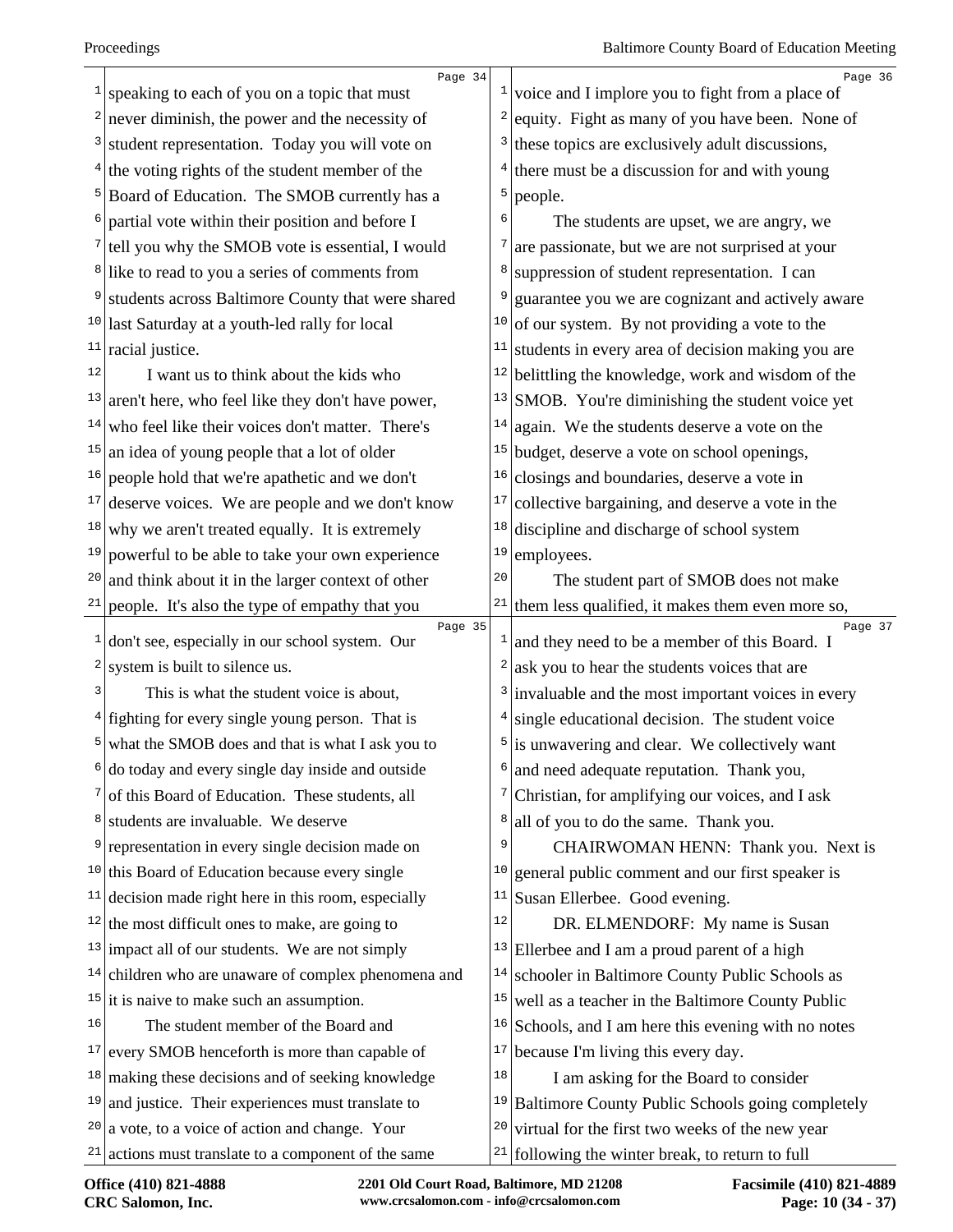|              | Page 38                                                        |           | Page 40                                                                  |
|--------------|----------------------------------------------------------------|-----------|--------------------------------------------------------------------------|
|              | $1$  in-person learning Tuesday, January 18th, after           |           | $\frac{1}{x}$ well as everyone that no matter what you're                |
|              | <sup>2</sup> the national King holiday. I am asking for this   |           | $2   \text{doing, this virus is affecting all of us. Please}$            |
|              | $3$ because as a teacher, we have been faced with              | $\vert$ 3 | consider the virtual learning for the beginning                          |
|              | <sup>4</sup> concern after Thanksgiving that you see every     |           | $4$ of the year. Thank you very much.                                    |
|              | $5$ single day on the news. And if we're going by              | 5         | CHAIRWOMAN HENN: Thank you. Our next                                     |
|              | $\frac{1}{2}$ the county and the state, we already have our    | 6         | speaker is Amy Adams. Good evening.                                      |
|              | $7$ high officials that were diagnosed with COVID              | 7         | MS. ADAMS: First I want to wish you all                                  |
|              | <sup>8</sup> even after being vaccinated. As a teacher we're   |           | <sup>8</sup> a very happy holiday, I hope that you all have              |
| 9            | tired, we are exhausted, because for some reason               | 9         | some quality time with family over the break.                            |
|              | $10$ people believe that COVID has just hit students           |           | <sup>10</sup> Also, it was very nice to have a lot of the                |
| 11           | and not teachers.                                              | 11        | materials published to BoardDocs tonight before                          |
| 12           | As a parent with a high schooler, I send                       |           | $12$ the meeting.                                                        |
|              | $13$ her on a crowded bus every day with students who          | 13        | I am here to speak to you as a parent                                    |
|              | $14$ are on the bus that parents have sent them to             |           | $14$ and a representative of a group of parents with                     |
|              | $15$ school with temperatures over 101 degrees only to         |           | <sup>15</sup> the Baltimore County Parent Student Coalition.             |
|              | $16$ tell their student not to say anything, until             |           | $16$ We're hearing conflicting messages from your                        |
|              | $17$ they have to call the nurse because they are ill.         |           | $17$ office about keeping schools open for in-person                     |
|              | $18$ I come to you today to ask for this. It makes             |           | $18$ learning. We understand that part of the issue                      |
|              | $19$ sense. Is it a cure all, absolutely not, but it           |           | $19$ is staffing, just having enough adults in the                       |
| 20           | will help keep the rates down from people                      |           | $20$ building to keep them open. All organizations                       |
|              | $21$ returning back from the holidays so that they can         | 21        | are struggling to find qualified resources but                           |
| $\mathbf{1}$ | Page 39<br>be able to be in self quarantine for two weeks.     |           | Page 41<br>$\frac{1}{1}$ they're doing everything in their power to find |
| 2            | I'm not saying a day off, I'm saying                           | 2         | solutions to remain open. Can you offer                                  |
|              |                                                                | 3         | additional incentives to staff to stay open?                             |
|              | $3$ virtual learning. I'm saying we continue five              |           |                                                                          |
|              | $4$ days a week for those two weeks, so that we can            |           | How are Maryland's kids receiving a free                                 |
| 6            | $\frac{5}{2}$ give individuals a chance to self quarantine, so |           | $\frac{1}{2}$ and appropriate education, especially the special          |
|              | that they can be able to sit back and visit with               |           | $\frac{1}{2}$ needs kids if we revert to virtual school?                 |
|              | $\frac{7}{1}$ their families, because we know they are, and    |           | <sup>7</sup> Compensatory services haven't started yet and we            |
|              | <sup>8</sup> keep in mind that the Christmas vacation, or the  | 8         | are well into the second quarter. The whole                              |
|              | <sup>9</sup> holiday vacation is a lot longer than             | 9         | country is dealing with a teacher shortage and                           |
|              | $10$ Thanksgiving. So we have people that are leaving          | 10        | the same issues from COVID, but Maryland once                            |
|              | $11$ the state, that are going with relatives and they         | 11        | again sees it as a viable and I' afraid perhaps a                        |
|              | $12$ need to be in quarantine during this time.                | $12\,$    | preferred option to go virtual. Have we learned                          |
| 13           | I ask you to consider this for all of                          | 13        | nothing?                                                                 |
|              | $14$ us. I'm not just here for my health, I'm here             | 14        | Children attended school in person and                                   |
|              | $15$ for the entire Baltimore County's health. And as          | 15        | many without mask mandates throughout the                                |
|              | $16$ a teacher every day having to live with students          | 16        | pandemic in the U.S. and throughout Europe. To                           |
|              | $17$ being in and out and having us have to deal with          |           | $17$ keep schools open for in-person learning, after                     |
|              | $18$ students that we know have been sick, and they            | 18        | school tutoring, clubs and sports are also                               |
|              | $19$ cannot tell us of course for privacy reasons, we          | 19        | extremely important for the kids.                                        |
|              | $20$ have to just assume. We live with it every day.           | 20        | Next, we appreciate the community                                        |
|              | $21$ I'm not 21, I'm in good health, but we know as            |           | $21$ meetings to provide more insight on how BCPS is                     |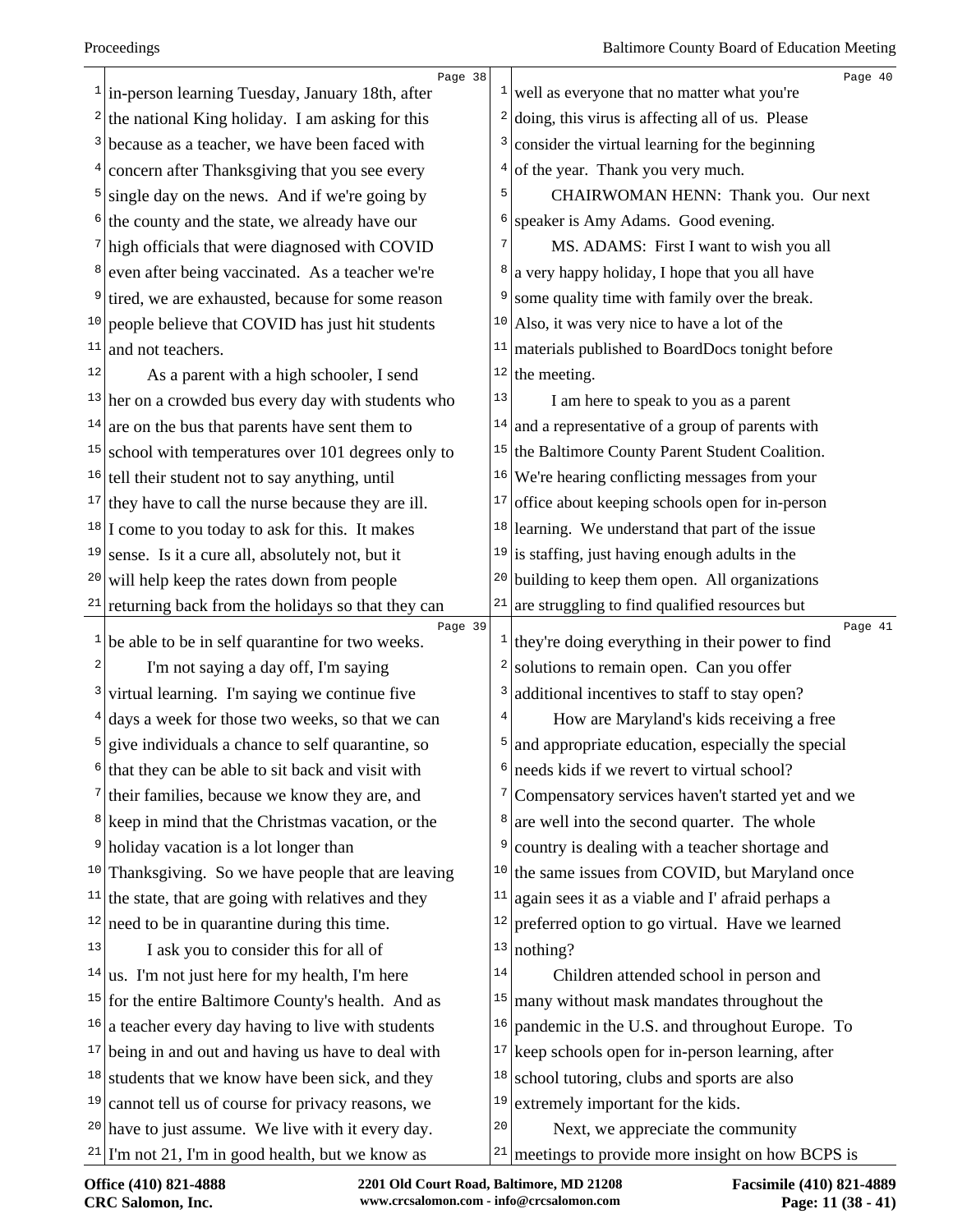| 1            | Page 42<br>addressing the safety issues and violence in our |               | Page 44<br>$\frac{1}{1}$ students, and my heart's breaking so much because |
|--------------|-------------------------------------------------------------|---------------|----------------------------------------------------------------------------|
| 2            | schools. However, the community was expecting               |               | so much has happened this past week. I'm asking                            |
| 3            | much more detail into how BCPS is pivoting and              | $\frac{3}{ }$ | for you guys to please stay open, please be                                |
|              | reacting to the uptick in disruptions in schools,           | 4             | courageous leaders, don't be followers of other                            |
| 5            | and less of an overview of current practices and            |               | people around this area that you see trying to                             |
| 6            | policies. If the current practices and policies             | 6             | mislead. I've seen that we need to have a                                  |
| 7            | were effective, we likely wouldn't be                       |               | $\frac{7}{1}$ tolerance for teachers because it's not going                |
| 8            | experiencing the safety and violence issues we              | 8             | away. We're not a year ago, we know more now.                              |
| 9            | are right now.                                              | 9             | We see this is seasonal, we see that                                       |
| 10           | Also during the update on the efficiency                    | 10            | omicron is more transitional, it has an R value                            |
| 11           | and effectiveness review, can someone elaborate             | 11            | of eight, eight people that it's going to be                               |
| 12           | on why the report says the enrollment was 109,000           |               | $12$ infecting versus the original of only two. Cases                      |
| 13           | as of September 2020, but the most recent updates           | 13            | are spiking even in areas of high vaccination, we                          |
|              | $14$ for the enrollment reports state that it was           | 14            | can't stop the cases. Look at South Africa where                           |
|              | $15$  111,000 for September 2020? If the number was         | 15            | omicron first was found. 2,000 cases the week of                           |
| 16           | wrong for 2020, how do we know it's correct now?            |               | $16$ November 1st, skyrocketed to over 150,000 by                          |
| 17           | Finally, I look forward to the                              | 17            | December 13th, but then plummeted to 24,000 this                           |
| 18           | presentation of data about quarter one academic             | 18            | past week, and the good news is there was no                               |
| 19           | results. I had hoped it would include quarter               | 19            | measurable increase in deaths during that time                             |
| 20           | grades, MAP results, ready to read screening.               | 20            | period, so we're so hopeful that omicron is not                            |
|              | $21$ Earlier this month some Maryland State Board of        | 21            | as dangerous as the other ones, I'm praying.                               |
| $\mathbf{1}$ | Page 43<br>Education members and the state superintendent   | 1             | Page 45<br>The focus can't just be on vaccines.                            |
| 2            | expressed a concern that the virtual kids who               |               | $2$ We've been shown that it's been ineffective in                         |
| 3            | were imbedded into the program across the state             | 3             | stopping transmission, especially of omicron.                              |
| 4            | are failing at higher rates during quarter one              |               | $4$ CDC reported that approximately 80 percent of the                      |
| 5            | compared to the children in school. Your own                | 5             | cases positive for omicron were from double and                            |
| б            | data tonight in the Power Point shows the same,             |               | $\frac{1}{2}$ (triple vaccinated individuals. If the goal is to            |
| 7            | and this is with grading leniency. If this was              | 7             | stop the spread, you shouldn't have different                              |
| 8            | not evidence enough to keep the doors open and              | 8             | rules for vaxed versus the unvaxed.                                        |
| 9            | keep these kids in the building, I don't know               | 9             | Even the BioNTech CEO in the Vaccine                                       |
| 10           | what is. Your primary role is to educate these              | 10            | Times said we must be aware that even triple                               |
| 11           | kids. By closing schools again, you're                      | 11            | vaxed are likely to transmit the disease and it's                          |
| 12           | endangering the most vulnerable students in our             | 12            | obvious we are far away from the 95 percent                                |
| 13           | community.                                                  | 13            | effectiveness that we obtained against the                                 |
| 14           | You the Board of Education members have                     |               | $14$ initial virus. And the Lancet, a well-known                           |
|              | $15$ the power to keep the schools open. Please do so       | 15            | scientific journal said as it still continues to                           |
| 16           | for our children. Thank you.                                | 16            | develop, clinicians and public health                                      |
| 17           | CHAIRWOMAN HENN: Thank you. Our next                        | 17            | practitioners should consider vaccinated persons                           |
| 18           | speaker is Meghan Hughes. Good evening.                     | 18            | who become infected with SARS-CoV-2 to be no less                          |
| 19           | MS. HUGHES: Hello, Superintendent                           | 19            | protected that unvaccinated persons. It's                                  |
| 20           | Williams and members of the Board. My name is               | 20            | discriminatory to treat vaxed and unvaxed                                  |
|              | $21$ Meghan Hughes, I'm the mother of three BCPS            |               | $21$ individuals differently from a COVID mitigation                       |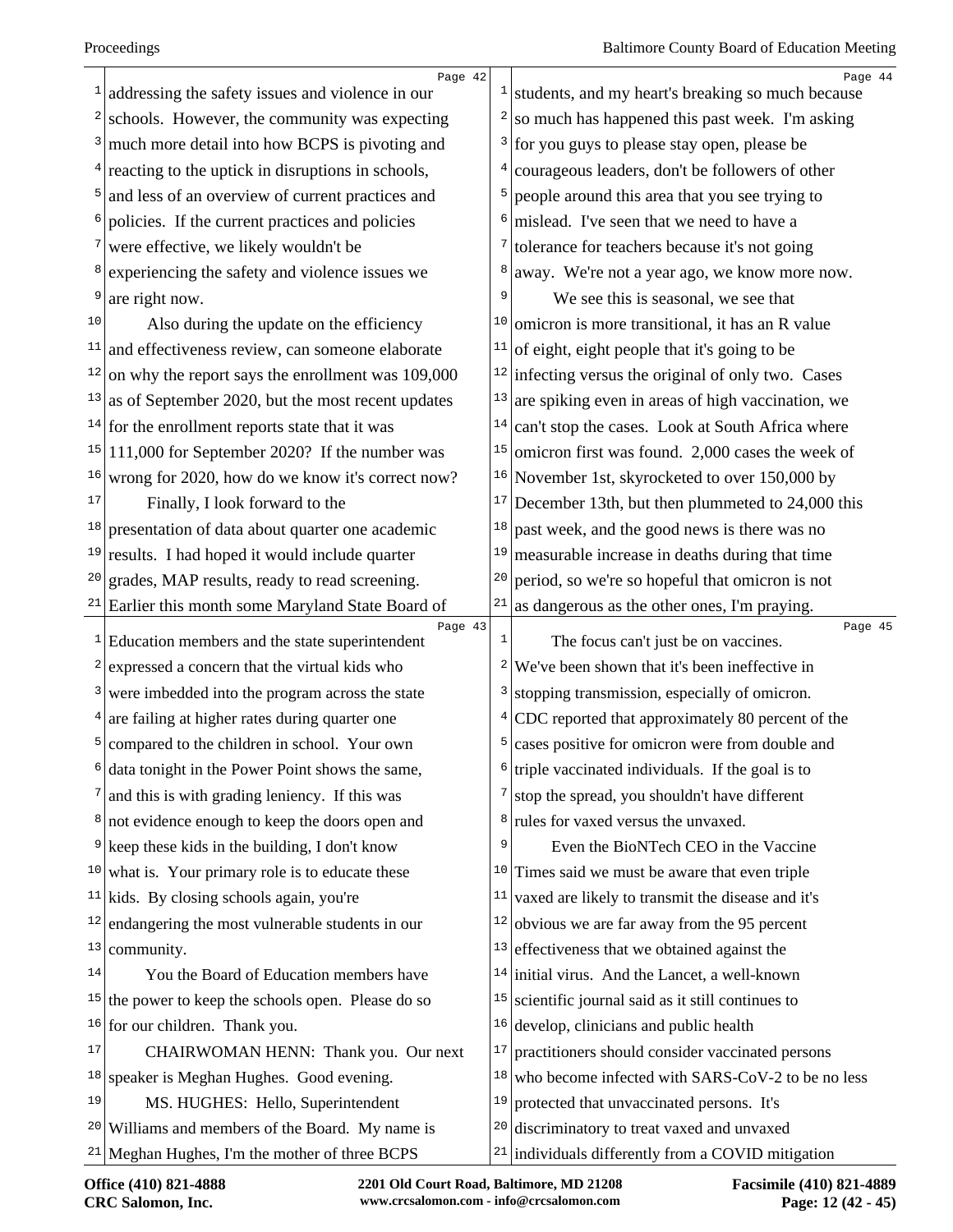| 1                       | Page 46                                                       |                | Page 48<br>DR. JAMEEL: I'm blessed to have a wife                           |
|-------------------------|---------------------------------------------------------------|----------------|-----------------------------------------------------------------------------|
| $\overline{\mathbf{c}}$ | standpoint.                                                   |                |                                                                             |
|                         | We need to move away from fear and move                       |                | $2$ like that. Peace and blessings to everyone                              |
| $\frac{3}{2}$           | towards treatment. We can improve our immune                  | 3              | present and all of you. Religious holidays are                              |
| 4                       | system by taking things like vitamin C,                       | $\overline{4}$ | upon us. Your heart grows when you see the eyes                             |
| 5 <sup>1</sup>          | vitamin D. There's many studies showing how low               | 5              | of children, they gleam with delight.                                       |
|                         | vitamin D is associated with an increased risk of             | 6              | Family is the nucleus of the                                                |
|                         | adverse outcomes from COVID. 70 percent                       | 7              | civilization. Denser the nucleus, stronger the                              |
| 8                       | potentially of Americans is low in vitamin D, get             |                | atom. An atom that has weaker electrons becomes                             |
| 9                       | your vitamin D level checked. Taking Quercitin,               |                | free radical, which alters the chemical                                     |
| 10                      | which helps get zinc into cells and impairs                   |                | $10$ structure. Children are part of the family                             |
| 11                      | application of rNA viruses.                                   | 11             | nucleus. They need bonding with each other, else                            |
| 12                      | Monoclonal antibodies. I can speak from                       |                | $12$ they become free radicals and upset the peace and                      |
| 13                      | personal, I have a family member that got it,                 | 13             | order of a society. They need family to be                                  |
| 14                      | doubly vaxed, 72 years old, cardiovascular                    | 14             | nurtured in moral, civil, psychological,                                    |
| 15                      | issues. Got monoclonal antibodies, 24 hours of                | 15             | emotional and spiritual values. Celebrations of                             |
| 16                      | pain, feeling better, so that's a good thing.                 |                | $16$ holy days with families and friends is a very                          |
| 17                      | Other treatments are showing promise                          | 17             | essential part of bonding and education.                                    |
| 18                      | too, I could go into details, it's something I'm              | 18             | This year has been ruled by COVID. It                                       |
| 19                      | super passionate about, but we don't have time to             | 19             | did make us to rethink, reevaluate and                                      |
| 20                      | talk about that, I would love to share.                       | 20             | contemplate our way of life, our relationships                              |
| 21                      | Ultimately we need to stay open because                       | 21             | with each other, and the importance of family and                           |
|                         | Page 47<br>of mental health. Per CDC, a 50 percent increase   |                | Page 49<br>$\frac{1}{\pi}$ the loved ones. My wife is a devout Catholic who |
|                         | $2 \sin$ ER visits for attempted suicide and they             |                | $2$ religiously observes, no pun intended, Easter and                       |
|                         | <sup>3</sup> continue to grow since March of 2021. My child's |                | <sup>3</sup> Christmas, but never for ten or 12 days each.                  |
|                         | $4 $ classmate from West Point had a child that was my        |                | <sup>4</sup> For your information, Eid-al-Fitr is celebrated                |
| 5                       | son's age that committed suicide last year, I'm               |                | <sup>5</sup> for three days, Eid-al-Ahad four days, and New                 |
|                         | deeply passionate about this. Social and                      | 6              | Year one day.                                                               |
|                         | emotional stunting of growth and being home for               | 7              | Our struggle and advocacy for closing                                       |
| 8                       | nearly one-and-a-half years, they are just                    |                | <sup>8</sup> schools on the Muslim holidays does not mean just              |
| 9                       | getting back into routines. They can't close the              | 9              | an exercise. We appreciate your approval of at                              |
| 10                      | schools again.                                                | 10             | least one day for Eid-al-Fitr. You listened,                                |
| 11                      | Academic loss, I've spoken ad nauseam                         | 11             | honored and worked hard. We thank you. May you                              |
| 12                      | about this previously but it just personally                  | 12             | all and your families have a healthy, happy and                             |
|                         | $13$ hurts our children. Also, I was home with my             | 13             | prosperous day every day, today, tomorrow and all                           |
| 14                      | kids, I made school thrilling, multiplication                 |                | $14$ year. Thank you very much.                                             |
| 15                      | tables with my kids, I have that privilege. I                 | 15             | CHAIRWOMAN HENN: Thank you. Next we                                         |
| 16                      | feel very thankful for that, but I know not                   |                | <sup>16</sup> have Lloyd Allen. Good evening.                               |
| 17                      | everyone has those supports at home like my                   | 17             | MS. ALLEN: Good evening, Chair Henn,                                        |
| 18                      | children do, so I'm asking for those kids, those              |                | <sup>18</sup> Vice Chair Pasteur, Dr. Williams, members of the              |
| 19                      | with IEPs, to keep the schools open.                          |                | $19$ Board, happy solstice. When last we met I did                          |
| 20                      | CHAIRMAN HENN: Thank you. Our next                            |                | $20$ not realize that I would immediately be followed                       |
| 21                      | speaker is Mohammad Jameel. Good evening.                     |                | $21$ by a superintendent's report indicating that                           |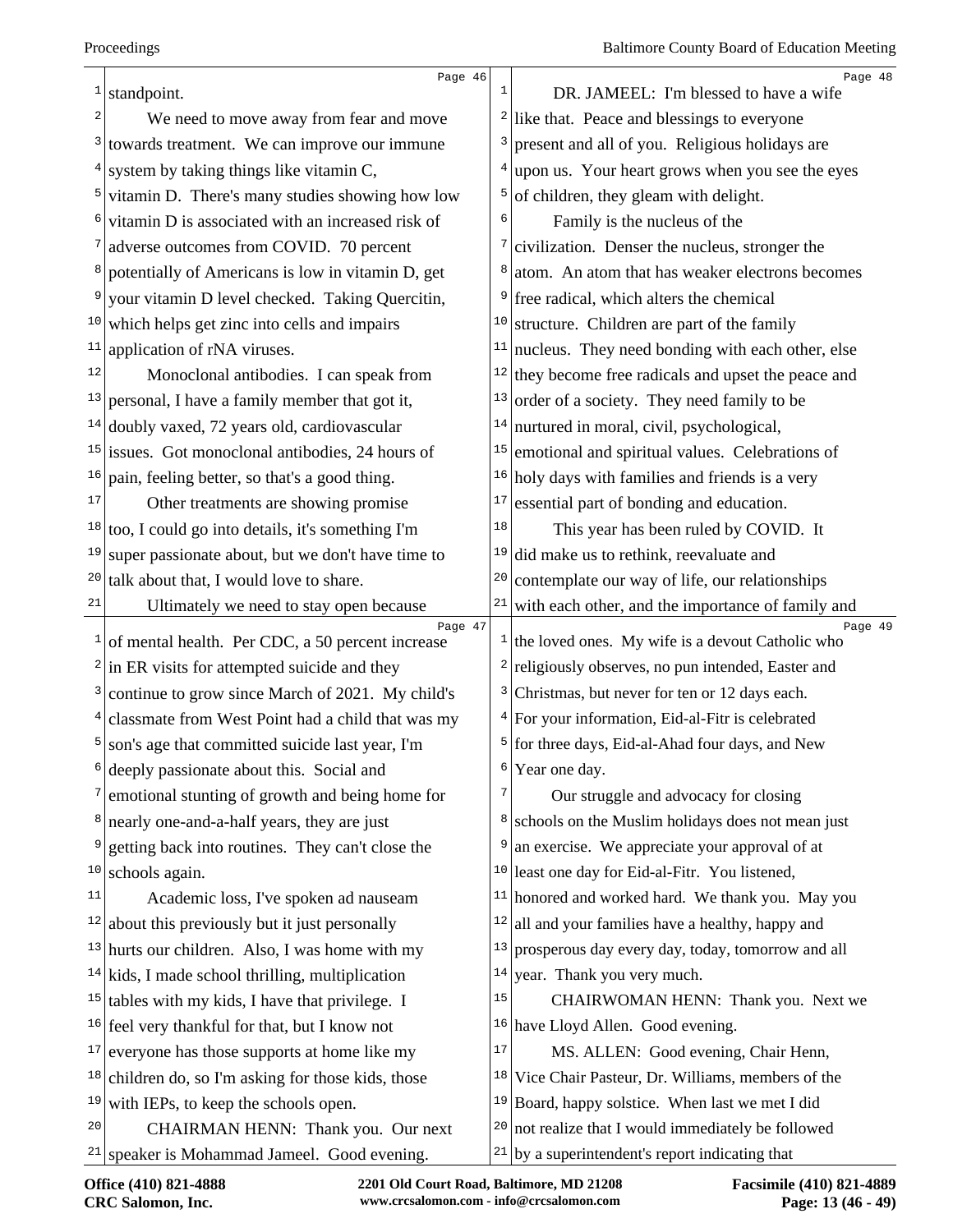| 1                       | Page 50<br>principals had also indicated social workers,       | $\frac{1}{2}$ | Page 52<br>student may be masked in class, but lunch is            |
|-------------------------|----------------------------------------------------------------|---------------|--------------------------------------------------------------------|
| 2                       | psychologists and other related personnel as                   | 2             | still a thing, and it's really cold outside where                  |
|                         | priorities for next year's budget. A budget is a               | 3             | they had been eating.                                              |
|                         | statement of values and I look forward to next                 |               | I have to wonder about canceling coach                             |
| 5                       | month's budget-related activities. Next month's                | 5             | class by keeping athletics. Since it seems as if                   |
| 6                       | budget helps us visualize what next year looks                 | 6             | we're plugging ahead with physical schooling, I                    |
|                         | like. We plan the work and then we work the                    | 7             | wonder whether there's a way to apply the                          |
| 8                       | plan.                                                          | 8             | strategies that allow athletics to continue to                     |
| 9                       | The reason for the focus on SEL is that                        | 9             | nonathletic items such as academic supports,                       |
| 10                      | our core mission is to educate. Maslow's                       | 10            | coach class. The response needs to be done in a                    |
|                         | $11$ hierarchy indicates that learning requires                | 11            | way that does not add a single task to the plates                  |
|                         | $12$ safety, and the most basic type of safety is              | 12            | of school nurses, who are already stretched                        |
| 13                      | physical safety. I don't have access to                        | 13            | beyond the bounds of their job description.                        |
|                         | $14$ aggregate data like you do but last Friday and            | 14            | Finally, as we all model resilience, I'm                           |
|                         | $15$ this week feel like they have lower attendance            | 15            | sure that we as a system will move forward, or we                  |
|                         | $16$ than the same week before holidays in prior               | 16            | will pivot. However, I would caution against                       |
| 17                      | years. Can that be attributed to feelings about                | 17            | moving forward while pivoting. Some individuals                    |
| 18                      | safety?                                                        |               | $18$ have the accommodation that requires advance                  |
| 19                      | I respect your bravery in modeling your                        | 19            | notice prior to change in routine. As we look                      |
| 20                      | expectations for us by meeting in person and with              |               | $20$ forward to recharging over the holiday, note that             |
| 21                      | physical proximity. I imagine that you are well                | 21            | any change that we make needs to be internalized                   |
|                         | Page 51<br>$1$ informed on the current COVID-19 metrics and    |               | Page 53<br>$\frac{1}{2}$ and digested by teachers before it can be |
| $\overline{\mathbf{c}}$ | their implications. I appreciate the fact that                 |               | $2$ implemented. Please endeavor to give us enough                 |
|                         | we continue to report metrics. We know that                    | 3             | notice to visualize the week ahead so that we can                  |
|                         | we're in the red zone and we have been there                   | 4             | be our best selves and so that we can best serve                   |
|                         | since about Thanksgiving. The original safety as               | 5             | our students. We plan the work and then we work                    |
| 6                       | our true north document had various actions tied               |               | $6$ the plan. Thank you, members of the Board, and                 |
|                         | $\frac{7}{1}$ to the different color coded thresholds. Knowing | 7             | again, happy solstice as we welcome the return of                  |
| 8                       | what actions are implied by being in the red zone              | 8             | the sun to the atmosphere.                                         |
| 9                       | or some other metric will be helpful information.              | 9             | CHAIRWOMAN HENN: Thank you. Our final                              |
| 10                      | We need to know the plan to plan the work and                  | 10            | speaker is Janelle Austin. Janelle Austin?                         |
|                         | $11$ then we'll work the plan.                                 | $11\,$        | Okay. That concludes our speakers, then, for                       |
| 12                      | I gave a brief nod to school nurses in                         | 12            | general public comment. There are no speakers                      |
| 13                      | my prior remarks. Although it's great that we                  | 13            | signed up for policy so we will move on to the                     |
|                         | $14$ have staffing for a school nurse for each school          | 14            | next agenda item.                                                  |
|                         | $15$ building, I wonder whether this is sufficient for         | 15            | The next item on the agenda is action                              |
|                         | $16$ the current times. I'm grateful that we're told           | 16            | taken in closed session, and for that I call on                    |
|                         | $17$ that the Baltimore County Department of Health is         | 17            | Mr. Brousaides.                                                    |
|                         | $18$ stepping up to give school nurses an assist, but          | 18            | MR. BROUSAIDES: Good evening, everyone.                            |
|                         | $19$ I notice that they are still spending long hours          |               | $19$ Earlier tonight the Board met in closed session               |
|                         | $20$ after each school day catching up on the day's            |               | $20$ in its quasi-judicial capacity to render a                    |
| 21                      | contact tracing. And a symptomatically positive                | 21            | decision in Case Number H.E. 22-04. Now would be                   |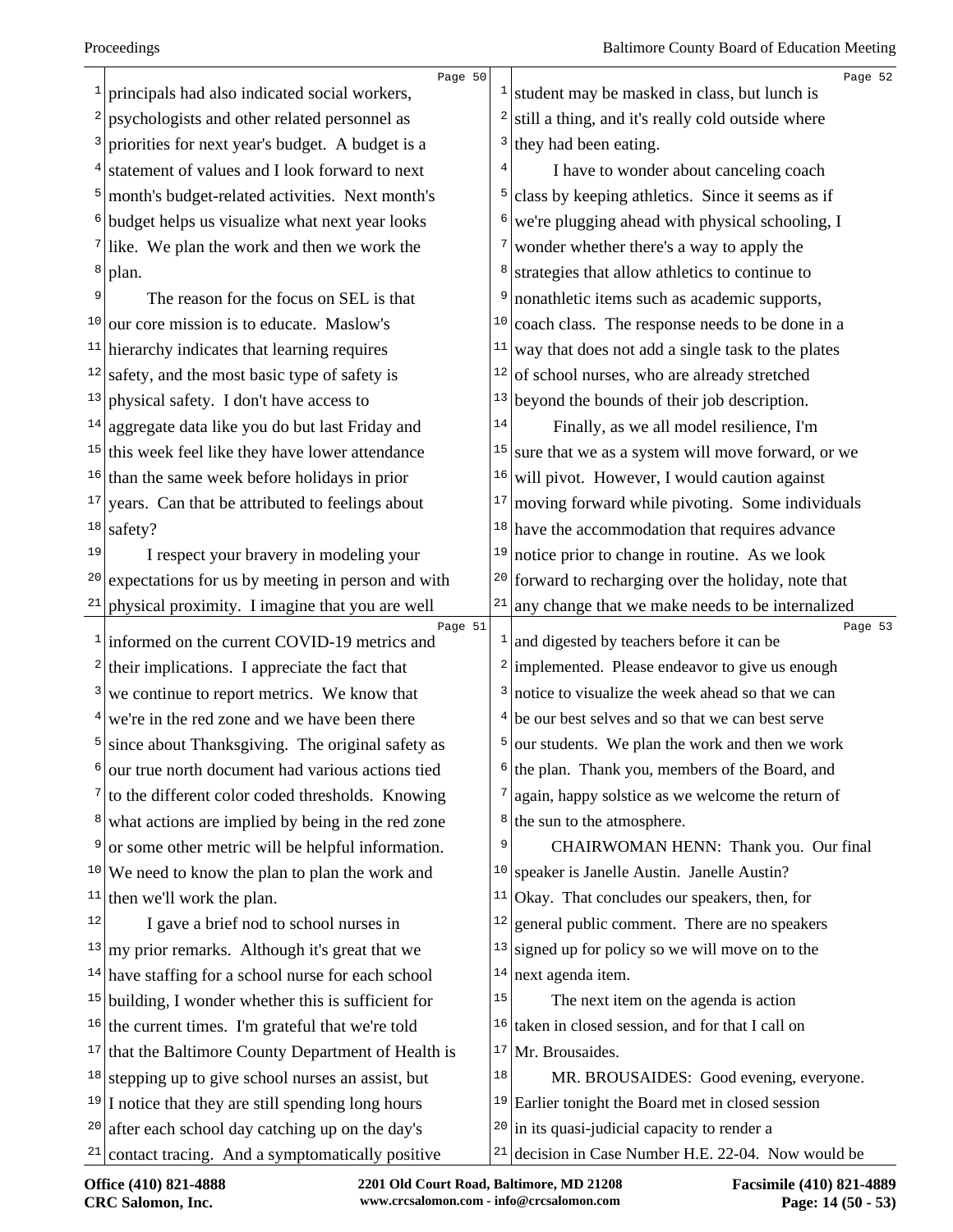|    | Page 54                                                                                                    |                         | Page 56                                                                                   |
|----|------------------------------------------------------------------------------------------------------------|-------------------------|-------------------------------------------------------------------------------------------|
| 1  | an appropriate time for the Board to confirm the                                                           |                         | $\frac{1}{1}$ believe, to continue with the presentation.                                 |
|    | $2$ vote it took in closed session.                                                                        | $\overline{\mathbf{c}}$ | With we're waiting, we have                                                               |
| 3  | CHAIRWOMAN HENN: Thank you,                                                                                | 3                       | Dr. Elmendorf, Dr. Zarchin, Dr. Mullenax,                                                 |
|    | $4$ Mr. Brousaides. May I have a motion to approve                                                         | 4                       | Principal Magness, Principal Bender, Director                                             |
|    | $5$ the action taken in closed session on Hearing                                                          |                         | <sup>5</sup> Mustipher, Dr. Minus, and Dr. Wheatley, who is                               |
|    | <sup>6</sup> Examiner's Case H.E. 22-04, and authorize                                                     | 6                       | not at the table, but with the microphone.                                                |
|    | $7$ Ms. Gover to sign for those board members not                                                          | 7                       | I appreciate your patience, I know we                                                     |
| 8  | physically present?                                                                                        | 8                       | are ahead of schedule, we will try to keep that                                           |
| 9  | MS. MACK: So moved, Mack.                                                                                  | 9                       | going tonight hopefully, the team is working on                                           |
| 10 | CHAIRWOMAN HENN: Thank you, Ms. Mack.                                                                      |                         | $10$ it. There we go, thank you so much, yes. Next                                        |
| 11 | Is there a second?                                                                                         | 11                      | slide please.                                                                             |
| 12 | MR. KUEHN: Second, Kuehn.                                                                                  | $1\,2$                  | So I wanted to provide some context.                                                      |
| 13 | CHAIRWOMAN HENN: Thank you, Mr. Kuehn.                                                                     |                         | $13$ Academic achievement is the current level of                                         |
|    | $14$ Any discussion? May I have a rollcall vote?                                                           | 14                      | student progress as indicated by multiple                                                 |
| 15 | MS. GOVER: Ms. Mack?                                                                                       |                         | $15$ measures, including classroom, direct and                                            |
| 16 | MS. MACK: Yes.                                                                                             | 16                      | external assessments that evaluate student                                                |
| 17 | MS. GOVER: Mr. McMillion?                                                                                  | 17                      | learning. Key elements of improving achievement                                           |
| 18 | MR. MCMILLION: Yes.                                                                                        |                         | $18$ include three interdependent components in the                                       |
| 19 | MS. GOVER: Ms. Pasteur?                                                                                    |                         | $19$ instructional core, specifically teacher                                             |
| 20 | VICE CHAIR PASTEUR: Yes.                                                                                   | 20                      | knowledge and skill, student engagement and                                               |
| 21 | MS. GOVER: Mr. Thomas?                                                                                     |                         | $21$ content, the instructional core, teacher                                             |
|    |                                                                                                            |                         |                                                                                           |
|    | Page 55                                                                                                    |                         | Page 57                                                                                   |
| 1  | MR. THOMAS: Yes.                                                                                           |                         | $\frac{1}{2}$ knowledge and skill, student engagement, and                                |
| 2  | MS. GOVER: Mr. Offerman?                                                                                   | $\overline{\mathbf{c}}$ | content.                                                                                  |
| 3  | MR. OFFERMAN: Yes.                                                                                         | 3                       | The Board and school system work                                                          |
| 4  | MS. GOVER: Dr. Hager?                                                                                      | 4                       | together to insure that we create the conditions                                          |
| 5  | DR. HAGER: Yes.                                                                                            |                         | $5$ that provide resources for student success. A                                         |
| 6  | MS. GOVER: Mr. Kuehn?                                                                                      | б.                      | true dialog about student success cannot only be                                          |
| 7  | MR. KUEHN: Yes.                                                                                            | 7                       | about the finish line, it must also include                                               |
| 8  | MS. GOVER: MS. Henn?                                                                                       | 8                       | ongoing robust discussions about the                                                      |
| 9  | CHAIRWOMAN HENN: Yes.                                                                                      | 9                       | infrastructure to support and improve student                                             |
| 10 | MS. GOVER: Thank you.                                                                                      | 10                      | outcomes. To do that we must engage in                                                    |
| 11 | CHAIRWOMAN HENN: Thank you, the motion                                                                     | 11                      | examination of the written, taught and assessed                                           |
| 12 | carries. Thank you, Mr. Brousaides.                                                                        | 12                      | curriculum. These components come alive in                                                |
| 13 | The next item on the agenda is the                                                                         | 13                      | schools through annual school progress planning                                           |
| 14 | report on quarter one results, and for that I                                                              | 14                      | where leadership teams define targeted work to                                            |
| 15 | call on Dr. Wheatley-Phillip, Mr. Mustipher and                                                            | 15                      | raise achievement and prepare every student for                                           |
|    | <sup>16</sup> Dr. Mullenax. Good evening, welcome.                                                         | 16                      | success. All of the factors listed on this slide                                          |
| 17 | DR. WILLIAMS: So good evening, board                                                                       | 17                      | contribute to increases in student performance                                            |
| 18 | members. Tonight we have more than the three                                                               | 18                      | and deserve our time and attention in order to                                            |
| 19 | mentioned that will provide some context around                                                            | 19                      | move forward.                                                                             |
| 20 | the first marking period. I do want to start and<br>$21$ then I will turn it over to Dr. Wheatley-Phillip, | 20<br>21                | This presentation presents a snapshot of<br>the first marking period, student progress as |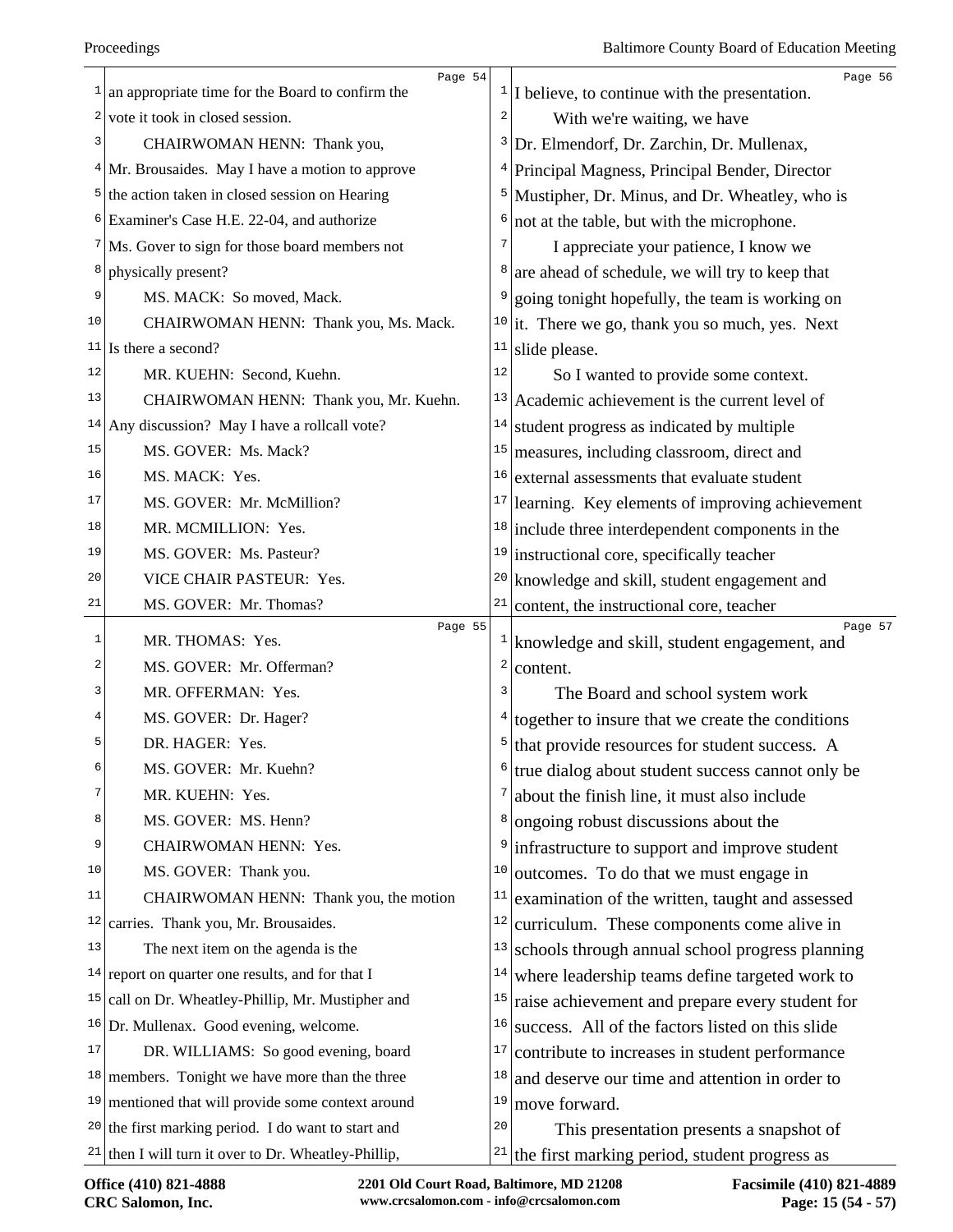|    | Page 58                                                               |          | Page 60                                                  |
|----|-----------------------------------------------------------------------|----------|----------------------------------------------------------|
|    | measured by course grades. Keep in mind that                          |          | $\frac{1}{2}$ from the Division of School Support and    |
| 2  | these data represent a transition to five-day                         | 2        | Achievement; two of our building principals, Ms.         |
| 3  | in-person learning in the midst of an ongoing                         |          | <sup>3</sup> Magness and Mr. Bender; the Office of Data  |
|    | pandemic with persisting trauma. These data                           | 4        | Analytics; the Division of Curriculum and                |
| 5  | inform next steps and provide directions to                           | 5        | Instruction; the Division of School Climate and          |
|    | school leaders as they chart their course for the                     | $6 \mid$ | Safety.                                                  |
|    | remainder of the year. I'm happy to turn it over                      | 7        | On the next three slides Mr. Minus will                  |
| 8  | to Dr. Wheatley-Phillip. Next slide please.                           | 8        | -- Dr. Minus, excuse me -- will discuss the              |
| 9  | DR. WHEATLEY-PHILLIP: Thank you,                                      | 9        | attendance, suspension and course performance            |
|    | <sup>10</sup> Dr. Williams. Every day BCPS educators work             | 10       | data. Next slide please.                                 |
| 11 | collaboratively to insure that students can learn                     | 11       | DR. MINUS: Thank you,                                    |
|    | $\frac{12}{\ln \text{safe}}$ and supportive environments. Our goal is | 12       | Dr. Wheatley-Phillip, and thank you, I'm glad you        |
|    | $13$ to raise the bar, close gaps and prepare our                     | 13       | got my last name, that's good enough for me. So          |
|    | $14$ students for the future, and The Compass, Our                    | 14       | again, good evening to everyone.                         |
| 15 | Strategic Plan, serves as our guide. As                               | 15       | Studies show that students who attend                    |
| 16 | educators we use data daily to inform our                             | 16       | school regularly are able to learn more, have            |
| 17 | decision making. The purpose of this                                  | 17       | fewer discipline problems, develop better study          |
| 18 | presentation is to review three indicators of                         | 18       | habits and are often more successful. Student            |
| 19 | student success, attendance, suspension and                           | 19       | attendance is a major focus point for the                |
| 20 | grades, show how the use of data informs the                          | 20       | Maryland State Department of Education.                  |
| 21 | decisions we make, and describe the many ways in                      | 21       | Systemwide in the first quarter of the 2021-2022         |
| 1  | Page 59<br>which across Team BCPS we collaborate to provide           |          | Page 61<br>school year, students in kindergarten through |
| 2  | resources, supports and services.                                     | 2        | grade 12 had an attendance rate of 93 percent.           |
| 3  | The 21-22 marking period one data                                     | 3        | Among school levels, grades six through eight            |
|    | presented tonight will discuss student                                |          | displayed the highest attendance rate at 94.2            |
| 5  | attendance, suspension and course performance                         | 5        | percent, and grades nine through 12 had the              |
| 6  | through the first marking period. Attendance and                      |          | $6$  lowest attendance rate at 91.7 percent. Upon        |
|    | suspension rates are presented at the system                          | 7        | further examination of grade levels, grade six           |
|    | <sup>8</sup> level by grade band and zone. Course performance         | 8        | and eight had the highest attendance rates, 94.5         |
| 9  | data are distributed using letter grades A                            | 9        | percent and 94.2 percent respectively. Next              |
|    | $10$ through E for the four core content areas,                       | 10       | slide please.                                            |
|    | $11$ English language arts, mathematics, science and                  | 11       | So across the school system the                          |
| 12 | social studies. Attendance rates and course                           | 12       | suspension rate for all students was                     |
| 13 | performance data for students enrolled in the                         | 13       | approximately two percent. Students in grades            |
|    | $14$ BCPS virtual learning program or VLP are also                    | 14       | six, seven and eight had the highest suspension          |
|    | $15$ included. For building principals on a regular                   | 15       | rates. They also had the highest number of               |
|    | <sup>16</sup> basis, data are available through our dashboard,        | 16       | discipline referrals during the first marking            |
| 17 | and those data are disaggregated by student                           | 17       | period. Additionally, students receiving special         |
| 18 | groups and service types.                                             | 18       | education services had a higher percentage of            |
| 19 | As Dr. Williams shared, tonight there                                 | 19       | suspensions when compared to their general               |
| 20 | are many members from our Team BCPS here to                           | 20       | education counterparts. Middle school students           |
| 21 | present what we're doing. Joining us are staff                        | 21       | were suspended at a higher rate than elementary          |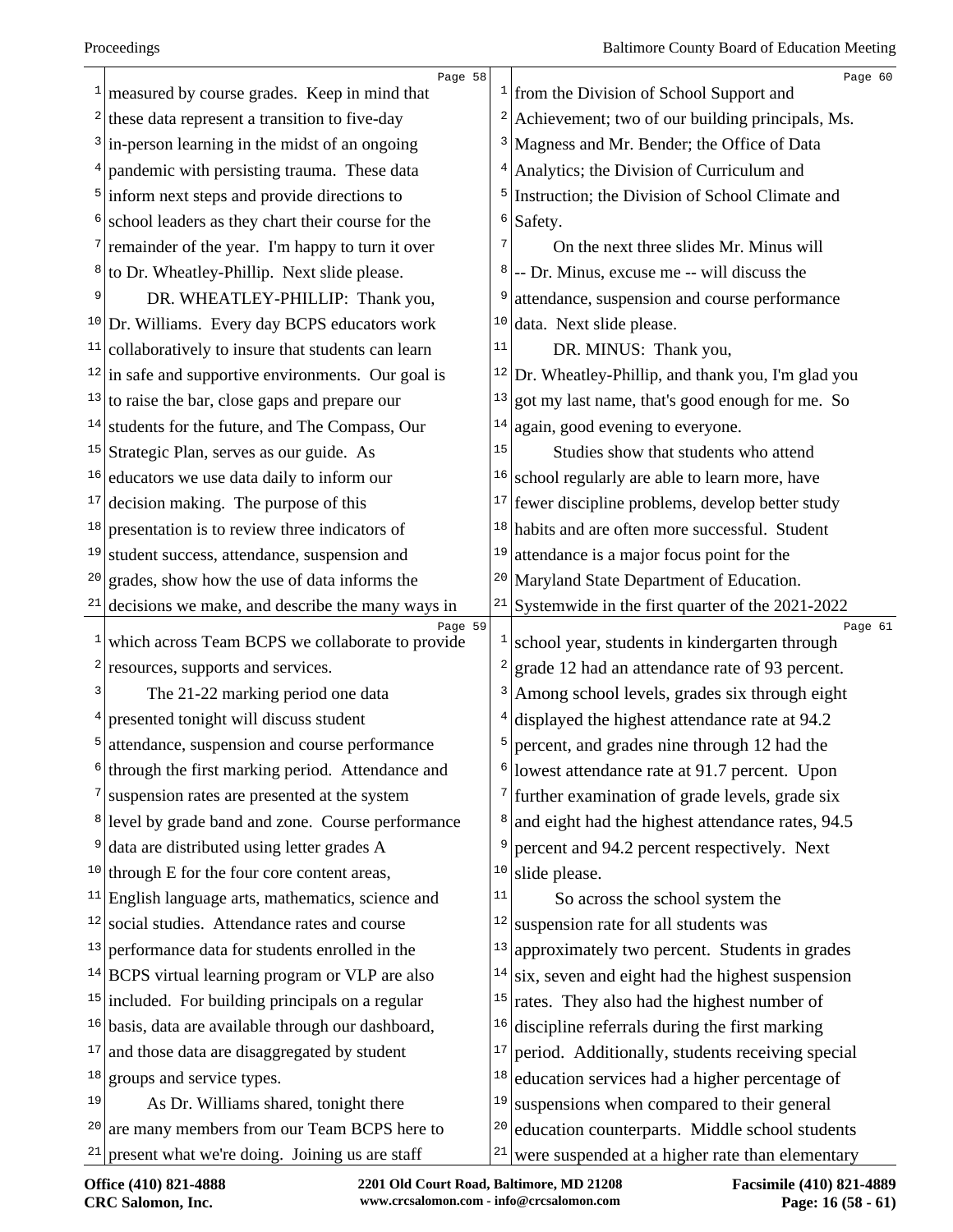| $\mathbf{1}$  | Page 62<br>and high school students. Detailed data are                       |        | Page 64<br>MR. MUSTIPHER: Supporting schools is                 |
|---------------|------------------------------------------------------------------------------|--------|-----------------------------------------------------------------|
|               | $2$ available in the written report. Next slide                              | 2      | the essence of the central office of Baltimore                  |
| 3             |                                                                              |        |                                                                 |
|               | please.                                                                      |        | County Public Schools. The Division of School                   |
| 5             | While this slide provides an overview of                                     |        | Support and Achievement works collaboratively                   |
|               | course performance for the first marking period,                             | 6      | with divisions across the school system to insure               |
|               | $\frac{1}{2}$ it is important to note that the learning journey              | 7      | schools are receiving the support that they need.               |
|               | $\frac{7}{1}$ for students continues through the three                       | 8      | The Division of School Support and Achievement in               |
|               | <sup>8</sup> remaining quarters of the school year. In                       |        | collaboration with the Division of Research,                    |
| 9             | elementary schools across all core subject areas,                            |        | Accountability and Assessment, the Division of                  |
|               | $10$ over 60 percent of elementary students earned a                         | 10     | Curriculum and Instruction, and the Office of                   |
| $11$          | grade of A or B in the first marking period.                                 | 11     | School Safety as part of the Division of School                 |
|               | $12$ Rates of students earning As or Bs were highest                         | 12     | Climate and Safety, supports schools with the                   |
| 13            | in science and social studies, where                                         | 13     | analysis of data and identification of                          |
| 14            | approximately three-quarters of elementary                                   | 14     | appropriate interventions that support the                      |
| 15            | students achieved this benchmark.                                            | 15     | advancement of student achievement, increase in                 |
| 16            | In middle school, approximately 60                                           | 16     | attendance, and establish safe and secure school                |
| 17            | percent of middle school students earned an A or                             | 17     | climate.                                                        |
|               | $18 \mid B$ in English, science and social studies; just                     | 18     | I will now transition to our wonderful                          |
| 19            | over half of students earned an A or a B in                                  | 19     | principal, Mr. Steve Bender. Next slide please.                 |
|               | $20$ mathematics in the first marking period. Where                          | 20     | MR. BENDER: Schools review attendance                           |
|               | $21$ Ds or Es were earned among middle school students                       | $21\,$ | data daily to insure a deeper presence with the                 |
|               | Page 63<br>$\frac{1}{\ln n}$ in these core content areas, the range was from |        | Page 65<br>$1$ high quality instruction. Parents are provided   |
|               | approximately nine in science to 11 percent in                               |        | with daily communication about their child's                    |
| $\frac{3}{ }$ | English.                                                                     |        | absences via school messenger. Teachers utilize                 |
| 4             | At the high school level with the                                            |        | attendance data to communicate with families                    |
| 5             | exception of mathematics, over half of all high                              |        | around gaps that are created because of                         |
| 6             | school students in the core subject areas earned                             |        | attendance concerns. In addition, teachers rely                 |
|               | $\frac{7}{a}$ a grade of A or B in the first marking period.                 |        | on makeup work, instructional source material,                  |
|               | <sup>8</sup> Just under 50 percent of math students earned an                | 8      | tutoring, and resources when a child is absent                  |
| 9             | A or a B. Over 16 percent of high school                                     | 9      | from school. School-based attendance teams are                  |
| 10            | students earned a D or E in English or                                       | 10     | created at each school to review data and                       |
| 11            | mathematics in the first marking period.                                     | 11     | implement various interventions. System supports                |
| 12            | It is important to note that while some                                      | 12     | such as pupil personnel workers serve as a                      |
| 13            | students may not have performed their best and in                            | 13     | resource to schools and families to improve                     |
| 14            | keeping with our expectations, we remain                                     |        | $14$ student attendance. Attendance teams also                  |
| 15            | committed to supporting students in achieving                                | 15     | provide parents and guardians with resources to                 |
| 16            | academic success by helping them actualize their                             |        | $16$ help improve their child's attendance. As age              |
| 17            | potential for improvement for the second quarter                             | 17     | appropriate, students are part of the team that                 |
| 18            | as they work to achieve course credit for the                                |        | $18$ identifies strategies to support positive                  |
| 19            | semester. In our next slide, Mr. Mustipher will                              | 19     | attendance. Positive student attendance is                      |
| 20            | describe those supports that are provided to our                             |        | <sup>20</sup> recognized through attendance awards, incentives, |
|               | $21$ students and our staff.                                                 |        | $21$ family recognition of improved or continued high           |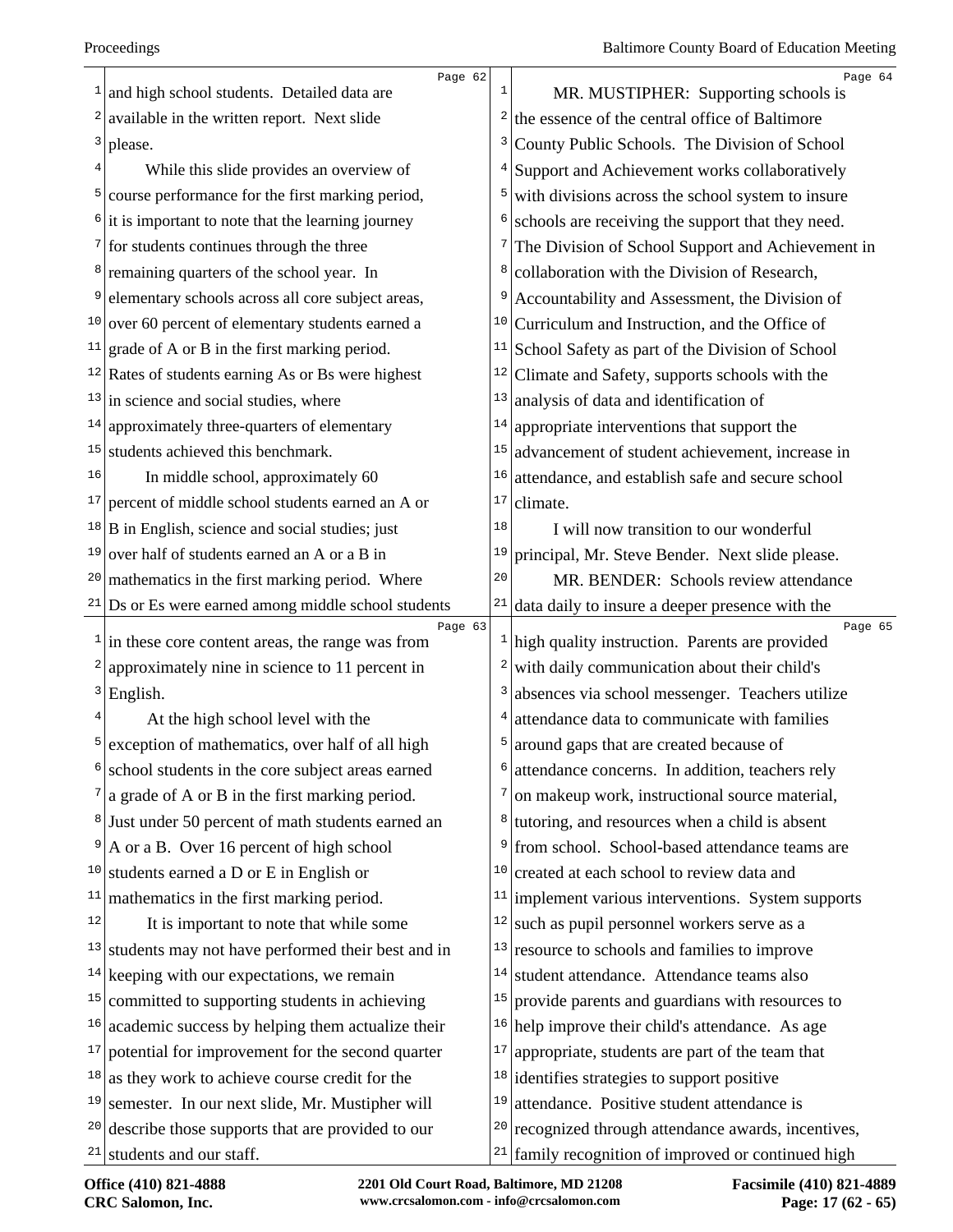|    | Page 66                                                         |              | Page 68                                            |
|----|-----------------------------------------------------------------|--------------|----------------------------------------------------|
| 1  | attendance rates, and other school or student                   | 1            | I will now turn this over to Principal             |
| 2  | recognition.                                                    |              | $2$  Magness.                                      |
| 3  | DR. WILLIAMS: Can we go to the next                             | 3            | MS. MAGNESS: Thank you, Mr. Bender.                |
| 4  | slide, and one more, next slide please. Thank                   | 4            | Schools create a variety of opportunities to       |
| 5  | you.                                                            | 5            | celebrate the success of their students,           |
| 6  | MR. BENDER: Using data provided to                              | 6            | including awards assemblies, National Honor        |
|    | schools through the performance matters,                        | 7            | Society and Junior National Honor Society,         |
| 8  | principals facilitate data analysis through the                 | 8            | because we are committed to communicating and      |
| 9  | plan to study cycle of continuous improvement.                  | 9            | engaging with our community and families.          |
|    | <sup>10</sup> Once the data is disaggregated, school-based      | 10           | Schools utilize virtual and face-to-face           |
| 11 | leaders work to identify necessary interventions                | 11           | opportunities to partner with parents to           |
| 12 | and focused high quality professional learning                  | 12           | celebrate and improve student achievement. These   |
| 13 | opportunities to increase teacher effectiveness                 | 13           | opportunities include parent guardian-teacher      |
| 14 | and as a result, increase student achievement.                  | 14           | conferences, school newsletters, phone calls,      |
| 15 | School-based leaders and staff participate in                   | 15           | emails, texts, access to Focus and curricular      |
| 16 | professional learning to build their capacity                   | 16           | materials that are focused on our children's       |
| 17 | around topics such as curriculum implementation,                | 17           | individual needs. Parents are encouraged to        |
| 18 | data literacy and family engagement.                            | 18           | utilize the Focus parent portal to monitor         |
| 19 | The BCPS grading and reporting handbook                         | 19           | student grades and to communicate with teachers.   |
| 20 | is available to all school staff. Changes in                    | 20           | Next slide please.                                 |
|    | $21$ processes or procedures are highlighted by                 | 21           | Baltimore County Public Schools is                 |
| 1  | Page 67<br>administrators for teachers at the start of each     | $\mathbf{1}$ | Page 69<br>committed to fostering safe, secure and |
|    | <sup>2</sup> school year. Throughout each quarter, student      |              | supportive learning and working environments in    |
|    |                                                                 | 2            |                                                    |
|    | <sup>3</sup> performance and grades are monitored by both       | 3            | which students and staff have the resources and    |
|    | $4$ teachers and administrators. Due to                         | 4            | supports necessary to succeed. This is             |
| 5  | disaggregation of data, schools are able to                     | 5            | accomplished by continuously improving safety and  |
|    | individualize instruction pathways to meet the                  |              | security measures in all schools, expanding        |
|    | $\frac{7}{2}$ needs of all student groups.                      | 7            | available social-emotional supports, engaging      |
| 8  | Students demonstrating a need for                               | 8            | students and staff in activities that promote      |
| 9  | enriched learning opportunities are provided with               | 9            | positive school climate, and encouraging           |
| 10 | advanced pathways through teacher-created                       | 10           | relationships that are mutually respectful and     |
| 11 | extension opportunities, advanced academics, Head               | 11           | supportive. Safe and secure environments are       |
| 12 | and Shoulder, honors or GT course enrollment,                   | 12           | essential to student achievement. The BCPS         |
| 13 | dual enrollment programs, and advanced placement                | 13           | student handbook is reviewed with every student    |
| 14 | courses. Students who may demonstrate a need for                | 14           | in the beginning of every school year with         |
| 15 | you instructional supports or acceleration are                  | 15           | electronic copies available through school and     |
| 16 | provided with differentiated learning                           | 16           | system websites. In addition, through the          |
| 17 | opportunities inside and outside of the                         | 17           | analysis of student achievement data alongside     |
| 18 | classroom. Enrollment in extended day learning                  | 18           | suspension and referral data, school leaders in    |
| 19 | programs before or after school, tutoring,                      | 19           | collaboration with school-based educator           |
|    | <sup>20</sup> Saturday school, and credit recovery programs are | 20           | councils, staff and students devise plans that     |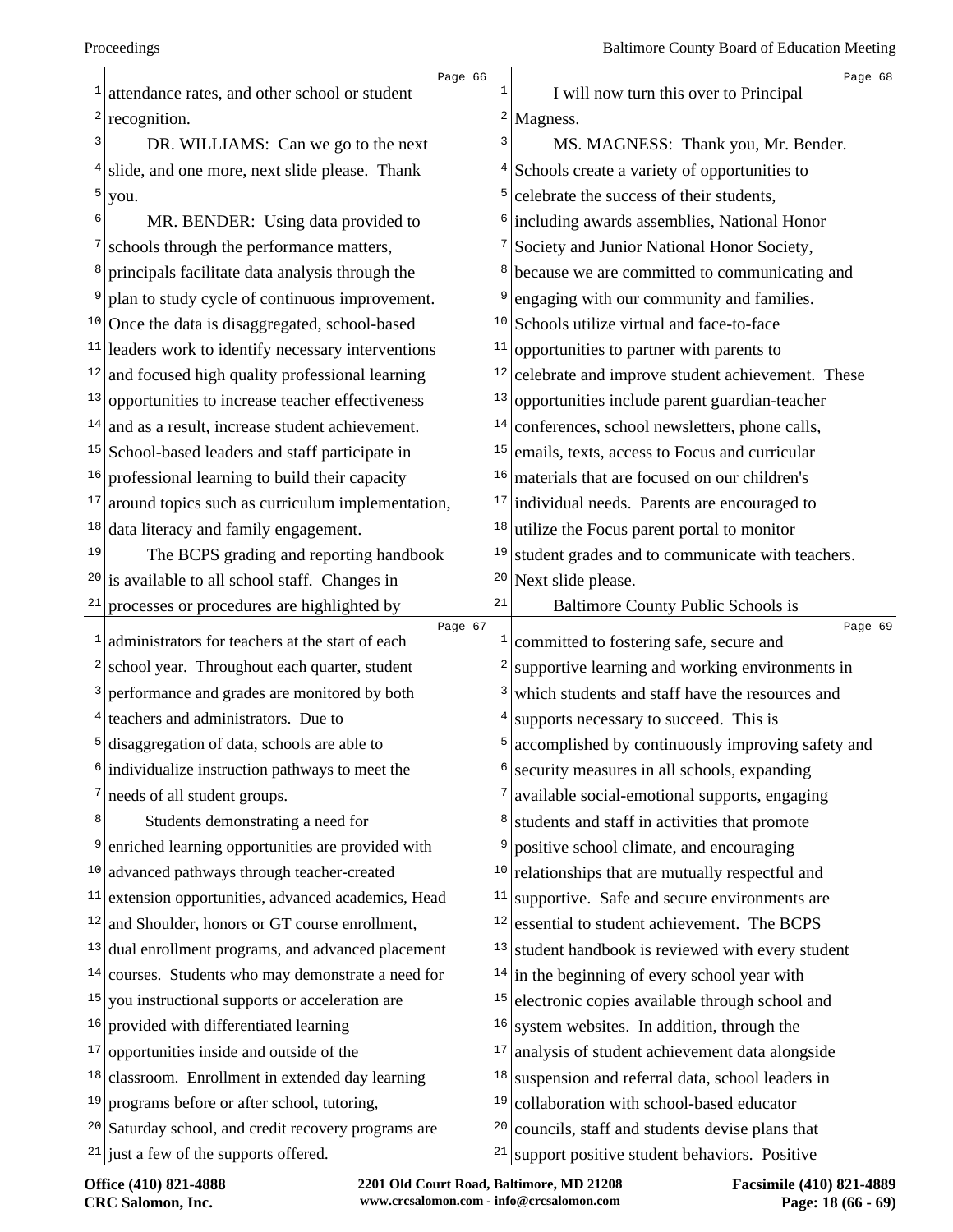|    | Page 70                                                  |    | Page 72                                                    |
|----|----------------------------------------------------------|----|------------------------------------------------------------|
| 1  | student behavior is recognized through TDIF              |    | also a great opportunity for parents to                    |
| 2  | incentives, positive phone calls home, classroom         |    | communicate with teachers about student                    |
| 3  | or school-based assessments and more. Positive           | 3  | behavioral and academic progress.                          |
| 4  | behavior plans are created in conjunction with           |    | Again, school support is the centerpiece                   |
| 5  | the Office of School Safety, school counseling           | 5  | of Baltimore County Public Schools. The Division           |
| 6  | and school social work services and MTSS.                | 6  | of School Support and Achievement and executive            |
|    | Student support teams may be helped to provide           |    | directors will continue to support schools based           |
| 8  | opportunities for schools and families to work           | 8  | upon analysis of data to insure we are providing           |
| 9  | collaboratively to identify appropriate resources        | 9  | differentiated support to each school, center and          |
| 10 | and supports. In addition, to be an integral             | 10 | program.                                                   |
| 11 | member of the support team process, students are         | 11 | On the next slide Dr. Zarchin will                         |
| 12 | valued stakeholders in the development of school         | 12 | describe the proactive supports and practices              |
|    | $13$ wide positive behavior plans, as noted in our       | 13 | provided. Next slide please.                               |
|    | $14$ BCPS students handbook. At the school level         | 14 | DR. ZARCHIN: Thank you, Dr. Mullenax.                      |
| 15 | administrators develop their own procedures for          | 15 | Staff from the Division of School Climate and              |
| 16 | creating a safe and orderly learning environment.        | 16 | Safety work to coordinate multiple systemwide              |
| 17 | However, these procedures are aligned with the           | 17 | initiatives that support health and safety,                |
| 18 | BCPS code for student conduct.                           | 18 | social-emotional and academic growth of the                |
| 19 | School-based administrators have the                     | 19 | students. We have expanded social-emotional                |
| 20 | autonomy to implement intervention supports and          | 20 | supports, engaged staff in positive behavior               |
| 21 | disciplinary measures identified in the BCPS             | 21 | planning, provided guidance for navigating the             |
| 1  | Page 71<br>student handbook in alignment with individual | 1  | Page 73<br>COVID-19 pandemic, worked to engage students in |
| 2  | students or school needs. I'll now turn it over          | 2  | learning, and partnered with other divisions as            |
| 3  | to Dr. Mullenax. Next slide please.                      | 3  | well as external agencies to address student               |
|    |                                                          |    |                                                            |
| 5  | DR. MULLENAX: Can you go back one slide                  |    | wellness, resilience and safety. Together we               |
| 6  | please? Thank you.                                       |    | work collaboratively to strengthen school climate          |
|    | After we've returned from winter break                   | 7  | and culture through the following: Preventive              |
| 8  | and continued through the second quarter of the          |    | supports and practices, timely interventions,              |
| 9  | school year, school administrators will review           | 8  | logical consequences and restorative practices.            |
|    | school-wide systems of structures, procedures and        | 9  | Next slide please.                                         |
| 10 | expectations, including the BCPS student                 | 10 | Our work to provide preventative                           |
| 11 | handbook, to insure a smooth transition back into        | 11 | supports, restorative learning and logical                 |
| 12 | the school building. Review of essential                 | 12 | consequences are critical to the growth and                |
| 13 | components of the grading reporting handbook will        | 13 | positive development of our students. The                  |
| 14 | occur as teachers prepare to end the second              | 14 | resources, supports and interventions are tiered           |
| 15 | quarter report cards. School teams will continue         | 15 | to address the needs of all students, small                |
| 16 | to facilitate data analysis through the planned          | 16 | groups of students and individual students.                |
| 17 | use study act cycle of continuous improvement.           | 17 | Tier one supports are designed for all                     |
|    | $18$ Parents and students are encouraged to review the   | 18 | students and are often preventative and proactive          |
| 19 | grading reporting handbook, the BCPS student             | 19 | in nature. Some examples of tier one supports              |
| 20 | handbook and their school code of conduct prior          | 20 | include lesson planning, relationship and                  |
|    | $21$ to returning after the winter break. This is        | 21 | community building, positive behavior                      |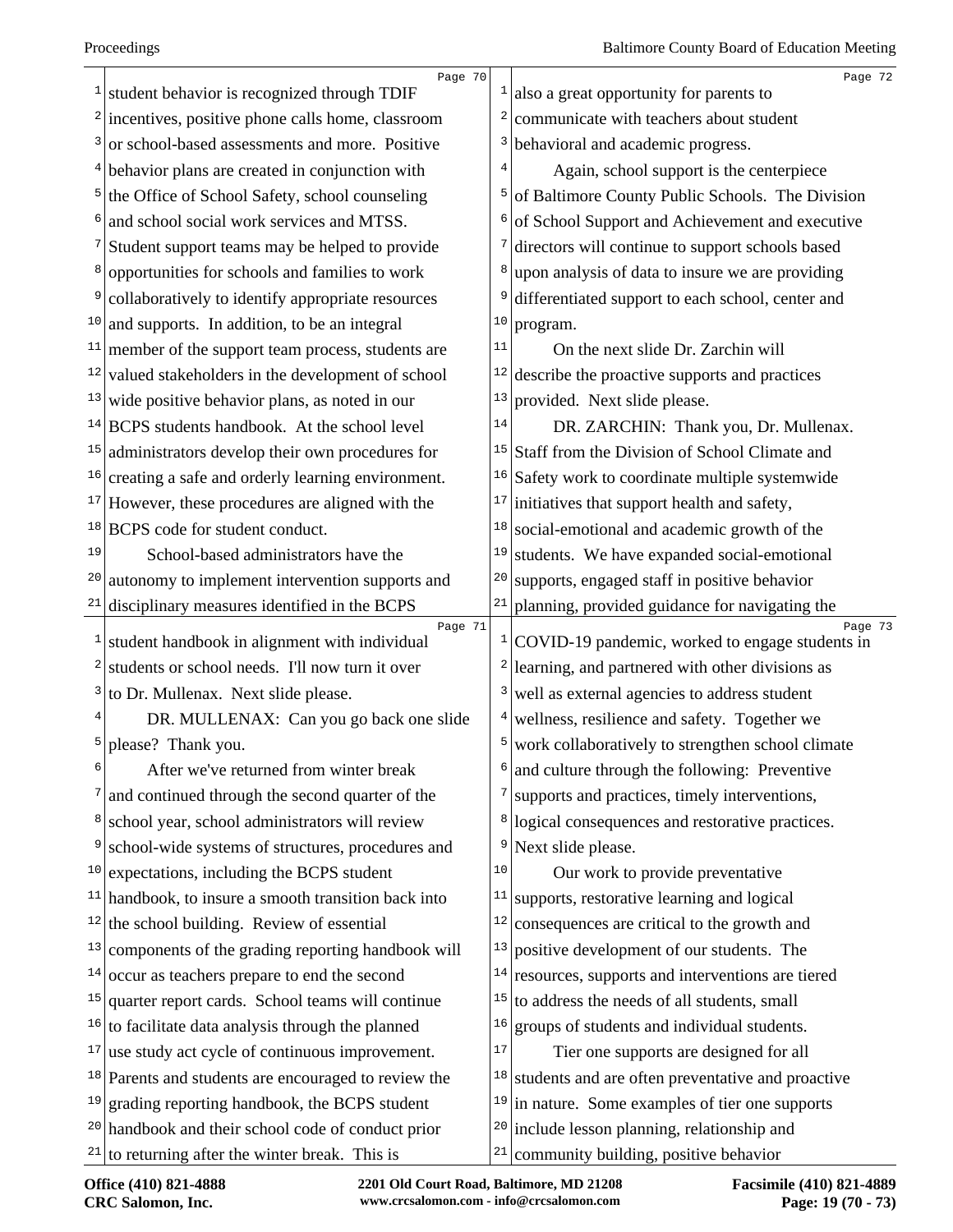| 1            | Page 74                                                  |         | Page 76                                                                |
|--------------|----------------------------------------------------------|---------|------------------------------------------------------------------------|
|              | instructional supports, social-emotional learning        | $\vert$ | Dr. Minus presented earlier in the presentation                        |
| 2<br>3       | and trauma-informed practices.                           |         | $2$ include data from the BCPS virtual learning                        |
|              | Tier two supports address small groups                   | 3       | program. On this slide, however, we separate                           |
| 4            | of students and include evidence-based small             | 4       | these data for your review. In elementary across                       |
| 5            | groups for students, small group counseling are          | 5       | all core subject areas over 49 percent of                              |
| 6            | two examples.                                            | 6       | elementary students earned a grade of A or B in                        |
|              | Tier three supports focus on individual                  | 7       | the first marking period in English language                           |
| 8            | students and include evidence-based interventions        | 8       | arts, over 44 percent earned a grade of A or B in                      |
|              | for students, progress monitoring and behavioral         | 9       | mathematics and over 37 percent earned an A or B                       |
| 10           | support planning at an individual level.                 | 10      | in science or social studies. Fewer than 17                            |
| 11           | Across supports and practices,                           | 11      | percent earned an E in the core content areas of                       |
|              | $12$ professional learning communities are essential     | 12      | English language arts and mathematics, fewer than                      |
| 13           | to the academic success and personal development         | 13      | 37 percent earned an E in social studies and                           |
| 14           | of our students. We strive to engage students in         | 14      | fewer than 24 percent earned an E in science.                          |
| 15           | positive learning environments while providing a         | 15      | The percentage of students earning As and Bs were                      |
| 16           | wide range of supports to build resilience and           | 16      | highest in English language arts and mathematics,                      |
| 17           | skills to navigate both successes and challenges         | $17\,$  | where more than 44 percent of elementary students                      |
| 18           | along the way.                                           | 18      | achieved this benchmark.                                               |
| 19           | In our next slide Dr. Elmendorf will                     | 19      | In middle school nearly 50 percent of                                  |
| 20           | discuss first marking period metrics as it               | 20      | middle school students earned an A or a B in                           |
| 21           | relates to our virtual learning program. Next            | 21      | science, over 52 percent earned an A or B in                           |
| $\mathbf{1}$ | Page 75<br>slide please.                                 |         | Page 77<br>$1$ English language arts and social studies and over       |
| 2            | DR. ELMENDORF: Thank you, Dr. Zarchin.                   |         | <sup>2</sup> $\vert$ 47 percent earned an A or B in mathematics in the |
| 3            | While the data that were previously shared               |         | $3$ first marking period. Grades of D or E among                       |
|              | $4$ includes students in the VLP, the following          | 4       | middle school students in these core content                           |
|              | <sup>5</sup> information represents a drill down of data | 5       | areas ranged from approximately 14 percent in                          |
| 6            | specific to the virtual learning program.                |         |                                                                        |
| 7            |                                                          | 6       | science to 22 percent in English.                                      |
|              | Currently there are 3,144 students enrolled in           | 7       | In high school with the exception of                                   |
| 8            | VLP. In the first marking period the VLP middle          | 8       | mathematics, over 40 percent of all high school                        |
| 9            | school students demonstrated the highest                 | 9       | students in the core subject areas earned a grade                      |
| 10           | attendance rate at greater than 95 percent,              | 10      | of A or B in the first marking period. About 34                        |
|              | $11$ followed by the high school at 92 percent and       | 11      | percent of mathematics students earned an A or a                       |
| 12           | elementary at 91 percent. Understanding that             | 12      | B. 32 to 34 percent of high school students                            |
|              | $13$ attendance in a virtual setting looks different     | 13      | earned an E in English or mathematics courses in                       |
|              | $14$ than that of a brick and mortar environment, VLP    | 14      | the first marking period.                                              |
| 15           | staff regularly communicated with families about         | 15      | The course performance findings for the                                |
| 16           | the importance of attendance from the beginning          | 16      | VLP reflect some of the challenges of                                  |
| 17           | of the school year. Attendance continues to be           | 17      | transitioning to a brand new learning                                  |
|              | $18$ analyzed at the student level and personalized      | 18      | environment, including significant enrollment                          |
| 19           | outreach efforts take place through counselors,          | 19      | fluctuation and adjusting to the unique                                |
| 20           | teachers and administrators. Next slide please.          | 20      | characteristics and expectations of a                                  |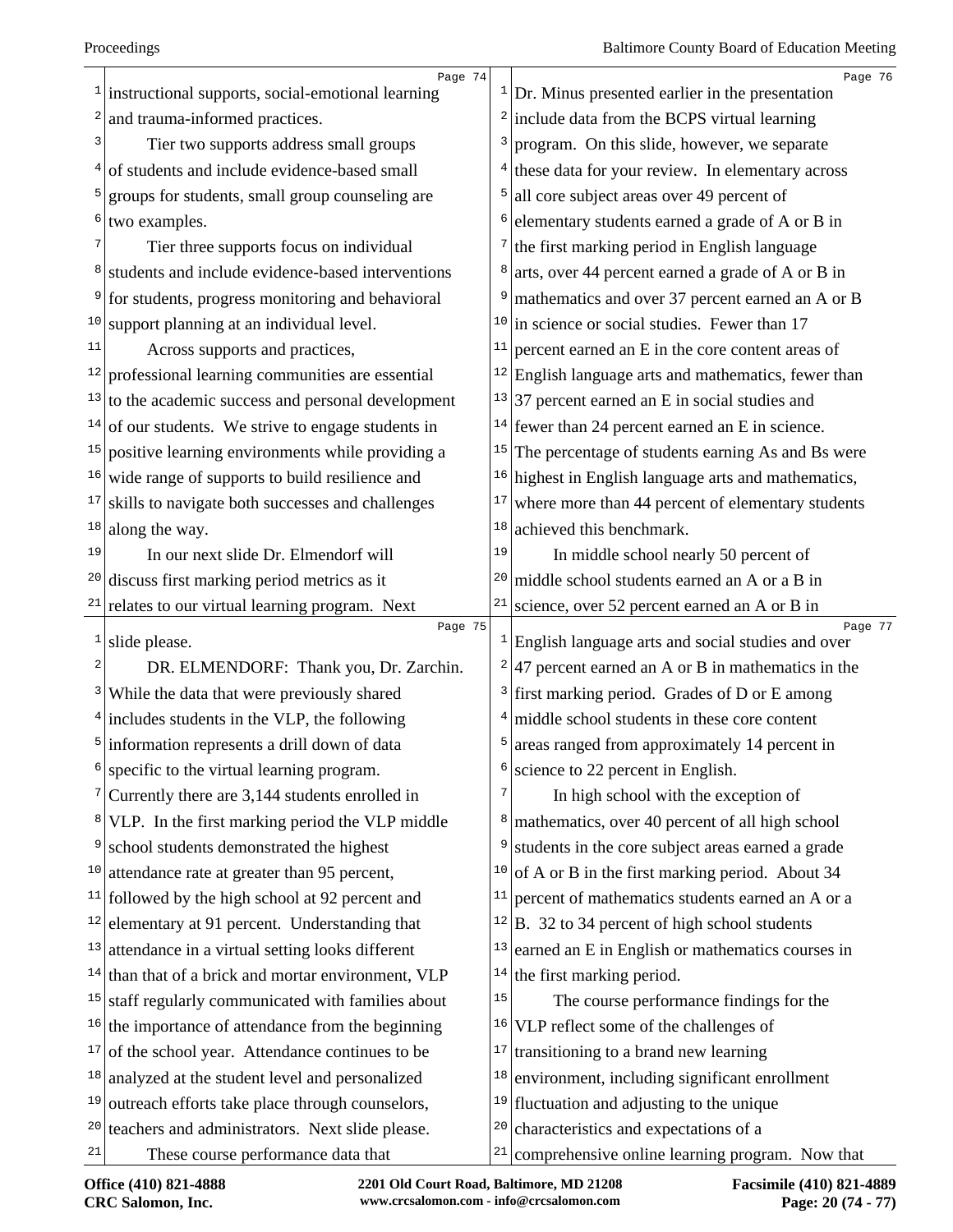|              | Page 78                                                                                  | $\mathbf{1}$            | Page 80                                                       |
|--------------|------------------------------------------------------------------------------------------|-------------------------|---------------------------------------------------------------|
|              | $1$ these transitional components have settled in and                                    |                         | systems improvement team and pupil personnel                  |
|              | $2$ increased supports have been put in place to                                         | $\overline{c}$          | supports as well as the BCPS residency model. At              |
|              | $3$ support individual student needs, the VLP team is                                    | 3                       | the school level we will continue to utilize                  |
| 4            | observing improved course performance in the                                             | 4                       | multiple data points and assessment cycles to                 |
|              | <sup>5</sup> second quarter for all three levels, particularly                           | 5                       | examine the data before, during and after                     |
|              | $6$ for the students who may have received a D or an                                     | 6                       | learning, and that information will continue to               |
|              | $7 \times 10^{-7}$ E in one or more of those classes during the                          | 7                       | inform our decisions. We will accelerate                      |
|              | <sup>8</sup> first quarter. Next slide please.                                           | 8                       | learning using scaffolded supports and resources,             |
| 9            | VLP leadership is focused on improving                                                   | 9                       | and promote social-emotional wellness in                      |
|              | $10$ and supporting attendance rates, social-emotional                                   | 10                      | collaboration with our county and state partners.             |
|              | $11$ learning and student course performance by                                          | 11                      | For our parents and community we will                         |
|              | $12$ incorporating the following strategies. VLP                                         | 12                      | ensure that communication is fluid by sharing                 |
|              | $13$ staff continues to differentiate and strengthen                                     | 13                      | information and creating opportunities to receive             |
|              | $14$ communications and partnerships with home schools                                   | 14                      | feedback. We will share resources between                     |
| 15           | and families.                                                                            | 15                      | schools, home and community, and continue to                  |
| 16           | There were no suspensions in the first                                                   | 16                      | strengthen our partnerships. Next slide please.               |
|              | $17$ quarter for the virtual learning program.                                           | 17                      | We have provided ongoing reports focused                      |
|              | $18$ Understanding that negative behaviors are                                           | 18                      | on academic achievements to share student                     |
|              | $19$ minimized when students are highly engaged in                                       | 19                      | progress. The slide lists the reports to date as              |
|              | $20$ learning, VLP leadership is building the capacity                                   | 20                      | well as upcoming presentations to the Board. Our              |
|              | $21$ of the students and adults to understand                                            | 21                      | goal is to share the data, how we are responding,             |
| $\mathbf{1}$ | Page 79<br>effective engagement in the virtual environment.                              | $\mathbf{I}$            | Page 81<br>and the ways in which the community can help       |
|              | $2$ Professional learning teams are analyzing grade                                      | $\overline{\mathbf{c}}$ | support our students. We thank you for your                   |
| 3            | data and determining root causes and are setting                                         | 3                       | continued investments in our students. Next                   |
|              | $4$ ambitious goals to increase the percentage of                                        | 4                       | slide please.                                                 |
|              | passing grades with regular progress monitoring.                                         | 5                       | Thank you so much for the opportunity to                      |
|              | Collaboratively designed action plans are being                                          | 6                       | present this information. At this time we turn                |
|              | developed at each level of the virtual learning                                          | 7                       | it over to Chair Henn.                                        |
| 8            | program, and the VLP administrative team is                                              | 8                       | CHAIRWOMAN HENN: Thank you,                                   |
| 9            | working with stakeholders to customize                                                   | 9                       | Dr. Wheatley, thank you all. At this time I'll                |
| 10           | professional development around teaching in the                                          | 10                      | take questions, comments from board members. I                |
| 11           | virtual environment with a focus on student                                              | 11                      | see Ms. Mack, Mr. Kuehn and Dr. Hager. Ms. Mack?              |
| 12           | engagement and connection.                                                               | 12                      | MS. MACK: Thank you all very much for                         |
| 13           | Dr. Wheatley will now discuss our                                                        | 13                      | this information. There is a very large                       |
| 14           | continued work. Next slide please.                                                       | 14                      | discrepancy between the grades as shown on these              |
| 15           |                                                                                          | 15                      | slides and the proficiency levels shown on the                |
|              | DR. WHEATLEY-PHILLIP: Thank you,<br>$16$ Dr. Elmendorf. As stated, the schoolhouse is at |                         | <sup>16</sup> Maryland report card. Please note that the data |
| 17           |                                                                                          | 17                      | I'm about to share I took from the 2019 report                |
| 18           | the center of Team BCPS. At the system level we                                          | 18                      | card so that it was pre-pandemic data.                        |
| 19           | will continue our cross-divisional collaboration                                         | 19                      |                                                               |
| 20           | to provide services and supports. We will                                                | 20                      | For example, 90 percent of the fourth                         |
|              | continue to implement systemwide initiatives and                                         | 21                      | and fifth grade students shown on the slide                   |
|              | $21$ models such as the instructional core team,                                         |                         | earned an A, B or C, yet only 40 percent of those             |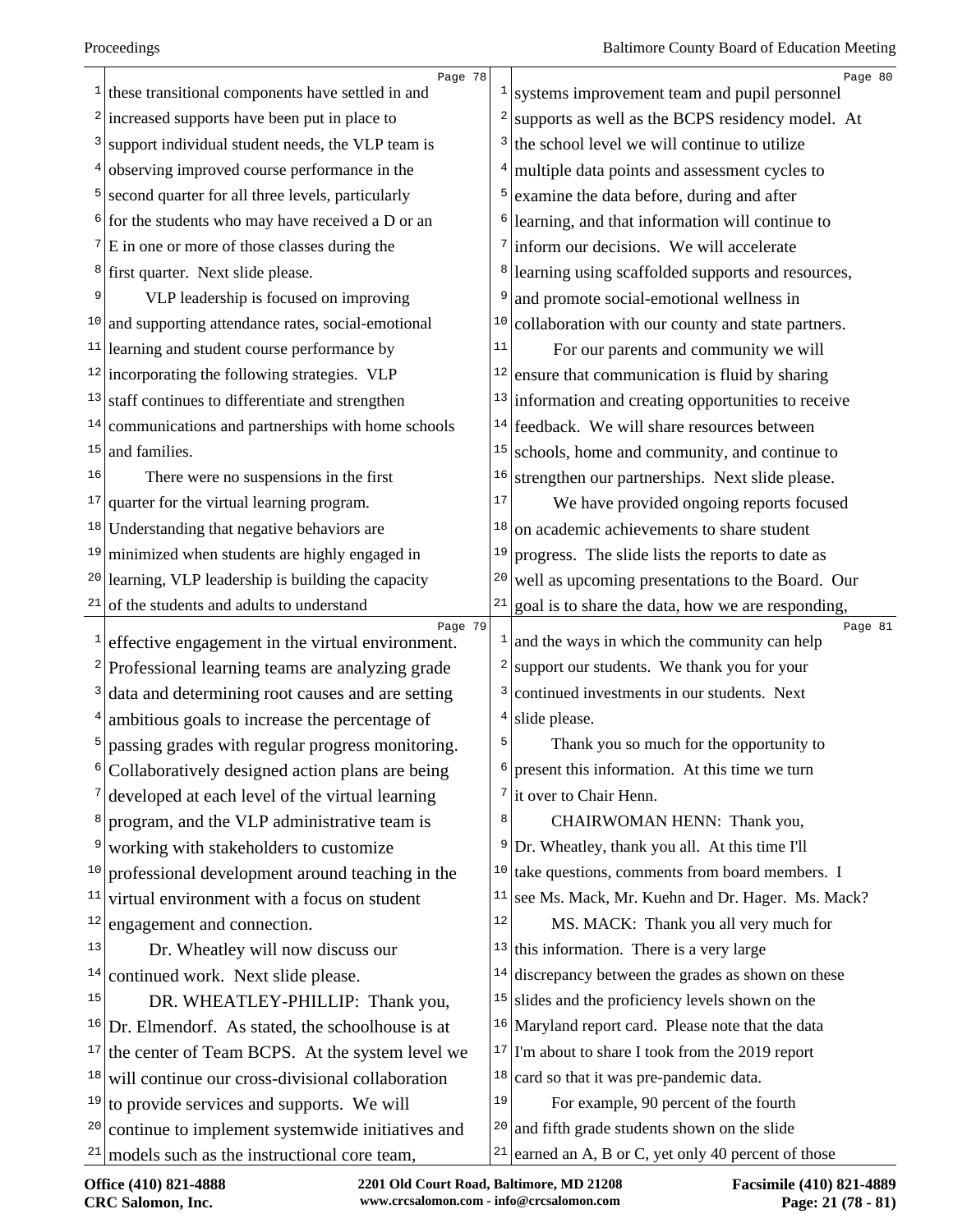|                   | Page 82                                                    |    | Page 84                                                |
|-------------------|------------------------------------------------------------|----|--------------------------------------------------------|
| 1                 | same students tested as proficient on that ELA             | 1  | said that right, and looking at performance            |
| $\mathbf{2} \mid$ | MCAP. 85.6 percent of the same student group               | 2  | matters, and I would just turn to our principals       |
| 3                 | earned an A, B or C, but yet only 34.3 percent of          |    | $3$ if they want to reference any additional points,   |
| 4                 | them demonstrated proficiency on the MCAP.                 | 4  | but we have to look at the whole data. So              |
| 5                 | For middle school, the average math                        | 5  | therefore, with our performance matters we're          |
| 6                 | proficiency for sixth through eighth grade was             | 6  | looking at building that platform to look at all       |
|                   | 12.33, yet 76.7 percent received an A, B or C.             | 7  | of our students, so we have a profile of all of        |
| $8 \mid$          | For ELA, 34.43, almost 80 percent received an A,           | 8  | our students. So remember with grades, that is         |
| 9                 | B or C.                                                    | 9  | the professional judgment of our teachers to look      |
| 10                | For high school ELA, 33.6 percent tested                   | 10 | at what's being assessed and how it's being            |
| 11                | as proficient yet 72 percent received an A, B or           | 11 | assessed, and the frequency of those assessments,      |
| 12                | $\mathcal{C}$ .                                            | 12 | whether it's informative in terms of assessment.       |
| 13                | Can you please explain to me how so many                   | 13 | I think we probably should do a followup when we       |
| 14                | of our students at all levels are earning average          | 14 | talk about multiple data points and looking at         |
| 15                | or above average grades but they are not able to           | 15 | the totality of how our students are doing.            |
| 16                | demonstrate proficiency on a state test?                   | 16 | MS. MACK: Can I -- I have time to                      |
| 17                | DR. WILLIAMS: So I will start that,                        | 17 | respond to that?                                       |
| 18                | thank you, Ms. Mack. The data that you're                  | 18 | CHAIRWOMAN HENN: Yes, go ahead.                        |
| 19                | looking at is in reference to 2019 data. I want            | 19 | MS. MACK: My concern, Dr. Williams, is                 |
| 20                | to go back to my slide about academic achievement          | 20 | that teachers contact me all the time to say they      |
| 21                | and looking at multiple data points, that we have          | 21 | are forced to give students higher grades than         |
| 1                 | Page 83<br>to look at internal and external data points to |    | Page 85<br>$\frac{1}{1}$ they earned. Does that put -- |
| 2                 | see how students are performing. And so the                | 2  | DR. WILLIAMS: Ms. Mack, I would be                     |
| 3                 | classroom data, so when you reference the grades,          | 3  | careful about making that statement. Again, I          |
| 4                 | these are grades based on the first marking                | 4  | want to make sure that, our teachers are               |
| 5                 | period, we have four marking periods if we're              | 5  | professionals, they're following the grading           |
|                   | looking at secondary, as well as elementary, so            |    | reporting manual, and no one is forcing our staff      |
| 7                 | we can't just look at the grades in isolation, we          | 7  | to give grades. And so if you have some staff          |
| 8                 | can't look at the state assessment.                        | 8  | members that you would like to share their names,      |
| 9                 | We all know we did not have the state                      | 9  | or at least the school, I will welcome that, that      |
| 10                | assessment last year due to the pandemic and we            | 10 | might be a private conversation.                       |
| 11                | had the fall assessment earlier this year, and             | 11 | MS. MACK: Okay, I'll be happy to do                    |
| 12                | we'll have another assessment in the spring. So            |    | $12$ that.                                             |
|                   | $13$ I would say in order to, what the school              | 13 | DR. WILLIAMS: Thank you.                               |
| 14                | principals look at, they look at multiple data to          | 14 | MS. MACK: The other point I want to                    |
| 15                | determine how students are progressing, and the            | 15 | make is I have tracked MCAP data for six years         |
| 16                | data points that you referenced are dealing with           | 16 | and this is not an anomaly. This MCAP                  |
| 17                | two different groups of students, you're looking           | 17 | proficiency I understand is one of a body of           |
| 18                | at the students who were assessed in 2019 versus           | 18 | work, but for six years we have been in a              |
| 19                | the grades of our students in '21.                         | 19 | decline, and there should be some relevance            |
| 20                | So to get the big picture, thank you,                      | 20 | between grades and proficiency.                        |
| 21                | Board, for the purchase of Power School, if I              | 21 | DR. WILLIAMS: I would just comment that                |
|                   |                                                            |    |                                                        |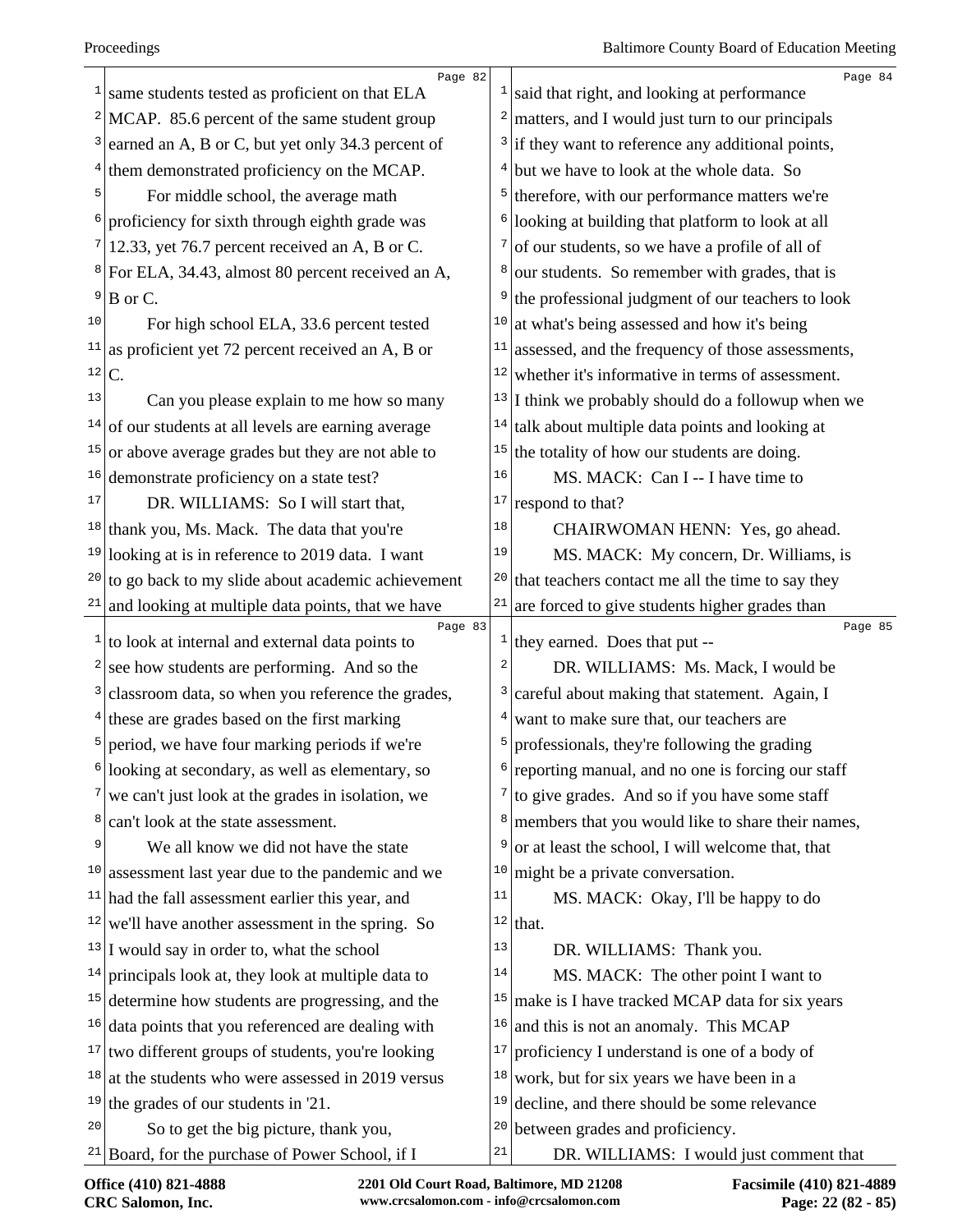|    | Page 86                                                         |                  | Page 88                                                                                                |
|----|-----------------------------------------------------------------|------------------|--------------------------------------------------------------------------------------------------------|
|    | $\frac{1}{1}$ the state assessment has changed at least,        |                  | $\frac{1}{1}$ of taking that step back and looking                                                     |
|    | $2$ Dr. Wheatley-Phillip, three times. And to your              | $\left  \right $ | longitudinally at some of that data might be a                                                         |
|    | $3$ point, we have been talking to staff about the              | 3                | different perspective than what we might see now                                                       |
|    | $4$ standard, teaching to the standards and the                 | 4                | based on the conditions and the structures that                                                        |
|    | $5$ rigor, and so I understand your concerns. We                | 5                | are current, but I would say that we will always                                                       |
|    | $6$ have the concern when we're looking at                      | 6                | want to look at the leading data or the current                                                        |
|    | proficiency or approaching proficiency, the                     | 7                | data in terms of how students are doing. And for                                                       |
|    | <sup>8</sup> actual assessment itself and how it's being        | 8                | us, we want the students to do as well as they                                                         |
|    | <sup>9</sup> reported out. That data is lagging data and so     | 9                | can do at all times, and so would we say we are                                                        |
|    | $10$ when schools receive the data, it's usually                | 10               | satisfied with this snapshot, no, but I think as                                                       |
|    | $11$ around the summer, end of summer, beginning of             | 11               | educators we're often encouraged and optimistic                                                        |
|    | $12$ fall, to try to make informed decisions. So                | 12               | that the first quarter is not the end of their                                                         |
|    | $13$ again when we talk about data points, we should            | 13               | journey and not the end of their story.                                                                |
|    | $14$ look at multiple data points, and that's a                 | 14               | So as you heard from the team, I think                                                                 |
|    | $15$ concern of the state assessment and how we get             | 15               | that when we talk about the first quarter data                                                         |
|    | $16$ the data and when we get the data, but I                   | 16               | and how students are doing, that the followup is                                                       |
|    | $17$ appreciate your concerns and questions.                    | 17               | always around what are we doing about it and how                                                       |
| 18 | CHAIRWOMAN HENN: Thank you. Mr. Kuehn?                          | 18               | do we support the students more so that they can                                                       |
| 19 | MR. KUEHN: All right. Well, you've got                          | 19               | be successful at the end of the journey. So for                                                        |
|    | $20$ a big team here so this is great, thank you for            | 20               | us it's looking at that right now picture because                                                      |
|    | $21$ all coming tonight.                                        | 21               |                                                                                                        |
|    |                                                                 |                  | the conditions have been so different that we                                                          |
|    | Page 87                                                         |                  | Page 89                                                                                                |
| 1  | So my first question has to do with, I'm                        | $\pm$            | certainly need to consider that as we move                                                             |
|    | $2$  looking at slide six, which is basically the               | 3                | $2$ forward.                                                                                           |
| 3  | course grades, and this is this year, right? So                 | 4                | MR. KUEHN: Sure. I guess I'm going to                                                                  |
|    | $4 \vert$ my question to all of you is, does this reflect       |                  | ask the question again, and I fully appreciate                                                         |
|    | $5$ the normal breakout of grades that you expect to            | 5<br>6           | your answer, but if we don't look at the last few                                                      |
|    | see for the grade levels, for all the grades? So                |                  | years or at least another year, we have no                                                             |
|    | $\frac{7}{1}$ for instance social studies in elementary school, | 7                | comparison here, so I'm trying to get a feel for                                                       |
|    | $\frac{8}{2}$ you know, we have nearly 50 percent getting an A, |                  | $\frac{8}{1}$ is this an emergency and everything's on fire                                            |
| 9  | almost 30 percent getting a B, are these, we're                 | 9                | here, or is this okay, or what should we really                                                        |
|    | $10$ looking at a single year, and we're looking at             | 10               | be concerned about here, that's really my                                                              |
|    | <sup>11</sup> all the grades which is great, thank you, but I   | 11               | question, for anyone.                                                                                  |
|    | $12$ don't have a relative for like five years, to say          | 12               | DR. WHEATLEY-PHILLIP: Thank you so much                                                                |
|    | $13$ well, this is normal or this is an aberration.             |                  | $13$ for that question, and I think the best response                                                  |
|    | $14$ Like is there something here besides the VLP and           | 14               | that we could provide as a team is that we want                                                        |
|    | $15$ signature failing going on there, are there                | 15               | all of our children to be in the blue, we would                                                        |
| 17 | $16$ things that we should be very concerned about at           |                  | $16$ like all of our children to be earning an A, but                                                  |
| 18 | this point?                                                     | 17               | as Dr. Minus shared and other members of the team                                                      |
|    | DR. MINUS: I certainly can start with a                         | 18               | shared, this is a unique situation, and bringing                                                       |
|    | $19$ response, and I appreciate the question. You               | 19               | students back from a full year of virtual,                                                             |
|    |                                                                 |                  |                                                                                                        |
|    | $20$ know, we've been saying over time that, you know,          | 20               | hybrid, and all of the uncertainties that existed<br>within that, we have to put that into perspective |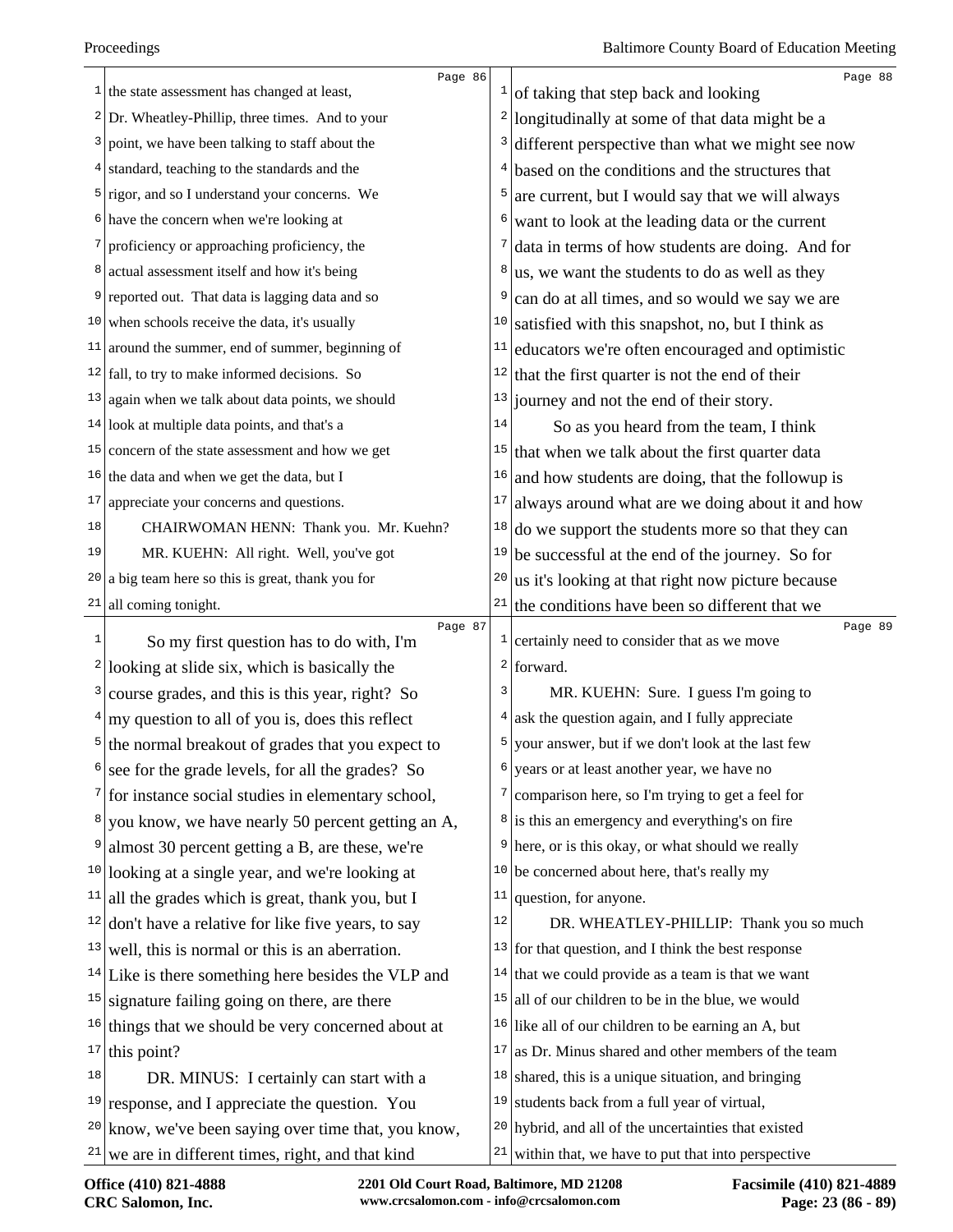Page 90 in terms of where students are now. <sup>2</sup> What we shared as part of the team are all of the supports that were provided beyond just the grade, because this just tells one small part of the story. As part of our presentation what we wanted to do was provide the members of the Board as well as the public all of the things that we're doing at the school level, so that we can hopefully move more students into the blue. So in terms of whether this is expected or whether this is the norm, we will never ever settle for less than a hundred percent of our kids earning As. But right now as we move forward, all of the supports and all of the resources that we talked about are what are in  $16 \text{ motion}$  being operationalized right now so we're able to move more students.  $\left| \right|$  And so one of the good comparisons might be coming back second quarter, second marking <sup>20</sup> period to look at how our students performed the first marking period, and then looking at the Page 91 number of students that hopefully would have earned, based on standards, be in that A category. <sup>4</sup> MR. KUEHN: All right, I appreciate your answer, and I'm not sure I'm trying to be difficult by asking what's going to sound like the same question because like, you know, we keep  $8 \text{ | talking about well, this is a different year,}$  yes, we know, and last year was a tremendously challenging year. My point in asking the question and trying to understand comparatively where things are, is to say this is how bad it is or how challenging an environment it is now, or look, these kids are bouncing right back, you see  $15 \, \text{my point}$ ? But with just a data point, and I understand it's first quarter, that's fine, but with just a data point, there is no ability to say this is better or worse. <sup>19</sup> CHAIRWOMAN HENN: That's time, but this is an important point so I'm going to jump in here. We've never received this data previously Page 92 and I think what Mr. Kuehn is saying is that without additional data sets from prior years, again, we can't look forward and have that data, without that we have no baseline, we have no context in which to place this and to apply  $\frac{6}{3}$  meaning to the data we're receiving it. We see the value in it, this is terrific. I mean, I'm <sup>8</sup> excited to have this for the first time and to <sup>9</sup> see these indicators, and this is information the Board needs. If we have this data from prior data years, we need it, we need to see it, this is fantastic, give us more please, I think is what we're saying, so that we can understand.  $\frac{14}{1}$  We know these are different times, we <sup>15</sup> get that, but it is a flashlight. We need a wider beam of light coming from this flashlight, so -- $\vert$ <sup>18</sup> DR. WILLIAMS: So if I may respond, first I want to thank our presenters, and I want to just elevate what you said, Chair Henn. First time presented first quarter grades, and the Page 93 narrative has been our kids will not do well coming out of the pandemic. Absolutely, we can compare previous years. Absolutely, we want to  $4 \svert$  show how our students for second quarter are doing to see if there's growth. But tonight was  $\frac{6}{a}$  little bit of a flashlight, to say this is what it looks like first quarter, to give you specific data around the four core subjects, attendance and suspensions. Do we have work to do? Oh, absolutely. <sup>11</sup> If I look at the grade distribution it looks similar to what we've seen in years past as an educator, there might be some reasons why one is higher than the other, but I would just say our plan, and I'll go back to the academic achievement reports, there's a second report about second quarter to show how students have  $18 \text{ progressively they have, as we can}$  see performance from first quarter to second quarter, so that was the intent. Absolutely, the team can go back and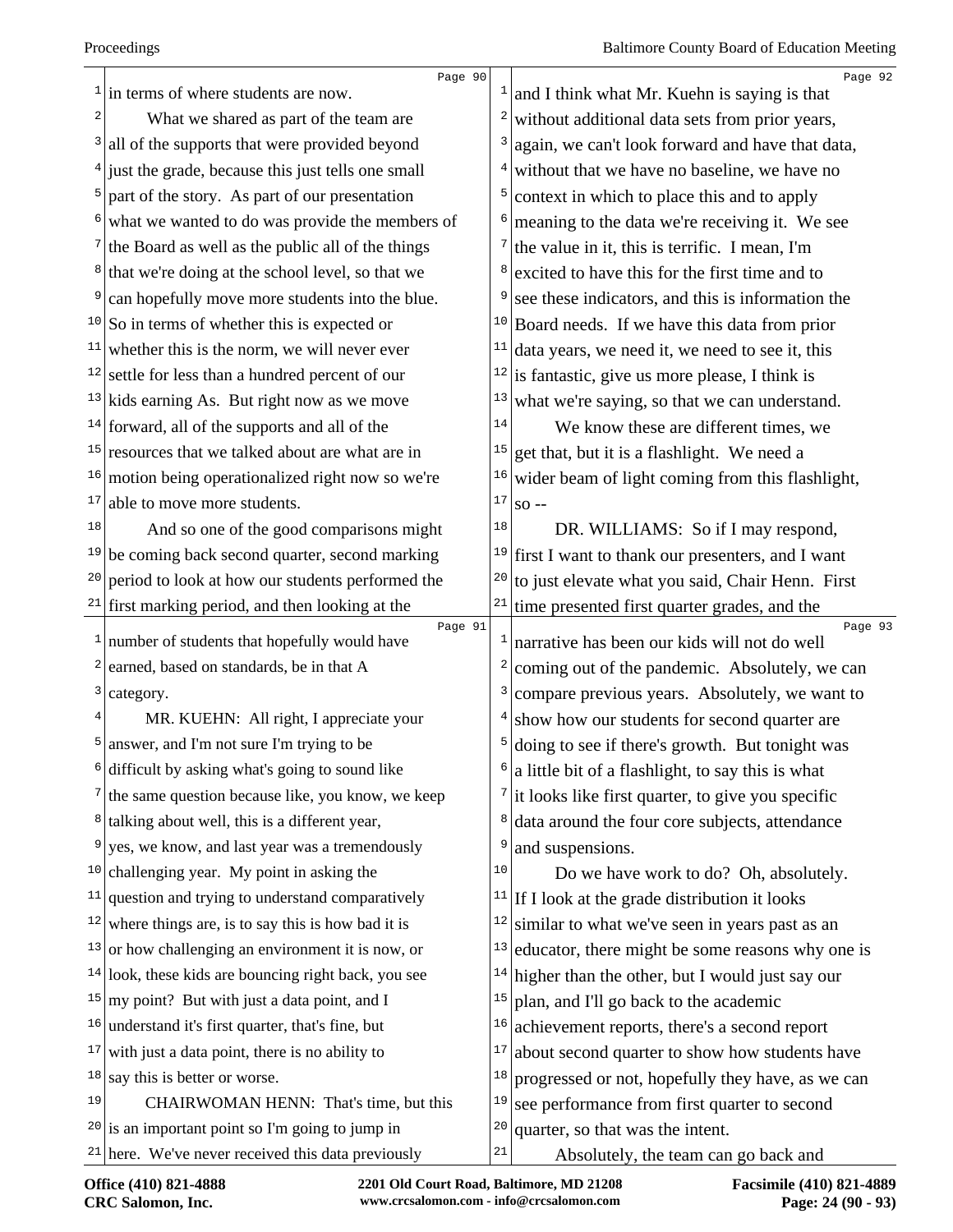| 1            | Page 94<br>look at historical data. I know we were        | 1                       | Page 96<br>My last comment has to do with VLP. It     |
|--------------|-----------------------------------------------------------|-------------------------|-------------------------------------------------------|
|              | rebuilding as we were coming out of the cyber             | 2                       | would be helpful to see it disaggregated. My one      |
|              | attack, but again, you know, when we look at              | 3                       | question had to do with attendance, it's tracked      |
|              | third grade last year, fourth grade this year and         | 4                       | very differently, as I believe Dr. Elmendorf said     |
| 5            | kind of try to do a comparison, so Mr. Kuehn, we          | 5                       | with VLP, so it would be helpful to see that          |
|              | can do that. But the intent today was let's look          | 6                       | broken out and how that's affecting in-person         |
|              | at a snapshot where we are and let's talk about           | 7                       | attendance. So I just wanted to share those two       |
| 8            | what we're trying to do to move students in the           | 8                       | quick comments before I lose them. Thank you for      |
| 9            | blue, green and yellow. I appreciate                      | 9                       | your patience, Dr. Hager.                             |
| 10           | Dr. Wheatley about the high goal of 100 percent           | 10                      | DR. HAGER: No, fine. Thank you also,                  |
| 11           | with grades, but I just want to reference, grades         | 11                      | this was very nice to see these numbers, and I        |
| 12           | are just one aspect or one data point. We have            | $1\,2$                  | just want to echo the lack of comparison concern,     |
| 13           | other reports to talk about MAP, to look at how           | 13                      | especially if in the context of this                  |
| 14           | our students progress in MAP with reading and             | 14                      | presentation, it kind of makes the VLP not look       |
| 15           | math to get other data points about how our               | 15                      | so great, because you can't help but compare the      |
| 16           | students progress.                                        | 16                      | two, and it's not really a fair comparison            |
| 17           | So again, this is a snapshot. The                         | 17                      | because it's a very small group of students in        |
| 18           | second report is second quarter to look at growth         | 18                      | the virtual learning program and they may have        |
| 19           | or any concerns. There are concerns right now             | 19                      | looked different than the students in the general     |
| 20           | looking at the data, that's the professionals in          | 20                      | school system, and so I would just also, and I        |
| 21           | the building with our leaders to analyze and              | 21                      | know that this was done really quickly, we just       |
| $\mathbf{1}$ | Page 95<br>figure out the next steps with student groups, | T,                      | Page 97<br>got the first quarter grades, so I really  |
|              | programming, et cetera, that was presented today.         | $\overline{\mathbf{c}}$ | appreciate you pulling this together really           |
| 3            | So I appreciate the thought, but again, this was          | 3                       | quickly, but I think a better comparison from the     |
|              | a snapshot, and we've never done this before, to          | 4                       | virtual learning program would be to look at          |
| 5            | say how do we look first quarter and then how do          | 5                       | similar students from, you know, cohorts looking      |
| 6            | we look second quarter and the remaining                  | 6                       | backwards so that we, again, a better comparison      |
| 7            | quarters.                                                 | 7                       | to those kids, just because they may look             |
| 8            | CHAIRWOMAN HENN: Thank you,                               | 8                       | slightly different. I don't know if you guys          |
| 9            | Dr. Williams, and it's exciting, so you know, to          | 9                       | share that, or have thought about how to look at      |
|              | $10$ hear that we want more is a good thing, so I just    | 10                      | that data a different way.                            |
| 11           | wanted to make that clear. We appreciate your             | 11                      | DR. WHEATLEY-PHILLIP: Sorry, I was                    |
| 12           | work on that and we're going to get it done.              | 12                      | processing the response. So I know that the data      |
| 13           | Dr. Hager, I just have two quick                          | 13                      | that Dr. Minus shared was all students                |
| 14           | comments and then I'll go to you, Dr. Hager.              | 14                      | performing, not only in buildings but also            |
| 15           | You mentioned communication and                           | 15                      | virtually, and then we pulled the data out in         |
| 16           | increasing parents' communication. I would just           | 16                      | terms of the information that Dr. Elmendorf           |
| 17           | encourage families to receive this information            | 17                      | shared. So a comparison to VLP, we would have to      |
|              | $18 \mid$ too, if that's not part of the plan. I think it |                         | $18$ figure out like students, similar environment to |
| 19           | should be, because we hear from the community             | 19                      | be able to have that comparison, and VLP is not       |
| 20           | members all the time, they want this information          | 20                      | in terms of, you know, something new. So we'd         |
| 21           | about their students as well.                             |                         | $21$ have to take a look at that, and Dr. Elmendorf   |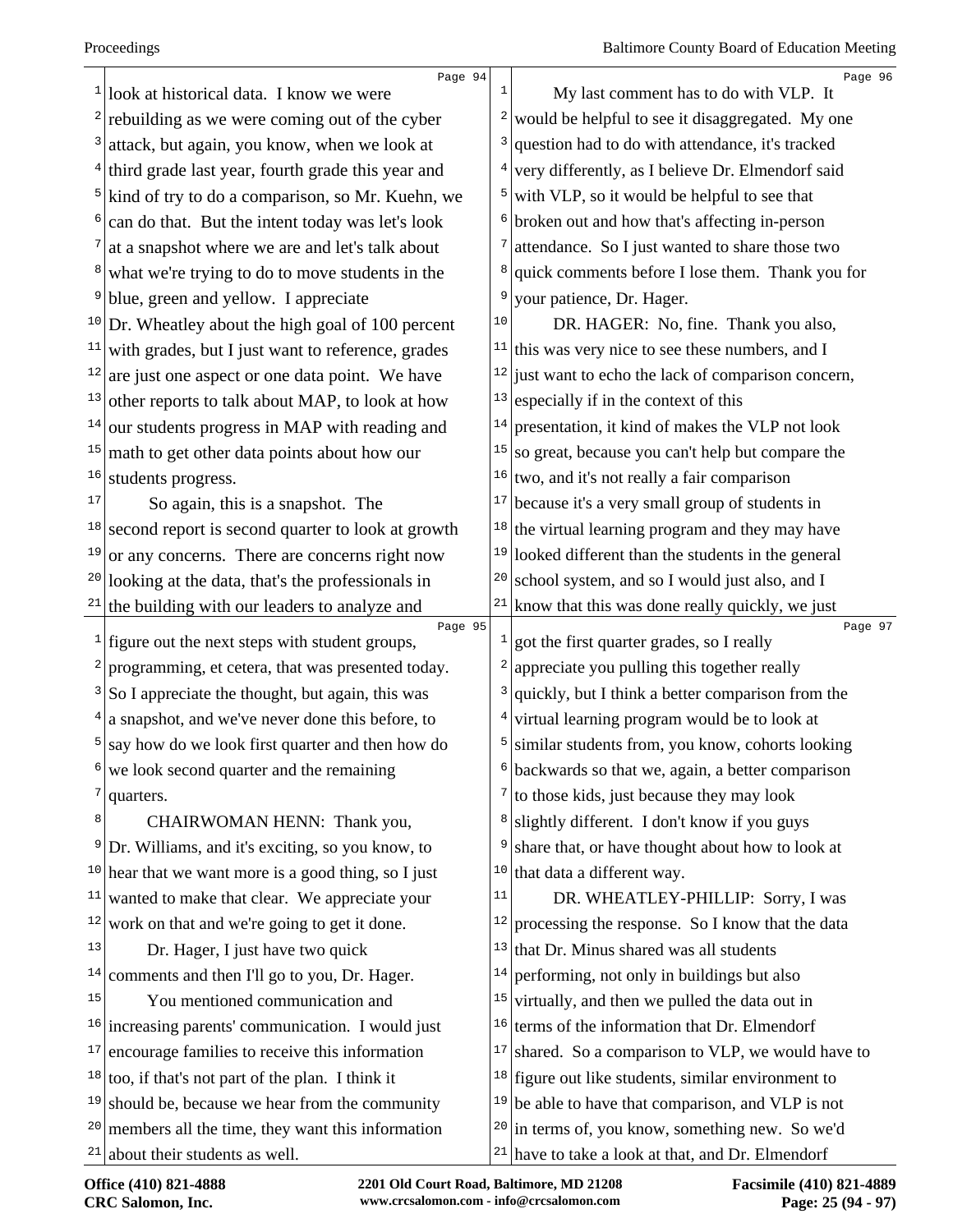| $\mathbf{1}$            | Page 98<br>has the mic, he's ready to speak, but I was just |                              | Page 100<br>$1$ time.                                                 |
|-------------------------|-------------------------------------------------------------|------------------------------|-----------------------------------------------------------------------|
| $\overline{\mathbf{c}}$ | thinking of what that comparison would look like.           | $\overline{\mathbf{c}}$      | DR. HAGER: Thank you. And again, I                                    |
| 3                       | DR. ELMENDORF: Sure, thank you. And so                      | 3                            | wanted to point that out, that we shouldn't be                        |
| 4                       | one we definitely can't do is compare our course            | 4                            | comparing the two slides, but your eyeballs do                        |
| 5                       | grades in the virtual learning program to those             | 5                            | that because we don't have another comparison.                        |
| 6                       | of last year because, and I think that's the crux           | 6                            | Switching gears, I've heard a lot about                               |
| 7                       | of the matter here in the virtual learning                  | 7                            | things we're doing, a lot of the things seem to                       |
| 8                       | program, is that it's a program that's in its               | 8                            | be the same things we've been doing for years                         |
| 9                       | infancy and we're experiencing some of the                  | 9                            | within our school system, so what are the                             |
| 10                      | growing pains that are associated with it. So as            | 10                           | specific things that we are doing differently                         |
|                         | $11$ I mentioned in the presentation, there are some        | 11                           | this year, knowing that we're going to come in                        |
|                         | $12$ significant transitions that are being made so         | 12                           | with academics, learning losses and behavior                          |
| 13                      | you know, teachers and students and staff are all           | 13                           | issues, so what, is there like the top two best                       |
| 14                      | transitioning into a brand new program. There's             | 14                           | things we've done this year that are different?                       |
|                         | $15$ been some significant enrollment fluctuations,         | $15\,$                       | DR. WILLIAMS: I would ask the schools                                 |
| 16                      | kind of on purpose in some situations, so as we             | 16                           | and principals to kind of respond from their                          |
| 17                      | all know, we opened for co-enrollment for                   | 17                           | point of view, and Jennifer and Sam, if you want                      |
| 18                      | students with medical documentation after school            | 18                           | to respond as well.                                                   |
| 19                      | started, and so we had 551 students newly                   | 19                           | DR. MULLENAX: I would say two of the                                  |
| 20                      | enrolled after school had already begun, which is           | 20                           | things that we really are focusing on this year                       |
| 21                      | not necessarily a normal thing that we would                | 21                           | is really accelerating of the learning to help                        |
| $\mathbf{1}$            | Page 99<br>experience.                                      |                              | Page 101<br>$\frac{1}{1}$ identify where those gaps are and how do we |
| 2                       | And the expectations and the                                | 2                            | continue to maintain those high expectations with                     |
| 3                       | characteristics of learning on line are still new           | $\left  \frac{3}{2} \right $ | the standards while closing some of those gaps                        |
| 4                       | to all of us, and it's new to our teachers, it's            | 4                            | along the way in accelerated learning.                                |
| 5                       | new to our students, and that's why a lot of our            | 5                            | The other thing that I think the                                      |
| 6                       | focus is really on drilling down to individual              | 6                            | principals will also share is we're really                            |
| 7                       | students and making sure that we build the                  |                              | $\frac{7}{1}$ focusing on that data analysis and building data        |
| 8                       | capacity of our staff to understand how virtual             | 8                            | literacy of our schools and our staff to really                       |
| 9                       | learning is different and how we're going to                | 9                            | look at that data so that they can drive that                         |
| 10                      | build the capacity to be able to make our                   | 10                           | instruction and the accelerated learning. So                          |
| 11                      | students more comfortable in the environment and            | 11                           | those would be two things that I would just say                       |
| 12                      | perform better.                                             | 12                           | are really over, not that we haven't done them in                     |
| 13                      | And the last thing I'll say is that                         | 13                           | the past, but they've become even more of a                           |
|                         | $14$ this, the VLP was stood up pretty quickly in           | 14                           | greater emphasis in our decisions.                                    |
| 15                      | direct response to the pandemic, so we know that            | 15                           | MR. MUSTIPHER: And our two principals                                 |
| 16                      | in talking to families that we really understand            | 16                           | can share the work we are doing with the tutoring                     |
| 17                      | that their particular child may meet with a                 | 17                           | program.                                                              |
| 18                      | greater degree of success in an in-person                   | 18                           | MR. BENDER: Obviously with the tutoring                               |
| 19                      | learning environment but they really didn't feel            | 19                           | program, being able to target children who have                       |
|                         | $20$ like that was an option for them and their family      | 20                           | missed instruction either due to illness, due to                      |
|                         | and so they've opted for virtual learning at this           |                              | $21$ fear of illness, just attendance concerns, we're                 |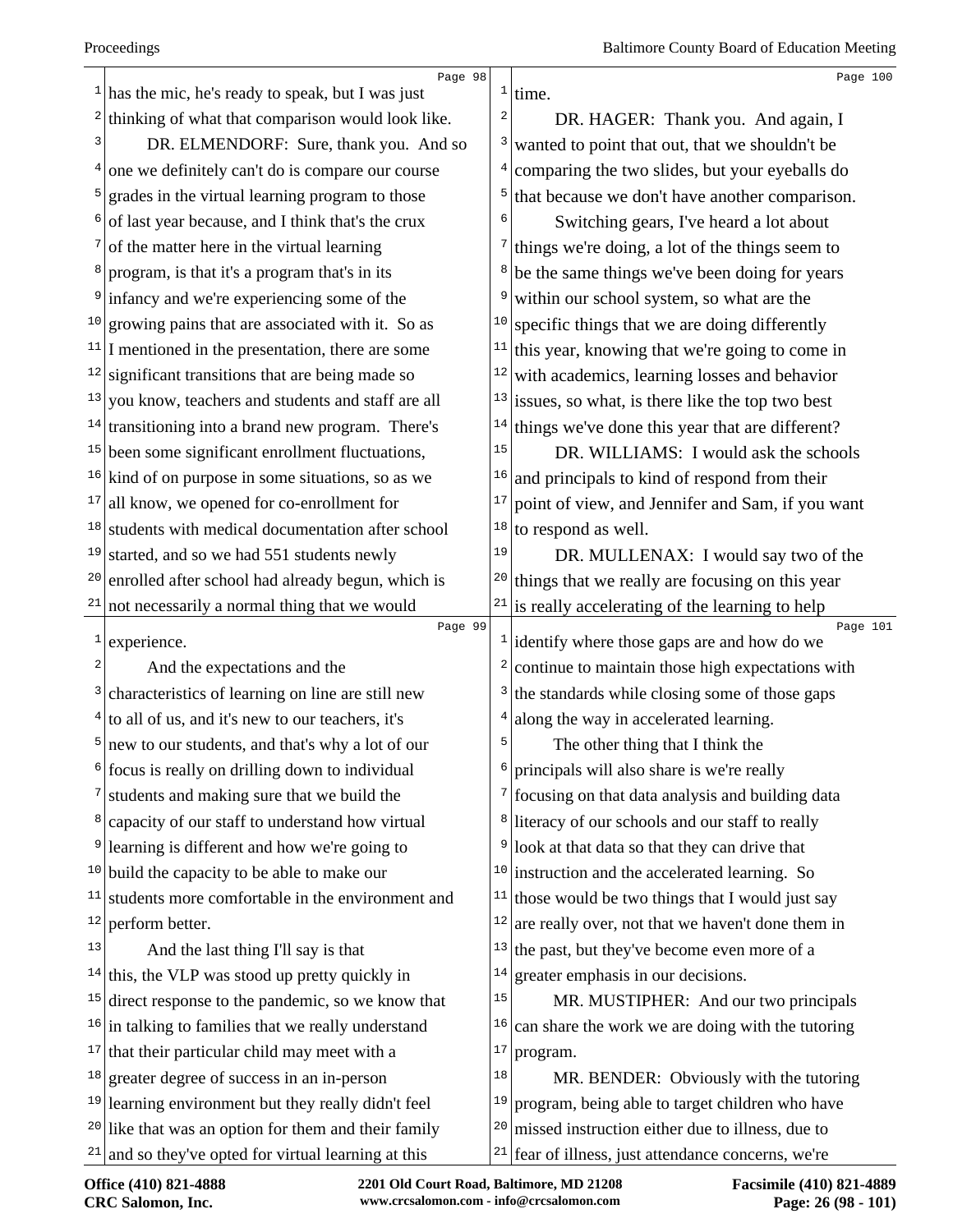|    | Page 102                                                                                                       |                | Page 104                                                                                 |
|----|----------------------------------------------------------------------------------------------------------------|----------------|------------------------------------------------------------------------------------------|
|    | $\frac{1}{2}$ able to use that programming now to help trim                                                    | $\mathbf{1}$   | supports that they offer.                                                                |
|    | $2$ those gaps and accelerate learning too, because                                                            | $\overline{a}$ | DR. HAGER: Thank you so much.                                                            |
|    | $3$ we're not just using the tutoring to fill gaps,                                                            | 3              | CHAIRWOMAN HENN: Thank you.                                                              |
|    | $4$ we're using it to put some of our children, to                                                             | 4              | Mr. Thomas, did you have your hand up for a                                              |
|    | $5$ get right to that level that they need to be at.                                                           | 5              | question?                                                                                |
|    | And I am going to echo the sentiments of                                                                       | 6              | MR. THOMAS: No.                                                                          |
|    | $\frac{7}{2}$ Dr. Mullenax, the performance matters platform,                                                  | 7              | CHAIRWOMAN HENN: Oh, Mr. McMillion.                                                      |
|    | <sup>8</sup> being able to have that data and be able to                                                       | 8              | MR. MCMILLION: I have one question. Is                                                   |
| 9  | disaggregate it as deeply as we can now, I can                                                                 | 9              | the virtual program still giving the students the                                        |
|    | $10$ now identify more stuff with greater specificity,                                                         | 10             | option to turn on their cameras or not?                                                  |
|    | $11$ groups that need intervention and groups that                                                             | 11             | DR. ELMENDORF: Students are strongly                                                     |
|    | $12$ need that extension, and so we're not just                                                                | 12             | encouraged to turn on their cameras but that is                                          |
|    | $13$ focusing on our children that are struggling,                                                             | 13             | not a requirement that is a systemwide                                                   |
|    | $14$ we're focusing on those children we can move                                                              | 14             | requirement at this time.                                                                |
|    | $15$ forward.                                                                                                  | 15             | MR. MCMILLION: Thank you.                                                                |
| 16 | We're obviously focusing on all                                                                                | 16             | CHAIRWOMAN HENN: Thank you. Other                                                        |
|    | $17$ children, but that is the biggest difference, we                                                          | 17             | questions from board members? Ms. Causey?                                                |
|    | $18$ have that data at our disposal and we're able to                                                          | 18             | MS. CAUSEY: Thank you for that in depth                                                  |
|    | $19$ use that, but I would say that tutoring and the                                                           | 19             | presentation, I will echo what Chair Henn said,                                          |
| 20 | emphasis on acceleration, we cannot go backward,                                                               | 20             | that the data was not presented previously                                               |
|    | $21$ if we continue to go backward our kids are just                                                           | 21             | before, and thank you for having staff present                                           |
|    |                                                                                                                |                |                                                                                          |
|    | Page 103                                                                                                       | $\mathbf{1}$   | Page 105<br>that to us.                                                                  |
|    | $\frac{1}{2}$ going to continue to fall behind, so I think                                                     | 2              |                                                                                          |
|    | $2$ that, from the support from DSSA and                                                                       | 3              | History is important even though history<br>was different, and what Ms. Mack pointed out |
|    | $3$ Dr. Williams, we've been able to do that, so that<br>$4$ to me is the biggest difference we're seeing from | 4              | about the difference between MCAP proficiency and                                        |
|    | $5$ the elementary level.                                                                                      |                | $5$ the grades that we have seen over the years is a                                     |
|    | MS. MAGNESS: And then in addition to                                                                           | 6              | relevant question. As a board we are supposed to                                         |
|    | what they mentioned, is the importance of the SEL                                                              |                | $\frac{7}{3}$ design and approve policy and we're also supposed                          |
|    | <sup>8</sup> component, so the social-emotional learning and                                                   | 8              | to monitor its implementation to see its                                                 |
|    | <sup>9</sup> knowing that the kids are going to transition                                                     | 9              | effectiveness. And since I've been on the Board,                                         |
| 10 | back into school at all different levels. So you                                                               | 10             | Policy 5210 related to promotion and retention,                                          |
|    | $11$ know, it's an optimistic closure at the end of a                                                          | 11             | grading and reporting has been controversial,                                            |
|    | $12$  lesson, it's a positive grade at the beginning of                                                        | 12             | where there is different scales being used across                                        |
|    | $13$ a lesson, it's using these things throughout the                                                          | 13             | the county, zero to 100 or 50 to 100, with the                                           |
|    | $14$ lesson to just do a quick check-in. Teachers                                                              | 14             | low score, LS-50 being very disputed. So when                                            |
|    | $15$ have really gotten very creative in getting a                                                             | 15             | there are comments about teachers giving grades                                          |
|    | $16$ sense of how a student is doing emotionally,                                                              | 16             | and them not being consistent with achievement,                                          |
| 17 | academically, what they need help and support in,                                                              | 17             | that's a relevant statement.                                                             |
|    | $18$ and something as simple as a quick check-in at                                                            | 18             | The question I have is with the                                                          |
|    | $19$ the beginning of a lesson. So it's important to                                                           | 19             | grouping. Are they moving to homogenous groups                                           |
|    | $20$ take a step back and take a look at the whole                                                             | 20             | now for teachers to focus on, similar students                                           |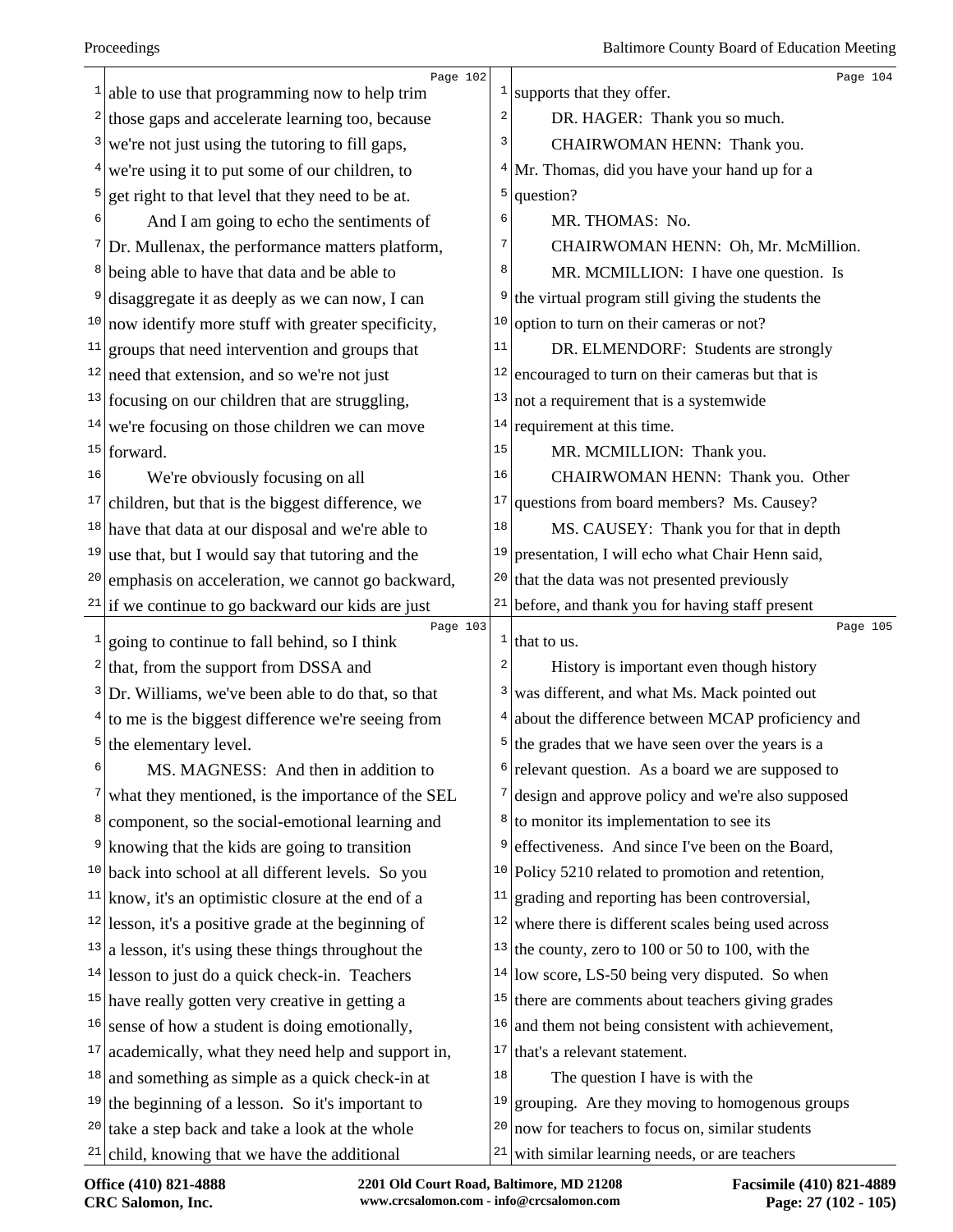|                | Page 106                                                        | 1                       | Page 108                                                      |
|----------------|-----------------------------------------------------------------|-------------------------|---------------------------------------------------------------|
| 2              | still having combined learning levels in one                    | $\overline{\mathbf{c}}$ | classroom. If there's a need for some                         |
| 3              | classroom?                                                      |                         | reteaching, that's going to occur in that                     |
|                | MR. BENDER: Obviously we are using                              | 3                       | classroom, and multiple opportunities and                     |
|                | small groups to target children, so when you're                 | 4                       | multiple ways to show their success and they're               |
| 5 <sup>1</sup> | talking about direct instruction with multiple                  | 5                       | meeting the standards.                                        |
|                | concepts they are getting direct instruction with               | 6                       | MS. CAUSEY: Thank you, and I appreciate                       |
|                | $\frac{7}{2}$ children who are commensurate with them, but it's | 7                       | all the work that's done by everyone in this                  |
| $8 \mid$       | unavoidable to have multiple groups in                          | 8                       | system, because we are in recovery.                           |
| 9              | classrooms, children come in at different levels.               | 9                       | The other issue related to coming back                        |
|                | $10$ To create a homogenous classroom in this day and           |                         | $10$ to school this year feeling that it would be as          |
| 11             | age is not realistic at the elementary school                   | 11                      | normal as possible while accelerating learning,               |
|                | $12$ level. That's why we're using the tutoring,                | 12                      | we're hearing that people are overwhelmed. A                  |
| 13             | that's why we're using the emphasis on small                    | 13                      | decision was made at the end of the last school               |
| 14             | group, and that's why we're using the emphasis on               | 14                      | year to not evaluate high schools being able to               |
|                | $15$ giving students multiple opportunities to show             | 15                      | use semester classes but they were during virtual             |
| 16             | their knowledge.                                                |                         | $16$ learning, where students in high schools are only        |
| 17             | So when you see some of these grades,                           | 17                      | taking four classes and the teachers are only                 |
|                | $18$ it's because children have worked with teachers            | 18                      | teaching three. Hopefully everything will be                  |
| 19             | to a diagnosing problem, providing direct                       | 19                      | reevaluated with what we can do for our students,             |
| 20             | instruction and specific instruction to improve                 |                         | $20$ because the coming year is also going to be one          |
|                | $21$ an initial grade that may not have been as                 | 21                      | of recovery. This year obviously we are not                   |
| $\mathbf{1}$   | Page 107<br>desirable as it was. So we're working towards       |                         | Page 109<br>going to be able to recover, no one will from     |
| 2              | mastery, and that is a shift in how we've done                  | 2                       | what we have suffered for over 18 months, so I                |
|                | $3$ things. Before it was one and done, children                | 3                       | appreciate the work that you have done.                       |
|                | $4$ either got it or they didn't. Now we are focused            | 4                       | CHAIRWOMAN HENN: Thank you,                                   |
| $\overline{5}$ | on mastery as a standard, and I think that is                   | 5                       | Mrs. Causey. Mr. Thomas?                                      |
| 6              | where I can understand the discrepancy, because a               | 6                       | MR. THOMAS: Thank you, Ms. Henn. I                            |
|                | state test may be one and done, if a child has a                | 7                       | appreciate seeing the information for the quarter             |
|                | <sup>8</sup> bad day and comes in not feeling well they don't   | 8                       | one grades, I think this is the most important                |
| 9              | do as well, but in the classroom they are getting               | 9                       | thing to be looking at to kind of look at student             |
| 10             | multiple opportunities with multiple supports and               | 10                      | achievement, I'm speaking as someone who has                  |
| 11             | multiple tailored instruction to help them                      | 11                      | taken a few tests in the past. My question is                 |
| 12             | successfully develop that mastery down the road.                |                         | $12$ for all of you, what are we expecting for quarter        |
| 13             | MS. MAGNESS: And to piggyback on the                            |                         | $13$ two, are we expecting some of these increases, or        |
| 14             | secondary level, these students are                             | 14                      | what's the past trend from quarter one to quarter             |
| 15             | heterogeneously grouped, but within that you need               | 15                      | two for our students? I know we can't rely on                 |
| 16             | some different forms of assessment to drive                     |                         | $16$ the pathway, I just want to see maybe what the           |
| 17             | instruction, and within that classroom you have                 |                         | $17$ trends have been.                                        |
|                | $18$ different groups of students with different                | 18                      | DR. WILLIAMS: So I will ask the                               |
| 19             | adults and teachers working with them to adjust                 |                         | $19$ principals to kind of give their perspective, the        |
| 20             | to their specific needs. If there's a need for                  |                         | <sup>20</sup> trend from first quarter to second quarter, and |
|                | $21$ accelerated learning, that occurs within the               |                         | $21$ T'm sure you're able to articulate what happens          |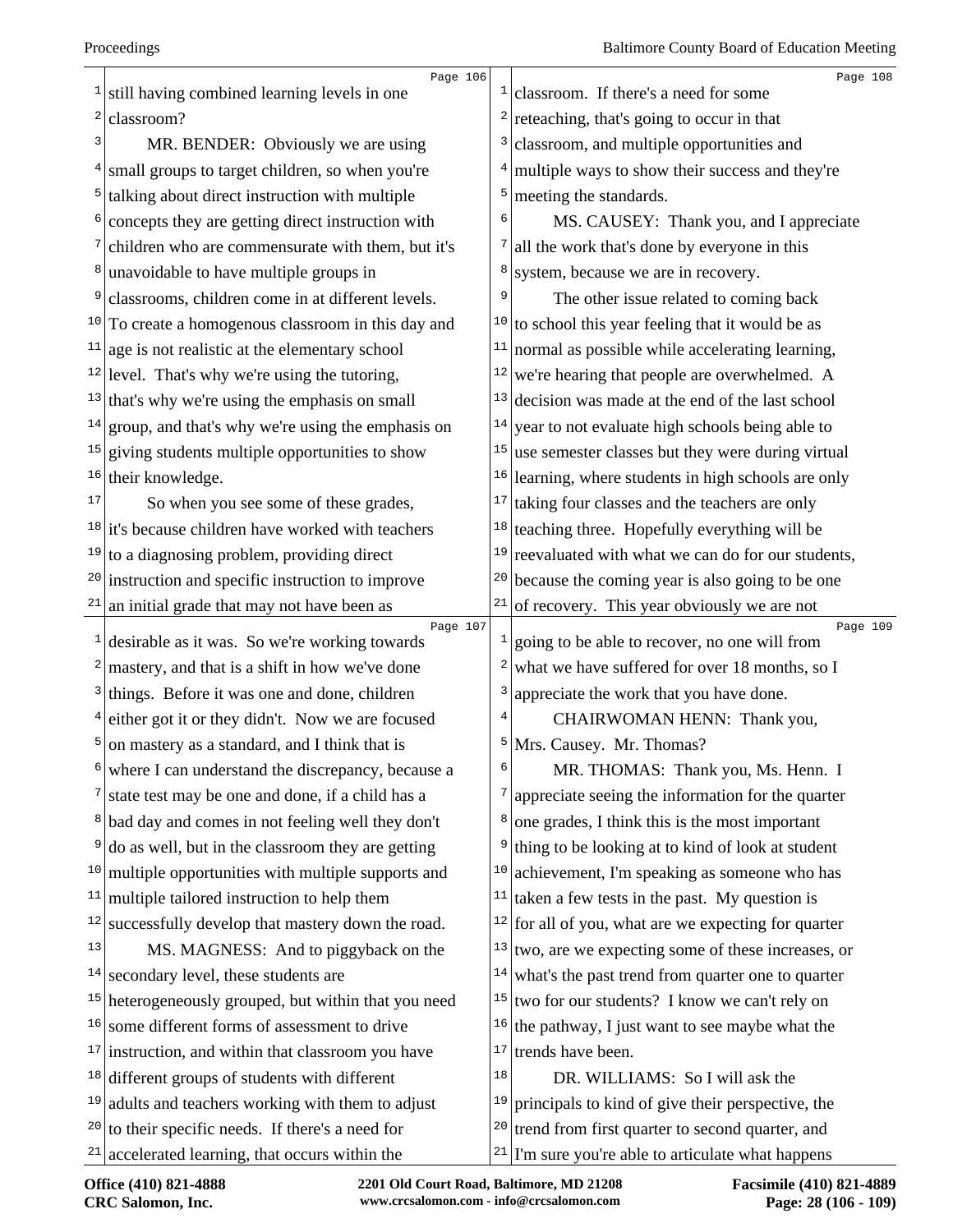| $\mathbf{1}$   | Page 110<br>in the classroom firsthand, but Ms. Magness? |                | Page 112<br>$\frac{1}{\text{km}}$ know, why would you say these are accurate |
|----------------|----------------------------------------------------------|----------------|------------------------------------------------------------------------------|
| 2              | MS. MAGNESS: I mean historically,                        | 2              | measures of student achievement, these grades?                               |
| 3              | second quarter grades tend to go up, but then I'm        | 3              | MR. BENDER: I guess we're using the                                          |
| $\overline{4}$ | also going to say historically third quarter data        |                | standard score grade level, so as the child is                               |
| 5              | or third quarter grades tend to go down, and             |                | achieving goals then, they're making progress                                |
| 6              | that's just historically in my experience at the         | 6              | towards standards. It's when we get to the                                   |
| 7              | secondary level.                                         |                | actual mastery in that fourth quarter and that                               |
| 8              | MR. BENDER: At the elementary level we                   |                | yearlong standard, if they're getting an A in all                            |
| 9              | tend to see an increase throughout quarters two          | 9              | four quarters then we should assume mastery,                                 |
| 10             | and three, and four tend to be a little more             | 10             | because what we're saying is they have met this                              |
| 11             | difficult, because standards are yearlong                | 11             | at the high level, the B would be similar and so                             |
| 12             | standards, so we start to see progress, progress,        | $12\,$         | would the C. I mean, I understand that we want                               |
| 13             | progress, and with the fourth quarter when you           | 13             | As and Bs for students but C is still stating                                |
| 14             | hit that very high level of standards, that's            | 14             | proficiency, so anything that is on that track we                            |
| 15             | where you really learn what your children can do         | 15             | should expect is proficient and I think that                                 |
| 16             | and what the teachers are diagnosing.                    | 16             | again, it goes back down to how we're measuring                              |
| 17             | What I'm seeing with teachers now with                   | 17             | and what measures we're using.                                               |
| 18             | the increased data literacy, is I'm anticipating         | 18             | Obviously MCAP is one measure, but we                                        |
| 19             | the trend to change this year, I think we are            | 19             | have other measures telling us that children are                             |
| 20             | going to see growth through all the remaining            | $20$           | more proficient than what those tests are telling                            |
| 21             | three quarters because teachers are using that           | 21             | us.                                                                          |
| $\mathbf{1}$   | Page 111<br>data in real time and creating small group   | $\mathbf{1}$   | Page 113<br>MR. THOMAS: Thank you. And so would                              |
| 2              | instruction based on that real data.                     | 2              | you say the best way for us to measure                                       |
| 3              | MR. THOMAS: Thank you. And with these,                   | 3              | proficiency overall is to wait to see all the                                |
| 4              | the grades that we have in our classes, how much         | $\overline{4}$ | quarter grades, quarter one, two, three and four,                            |
| 5              | of the grade would you say does represent                | 5              | and then discuss proficiency as a whole in                                   |
| 6              | proficiency and mastery in material just from the        | 6              | quarter four because you can see the progression                             |
| 7              | grades in the classroom, or how would you say            | 7              | across student achievement in certain quarters,                              |
| 8              | that it does represent proficiency from this             | 8              | is that the best way of approaching it?                                      |
| 9              | grade alone?                                             | 9              | DR. MULLENAX: I think if I'm                                                 |
| 10             | MR. BENDER: I'm not sure what you're                     | 10             | understanding you correctly, Christian, yes,                                 |
| 11             | asking.                                                  | 11             | students are expected to master that subject by                              |
| 12             | MR. THOMAS: Never mind, I'm sorry.                       | 12             | the end of that school year, that's the                                      |
| 13             | MR. BENDER: Could you ask it again?                      | 13             | expectation. So to think about MCAP when they're                             |
| 14             | MR. THOMAS: Sure, sure. So I guess we                    | 14             | giving it at the end of the year, looking at                                 |
| 15             | had conversations about proficiency and what             | 15             | first quarter data it's just really, you're                                  |
| 16             | measures proficiency in the students, and I just         | 16             | comparing apples and oranges, because they                                   |
| 17             | wanted to understand how is it that these grades         | 17             | shouldn't be mastering the standard, they're at a                            |
| 18             | represent student proficiency, student                   | 18             | point right now at that standard that they're                                |
| 19             | achievement, student success. What is it about           | 19             | showing, they're moving towards that, were at the                            |
| 20             | these letter grades that maybe would show a              | 20             | end of the year that's when they're taking MCAP                              |
| 21             | student's achievement in the classroom? You              | 21             | and they're showing proficiency and their                                    |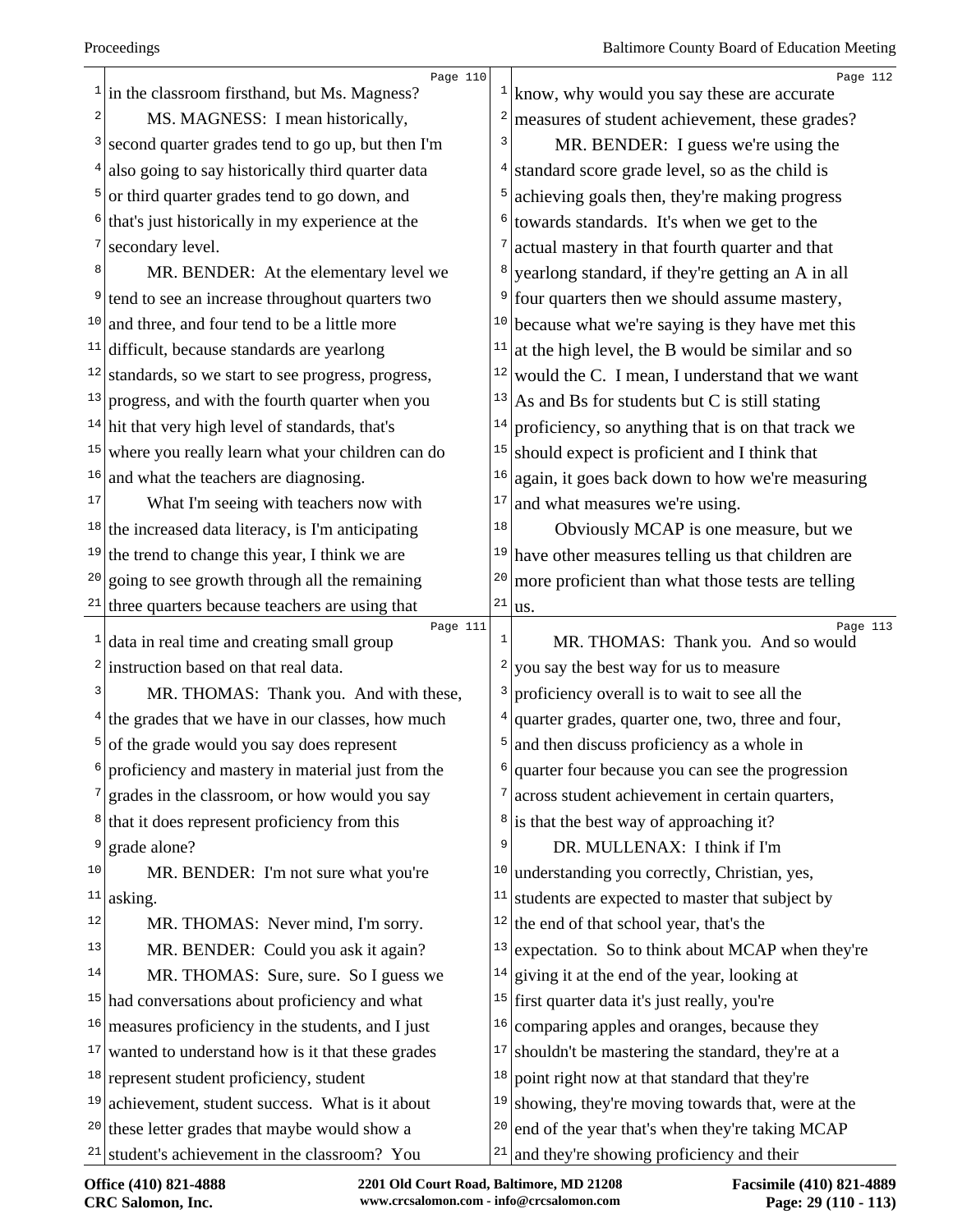|                         | Page 114                                                                                             |              | Page 116                                                                                            |
|-------------------------|------------------------------------------------------------------------------------------------------|--------------|-----------------------------------------------------------------------------------------------------|
|                         | mastery. So I think that answers your question,                                                      |              | $\frac{1}{2}$ suspension. We're circling back second quarter                                        |
| $\overline{\mathbf{c}}$ | Christian, maybe? By the fourth quarter they                                                         |              | $2 \mid$ to compare, to see how we're progressing and we                                            |
| 3                       | should have mastered standards, until then                                                           | 3            | potentially can answer some additional questions,                                                   |
|                         | $4$ they're moving towards that.                                                                     | 4            | but the profile of our students, we want to                                                         |
| 5                       | MR. THOMAS: Okay. And so, I'm in                                                                     | 5            | constantly remind the Board, multiple data points                                                   |
|                         | school right now and so there's MCAP, there's                                                        | 6            | to see how our students are progressing. Thank                                                      |
| 7                       | final exams, there are other measures of                                                             | 7            | you. Thank you, team.                                                                               |
| 8                       | proficiency. Can you explain what some of those                                                      |              | CHAIRWOMAN HENN: Thank you. Thank you                                                               |
| 9                       | other measures are that we should as board                                                           | 9            | for an outstanding presentation.                                                                    |
|                         | $10$ members look for, final exams, the MCAP, is there                                               | 10           | The next item on the agenda is the                                                                  |
| 11                      | anything else?                                                                                       |              | $11$ report on the Blueprint for Maryland's Future.                                                 |
| 12                      | DR. MULLENAX: Yeah, those are all                                                                    |              | $12$ For that I call on Dr. McComas, Dr. Whisted and                                                |
| 13                      | measures along the way, right? Those are                                                             | 13           | Dr. Holmes.                                                                                         |
| 14                      | benchmarks to see where you are in making                                                            | 14           | DR. MCCOMAS: Good evening. So I know                                                                |
| 15                      | progress towards it, right? Just like if you                                                         |              | $15$ they're pulling up our Power Point, so good                                                    |
|                         | $16$ have an exit ticket or if you have end of the                                                   | 16           | evening, Chair Causey, congratulations, and Vice                                                    |
| 17                      | unit exams, those are all benchmarks along the                                                       | 17           | Chair Pasteur, and I know Dr. Williams is with us                                                   |
| 18                      | way that are taken in collaboration with the                                                         | 18           | this evening, good evening, members of the Board.                                                   |
| 19                      | day-to-day assessments ongoing, formal, informal,                                                    |              | $19$ I am Mary McComas, the chief academic officer.                                                 |
| 20                      | there's a variety of ways teachers assess                                                            |              | <sup>20</sup> I'm joined this evening by Dr. Jeffery Holmes and                                     |
| 21                      | students.                                                                                            |              | $21$ Dr. Melissa Whisted. We will be presenting once                                                |
| 1                       | Page 115<br>MR. THOMAS: Okay, thank you so much.                                                     | $\mathbf{1}$ | Page 117<br>our slides come up an overview, here we go, an                                          |
| 2                       | DR. WILLIAMS: Just to remind the Board,                                                              | 2            | overview of the Blueprint for Maryland's Future.                                                    |
| $\frac{3}{ }$           | I want to say again what the principal said,                                                         | 3            | As many of you are aware, in 2016                                                                   |
|                         | $4$ multiple data points, internal assessments as                                                    |              | Dr. Brit Kirwan was appointed chair of a                                                            |
| 5                       |                                                                                                      |              | commission to study education in Maryland, to                                                       |
| 6                       |                                                                                                      | 5            |                                                                                                     |
|                         | Dr. Mullenax talked about, external assessments                                                      | 6            |                                                                                                     |
|                         | including SAT, AP, state assessments, using all                                                      |              | specifically review and recommend any changes                                                       |
| 8                       | those data points to get a nice profile. And                                                         | 8            | that are needed to update our educational funding                                                   |
|                         | again, I appreciate the questions, because this                                                      | 9            | formulas and ultimately to make recommendations                                                     |
| 10                      | is what we do at schools, this is what we do at                                                      | 10           | that will enable Maryland pre-K-12 systems to                                                       |
| 11                      | cabinet level, you see data and you start asking                                                     | 11           | perform at the highest -- excuse me -- to perform                                                   |
|                         | questions, and then you keep asking questions and                                                    | 12           | comparative to the best performing systems around                                                   |
| 13                      | $12$ keep asking questions to get at some root causes                                                | 13           | the globe.                                                                                          |
|                         | and next steps. So you all just played out what                                                      | 14           | Our current Blueprint for Maryland's                                                                |
|                         | $14$ happens in a school building as well as what                                                    | 15           | Future plan does run through 2030 and it is                                                         |
|                         | $15$ happens at senior leadership, as well as the                                                    | 16           | codified in House Bill 1300 and House Bill 1372.                                                    |
|                         | $16$ Office of School Support and Achievement, so                                                    | 17           | A district and county implementation coordinator                                                    |
| 18                      | $17$ thank you.                                                                                      | 18           | is jointly appointed by the superintendent and                                                      |
| 19                      | I want to thank the team for coming and                                                              | 19           | our county government, and is required to                                                           |
| 20                      | presenting. They did spend some time, Dr. Hager,<br>on looking at this data and analyzing it. Again, | 20           | report -- required to have one for each LEA, and<br>there are regular reporting requirements to the |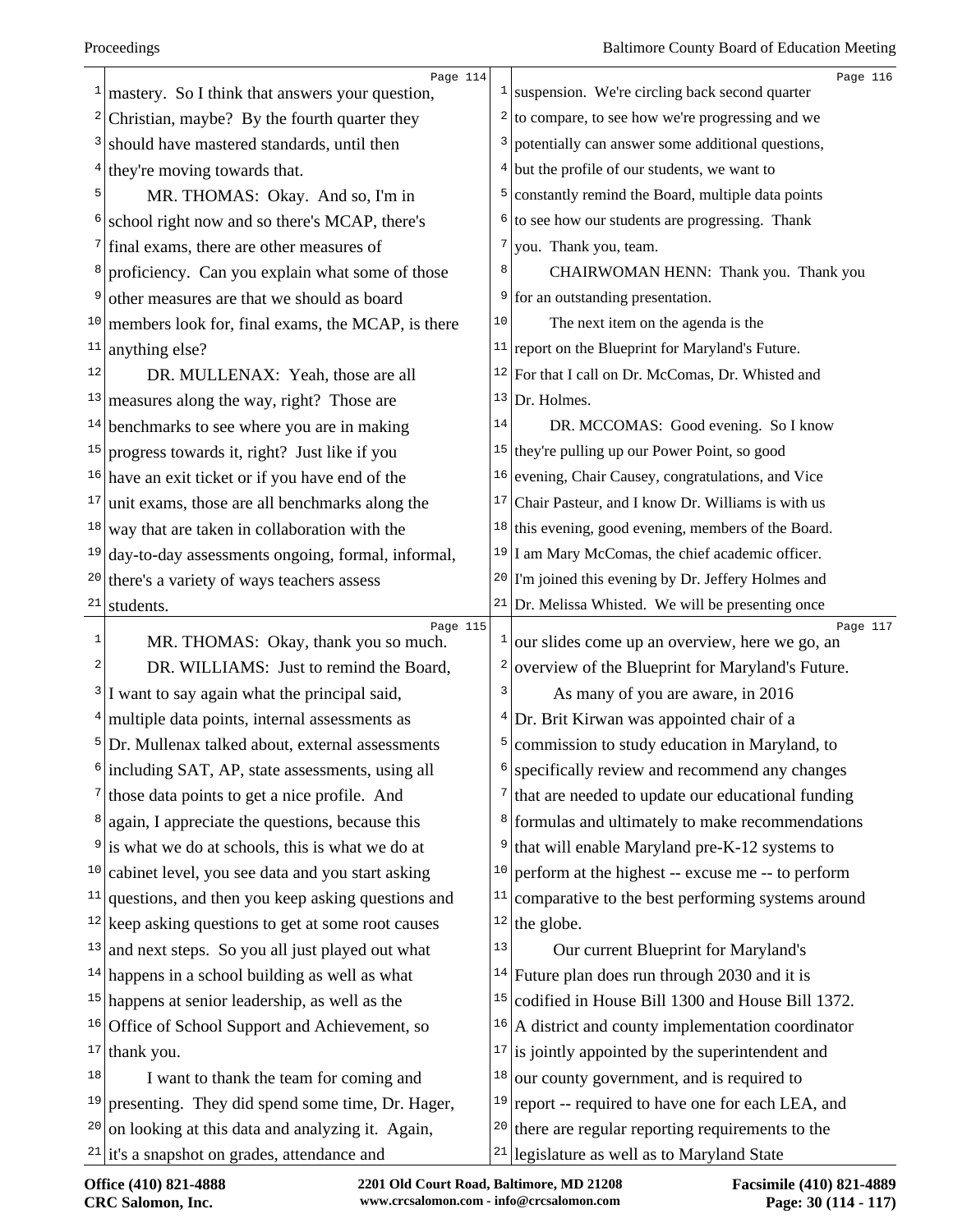|    | Page 118<br>$1$ Department of Education and the new                 | $\mathbf{1}$   | Page 120<br>for Maryland's Future, we know some shifts will   |
|----|---------------------------------------------------------------------|----------------|---------------------------------------------------------------|
|    | $\frac{2}{2}$ accountability board as required. Next slide          | $\overline{a}$ | be required for Baltimore County Public Schools.              |
|    | $3$ please.                                                         | 3              | Could you advance to the next slide please?                   |
| 4  | Our objectives for this evening's                                   | 4              | Thank you.                                                    |
| 5  | presentation as you can see on the slide before                     | 5              | Currently in the early childhood section                      |
| 6  | you is to discuss a little bit of the Blueprint                     | 6              | we offer half day sessions for pre-kindergarten               |
|    | $\frac{7}{2}$ evolution, to go through an overview of the           | 7              | and know that a full day program will be required             |
|    | <sup>8</sup> legislative components, to share with you the          |                | <sup>8</sup> for our families who are economically            |
| 9  | direct impact on Baltimore County Public Schools,                   | 9              | disadvantaged. Currently a negotiated step and                |
|    | $10$ and our immediate timelines and our immediate                  |                | $10$ ladder system is in place for Baltimore County           |
| 11 | next steps. Next slide please.                                      |                | $11$ Public Schools, and the Blueprint requires               |
| 12 | The Blueprint for Maryland's Future,                                | 12             | nationally board certified teachers receive a                 |
| 13 | which is commonly referred to as our Blueprint,                     |                | $13$ \$10,000 raise effective July 1, 2022. Effective         |
| 14 | established in laws and policies and                                | 14             | July 1, 2024 we are to adopt a career ladder, and             |
| 15 | accountability recommendations of that commission                   | 15             | to insure that the minimum teacher salary is                  |
| 16 | that Dr. Kirwan led, and the innovation of course                   |                | $16$ \$60,000 per year by July 1, 2026. The career            |
| 17 | of the Education Commission. As I mentioned                         | 17             | ladder and national board certification                       |
|    | $18$ previously, the bill did take effect July 1st of               | 18             | requirements -- the career ladder and national                |
|    | $19 2020$ and it does have five major policy areas                  | 19             | board certification requirements in the high                  |
|    | $20$ that you can see on this slide in front of you.                | 20             | quality and number of teacher leader section will             |
| 21 | Specifically for those community members                            |                | $21$ have implications that must be negotiated with           |
|    | Page 119<br>$\frac{1}{x}$ who may be listening, it identifies early | $\mathbf{1}$   | Page 121<br>our unions. Finally, in the college and career    |
|    | $2$ childhood education, high quality and diverse                   | 2              | readiness pathways section, a ninth grade tracker             |
|    | <sup>3</sup> teachers and leaders for our students, college         |                | $3$ of what we term an early warning indicator must           |
|    | $4$ and career readiness pathways including very                    |                | $4$ be implemented to insure that students and                |
|    | <sup>5</sup> specific career and technical education work,          |                | <sup>5</sup> families are notified of their status of college |
| 6  | more resources overall to ensure that all                           |                | and career readiness in tenth grade. Right now                |
| 7  | students are successful, and ultimately                             |                | $7$ in alignment with MSDE requirements, BCPS informs         |
| 8  | governance and accountability to monitor the                        | 8              | families in the 11th grade year, so this can be               |
| 9  | Blueprint. Next slide please.                                       | 9              | easily shifted to tenth grade. As more details                |
| 10 | What you will see on the slide before                               | 10             | become available to the specific implementation               |
| 11 | you is that there is very clear alignment between                   | 11             | requirements for each LEA, schools and the boards             |
| 12 | those five policy categories as set forth in the                    |                | $12$ will be informed. Next slide please.                     |
| 13 | Blueprint with our own BCPS Compass, Pathway to                     | 13             | Staff in BCPS have developed an internal                      |
|    | $14$ Excellence, which is of course our own strategic               |                | $14$ Blueprint for Maryland's future workgroup. We            |
| 15 | plan, so we wanted to make sure that you could                      |                | $15$ meet monthly to discuss pending implementation of        |
| 16 | see that there is synergy between those plans.                      |                | <sup>16</sup> items. The Blueprint coordinator, Dr. Whisted,  |
| 17 | At this time I will hand the                                        | 17             | also meets monthly with our county government                 |
| 18 | presentation over to Dr. Holmes, who will pick                      | 18             | partners. Several members of BCPS have                        |
| 19 | up.                                                                 | 19             | volunteered to sit on subcommittee workgroups                 |
| 20 | DR. HOLMES: Good evening. So as the                                 |                | <sup>20</sup> being offered to members of LEAs through MSDE.  |
| 21 | preliminary implementation plan for the Blueprint                   | 21             | Our Blueprint coordinator also serves as cochair              |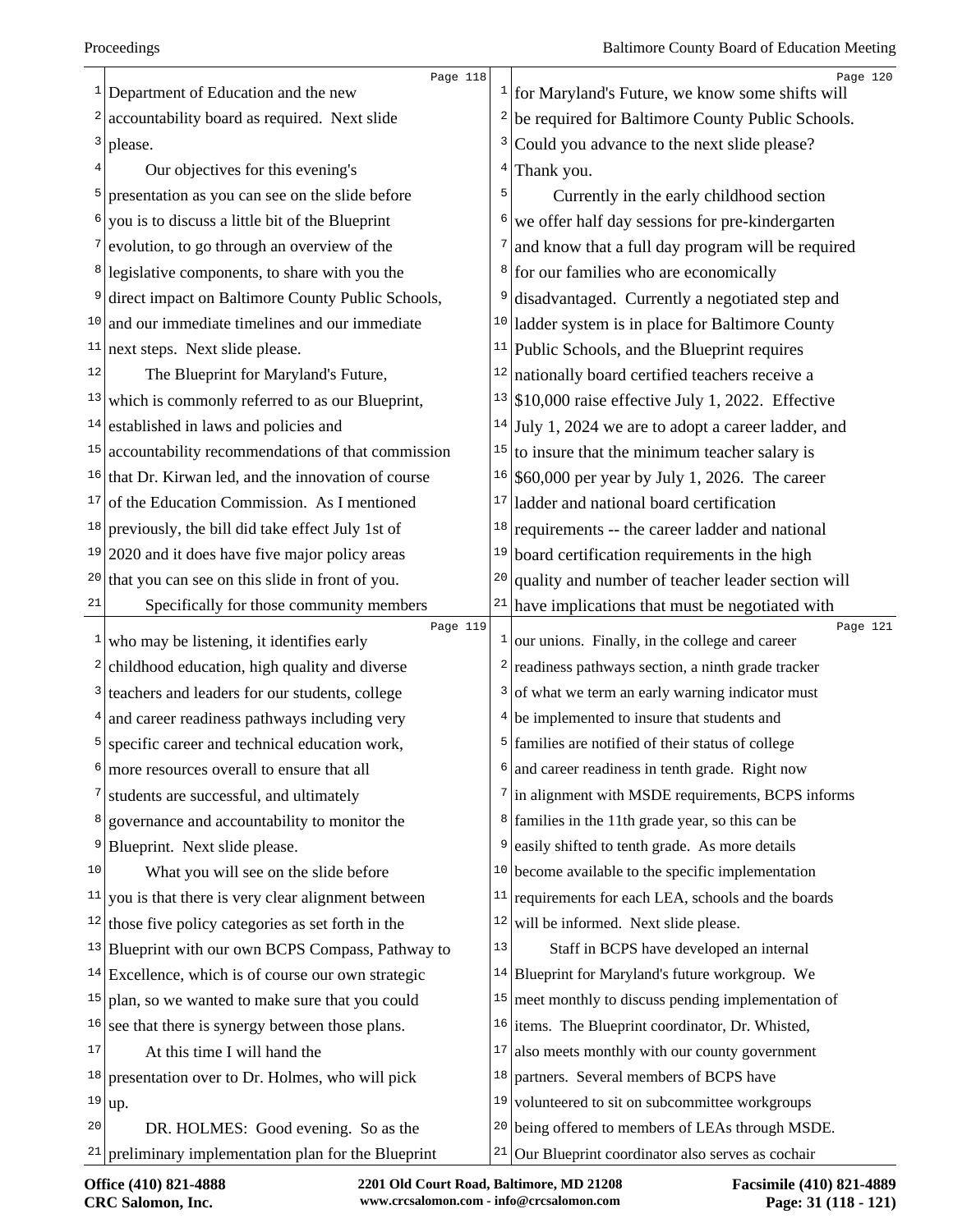|    | Page 122<br>to the Blueprint efficiency report workgroup to      | 1              | Page 124<br>DR. WHISTED: Next slide please.                 |
|----|------------------------------------------------------------------|----------------|-------------------------------------------------------------|
|    | $2$ insure that the recommendations align to those in            | 2              | Each policy area will be explained in                       |
|    | the Blueprint for Maryland's Future. This                        | 3              | our remaining slides. Investing in high quality             |
|    | collaboration puts BCPS in a strategic position                  | $\overline{4}$ | early education and care will mean a significant            |
| 5  | to insure that our students can take advantage of                | 5              | expansion of full day preschool and                         |
|    | the most current information regarding the                       | 6              | pre-kindergarten programs. All local education              |
|    | $\frac{7}{ }$ implementation of the Blueprint. Next slide        | 7              | agencies will be required to offer free preschool           |
| 8  | please.                                                          | 8              | and pre-kindergarten programs that are                      |
| 9  | The timeline for the 21-22 school year                           | 9              | considered, to all families that are considered             |
|    | $10$ included each local education agency to identify            | 10             | economically disadvantage. There is a                       |
|    | $11$ the Blueprint coordinator and that was done by              | 11             | consideration for the assistant staff member                |
|    | $12$ September 1. Each district needed to train all              | 12             | who's in those classrooms to also hold a higher             |
| 13 | staff on mental health by November 15th. BCPS                    | 13             | criteria such as an associate's degree. These               |
|    | $14$ needed to submit a technology spending report.              |                | $14$ full day options that are required by the              |
|    | $15$ By December 1 all staff needed to be trained in             |                | $15$ Blueprint could be within our school system or         |
|    | $16$ behavioral health and trauma. Also on                       | 16             | within the community. An effort is being made to            |
| 17 | December 1st, we needed to report out on the use                 | $17$           | insure that all students will enter kindergarten            |
|    | <sup>18</sup> of federal and state funds used, and report out    |                | $18$ ready to learn, and all preschool and                  |
| 19 | the number of families notified for                              | 19             | pre-kindergarten programs must have a state                 |
| 20 | pre-kindergarten opportunities. I would just                     | 20             | accreditation and rating.                                   |
| 21 | like to say that we are on target in BCPS. On                    | 21             | This will impact BCPS as currently a                        |
|    | Page 123<br>$1$ January 1, 2022, Happy New Year, a report on how | $\mathbf{1}$   | Page 125<br>majority of our preschool and pre-kindergarten  |
|    | $2$ COVID trauma funds were spent must be submitted,             | 2              | sessions are half day programs and they're not in           |
|    | and each district will report out the use of the                 | 3              | all of our elementary schools. We currently have            |
| 4  | summer school funds.                                             |                | $4$ three elementary schools that have full day             |
| 5  | At this time it has been communicated                            | 5              | programs and two special schools. An expansion              |
| 6  | that on June 15th, 2022, each local education                    |                | $\frac{1}{2}$ of full day preschool and pre-kindergarten is |
|    | $\frac{7}{2}$ agency must submit the district's Blueprint        |                | $7$ being explored by our internal pre-kindergarten         |
|    | $\frac{8}{2}$ implementation plan to MSDE. The timeline may be   | 8              | expansion group. We typically would need to look            |
| 9  | adjusted. It will be discussed how BCPS will                     | 9              | at different buildings to see where we could                |
|    | $10$ implement each recommendation of the Blueprint,             | 10             | expand half day programs, and now we have the new           |
| 11 | and create a plan to address each policy area.                   | 11             | task of adding full day sessions.                           |
|    | $12$ It will explain BCPS' goals, expected outcomes              | 12             | BCPS representatives are also                               |
| 13 | and strategies used to improve student                           | 13             | participating in a multi-agency group called the            |
|    | $14$ achievement in each student group.                          |                | <sup>14</sup> Baltimore County Early Childhood Advisory     |
| 15 | DR. WILLIAMS: If you can advance to the                          | 15             | Council, and they are developing a shared vision            |
|    | $16$ next slide so the board members can see part two            | 16             | and are collaborating to build a multiyear                  |
| 17 | of that timeline. Thank you. That's what                         | 17             | strategic plan to insure that necessary resources           |
|    | $18$ Dr. Holmes just referenced.                                 |                | $18$ are leveraged to meet the needs of Baltimore           |
| 19 | DR. HOLMES: That was the Happy New Year                          |                | $19$ County's youngest learners, that in addition to        |
| 20 | slide, thank you, Dr. Williams. At this time I                   |                | $20$ full day kindergarten we're also looking to            |
|    | $21$ will turn it over to my colleague, Dr. Whisted.             |                | $21$ expand Judy grants and family support centers          |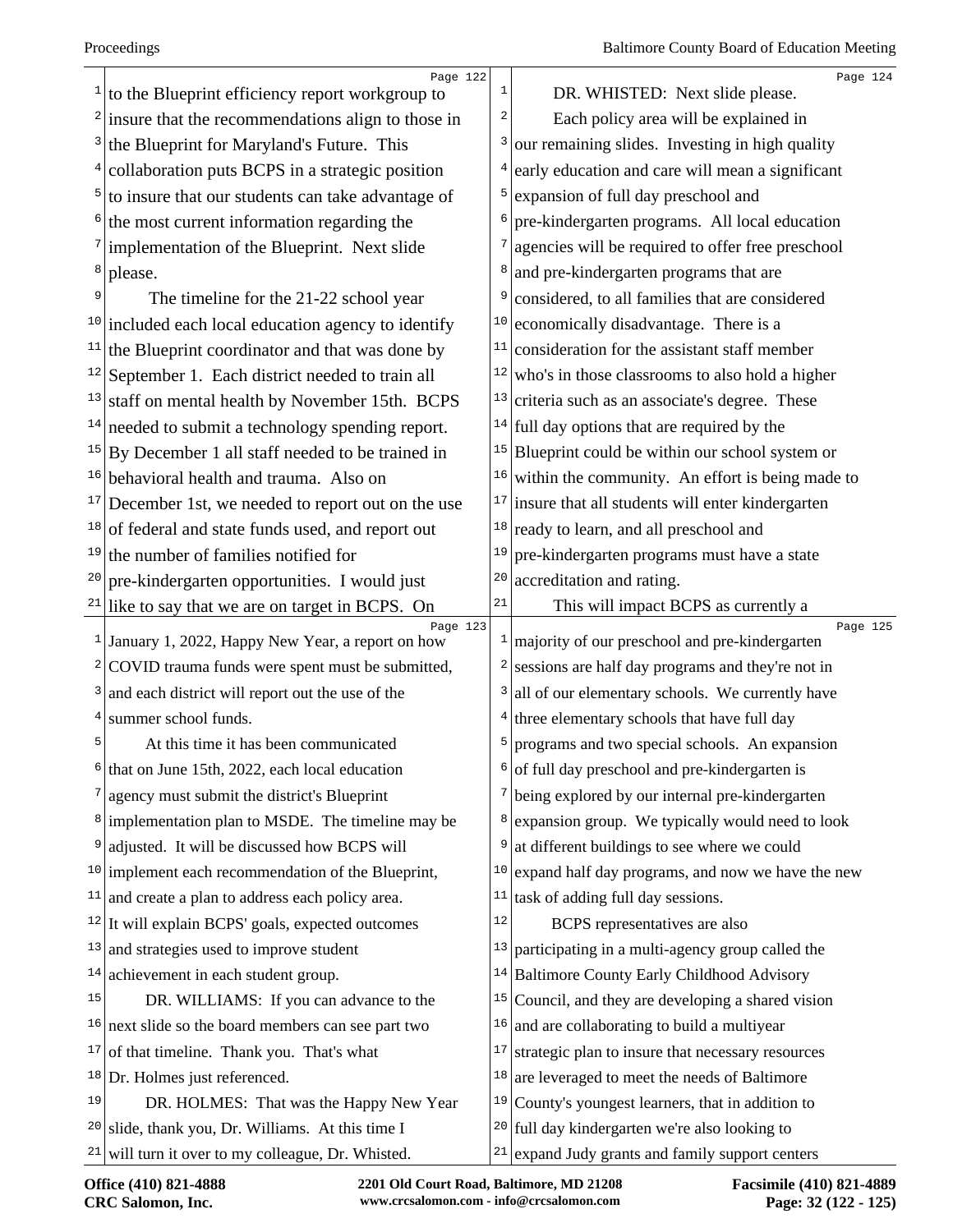|                | Page 126<br>throughout the Blueprint as it's written. Next                             | $\mathbf{1}$   | Page 128<br>The CTE concentrators who attained the technical                                      |
|----------------|----------------------------------------------------------------------------------------|----------------|---------------------------------------------------------------------------------------------------|
| 2              | slide please.                                                                          | $\overline{a}$ | skill assessment credential is at 74 percent for                                                  |
| 3              |                                                                                        | 3              |                                                                                                   |
| 4              | This section, elevating teachers and<br>school leaders, includes raising standards and |                | BCPS as well as the state of Maryland. So BCPS<br>$4$ is very well established with our community |
|                |                                                                                        | 5              |                                                                                                   |
|                | $5$ the status of the teaching profession. It                                          | 6              | college partners, our College Board relationship,                                                 |
|                | <sup>6</sup> includes creating the performance-based career                            |                | as well as our work business partners to meet                                                     |
|                | $7$ ladder, and offering salaries comparable to other                                  | 8              | $7$ this area of the Blueprint. Next slide please.                                                |
|                | <sup>8</sup> fields outside of education. The intent is to                             |                | For our sustained supports for schools                                                            |
| 9              | make career teaching a desirable profession and                                        | 9              | serving in high concentrations of students living                                                 |
|                | $10$ keep teachers in our classrooms. Pending                                          | 10             | in poverty could give us resources, there's more                                                  |
| 11             | negotiations, the state will increase that                                             | 11             | resources for high needs sections, it could be                                                    |
|                | $12$ national board certified teacher salary for any                                   |                | $12$ before or after school programs, it could be                                                 |
|                | $13$ teacher teaching at least 60 percent or more in a                                 | 13             | summer programs, it could be academic enrichment                                                  |
| 14             | classroom. BCPS will collaborate with our unions                                       | 14             | programs, students accessing health and social                                                    |
|                | $15$ for any future requirements. Next slide please.                                   | 15             | services, as well as a support for our English                                                    |
| 16             | An internationally benchmarked                                                         | 16             | learners and students receiving special education                                                 |
| 17             | curriculum that enables that most students are                                         | 17             | services.                                                                                         |
| 18             | college and career ready by the end of tenth                                           | 18             | This section of the Blueprint includes a                                                          |
| 19             | grade must be implemented in each local education                                      | 19             | grant for high poverty schools to provide                                                         |
| 20             | agency. Students will be required to pursue                                            | 20             | wraparound services and it's called the                                                           |
|                | $21$ three different pathways, early college, advanced                                 | $2\sqrt{1}$    | concentration of poverty grant, and it builds our                                                 |
| $\mathbf{1}$   | Page 127<br>placement, and/or a rigorous technical education                           | $\mathbf{1}$   | Page 129<br>community schools. We did a presentation for our                                      |
|                | $2$ leading to an industry recognized credential with                                  | 2              | Board of Ed curriculum committee on community                                                     |
|                | $3$ high paying jobs. All students who meet CCR                                        | 3              | schools in October. This bill also requires a                                                     |
|                | <sup>4</sup> standards must have access to a no-cost                                   |                | $4$ focus on trauma, behavioral and social-emotional                                              |
| 5              | postsecondary CCR pathway; it could be                                                 | 5              | learning supports, and training schools at the                                                    |
|                | competitive early entrance to a college prep                                           |                | school level, and it revises a funding formula                                                    |
| 7              | program, it could be early college or dual                                             | 7              | weighted for students receiving special                                                           |
| 8 <sup>2</sup> | enrollment, it could be a robust CTE program, it                                       | 8              | education, students that are English learners and                                                 |
| 9              | could be a credit or a noncredit certificate or                                        | 9              | students receiving free and reduced meals. BCPS                                                   |
|                | $10$ license program, and an apprenticeship leading to                                 | 10             | is actively working to support students in this                                                   |
| 11             | an occupation or credential with a postsecondary                                       | 11             | area of the Blueprint by providing opportunities                                                  |
| 12             | certificate. There's a heavy emphasis on CTE                                           | 12             | for students to have wraparound supports. Next                                                    |
| 13             | preparation, specifically our youth                                                    | 13             | slide please.                                                                                     |
| 14             | apprenticeships.                                                                       | 14             | Insuring excellence for all is included                                                           |
| 15             | Previously we were performing, in 2022                                                 | 15             | in this accountability section of the Blueprint.                                                  |
| 16             | we were performing at 22 percent for our youth                                         | 16             | It creates an accountability oversight board that                                                 |
| 17             | apprenticeships and in the Blueprint it talks                                          | 17             | has the authority to insure that the                                                              |
| 18             | about LEAs being required to get to that 45                                            | 18             | commissioners' recommendations are successfully                                                   |
| 19             | percent by 2031. CTE concentrators who attained                                        | 19             | implemented, and to produce the desired results,                                                  |
|                | $20$ recognized postsecondary credentials for BCPS is                                  | 20             | which has been titled the accountability and                                                      |
|                | <sup>21</sup> at 85 percent and we are at 80 percent statewide.                        | 21             | implementation board or the AIB. This expert                                                      |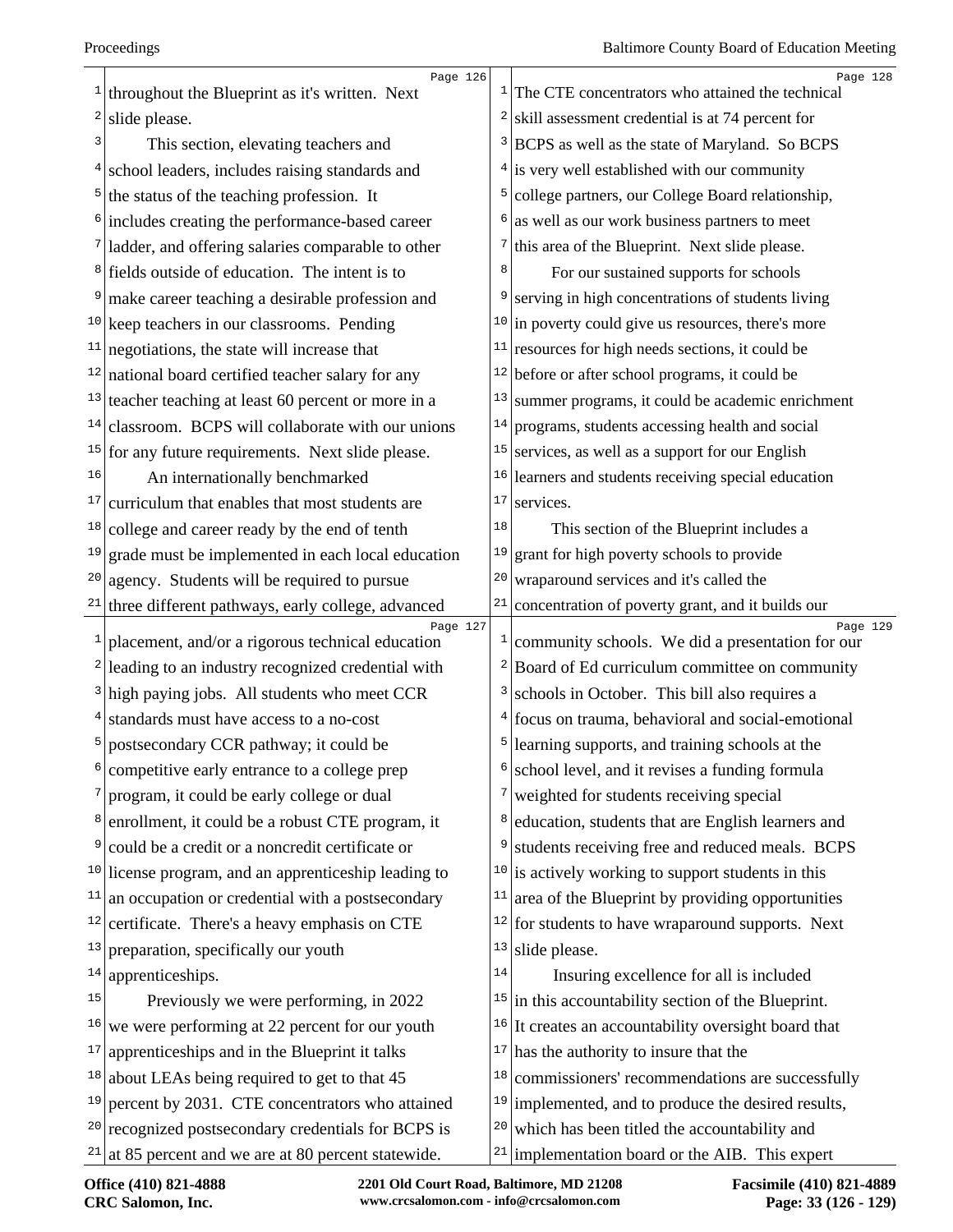|                 | Page 130                                               |       | Page 132                                                      |
|-----------------|--------------------------------------------------------|-------|---------------------------------------------------------------|
| 1               | review team of educators and administrators will       |       | <sup>1</sup> required to offer a free program to up to 300    |
| 2               | visit schools and provide feedback on the              | 2     | percent poverty. So you know, we have estimates               |
| 3               | curriculum, instruction and structures so that         | 3     | of what 185 percent, who we have served                       |
| 4               | all students are receiving an excellent education      | 4     | previously at 185 percent, but it's also hard to              |
| 5               | as envisioned by the Blueprint. Our county             | 5     | make a prediction because we know that we've                  |
| 6               | government partner has Dr. Jennifer Lynch, who         | 6     | offered it to families at the half day session                |
|                 | you saw earlier this evening, on the AIB. Next         | 7     | and they've declined us, so there have been other             |
| 8               | slide please.                                          | 8     | families that qualify that don't attend our                   |
| 9               | We have presented this same slide show                 | 9     | programs in BCPS because it's a half day program.             |
|                 | $10$ to principals, assistant principals and our union | 10    | And so I would imagine that once we have a full               |
| 11              | leaders for their information, and we continue to      | 11    | day option, more families will be saying yes. So              |
| 12              | attend meetings with MSDE and other LEAs to gain       | 12    | yes, you are correct that we are looking at                   |
|                 | $13$ further clarification of the implementation of    | 13    | private and public providers because families                 |
| 14              | the Blueprint. We will be returning to you in          | 14    | have options. We have the, something that we had              |
|                 | $15$ the spring when we have our implementation plan   | 15    | to turn in by December 15th was the number of                 |
| 16              | together and as we learn more of how we will be        | 16    | families that we offered it to as well as, we                 |
| 17              | implementing the Blueprint in BCPS, so we thank        | 17    | received, which community partners would have                 |
| 18              | you for your time.                                     | 18    | spaces that, you know, are also participating in              |
| 19              | CHAIRWOMAN HENN: Thank you. At this                    | 19    | the expansion of pre-K. So we do know we have                 |
| 20              | time I'll open it up to board members for a            | 20    | some slots for families in the private sector, as             |
| 21              | discussion, any questions or comments.                 | 21    | well as what we have.                                         |
| 1               | Page 131<br>Mr. Kuehn?                                 | $1\,$ | Page 133<br>Now we don't need to next school year             |
| 2               | MR. KUEHN: So thank you for the                        | 2     | flip a switch and offer it to everyone, it is a               |
| 3               | presentation, it's a tremendous amount of              | 3     | gradual rollout, so that's part of what the                   |
| $\vert 4 \vert$ | information. You were talking about the                | 4     | expansion grant, the expansion group is planning              |
| 5               | expansion of pre-K, and you started talking about      | 5     | for. And we have already been in communication                |
| 6               | space, and I'm curious because in essence if           |       | $\frac{1}{2}$ with our county executive's office because they |
| 7               | we're considering four-year-olds and                   | 7     | also are curious about capital budget planning                |
| 8               | three-year-olds, that's looking at almost adding       | 8     | and you know, what the implications are, so we're             |
| 9               | two grades to our system, and that's a tremendous      | 9     | still in just the very early stages of planning               |
| 10              | amount of space and power to manage that. Is           |       | $10$ for it.                                                  |
| 11              | this, and I know that there's factors associated       | 11    | MR. KUEHN: Great, you led into my next                        |
| 12              | with poverty and we have a tremendous increase of      | 12    | question about the capital budget, which we're                |
|                 | $13$ that across the system. Do we have estimates on   | 13    | going to be talking about later. So for this                  |
| 14              | the expectation of how large that population is        | 14    | round of capital budget, my expectation is that               |
| 15              | going to be or currently is?                           | 15    | we haven't added in all these bodies of students              |
| 16              | DR. WHISTED: So we have some rough                     | 16    | to create new facilities or expand current                    |
| 17              | estimates, because what's difficult is right now       | 17    | facilities; is that accurate?                                 |
| 18              | we've been collecting, or I should say in the          | 18    | DR. WHISTED: This is new information to                       |
| 19              | past we collected the poverty levels using free        | 19    | us, but we will be required at some point to                  |
|                 |                                                        |       |                                                               |
|                 | $20$ and reduced meal forms and we qualified students  | 20    | offer the full day.                                           |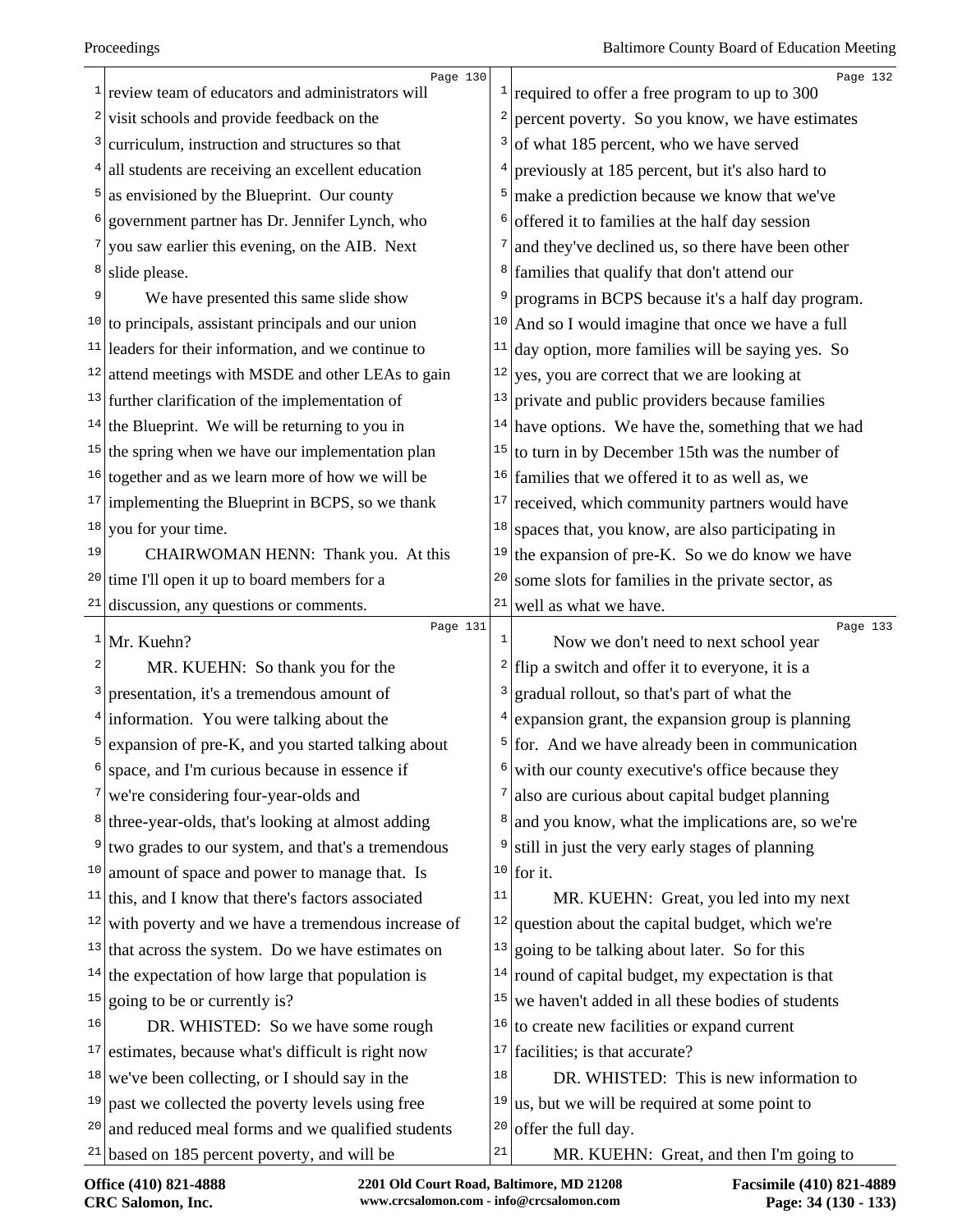|          | Page 134                                                                                           |                | Page 136                                                     |
|----------|----------------------------------------------------------------------------------------------------|----------------|--------------------------------------------------------------|
| 1        | ask one more question and then I'll stop. The                                                      |                | $\frac{1}{1}$ district did not meet the definition we were   |
| 2        | AIB, that sounds like a very, in essence a                                                         | $\overline{c}$ | using for community school, and I just want to               |
|          | significant group. What actual authority will                                                      | 3              | make sure that our definition is as inclusive as             |
|          | they have to execute changes within our school                                                     |                | possible for schools that didn't meet like a                 |
| 5        | system?                                                                                            | 5              | FARMs baseline but will meet a baseline to get               |
| 6        | DR. WHISTED: That's information that                                                               | 6              | the services to which they're desperately in                 |
|          | we're still learning, that group has just been                                                     | 7              | need.                                                        |
| 8        | developed and you know, they're coming together                                                    | 8              | DR. WHISTED: Sure, I'll try to clarify.                      |
| 9        | to meet today. They have not communicated to us                                                    | 9              | So the community schools, the concentration of               |
| 10       | any of that information yet.                                                                       | 10             | poverty grant includes schools, every year the               |
| 11       | MR. KUEHN: Is it outlined in the law                                                               | 11             | criteria, the threshold lowers, so the first year            |
| 12       | what they can do or can't do?                                                                      |                | <sup>12</sup> it was schools that were up to 75 percent or   |
| 13       | DR. WHISTED: Not to my understanding                                                               | 13             | higher poverty, the next year it was 70 percent,             |
| 14       | that -- I mean other than visiting to see our                                                      | 14             | the next year it's 65 percent, then it goes to 60            |
| 15       | implementation of it, that's all that I'm aware                                                    | 15             | percent, so more schools are included each year.             |
| 16       | of.                                                                                                | 16             | MS. MACK: Okay, thank you for that.                          |
| 17       | MR. KUEHN: All right, thank you.                                                                   | 17             | And on bullet four on, I think it's on slide                 |
| 18       | CHAIRWOMAN HENN: Thank you.                                                                        | 18             | nine, talks about a classroom aid. What is the               |
| 19       | Mr. Thomas, then Ms. Mack, then Dr. Hager.                                                         | 19             | job title of a classroom aid, is that the                    |
| 20       | MR. THOMAS: Thank you. So with the                                                                 | 20             | para-educator, and then whatever the definition              |
| 21       | pre-K access, you said the poverty level would                                                     | 21             | is, what is the timeline for allowing that person            |
| 1        | Page 135<br>be, the requirement is to reach poverty level of                                       |                | Page 137<br>$\frac{1}{1}$ to achieve the associate's degree? |
|          |                                                                                                    |                | DR. WHISTED: Sure, so currently in our                       |
|          |                                                                                                    |                |                                                              |
| 2        | 300 percent?                                                                                       | 2              |                                                              |
| 3        | DR. WHISTED: 300, yes.                                                                             |                | preschool and pre-kindergarten classes we have               |
| 4        | MR. THOMAS: Okay. I think we should go                                                             |                | what we call a pre-K assistant, and so the                   |
| 5        | further than that as the Board of Education. I                                                     | 5              | criteria is for them to have a high school                   |
| ь        | think we should be offering free pre-K to                                                          |                | diploma. As far as the requirements and when we              |
| $7\vert$ | everyone, not just individuals that make it to                                                     |                | will be required to have that staff member have              |
|          | <sup>8</sup> the poverty level of 300. I mean, we can make                                         | 8              | an associate's degree, it will depend on the                 |
| 9        | that happen, so I don't want us to feel                                                            | 9              | implementation of our full day program, so they              |
| 10       | constrained to these requirements when we can do                                                   | 10             | will let us know when that requirement will come             |
| 11       | so much more. Thank you.                                                                           | 11             | in once we have full day programs.                           |
| 12       | DR. WHISTED: If I can make a comment,                                                              | $1\,2$         | MS. MACK: Okay, thank you. And then on                       |
|          | $13$ it is in the bill that for families up to 600                                                 | 13             | slide ten we talk about nationally board                     |
| 14       | percent poverty, they should be offered it on a                                                    | 14             | certified teachers. Do you have any idea on                  |
| 15       | sliding scale.                                                                                     | 15             | average how many BCPS teachers become nationally             |
| 16       | CHAIRWOMAN HENN: Thank you, Mr. Thomas.                                                            | 16             | board certified each year?                                   |
| 17       | Ms. Mack?                                                                                          | 17             | DR. WHISTED: We'd have to check human                        |
| 18       | MS. MACK: I have a few questions. My                                                               |                | $18$ resources, I need to look. We do need to submit         |
|          | $19$ first question is also about the definition of                                                | 19             | that information so that we can start planning               |
| 20       | low income. If you'll recall in the curriculum<br>$21$ committee meeting, one of the schools in my |                | $20$ for it, since July 1 they will be required to           |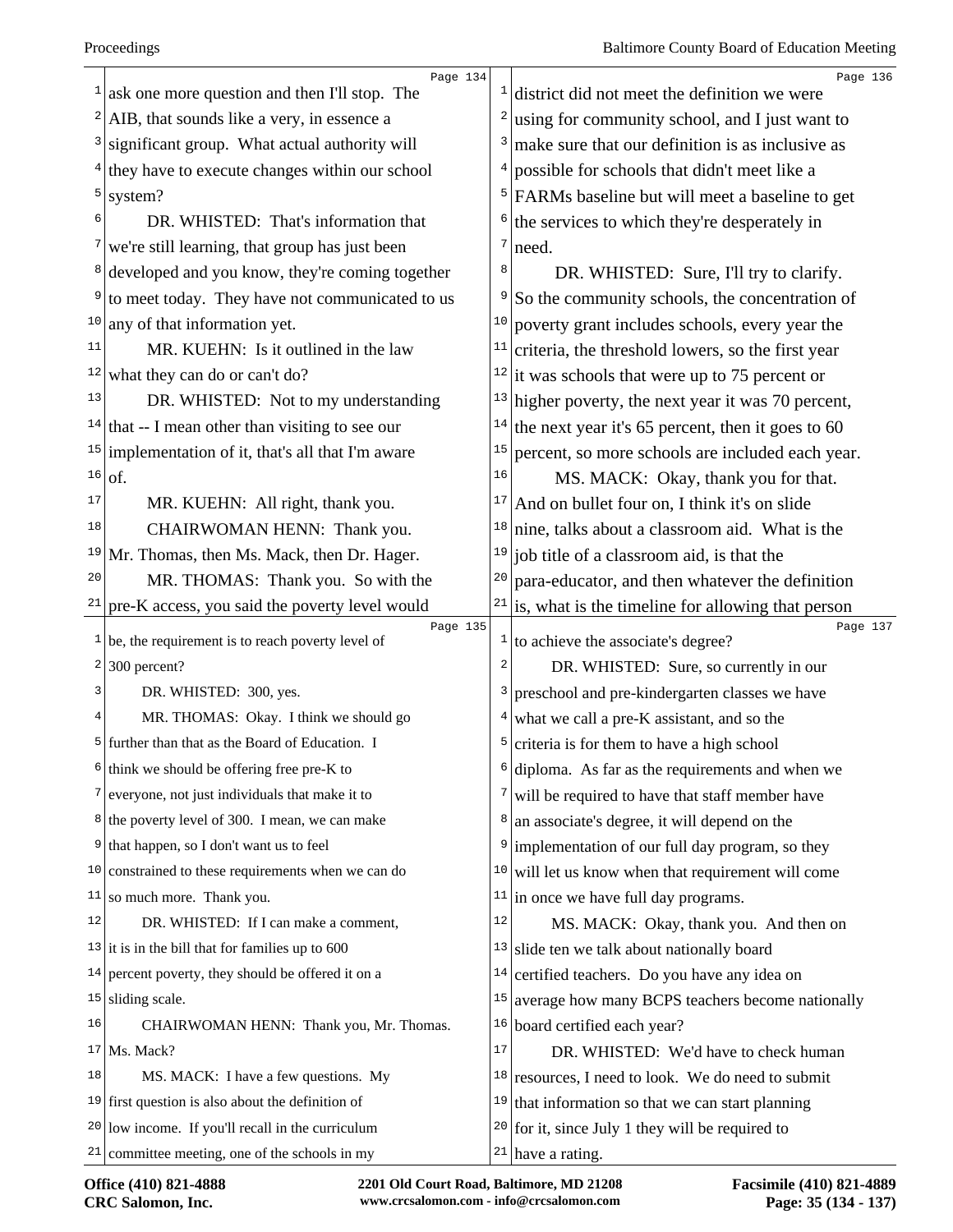|    | Page 138                                              |                         | Page 140                                                                |
|----|-------------------------------------------------------|-------------------------|-------------------------------------------------------------------------|
| 1  | DR. HOLMES: I'm not sure on the average               |                         | $\frac{1}{2}$ now there is an incentive to pursue this                  |
| 2  | every year, but I think currently we have 67.         | $\overline{\mathbf{c}}$ | certification, so do we anticipate that it's                            |
| 3  | DR. WHISTED: I was going to say it's                  | 3                       | going to, is it a challenging certification, I                          |
| 4  | less than a hundred.                                  | 4                       | guess?                                                                  |
| 5  | DR. WILLIAMS: 63.                                     | 5                       | DR. MCCOMAS: It is an involved                                          |
| 6  | CHAIRWOMAN HENN: Thank you,                           | 6                       | certification, it is not uncommon it for teachers                       |
| 7  | Dr. Williams.                                         | 7                       | who on their initial pursuit do not accomplish                          |
| 8  | MS. MACK: On slide 12, again we talk                  | 8                       | it. However, they are able to go back and                               |
|    | about definition of high poverty school. What         | 9                       | demonstrate mastery of learning in further                              |
|    | $10$ supports will we offer to schools that do have   | 10                      | attempts. And it is important to recognize                              |
| 11 | pockets of high poverty but don't necessarily         | 11                      | teachers who acquire that recognition, there is a                       |
| 12 | meet the definition?                                  | 12                      | renewal process, right, because we need to keep                         |
| 13 | DR. WHISTED: So there's a part of the                 | 13                      | practice at high levels of performance, and so                          |
|    | $14$ legislation that revises the funding formula, so |                         | $14$ it's not once you're nationally recognized that                    |
|    | $15$ potentially those funds could go directly to the | 15                      | that's in perpetuity, you have to go back and                           |
| 16 | schools depending on the numbers of English           | 16                      | continue to renew that as well. But I do believe                        |
| 17 | learners, students with special education or          | 17                      | this will incentivize teachers going through that                       |
| 18 | students receiving free and reduced meals.            | 18                      | process, that process is rigorous and it largely                        |
| 19 | MS. MACK: Okay. And then similar to                   | 19                      | engages teachers in a very thorough interrogation                       |
| 20 | Mr. Kuehn, who is on the accountability board and     | 20                      | of their own practice based on the evidence of                          |
| 21 | who decides who is on the accountability board?       | 21                      | student work, the evidence of, they have also                           |
| 1  | Page 139<br>DR. WHISTED: So the one member that I     |                         | Page 141<br>$\frac{1}{2}$ have to videotape themselves teaching so that |
|    | $2$ know is Dr. Jennifer Lynch, so it was a board,    | $\overline{c}$          | they're looking at their practice through a                             |
|    | $3$ it's people from all over the state that are on   | 3                       | different lens, and so that's really part of the                        |
|    | $4$ this board.                                       | 4                       | rigorous aspects of it. It's not anchored in                            |
| 5  | DR. HOLMES: And those individuals were                | 5                       | content as many of us when we initially received                        |
| 6  | appointed by the governor.                            | 6                       | certifications, of course it's very anchored in                         |
| 7  | MS. MACK: Okay, thank you. Thank you                  | 7                       | content standards and content expertise. This is                        |
| 8  | for this presentation and thank you for your          | 8                       | really about pedagogy and reflective practice,                          |
| 9  | answers.                                              | 9                       | use of data in driving your practice.                                   |
| 10 | CHAIRWOMAN HENN: Thank you, Ms. Mack.                 | 10                      | DR. HAGER: Thank you. Two other quick                                   |
|    | $11$ Dr. Hager and then Mr. McMillion.                | 11                      | questions. The CTE programs will be within BCPS                         |
| 12 | DR. HAGER: Thank you, my questions are                | 12                      | or at a community site. Is that open, and I'm                           |
|    | $13$ fairly brief, the first one may be obvious. Who  | 13                      | just wondering, is it open to churches, is it any                       |
| 14 | is our implementation coordinator?                    | 14                      | kind of any community site?                                             |
| 15 | (Dr. Whisted raised her hand.)                        | 15                      | DR. WHISTED: So they need to be                                         |
| 16 | Thank you. And is that, the \$10,000                  | 16                      | credentialed, so they have to have the same                             |
| 17 | that says it's a stipend, so is it a one-time         | 17                      | accreditation and rating, so it could be anyone                         |
| 18 | stipend, or is it an actual raise?                    | 18                      | who applies for that and is deemed appropriate.                         |
| 19 | DR. WHISTED: Yes.                                     | 19                      | DR. HAGER: Such as existing preschool                                   |
| 20 | DR. HAGER: Okay, so that will continue,               | 20                      | programs in the community?                                              |
|    | $21$ there's only 60 teachers that have it now, but   | $2\sqrt{1}$             | DR. WHISTED: Correct.                                                   |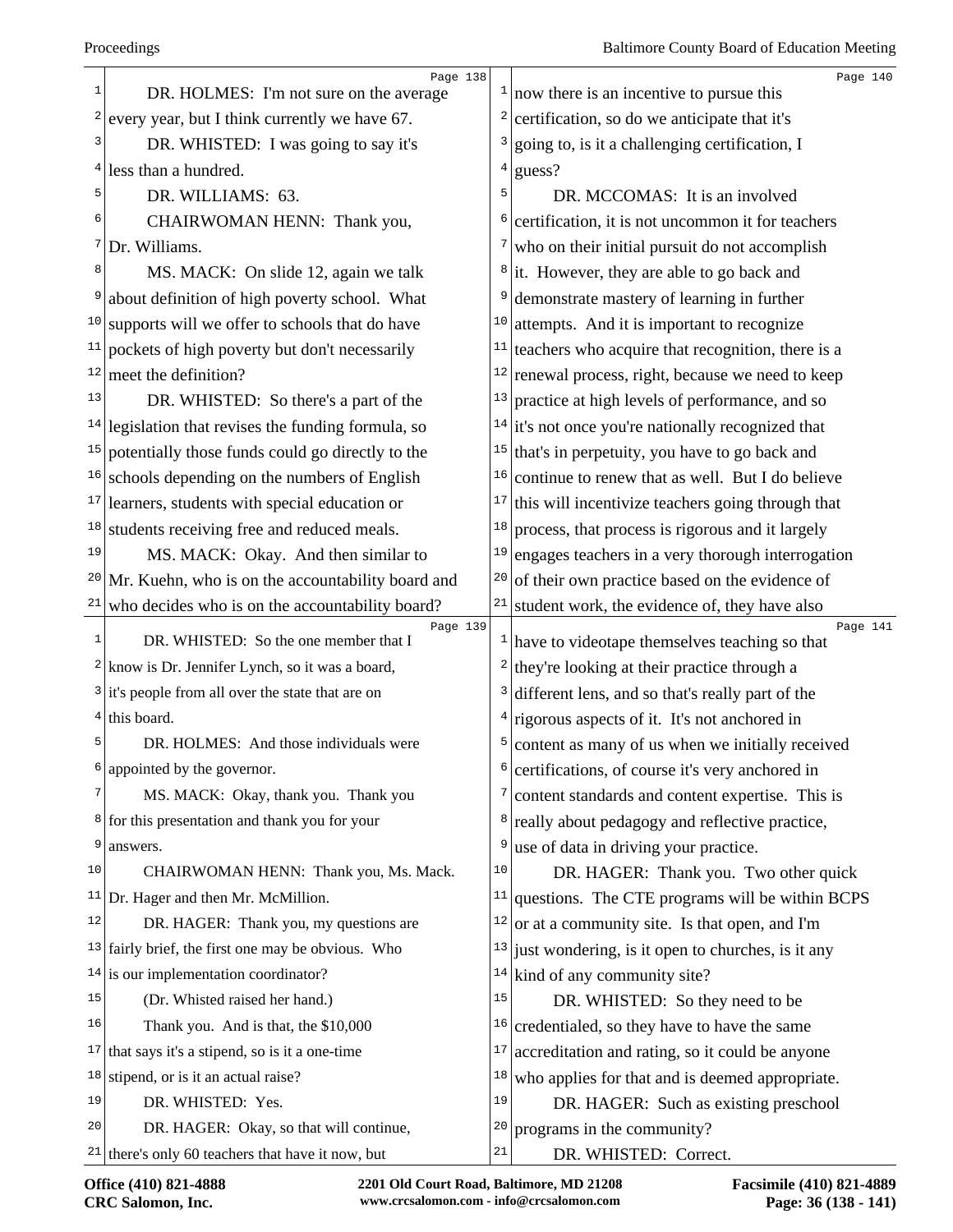|                | Page 142                                                               |              | Page 144                                                    |
|----------------|------------------------------------------------------------------------|--------------|-------------------------------------------------------------|
| 1              | DR. HAGER: I'm very excited about the                                  | $\mathbf{1}$ | DR. MCCOMAS: Thank you. Happy                               |
| $\overline{2}$ | college and career aspect of this, I thought that                      | $\mathbf{2}$ | holidays.                                                   |
| 3              | was wonderful, so thank you.                                           | 3            | CHAIRWOMAN HENN: Happy holidays.                            |
| 4              | CHAIRWOMAN HENN: Thank you.                                            | 4            | The next item on the agenda is new                          |
| 5              | Mr. McMillion?                                                         | 5            | business, legislative priorities of the Board for           |
| 6              | MR. MCMILLION: My questions were                                       | 6            | 2022, and for that I call on Ms. Pasteur.                   |
| 7 <sub>1</sub> | answered, thank you.                                                   | 7            | VICE CHAIR PASTEUR: Good evening, and                       |
| 8              | CHAIRWOMAN HENN: Thank you.                                            | 8            | thank you, board members. This is, I want to                |
| 9              | Mrs. Causey?                                                           | 9            | just make sure that everyone is clear that                  |
| 10             | MS. CAUSEY: Thank you. Thank you for                                   | 10           | tonight what we're doing is discussing the                  |
| 11             | this report and I appreciate my board members'                         | 11           | priorities list, we are not engaging in any kind            |
| 12             | questions, because they've answered a lot of mine                      | 12           | of debate or dialogue, extensive dialogue about             |
| 13             | as well. But also, I did want to say that it has                       | 13           | our attitudes, beliefs, feelings, et cetera,                |
| 14             | been wonderful to see the improvement in CTE over                      | 14           | about any of the things that are being added. So            |
|                | $15$ the years, BCPS has done a phenomenal job so it                   | 15           | we're taking a look at what is being added, we're           |
| 16             | will be exciting to see us provide even more for                       | 16           | taking a look at what I sent out to you several             |
| 17             | our students along that line.                                          | 17           | weeks ago, and I think weekly ever since then.              |
| 18             | I think it would be helpful for the                                    | 18           | So the basic list of priorities you've seen, many           |
|                | $19$ Board to receive a report with the Blueprint                      | 19           | of them are pretty much like last year's, the               |
| 20             | compensation requirements and the current path to                      | 20           | difference being that we're on a new level, a new           |
|                | $21$ meet those requirements, also helpful to see the                  | 21           | step, like last year we were advocating the                 |
|                | Page 143<br>$\frac{1}{2}$ bargaining units' proposals for compensation | $\mathbf{1}$ | Page 145<br>Blueprint and Built to Learn, they are in place |
|                | $2$ related to the Blueprint. And also, there's                        | 2            | now, so as you just heard in this report, we're             |
|                | $3$ other legal requirements for compensation, \$15                    | 3            | now taking a look at next steps.                            |
|                | $4$ per hour as a living wage by a certain date. So                    | 4            | So tonight in terms of those that have                      |
|                | $5$ it would be helpful to see those as proposals are                  | 5            |                                                             |
| 6              |                                                                        |              | been given to you, you will share, or we will               |
| 7              | coming forward for budgeting.                                          | 7            | $6$ share with each other where we are with those           |
| 8              | And the question I had around -- oh, you                               |              | items, if there's anything that you want to                 |
| 9              | covered it, the poverty. Okay. Thank you.                              | 8<br>9       | remove, whatever, that's where we are.                      |
| 10             | CHAIRWOMAN HENN: Thank you. Any other                                  | 10           | We had two new things, one came from                        |
| 11             | last questions from board members? No? Okay.                           |              | committee but it came from committee, and this is           |
|                | DR. WILLIAMS: I just want to thank                                     | 11           | very important, it came from committee without a            |
|                | $12$ Dr. Whisted for serving in this additional role                   | 12           | recommendation in terms of whether it should be             |
| 13             | and you're partnered with Dr. Lynch, as well as                        | 13           | on the list or not, so it's here tonight because            |
|                | $14$ Dr. Holmes and Dr. Boswell-McComas. As we see, a                  | 14           | Mr. Thomas has brought it to us. It is brought              |
|                | $15$ lot of questions, a lot of questions around                       | 15           | to you so that you know it is an issue over which           |
|                | $16$ implementation, this is happening across the                      | 16           | at some point we are really going to have to take           |
| 17             | state of Maryland, so again, I appreciate the                          | $17\,$       | a deep dive. I want to thank the leadership                 |
| 18             | questions again, board members, that's what we do                      | 18           | because they moved it, or we moved it to an                 |
| 19             | when we see information, we start to drill down                        | 19           | agenda item as opposed to something at the end.             |
| 20             | and ask more questions, so thank you all.                              |              | $20$ Last year, you'll recall when it was time for          |
| 21             | CHAIRWOMAN HENN: Thank you all.                                        | 21           | committee reports, I asked for the vote, you                |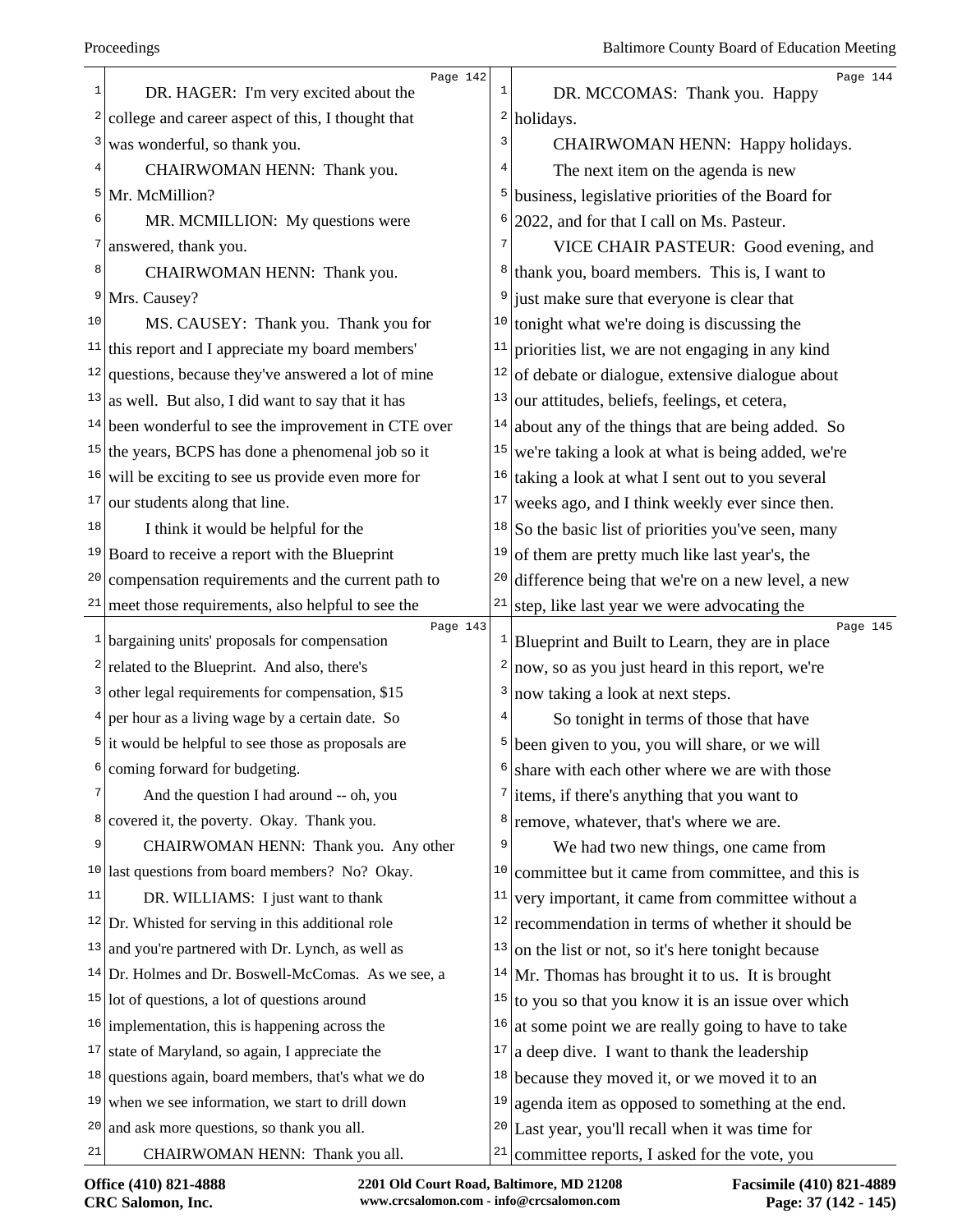|          | Page 146                                                            |              | Page 148                                                        |
|----------|---------------------------------------------------------------------|--------------|-----------------------------------------------------------------|
| 1        | voted and it was over, we had no additional                         |              | $\frac{1}{1}$ the moving pieces as we sit here tonight and as I |
|          | $2$ items, so thank you for making this an agenda                   | 2            | speak.                                                          |
|          | $3$ item.                                                           | 3            | To that end, I'm going to ask Mr. Thomas                        |
| 4        | Mr. Thomas had sent out his thinking                                | 4            | to take a few minutes, well, not a few, two is                  |
| 5        | about the rights, additional rights for the                         | 5            | not a few, two minutes, and he can do this in two               |
| 6        | student member of the board. He has even                            | 6            | because he's written about it ad nauseam, so                    |
|          | <sup>7</sup> supplied to the Board information on history on        |              | clearly he knows it and he can pull it together                 |
|          | <sup>8</sup> the SMOB in the state of Maryland. I sent it to        | 8            | in two minutes to give you a further overview.                  |
| 9        | you as well as giving you the priorities, the                       | 9            | But again, this is not to question, debate,                     |
|          | $10$ standing priorities. I also shared with you the                | 10           | because we don't want to put ourselves in a                     |
|          | $11$ litigation, because you needed to see the big                  | 11           | position tonight that once we get even more                     |
| 12       | picture as we have it now, because again, tonight                   | 12           | information we have already said yea or nay in                  |
| 13       | we're looking at priorities. At another time we                     | 13           | terms of feelings, so this is about hearing what                |
| 14       | will come back, beginning with the legislative                      | 14           | he has to say, processing how it would function                 |
| 15       | and governmental relations committee a                              | 15           | with our legislative priorities. So Mr. Thomas,                 |
|          | $16$ discussion, which we will bring to the Board for               | 16           | you're now on.                                                  |
| 17       | bigger discussion or larger discussion.                             | 17           | MR. THOMAS: Thank you. Tonight, board                           |
| 18       | So I shared with you that the case is                               | 18           | members, I ask you to accept this long overdue                  |
| 19       | now in the Circuit Court, and that it is based on                   | 19           | priority to expand the student member of the                    |
| 20       | a case coming, stemming out of Howard County, and                   | $20\,$       | board's voting rights as a legislative priority                 |
|          | $21$ I believe, Mr. Brousaides, your firm is                        | 21           | tonight. I admit that it might be concerning to                 |
| 1        | Page 147<br>representing Howard County; is that correct? Not        | $\mathbf{1}$ | Page 149<br>many of you having a student in a position of       |
| $2\vert$ | you.                                                                | 2            | power, a student in a position of equality on                   |
| 3        | MR. BROUSAIDES: No, not me and not my                               | 3            | this Board, I will be able to vote on the budget                |
|          | $4$ firm.                                                           | 4            | and collective bargaining and school reopenings,                |
| 5        | VICE CHAIR PASTEUR: It is not you firm.                             | 5            | closings, boundaries, but I want to start with a                |
|          | MR. BROUSAIDES: It is in the Court of                               |              |                                                                 |
| 7        |                                                                     | 6            | quote from the handbook.                                        |
|          |                                                                     | 7            | And it says, the secret of education                            |
| 8        | Appeals and it has been argued and they're<br>waiting the decision. |              | <sup>8</sup> lies in respecting the people, so I want to ask    |
| 9        | VICE CHAIR PASTEUR: Okay. So we are                                 | 9            | you all today to respect the student board                      |
| 10       | very close to that, then. Because in some areas                     | 10           | member, respect the voice of your students and                  |
| 11       | they said that it won't be until the summer or                      | 11           | accept the leadership priorities. I do admit                    |
| 12       | August or whatever, so we are very close, it has                    | 12           | that I have been personally appalled by some of                 |
|          | $13$ been argued and we are awaiting, as                            | 13           | the comments that have been raised in general                   |
| 14       | Mr. Brousaides said, the decision.                                  | 14           | about SMOB voting rights. You know, we've heard                 |
| 15       | Additionally, you heard from Delegate                               | 15           | that students aren't taxpayers and so they                      |
|          | $16$ Ebersole, who has been very interested in this                 | 16           | shouldn't have a say on a Board that doesn't have               |
| 17       | topic and its movement, and he is prepared,                         | 17           | budgetary spending authority. We've heard that                  |
| 18       | albeit he did say tonight there is nothing that                     | 18           | because we aren't chosen by adults we shouldn't                 |
|          | $19$ is solidified yet that he's putting out, but he                | 19           | be able to vote on a Board that exists for the                  |
|          | $20$ is prepared to present with his pieces to it, to               | 20           | sole purpose of children, for the sole purpose of               |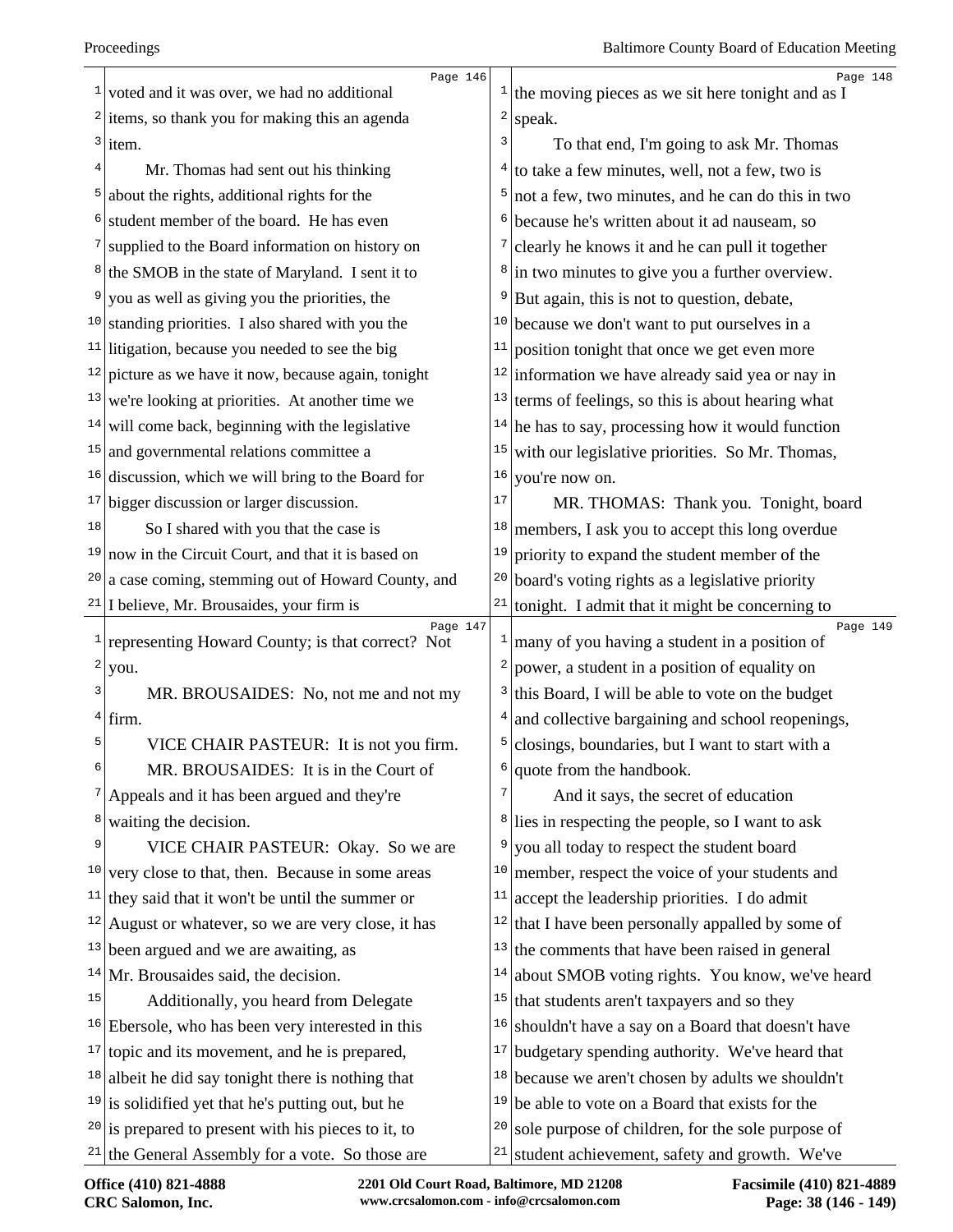|    | Page 150                                                      |                  | Page 152                                                                   |
|----|---------------------------------------------------------------|------------------|----------------------------------------------------------------------------|
| 1  | heard that we are under qualified for decisions               |                  | $\frac{1}{1}$ having a one time only two-year term for                     |
|    | about our system's budget based on our age, but               | $\left  \right $ | appointed members, so that this time coming up, I                          |
| 3  | what are the qualifications for any other board               |                  | <sup>3</sup> know the appointment committee has been appointed             |
|    | $4$ member? Are we required to have a degree in               |                  | $4$ for the next round, that they would essentially                        |
|    | <sup>5</sup> finance to make decisions about the budget?      | $\overline{5}$   | choose four individuals to serve for two years                             |
| 6  | We've heard that we can't think for ourselves,                |                  | <sup>6</sup> instead of four, and then from that point forward             |
|    | that students could be easily manipulated, but                |                  | $\frac{7}{1}$ it would be four years like normal, but that way             |
| 8  | the same can be argued for any individual serving             |                  | <sup>8</sup> it would be staggered every two years so that we              |
| 9  | on a board of education.                                      | 9                | don't potentially have full board turnover at any                          |
| 10 | And this case that's coming up, I                             | 10               | one given time. So it just made sense to me, so                            |
| 11 | personally can say that I think a lot of the                  | 11               | I'd love to hear everybody else's thoughts on                              |
|    | $12$ arguments in there are baseless arguments and I          |                  | $12$ that.                                                                 |
|    | $13$ think we need to recognize that students are some        | 13               | VICE CHAIR PASTEUR: Thank you,                                             |
| 14 | of the only individuals that can truly express                | 14               | Dr. Hager. I want to just go over very briefly                             |
| 15 | what it's been like to sit in a classroom amid                | 15               | the headings so that you have just a clear, and                            |
|    | $16$ COVID-19, through a cyber attack, even with the          | 16               | our listeners and those who may be watching, may                           |
| 17 | technology we have before us in this day and age.             | 17               | have a clearer sense of the kinds of things that                           |
| 18 | And so the only way we can truly reflect a budget             | 18               | we have added or that we include in our                                    |
| 19 | or collective bargaining or anything of that                  | 19               | priorities list, our legislative priorities list.                          |
| 20 | matter that is beneficial to students is by                   | 20               | Okay. I have it in my head, I'm just                                       |
| 21 | respecting the student voice. Thank you.                      |                  | $21$ doing the headings, because I'm trying to go                          |
| 1  | Page 151<br>VICE CHAIR PASTEUR: My my, Mr. Thomas,            |                  | Page 153<br><sup>1</sup> through it, so I'm looking at '21, which was last |
| 2  | thank you very much. All right. That is the                   | 2                | year, but our headings are the same. Oh, thank                             |
|    | $3$ first one. I'm going to go to the second                  | 3                | you. Why didn't I do that in the first place?                              |
|    | $4$ request, and then we'll go back and look at each          | 4                | Thank you.                                                                 |
| 5  | one.                                                          | 5                | So our first heading is local board of                                     |
| 6  | The second one was supplied to us or                          | 6                | education governance. And understand before I go                           |
|    | $\frac{7}{2}$ requested by Dr. Hager, and hers has to do with | 7                | to the headings, in putting this together we                               |
| 8  | the, what's the word, I'm sure it has two                     | 8                | looked at MABE priorities, PSAM, that's the                                |
| 9  | syllables in it -- appointment, okay, thank you,              | 9                | superintendents, and MSDE, we wanted to see where                          |
| 10 | actually it did have more than two syllables.                 | 10               | we were in alignment, what areas we could join                             |
| 11 | All right, thank you, I feel better. So the                   | 11               | forces or minds with them, but also those things                           |
| 12 | appointment of at large members, and I'm going to             | 12               | that are pertinent to Baltimore County Schools.                            |
| 13 | ask Dr. Hager to speak to her request.                        | 13               | In fact you will see, those of you on the Board,                           |
| 14 | DR. HAGER: Sure. So when I first                              | 14               | you've seen it, others will see it, that just as                           |
|    | $15$ joined the Board I found out that the appointed          | 15               | an example, Ms. Rowe wanted to make sure that we                           |
| 16 | members and the elected members would both                    | 16               | were looking at our adequate public facilities,                            |
|    | $17$ potentially turn over the same exact year and I          | 17               | and Ms. Henn has been our representative on that                           |
|    | $18$ found that a little bit alarming. And so given           | 18               | committee that was spearheaded by Councilman                               |
|    | $19$ that this is the first cycle where we have both          | 19               | Marks, so again, what we have on our priorities                            |
| 20 | elected and appointed members, it seems like a                | 20               | right now are things that we want to see continue                          |
|    | $21$ great opportunity to essentially fix that by             | 21               | and that we have some very definite thoughts                               |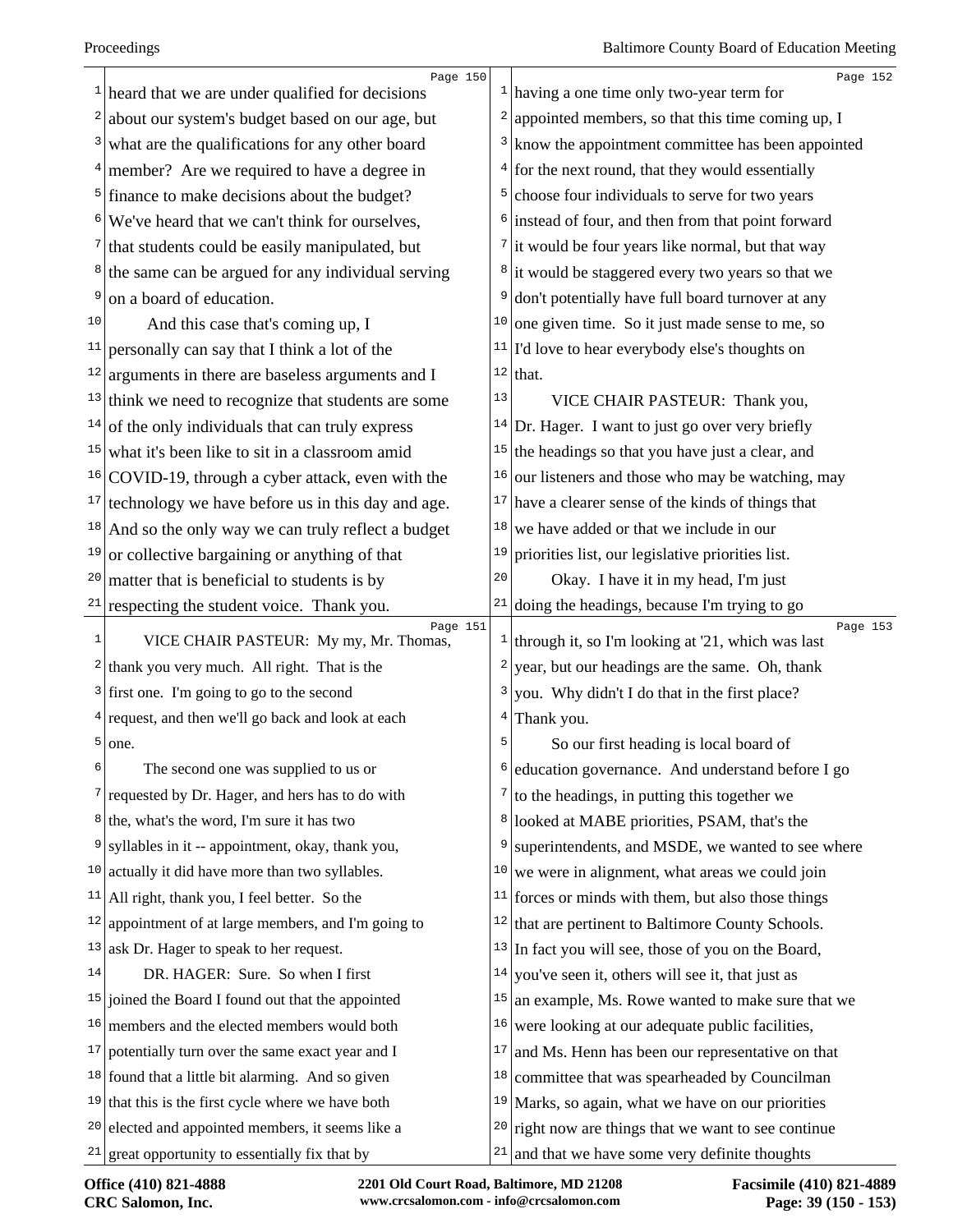| 1               | Page 154                                                        |                         | Page 156                                                     |
|-----------------|-----------------------------------------------------------------|-------------------------|--------------------------------------------------------------|
| 2               | about.                                                          |                         | continue to hold our state representatives to                |
| 3               | So the first area goes to local board of                        | 3                       | making sure that we have the state funding and               |
|                 | education governance, that we should maintain our               | 4                       | the local funding that we need to maintain our               |
| $\frac{4}{ }$   | autonomy essentially in terms of the decisions                  | 5                       | structures, our schools.                                     |
|                 | $5$ that we make, and that's the first bullet, the              |                         | And special education, we're still using                     |
| 6               | autonomy of local school boards, and we go on to                | 6                       | that as a priority, it will also always be a                 |
|                 | $\frac{7}{1}$ talk about that and the independent governance of | 7                       | priority, making sure that as things change we're            |
| 8               | education, policy and budget decisions.                         | 8                       | getting increased state, local and federal                   |
| 9               | The second caption is state education                           |                         | funding and resources to support high quality                |
|                 | $10$ funding, full funding at the state and local               | 10                      | education programs and services.                             |
|                 | $11$ levels, the Blueprint, and I just want to throw            | 11                      | Student assessments and curriculum, we                       |
|                 | $12$ in a piece that came from Mr. Kuehn as a matter            | 12                      | talk about that all the time. As Dr. Williams                |
|                 | $13$ of fact in looking at an article that he read,             | 13                      | showed us his outline today, if you look at that             |
|                 | $14$ and listening to tonight's presentation, that we           | 14                      | presentation, he did a beautiful job along with              |
|                 | $15$ are making sure that we are not just looking on            | 15                      | staff in outlining by date what academic                     |
| 16              | one side, looking at what we want to do with our                | 16                      | achievement looks like, which people have been               |
| 17              | staff, which is important of course, but the                    | 17                      | asking about that. If you look at the                        |
|                 | $18$ resources that we are giving to our students, and          | 18                      | presentation, you see he has outlined by date as             |
|                 | $19$ Dr. Whisted made a point and that is a critical            | 19                      | he handles, and we will be addressing those                  |
| 20              | point in the Blueprint, that the Blueprint                      |                         | <sup>20</sup> issues. And to Ms. Mack, who chaired our goals |
|                 | $21$ follows the students versus following the schools          | 21                      | committee, that he has identified in each one                |
| $\vert$ $\vert$ | Page 155<br>per se. We're trying to make sure that we don't     | 1                       | Page 157<br>where they meet the goals that we set, because   |
|                 | $2$ fall into some of the traps that the Thornton               | $\overline{\mathbf{c}}$ | our goals were multiyear goals, so thank you for             |
|                 | $3$ plan put us in, that it became an LEA decision,             | 3                       | that.                                                        |
|                 | $4$ and systems were able to disperse the money as              |                         | And then student health, nutrition and                       |
|                 | $5$ they chose and that it became top heavy on                  | 5                       | fitness, and I know that Dr. Hager has some other            |
| 6               | staffing. So we're taking a look at Blueprint,                  |                         | $\frac{1}{2}$ ideas. Know that even if it's not on the       |
|                 | still looking at funding to support our mandated                |                         | priority list, it does not mean that that's the              |
| 8               | programs under state law, that we don't end up                  |                         | end. We will be talking while we meet most of                |
| 9               | starting something through the state that we                    | 9                       | the time during session, so as bills come up, we             |
| 10              | cannot continue. All right? And there's a lot                   | 10                      | can take a deep dive into those bills and make               |
| 11              | of information there about Blueprint, et cetera.                | 11                      | some changes as we go along. So we might present             |
| 12              | Next caption, Board of Education of                             | 12                      | the priorities now, but it does not mean we                  |
|                 | $13$ Baltimore County supports adequate and equitable           | 13                      | cannot go back and that we won't go back and                 |
| 14              | state funding levels for school construction and                | 14                      | revisit new things as they come up with our                  |
|                 | $15$ renovation projects. That has been very very               | 15                      | delegates and with our councilmen. So this is                |
|                 | $16$ important for us and that comes out of our                 | 16                      | not the end, we don't stop thinking just because             |
|                 | $17$ support from last year from Built to Learn, and            | 17                      | we do this, and Ms. Gover does a beautiful job,              |
|                 | $18$ then innovative construction and financing                 |                         | $18$ it goes out when we say we're done.                     |
| 19              | strategy to maximize capacity of state and local                | 19                      | School safety and security, that has                         |
| 20              | governments to fund high quality school facility                |                         | $20$ been a big one for us, a lot of conversation from       |
|                 | $21$ projects, saying that we are holding and want to           | 21                      | parents, and in writing this I just want to read             |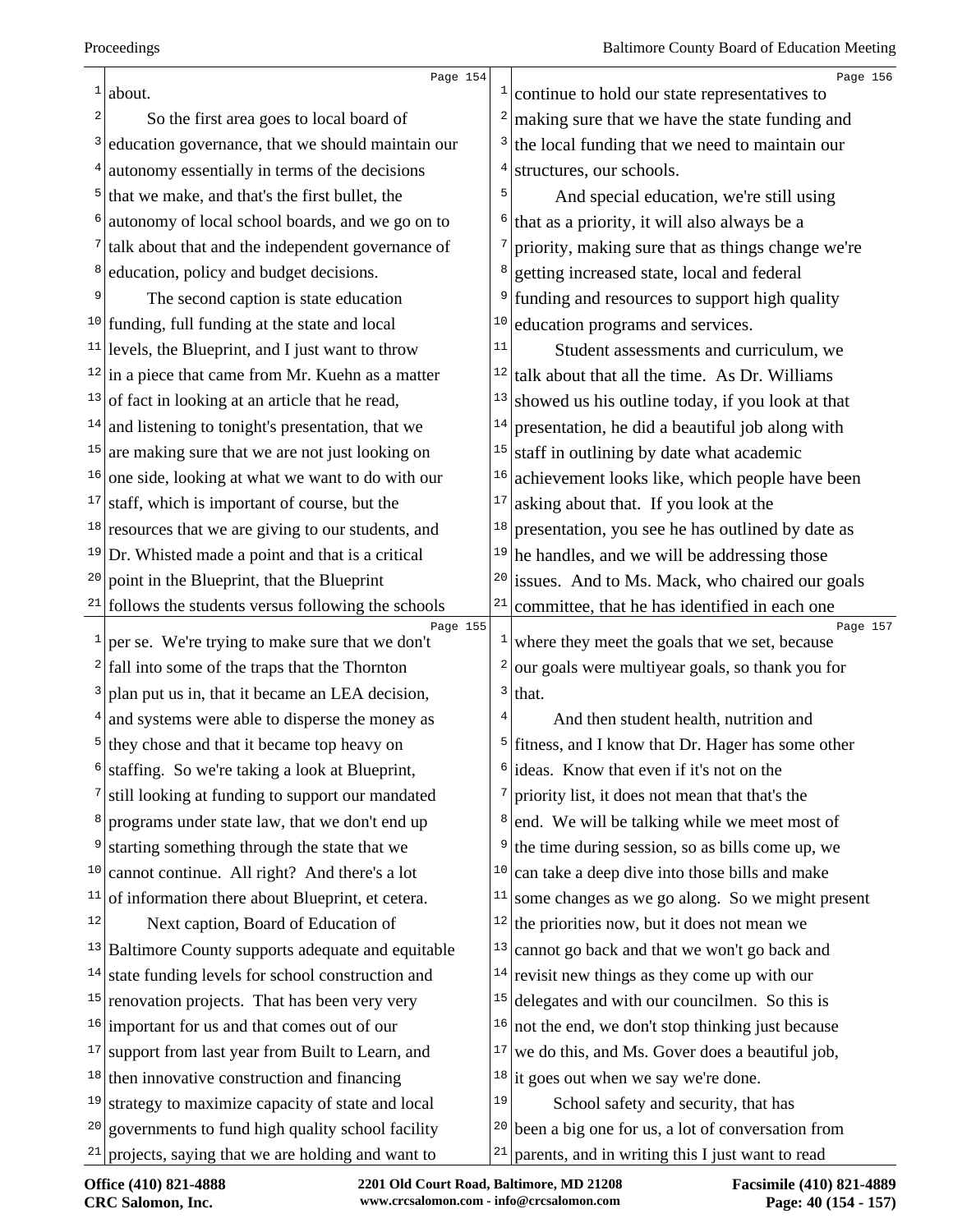| $\mathbf{1}$ | Page 158<br>the end of it just to give you the sense. The               | $\mathbf{I}$     | Page 160<br>move to amend the legislative priorities to add |
|--------------|-------------------------------------------------------------------------|------------------|-------------------------------------------------------------|
|              | <sup>2</sup> Board of Education of Baltimore County                     | 2                | SMOB voting rights to the Maryland General                  |
| 3            | appreciates the work of our elected officials in                        | 3                | Assembly for 2022.                                          |
|              | $4$ state and local government. Both bodies along                       | 4                | CHAIRWOMAN HENN: Please put that in                         |
|              | $5$ with our federal government are working together                    | 5                | writing and I'll restate your motion. Thank you.            |
|              | $6$ for the benefit of our students and school system                   | 6                | VICE CHAIR PASTEUR: Thank you.                              |
|              | $\frac{7}{1}$ to create a strong future not only for our county         | 7                | MR. THOMAS: There was something I wrote                     |
|              | <sup>8</sup> or state, but for this country. The Board looks            | 8                | to the Board that touched on this. I will send              |
| 9            | forward to your attention to these priorities and                       |                  | $9$ it to Ms. Gover.                                        |
|              | <sup>10</sup> remain open, and that's important, remain open to         | 10               | VICE CHAIR PASTEUR: Thank you.                              |
| 11           | conversation about any one of them. We also                             | 11               | CHAIRWOMAN HENN: Thank you. I will                          |
|              | $12$ extend our gratitude to MABE for modeling such                     | 12               | restate that. Mr. Thomas moves to amend the 2022            |
| 13           | thoughtful direction for each of the local                              | 13               | legislative priorities to include SMOB voting               |
| 14           | systems. We look forward to the continued                               | 14               | rights as a legislative priority for the 2022               |
|              | $15$ teamwork for the sake of our children.                             | 15               | Maryland General Assembly session. It was                   |
| 16           | Now having said that so you see the                                     | 16               | seconded by Dr. Hager. May we have a rollcall               |
| 17           | components, we're going to go back now and we                           | 17               | vote please when you're ready?                              |
| 18           | will start with the SMOB, Mr. Thomas' request                           | 18               | MS. GOVER: Ms. Causey?                                      |
| 19           | that it be added to the priorities list. So I'm                         | 19               | CHAIRWOMAN HENN: I'm sorry,                                 |
|              | $20$ going to, I was going to make a motion but I'm                     |                  | $20$ Mr. McMillion?                                         |
| $21 \vert$   | going to let Mr. Thomas, it's his request, so get                       | 21               | MR. MCMILLION: I don't understand why                       |
|              | Page 159<br>$\frac{1}{2}$ ready, Dr. Hager, because you will be next to | $\mathbf{1}$     | Page 161<br>we're not discussing this. If there's a         |
|              | $2 \times 2$ make your motion. Mr. Thomas?                              | $\boldsymbol{2}$ | motion --                                                   |
| 3            |                                                                         | 3                | VICE CHAIR PASTEUR: You can discuss it                      |
| 4            | MR. THOMAS: Thank you. I move to --                                     | 4                |                                                             |
| 5            | sorry. Should I read the whole request out loud?                        | 5                | now. We had a motion and we have a second so if             |
| 6            | VICE CHAIR PASTEUR: No, moving to add.                                  | 6                | you have a question --                                      |
|              | MR. THOMAS: Okay. I move to add the                                     | 7                | MR. MCMILLION: But you said earlier --                      |
| 8            | <sup>7</sup> SMOB voting rights overview to the legislative             |                  | VICE CHAIR PASTEUR: We're not debating                      |
| 9            | priorities for the Board of Education, the SMOB                         | 9                | <sup>8</sup> it now. We're not debating it or going into    |
| 10           | voting rights -- yeah, the SMOB legislative                             |                  | great discussion because we don't even know what            |
|              | priority for the Maryland General Assembly 2022                         | 10               | the bill is. One, we don't know what the bill               |
| 11           | legislative priorities.                                                 | 11               | looks like. Two, it is still -- well, it has                |
| 12           | VICE CHAIR PASTEUR: Thank you,                                          |                  | $12$ finished litigating but we haven't received an         |
|              | $13$ Mr. Thomas. Can I get a second please to his                       | 13               | answer on that litigation; is that correct,                 |
|              | $14 \mid \text{motion?}$                                                |                  | $14$ Mr. Brousaides? Okay. And that's why. We're            |
| 15           | DR. HAGER: Second.                                                      | 15               | looking at it now, so if it gets added for                  |
| 16           | VICE CHAIR PASTEUR: Thank you, second                                   | 16               | example, then whatever comes up either way, we              |
|              | $17$ from Dr. Hager. All right, we are ready now,                       |                  | $17$ have to address it. So whatever the Court says         |
| 18           | okay, to do what you just, a brief --                                   | 18               | or whatever the bill says, we will go back and              |
| 19           | CHAIRWOMAN HENN: Will you state your                                    | 19               | then we have to discuss whether we are supporting           |
|              | $20 \mid \text{motion?}$                                                | 201              | that. We have no idea, even Delegate Ebersole               |
| 21           | MR. THOMAS: Sure. I move to adopt, I                                    | 21               | didn't know, but if you have some comments on               |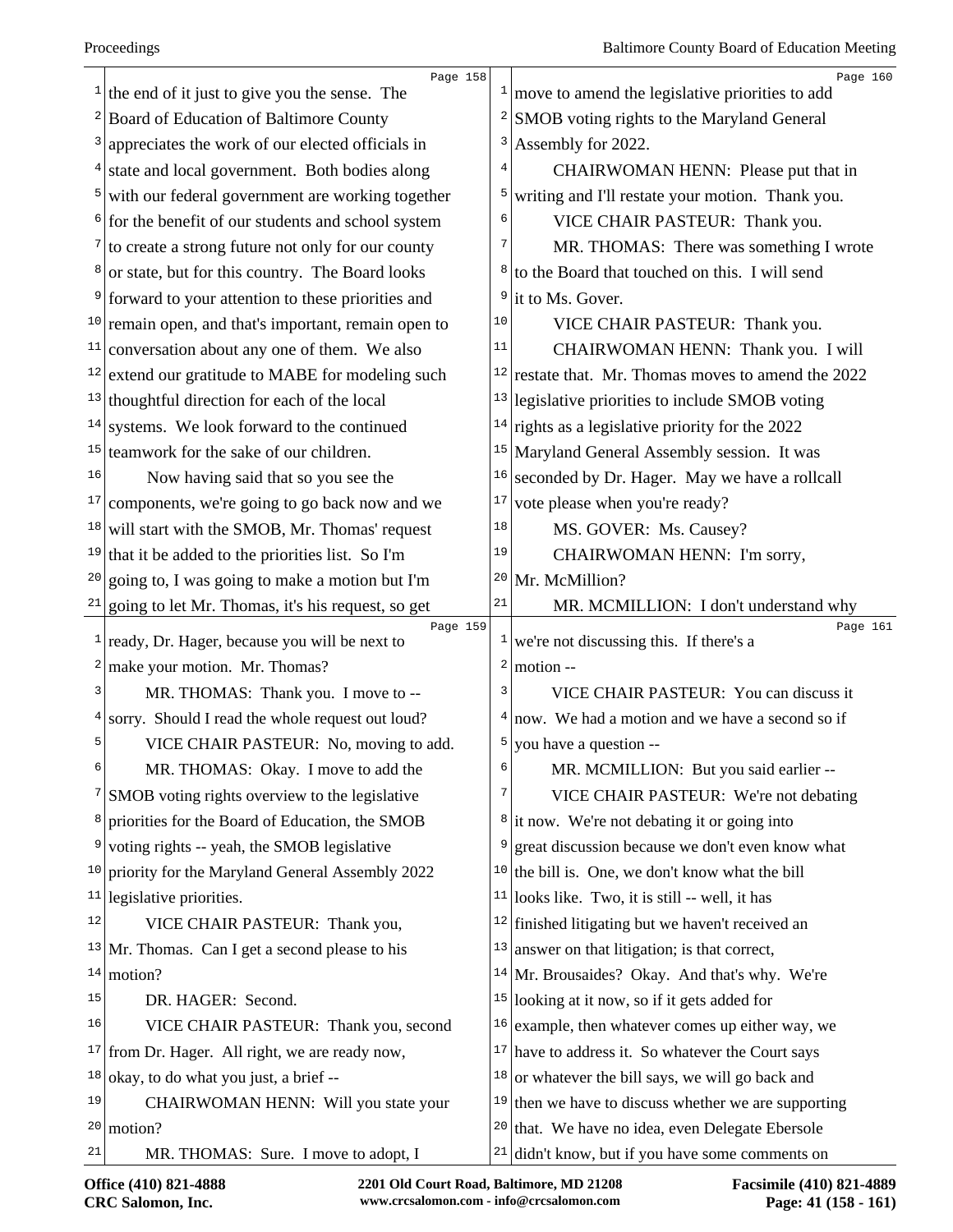|                | Page 162                                                        |              | Page 164                                                        |
|----------------|-----------------------------------------------------------------|--------------|-----------------------------------------------------------------|
| 2              | $1\vert \text{it}$ --                                           | 2            | $1$ Maryland, there are a number of state boards of             |
|                | CHAIRWOMAN HENN: The motion is                                  |              | education that are also listed that do share the                |
| 3              | debatable, so Mr. McMillion, go ahead.                          | 3            | ability to vote on budgetary items, the state                   |
| 4              | MR. MCMILLION: Thank you.                                       | 4            | budgetary items, which is a very much larger                    |
| 5              | CHAIRWOMAN HENN: Thank you, it is                               |              | <sup>5</sup> budget, I think, than Maryland's. Right now our    |
| 6              | debatable. Did you have a question or comment?                  | 6            | budget as a whole, I think it was \$8.9 billion                 |
| 7              | Go ahead.                                                       | 7            | for the state department of education, but I'm                  |
| 8              | VICE CHAIR PASTEUR: Anyone else? It's                           | 8            | not sure. Thank you.                                            |
| 9              | been moved and seconded. Ms. Mack?                              | 9            | MS. MACK: Thank you, Mr. Thomas.                                |
| 10             | MS. MACK: Mr. Thomas, you provided us                           | 10           | CHAIRWOMAN HENN: Any other questions or                         |
| 11             | with a very nice overview and summary that                      | 11           | comments from board members? Ms. Causey?                        |
|                | <sup>12</sup> included Montgomery County Public Schools and     | $1\,2$       | MS. CAUSEY: Thank you. I just wanted                            |
|                | <sup>13</sup> Anne Arundel County Public Schools. Do you have   |              | $13$ to state briefly that I throughout my service on           |
|                | $14$ information on the SMOB voting rights for the              |              | $14$ the Board have really appreciated the student              |
| 15             | other 21 LEAs in Maryland?                                      |              | $15$ member of the board and believe that I have                |
| 16             | MR. THOMAS: I don't have the exact                              | 16           | treated each one as a colleague, and that I                     |
|                | <sup>17</sup> information but I do have information of the $-1$ | 17           | greatly respect their input into all of the                     |
|                | $18$ have some rough estimates. So there are six                | 18           | discussions that we have and all of the decisions               |
| 19             | school LEAs in the State of Maryland that have                  |              | $19$ that we make.                                              |
| 20             | partial voting rights and two that have full                    | 20           | I would also like to say that when there                        |
|                | $21$ voting rights, and we are one of the six that has          |              | $21$ are comments made about board members, that the            |
| $\mathbf{1}$   | Page 163<br>partial voting rights. The two that have full       | $\mathbf{1}$ | Page 165<br>student member of the board is the one that is      |
|                | $2$ voting rights are Montgomery County Public                  | 2            | speaking for students. Yes, you are engaged with                |
|                | <sup>3</sup> Schools which I think we can all attest is a       | 3            | the students, you are a student, you are speaking               |
|                | $4$ great school system, and Anne Arundel County                |              | for students, but I would also like to say that                 |
|                | <sup>5</sup> Public Schools. Anne Arundel County Public         | 5            | every member on the Board is here for the                       |
|                | Schools does have completely full voting rights                 | 6            | students, and in our own way have input from                    |
|                | and there are no exclusions at all, whereas in                  | 7            | students that comes through in our discussions                  |
|                | <sup>8</sup> Montgomery County there is still an exclusion on   | 8            | with the community. We have three 30-year                       |
| 9 <sup>1</sup> | Section 6-2.A of the Maryland Education Article,                | 9            | retired educators who have that student                         |
| 10             | which is the exclusion that is involved with the                | 10           | perspective, we have parents who have that                      |
| 11             | legislative priority proposal that was sent to                  | 11           | student perspective in mind, we have community                  |
| 12             | you all.                                                        | 12           | members, we have business people, so there is                   |
| 13             | MS. MACK: So do we know if the other 21                         | 13           | sitting here around this dais, every one of us                  |
|                |                                                                 |              |                                                                 |
| 15             | $14$ LEAs allow their SMOBs to vote on operating and            | 15           | $14$ focused on you, focused on every student that is           |
| 16             | capital budgets and collective bargaining?                      | 16           | in the school system.                                           |
| 17             | MR. THOMAS: Out of the six that are                             |              | In our recently approved Board of                               |
|                | partial, there are no, they aren't allowed to                   |              | <sup>17</sup> Education of Baltimore County board principles it |
|                | $18$ vote on capital operating budgets to my                    | 18           | says I will listen to all board members'                        |
|                | $19$ knowledge. In the two that have full voting                | 19           | expressions of ideas and opinions with an open                  |
|                | $20$ rights, the capital operating budget is involved           | 20           | mind and with the expectation that every board                  |
|                | $21$ in that, but outside of just the LEAs in                   | 21           | member holds the best of intentions with student                |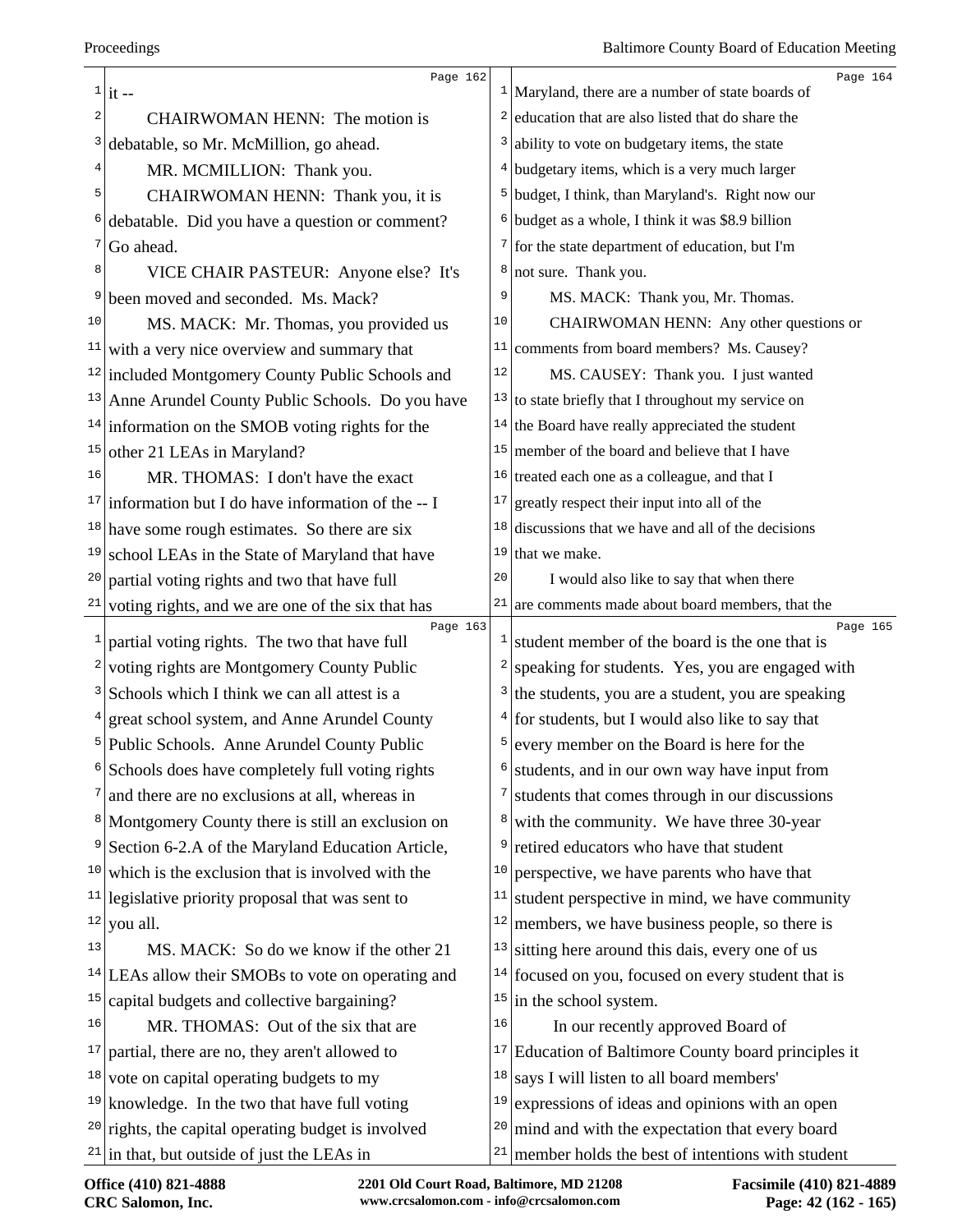| $\mathbf{1}$ | Page 166<br>success in school, so I just want to say that I | 1           | Page 168<br>MS. GOVER: Mr. Offerman?                            |
|--------------|-------------------------------------------------------------|-------------|-----------------------------------------------------------------|
|              | $2$ believe that every member of the Board has the          | 2           | MR. OFFERMAN: Yes.                                              |
| 3            | students in mind and is reflecting a perspective,           | 3           | MS. GOVER: Dr. Hager?                                           |
|              | $4 \mid$ many of the same but some are different, of how a  | 4           | DR. HAGER: Yes.                                                 |
| 5            | decision we make may impact our students. So I              | 5           | MS. GOVER: Mr. Kuehn?                                           |
|              | appreciate you, and I just wanted to say that.              | 6           | MR. KUEHN: No.                                                  |
| 7            | Thank you.                                                  | 7           | MS. GOVER: Ms. Pasteur?                                         |
| 8            | CHAIRWOMAN HENN: Thank you. Any board                       | 8           | VICE CHAIR PASTEUR: Abstain.                                    |
| 9            | members that have not spoken yet that would like            | 9           | MS. GOVER: Ms. Henn?                                            |
|              | $10$ to? Thank you. Mr. Thomas?                             | 10          | CHAIRWOMAN HENN: Abstain.                                       |
| 11           | MR. THOMAS: Yes, I want to thank                            | 11          | MS. GOVER: In favor is three.                                   |
|              | $12$ Ms. Causey for her statement, but I'd also like        | 12          | CHAIRWOMAN HENN: And that motion fails.                         |
|              | $13$ to argue that the other board members are not          | 13          | Thank you.                                                      |
|              | $14$ held accountable by the students because they're       | 14          | VICE CHAIR PASTEUR: Dr. Hager, please,                          |
|              | $15$ not selected by the students. Students only have       |             | <sup>15</sup> if you want to make a motion?                     |
|              | $16$ a say in one person that sits on this Board and        | 16          | DR. HAGER: Sure. I move to add, modify                          |
|              | $17$ that is the student member of the Board. In no         |             | $17$ BCPS BOE appointments in 2022 to be only two               |
|              | $18$ other way can a student make any influence on          | 18          | years instead of four, one time only, to get the                |
|              | $19$ those of us that are making decisions for their        |             | $19 BOE$ in a staggered two-year schedule of                    |
|              | $20$ future. The SMOB is held accountable by the            |             | $20$ introducing new members and avoid a possible full          |
| 21           | students because they're elected by the students.           | 21          | turnover of the Board on a four-year cycle, to                  |
| $\mathbf{1}$ | Page 167<br>And so while yes, I appreciate the input from   |             | Page 169<br>$\frac{1}{1}$ the legislative priority for 2022.    |
| 2            | students, there's only one direct voice that can            | 2           | VICE CHAIR PASTEUR: Thank you,                                  |
| 3            | come from the students and it's how they vote,              |             | $3$ Dr. Hager.                                                  |
|              | $4$ and so that's one of the reasons that I think           |             | CHAIRWOMAN HENN: Thank you, and thank                           |
| 5            | these priorities are so important, because if we            | 5           | you for sending me the motion. Would you like to                |
|              | want our students to actually engage in the                 |             | $\frac{1}{2}$ link the end of it to the beginning, did you want |
|              | democracy and actually engage in the school                 |             | $\frac{7}{10}$ to modify the legislative priorities for 2022 to |
| 8            | system, they should be able to have a say in what           |             | <sup>8</sup> include your language? I think your motion would   |
| 9            | the Board does. Thank you.                                  | 9           | modify the priorities.                                          |
| 10           | CHAIRWOMAN HENN: Thank you. Last                            | 10          | (Inaudible colloquy.)                                           |
| 11           | comments or questions or before I call the vote?            | 11          | Okay, thank you for that clarification.                         |
| 12           | Hearing none, Ms. Gover, may we have a rollcall             |             | $12$ Dr. Hager moves to add, modify BCPS BOE                    |
| 13           | vote please?                                                | 13          | appointments in 2022 to be only two years instead               |
| 14           | MS. GOVER: Ms. Causey?                                      |             | $14$ of four, one time only, to get the BOE on a                |
| 15           | MS. CAUSEY: Abstain.                                        | 15          | staggered two-year schedule of introducing new                  |
| 16           | MS. GOVER: Ms. Mack?                                        |             | $16$ members and avoid possible full turnover of the            |
| 17           | MS. MACK: No.                                               |             | $17$ Board on a four-year cycle, to the legislative             |
| 18           | MS. GOVER: Mr. McMillion?                                   |             | $18$ priorities for 2022. Is there a second?                    |
| 19           | MR. MCMILLION: No.                                          |             | $19$ Mr. McMillion, thank you for the second.                   |
| 20           | MS. GOVER: Mr. Thomas?                                      | 20          | Comments, questions, discussion? Ms. Causey?                    |
| 21           | MR. THOMAS: Yes.                                            | $2\sqrt{1}$ | MS. CAUSEY: Thank you. I thank                                  |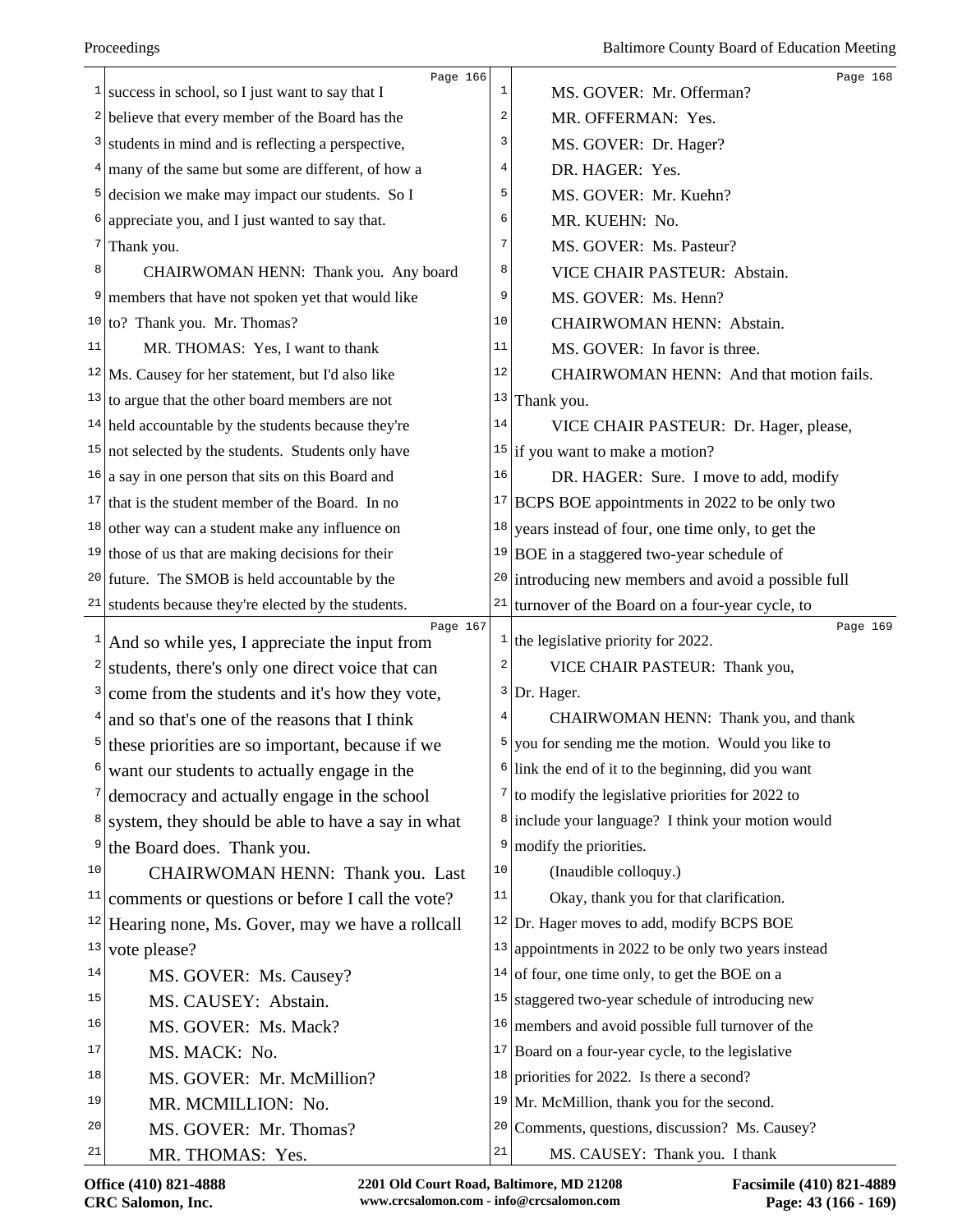| 1            | Page 170<br>Dr. Hager for making that motion. I certainly    |             | Page 172<br>$\frac{1}{2}$ consequence is that the law limits members, has |
|--------------|--------------------------------------------------------------|-------------|---------------------------------------------------------------------------|
| 2            | support the concept of the full Board not being              |             | $2$ term limits for members, so those members that                        |
| 3            | in danger of a whole transition. I will say as a             | 3           | would be affected by this, their terms would be                           |
| 4            | board member that was on the Board before elected            | 4           | cut short and a consequence would be they would                           |
| 5            | and the nominating committee, or the nominating              |             | not allowed to serve out their full term and                              |
| 6            | commission was selected to appoint three                     | 6           | would not be allowed to add a term because it                             |
| 7            | candidates to the governor, it was concerning                |             | would count as a full term. So that's my only                             |
| 8            | what was going to happen, and in fact from the               | 8           | concern and why I wouldn't support this without a                         |
| 9            | prior board to the newly hybrid elected and                  | 9           | subsequent change to the term limits law, and                             |
| 10           | appointed board members, there were four board               | 10          | associated with it.                                                       |
| 11           | members that were retained out of 12, so there is            | 11          | DR. HAGER: I will just say that these                                     |
|              | $12$ the possibility of significant turnover, so I           | 12          | people haven't been appointed yet, so they would                          |
| 13           | will support that.                                           | 13          | go into it knowing it would be a two-year term                            |
| 14           | CHAIRWOMAN HENN: Thank you. And                              | 14          | essential. I understand what you're saying, if                            |
|              | $15$ Ms. Mack, and then I'd like to speak to the             | 15          | that helps, thank you.                                                    |
| 16           | motion.                                                      | 16          | CHAIRWOMAN HENN: Mr. Kuehn?                                               |
| 17           | MS. MACK: I just want a clarification.                       | 17          | MR. KUEHN: I just was going to say what                                   |
|              | $18$ So prior to the hybrid board, was there ever a          |             | <sup>18</sup> she said, that it's not going to affect anyone              |
| 19           | time when there was a complete turnover, or were             | 19          | without them knowing it. Two years is a great                             |
| 20           | people appointed for multiple years and there                |             | $20$ idea.                                                                |
| 21           | just was never a turnover? Is this only created              | 21          | CHAIRWOMAN HENN: Are you volunteering,                                    |
| $\mathbf{1}$ | Page 171<br>because this is a hybrid board who, this goes on |             | Page 173<br>$1$ Mr. Kuehn? Thank you. Other discussion from               |
| 2            | an election cycle?                                           |             | <sup>2</sup> board members who have not spoken? And                       |
| 3            | <b>CHAIRWOMAN HENN:</b> This was done                        |             | <sup>3</sup> Ms. Causey, have you spoken? No. Ms. Causey?                 |
| 4            | previously -- I can speak to this at this time.              |             | MS. CAUSEY: My opinion is that                                            |
| 5            | This was done previously. In fact I was affected             | 5           | currently the law is there's three terms that a                           |
|              | $6$ by it as well as another member. Prior to being          |             | $6$ board member can serve, so if a board member is                       |
| 7            | elected to this Board, when I was appointed,                 | 7           | willing to apply under this scenario, would have                          |
| 8            | another board member, the legislature did this,              |             | $\frac{8}{1}$ first a two-year term, they could then                      |
| 9            | they put this into effect. My term was cut short             | 9           | subsequently have another four-year term and                              |
|              | $10$ by two years so that the full board, the opposite       | 10          | another four-year term, so there's lots of time                           |
| 11           | wad done, so that the full board would turn over             | 11          | to serve, and I would encourage people to really                          |
| 12           | at the same time. The other board members' term              |             | $12$ think about it, because it's a very important                        |
| 13           | was cut short by one year, again, to get us all              |             | $13$ role.                                                                |
| 14           | on the same cycle. So it was done once                       | 14          | CHAIRWOMAN HENN: Thank you for that.                                      |
|              | $15$ previously to get us all on the same cycle.             |             | $15$ Okay. There is a motion and a second, and                            |
|              | $16$ Prior to that, terms were staggered so it was not       |             | $16$ Ms. Gover, could you please call the vote?                           |
| 17           | a full turnover.                                             | 17          | MS. GOVER: Ms. Causey?                                                    |
| 18           | MS. MACK: Thank you.                                         | 18          | MS. CAUSEY: Yes.                                                          |
| 19           | CHAIRWOMAN HENN: Which ties into my                          | 19          | MS. GOVER: Ms. Mack?                                                      |
| 20           | comment, which is I support the intention of this            | $20$        | MS. MACK: Yes.                                                            |
|              | $21$ motion completely. I think it's, an unintended          | $2\sqrt{1}$ | MS. GOVER: Mr. McMillion?                                                 |
|              |                                                              |             |                                                                           |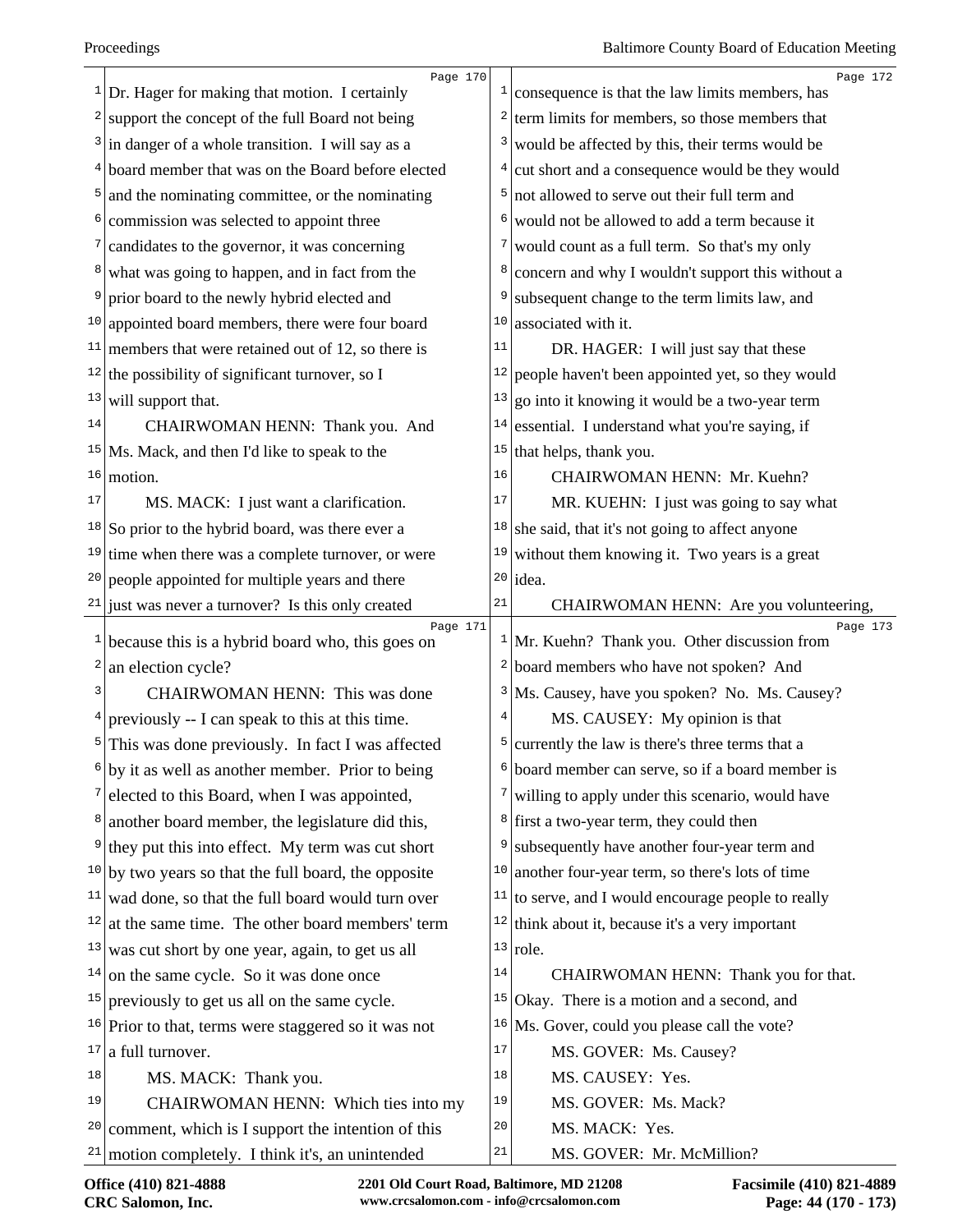|       | Page 174                                              |    | Page 176                                                               |
|-------|-------------------------------------------------------|----|------------------------------------------------------------------------|
| 1     | MR. MCMILLION: Yes.                                   | 1  | <b>CHAIRWOMAN HENN: Yes.</b>                                           |
| 2     | MS. GOVER: Ms. Pasteur?                               | 2  | MS. GOVER: Thank you.                                                  |
| 3     | VICE CHAIR PASTEUR: Abstain.                          | 3  | <b>CHAIRWOMAN HENN: And that motion</b>                                |
| 4     | MS. GOVER: Mr. Thomas?                                | 4  | carries. Thank you, Ms. Pasteur, and thank you,                        |
| 5     | MR. THOMAS: Yes.                                      | 5  | board members.                                                         |
| 6     | MS. GOVER: Mr. Offerman?                              | 6  | VICE CHAIR PASTEUR: Thank you.                                         |
| 7     | MR. OFFERMAN: Abstain.                                | 7  | CHAIRWOMAN HENN: The next item on the                                  |
| 8     | MS. GOVER: Dr. Hager?                                 | 8  | agenda is the report on the proposed FY-2023                           |
| 9     | DR. HAGER: Yes.                                       | 9  | county capital budget and for that I call on                           |
| 10    | MS. GOVER: Mr. Kuehn?                                 |    | $10$ Mr. Dixit. Good evening.                                          |
| 11    | MR. KUEHN: Yes.                                       | 11 | MR. DIXIT: Good evening. Good evening,                                 |
| 12    | MS. GOVER: Ms. Henn?                                  |    | <sup>12</sup> Chair Henn, Vice Chair Pasteur, Dr. Williams and         |
| 13    | CHAIRWOMAN HENN: Yes. That motion                     | 13 | members of the Board. Congratulations to both of                       |
| 14    | carries?                                              | 14 | you on your election.                                                  |
| 15    | MS. GOVER: Yes.                                       | 15 | Tonight we are here to present our                                     |
| 16    | CHAIRWOMAN HENN: Thank you, the motion                | 16 | county capital plan. As you know, the school                           |
| 17    | carries. Thank you, Dr. Hager.                        | 17 | construction in the state of Maryland is funded                        |
| 18    | Ms. Pasteur, did you have anything else?              | 18 | by the state and county. The state has an annual                       |
| 19    | VICE CHAIR PASTEUR: I'd now like to                   | 19 | cycle and the county has one cycle every other                         |
| 20    | move that the 2022 legislative priorities be          | 20 | year, so it's a two-year cycle. The plan that we                       |
|       | $21$ accepted as amended.                             |    | $21$ are presenting to you, just the first slide for                   |
| $1\,$ | Page 175<br>MS. MACK: Second, Mack.                   |    | Page 177<br>$\frac{1}{1}$ the future, so this is from the Compass, Our |
| 2     | CHAIRWOMAN HENN: Thank you, we have a                 | 2  | Pathway to Excellence, the capital plan focuses                        |
| 3     | motion and a second. Is there any discussion?         | 3  | on Area 5, which is operational excellence, and                        |
|       | $4$ Hearing none, may we have a rollcall vote please? | 4  | the key initiative is improve school facilities,                       |
| 5     | MS. GOVER: Ms. Causey?                                | 5  | and maintain schools in a state of good repair.                        |
| 6     | MS. CAUSEY: Yes.                                      |    | $6$ Next slide please.                                                 |
| 7     | MS. GOVER: Ms. Mack?                                  | 7  | So this document is the county capital                                 |
| 8     | MS. MACK: Yes.                                        |    | <sup>8</sup> budget that was approved last year, so this is a          |
| 9     | MS. GOVER: Mr. McMillion?                             | 9  | reference document for you so that you know what                       |
| 10    | MR. MCMILLION: Yes.                                   | 10 | changes have had have been made and why.                               |
| 11    | MS. GOVER: Ms. Pasteur?                               | 11 | So the changes that we have made in this                               |
| 12    | VICE CHAIR PASTEUR: Yes.                              |    | $12$ is that major projects that have been removed                     |
| 13    | MS. GOVER: Mr. Thomas?                                |    | <sup>13</sup> included Northeast Area Elementary School, Red           |
| 14    | MR. THOMAS: Yes.                                      |    | <sup>14</sup> House Run Elementary School, Bedford Elementary          |
| 15    | MS. GOVER: Mr. Offerman?                              |    | <sup>15</sup> School, Summit Park, Northeast Middle School,            |
| 16    | MR. OFFERMAN: Yes.                                    |    | <sup>16</sup> Pine Grove Middle School, and systemic projects          |
| 17    | MS. GOVER: Dr. Hager?                                 | 17 | that were funded. The reason for removing those                        |
| 18    | DR. HAGER: Yes.                                       | 18 | projects is that they have been fully funded.                          |
| 19    | MS. GOVER: Mr. Kuehn?                                 | 19 | So the next slide is the program for                                   |
| 20    | MR. KUEHN: Yes.                                       |    | $20$ FY-2023, which has the same priorities the Board                  |
| 21    |                                                       |    |                                                                        |
|       | MS. GOVER: Ms. Henn?                                  |    | $21$ had approved for the state capital plan. For the                  |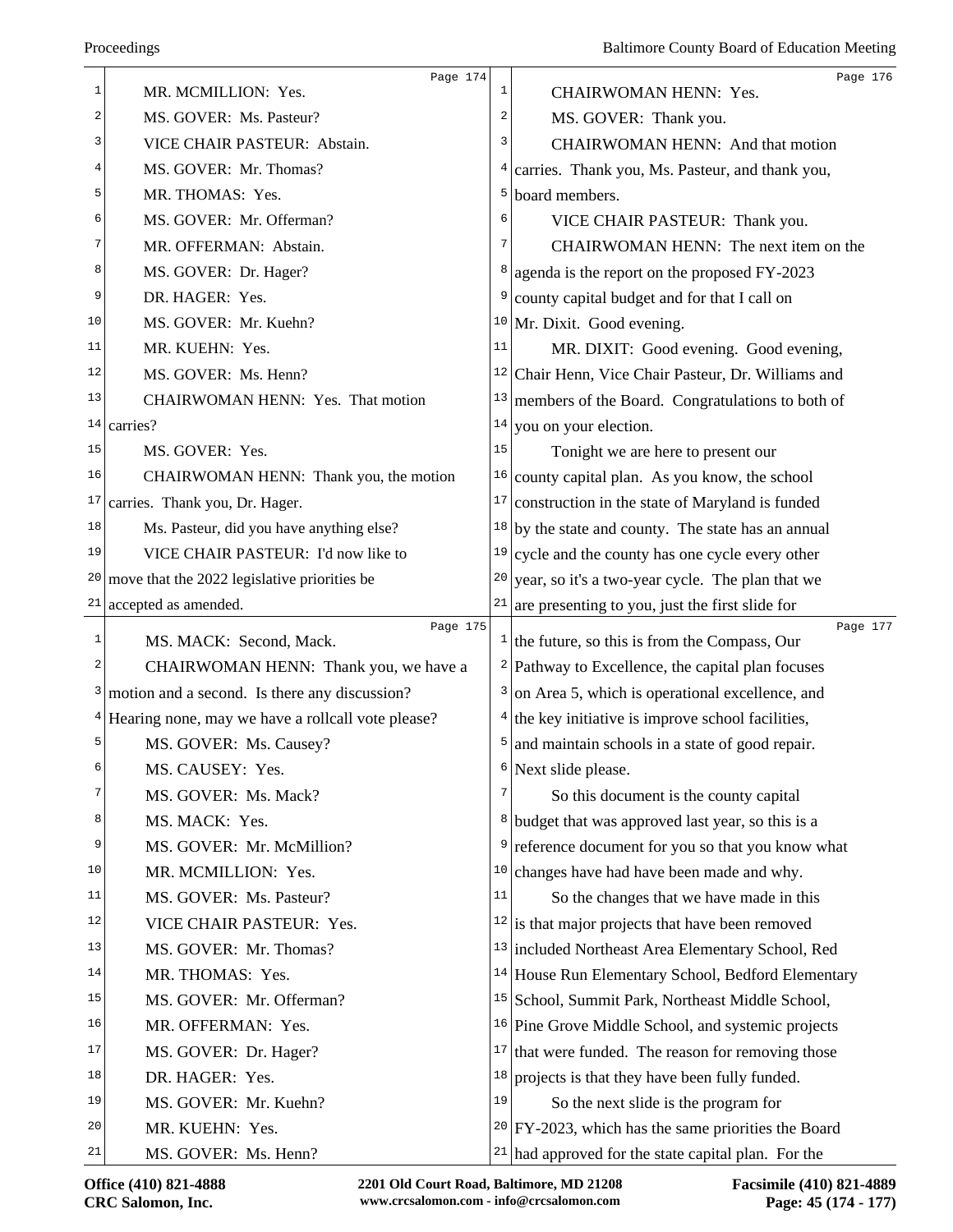| 1            | Page 178<br>ease of understanding, I will highlight the        | 1              | Page 180<br>The next slide shows the projects, and                 |
|--------------|----------------------------------------------------------------|----------------|--------------------------------------------------------------------|
| 2            | changes for you, so the first change that you see              | 2              | this is a good news story so I want to highlight                   |
|              | $3$ here in the next slide please -- the next one --           | 3              | that. The Board had approved these projects                        |
|              | $4$ is that Scotts Branch has been revised to a                | 4              | shaded green in your spreadsheet there, that were                  |
| 5            | replacement school. In the last submission it                  | 5              | requested as systemic projects. They have been                     |
|              | was included as a renovation and addition.                     | 6              | approved as healthy schools under the Healthy                      |
|              | During the design process and the feasibility                  | $\overline{7}$ | School grant program, so this is a \$24 million                    |
|              | study, county agreed to fund \$5,361,000 at this               | 8              | Christmas gift in advance, so that they're                         |
| 9            | stage; remember, this is still subject to                      | 9              | already funded now and we can start design and                     |
| 10           | approval by the county council and county                      | 10             | build those systemic projects. These projects                      |
| 11           | executive, but in our preliminary conversations                | 11             | will be removed from the request that comes to                     |
|              | $12$ they have agreed to fund this and we are thankful         | 12             | you for state submission in the August-September                   |
| 13           | for that.                                                      | 13             | cycle. These healthy school facilities projects                    |
| 14           | The next change, next slide please, is                         | 14             | include Milford Mill Academy boiler replacement,                   |
|              | $15$ the request for construction funding of the               | 15             | Church Lane Elementary School roof replacement,                    |
| 16           | Dundalk High School addition that has already                  | 16             | Battle Monument Elementary School roof                             |
| 17           | been approved, and this is consistent with MYIPAS              | 17             | replacement, Deer Park Middle School roof                          |
| 18           | recommendation. Next slide please.                             | 18             | replacement, Essex Elementary School chiller                       |
| 19           | The two projects that you remember were                        | 19             | replacement, Martin Boulevard Elementary School                    |
| 20           | the studies for the northeast area and southeast               | 20             | chiller replacement, Ridge Ruxton chiller                          |
| 21           | area to address the overcrowding of high schools,              | $2\sqrt{1}$    | replacement, Pine Grove Elementary School                          |
| $\mathbf{1}$ | Page 179<br>and what we have here is preliminary design        |                | Page 181<br>$\frac{1}{2}$ mechanical upgrade and roof replacement, |
|              | $2$ funds, so in the past approval was for the                 |                | <sup>2</sup> Pikesville Middle School chiller replacement,         |
| 3            | feasibility study, which is being done right now,              | 3              | Randallstown High School roof replacement,                         |
| 4            | so this request is to fund design after the study              | 4              | Chesapeake Terrace Elementary School chiller                       |
|              | $5$ is completed.                                              | 5              | replacement, New Towson Elementary School chiller                  |
| 6            | The next slide is the design funding                           |                | <sup>6</sup> replacement, Charlesmont Elementary School roof       |
|              | <sup>7</sup> requested for Towson High School and Dulaney High |                | 7 replacement, Southwest Academy roof replacement,                 |
| 8            | School. So the Board had approved replacement of               | 8              | and Logan Elementary School chiller replacement.                   |
| 9            | those two schools and this request is that                     | 9              | These projects have been identified in MYIPAS as                   |
| 10           | whatever comes out of the request for funding                  | 10             | projects that need replacement, so all of these                    |
| 11           | those two schools, these are the amounts for                   | 11             | requests that you are seeing is consistent with                    |
| 12           | design if and when we are ready to design those                | 12             | MYIPAS recommendations.                                            |
| 13           | schools. Next slide please.                                    | 13             | I wanted to give you a little bit about                            |
| 14           | This is a new item to address an                               | 14             | the schedule. So the schedule is, today we are                     |
| 15           | educational enhancement need in the northwest                  | 15             | introducing this request new. You can submit                       |
| 16           | area of the county. As you heard some of these                 | 16             | your questions and there will be a work session                    |
|              | $17$ things today, the northwest area of the county,           | 17             | in the January 3rd meeting, all of the questions                   |
|              | $18$ the CTE program that is needed in that area, so           | 18             | you have you can submit -- okay, we're there now,                  |
|              | $19$ this request is for conducting a preliminary              | 19             | thank you.                                                         |
| 20           | study similar to what we are doing for the                     | 20             | And then on January 25th we will request                           |
|              | $21$ northeast area and southeast area schools.                |                | $21$ your approval, then it will be presented to                   |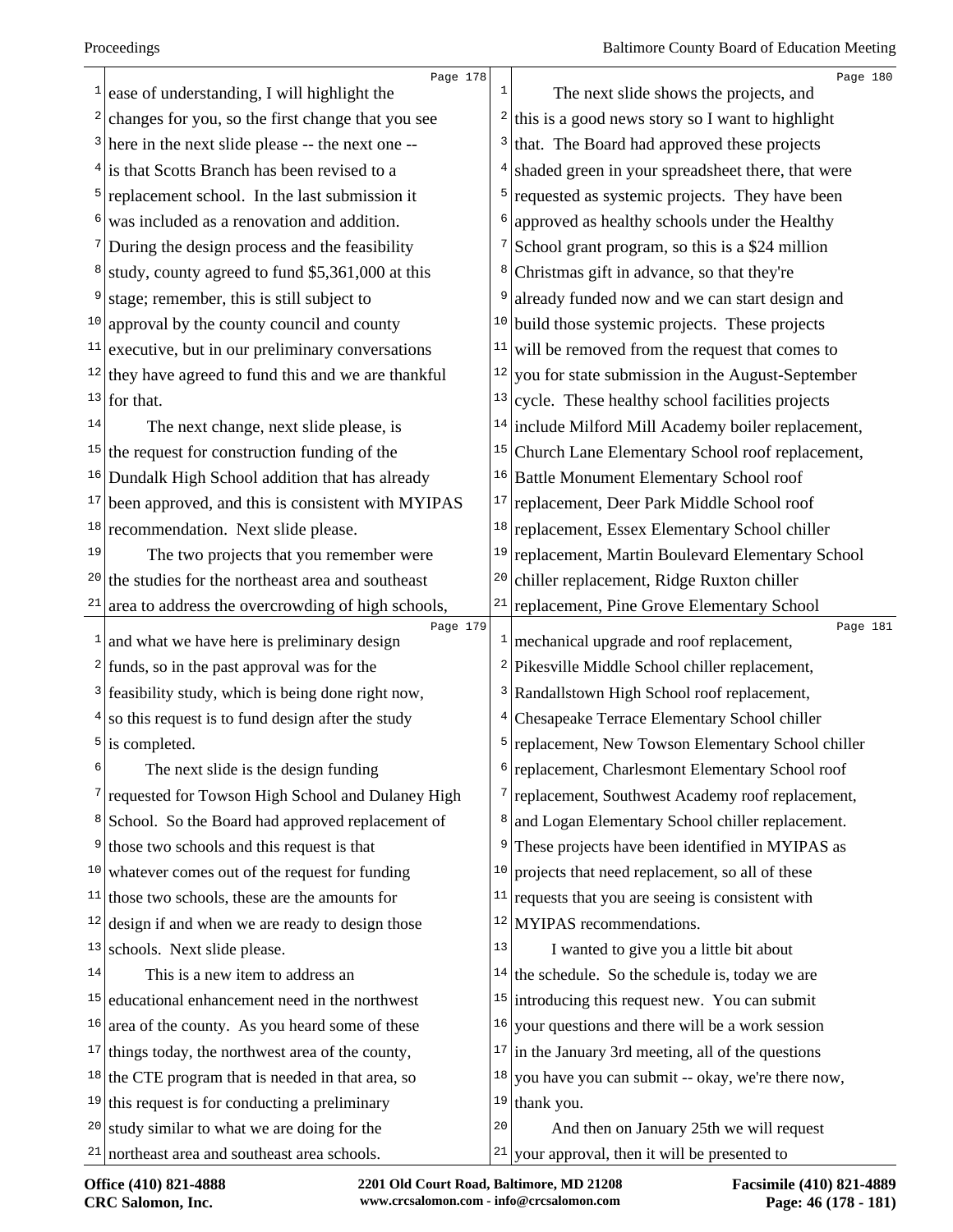|              | Page 182<br>$\frac{1}{2}$ County Planning Board in February, and then be | $\mathbf{1}$            | Page 184<br>Compass, Our Strategic Plan, which identifies the  |
|--------------|--------------------------------------------------------------------------|-------------------------|----------------------------------------------------------------|
|              | $2$ reviewed by county agencies in February and March                    |                         | $\frac{2}{\pi}$ five priorities. Highlighted here on the slide |
|              | $3$ of '22, and county presents proposed budget to                       | 3                       | are the two main areas of focus in the                         |
|              | $4$ county council in April of 2022. County council                      | 4                       | operational efficiency review report. Our                      |
|              | $5$ has public hearing in April of 2022. County                          | 5                       | primary focus is on learning, accountability and               |
| $6 \mid$     | council has budget work session in May of 2022.                          | 6                       | results, the report asserts the implementation of              |
|              | <sup>7</sup> And county council adopts FY-23 county capital              | 7                       | recommended efficiencies will head operational                 |
|              | <sup>8</sup> budget in June. So this is a quick summary. We              | 8                       | excellence, better serve schools and result in                 |
|              | <sup>9</sup> request you to submit your questions as soon as             | 9                       | improved academic outcomes for students. Next                  |
|              | $10$ you can and no later than January 7th so that we                    | 10                      | slide.                                                         |
| 11           | can provide responses to you. Any questions can                          | 11                      | Does anybody know which school is                              |
|              | $12$ be submitted to the superintendent's office.                        | 12                      | represented on the slide? Ah, testing me, very                 |
| 13           | With that I conclude my presentation for                                 | 13                      | good. I love this slide. As a part of our                      |
|              | $14$ today and I will be glad to answer questions in                     | 14                      | effort to recover, rebuild and heal, we must                   |
| 15           | the next meeting.                                                        | 15                      | acknowledge our current state, continue the                    |
| 16           | CHAIRWOMAN HENN: Thank you, Mr. Dixit.                                   | 16                      | dialogue about our path forward, and                           |
| 17           | MR. DIXIT: Thank you.                                                    | $17\,$                  | collaboratively create the climate and conditions              |
| 18           | DR. WILLIAMS: Yes, Ms. Gover requested                                   | $1\,8$                  | necessary for collective healing.                              |
|              | $19$  it.                                                                | 19                      | Since my last report, my team and I                            |
| 20           | CHAIRWOMAN HENN: All right. The next                                     | 20                      | continue to meet with principals, visit schools,               |
|              | $21$ item on the agenda is an update on the efficiency                   | 21                      | speak with staff and engage with union                         |
| $\mathbf{1}$ | Page 183<br>and effectiveness review, and for that I call on             | $1\vert$                | Page 185<br>leadership. Additionally, all workgroups           |
| $\mathbf{2}$ | Dr. Williams.                                                            | $\overline{\mathbf{c}}$ | continue to meet and analyze implementation of                 |
| 3            | DR. WILLIAMS: So good evening,                                           | 3                       | the efficiency review recommendations. 42                      |
|              | <sup>4</sup> everyone, Board Chair Henn, Vice Chair Pasteur              | $\frac{4}{ }$           | meetings have been held to date. To provide an                 |
|              | $5$ and members of the Board. Tonight I present                          | 5                       | update on the progress and process,                            |
| 6            | update number four of a clear path forward, our                          |                         | $6$ Dr. Yarbrough, Myriam Yarbrough will lead us               |
|              | $\frac{7}{1}$ system plan to address needs outlined in the               | 7                       | through the next few slides. Dr. Yarbrough.                    |
|              | <sup>8</sup> Public Works operational efficiency review. Our             | 8                       | DR. YARBROUGH: Thank you, Dr. Williams.                        |
| 9            | plan is aligned with the Blueprint for Maryland's                        | 9                       | Good evening, Board Chair Henn, Vice Chair                     |
|              | $10$ Future with the goal of positioning Baltimore                       |                         | $10$ Pasteur and members of the Board. The Division            |
| 11           | County Public Schools as a premier school system.                        | 11                      | of Organizational Effectiveness is tasked with                 |
|              | $12$ My goal continues, to provide an update on our                      | 12                      | providing a balanced and studied approach to the               |
| 13           | progress with respect to assessing, adopting and                         | 13                      | implementation of the recommendations provided by              |
|              | $14$ implementing recommendations outlined in the                        |                         | $14$ Public Works LLC in the efficiency review report.         |
|              | $15$ 759-page report. We will continue to update the                     |                         | $15$ As identified by Dr. Williams, the goal in this           |
| 16           | Board, our community and Team BCPS during this                           | 16                      | process is to insure that all voices are heard                 |
|              | $17$ time of change. Our partnership is critical to                      | 17                      | and recommendations are reviewed through multiple              |
|              | $18$ insuring high quality service to the students,                      | 18                      | lenses.                                                        |
| 19           | staff and families of Baltimore County Public                            | 19                      | We have created a web page that members                        |
| 20           | Schools. Next slide please.                                              |                         | $20$ of the public can use to access artifacts related         |
| 21           | So I always like to begin with the                                       | 21                      | to system review and implementation. It contains               |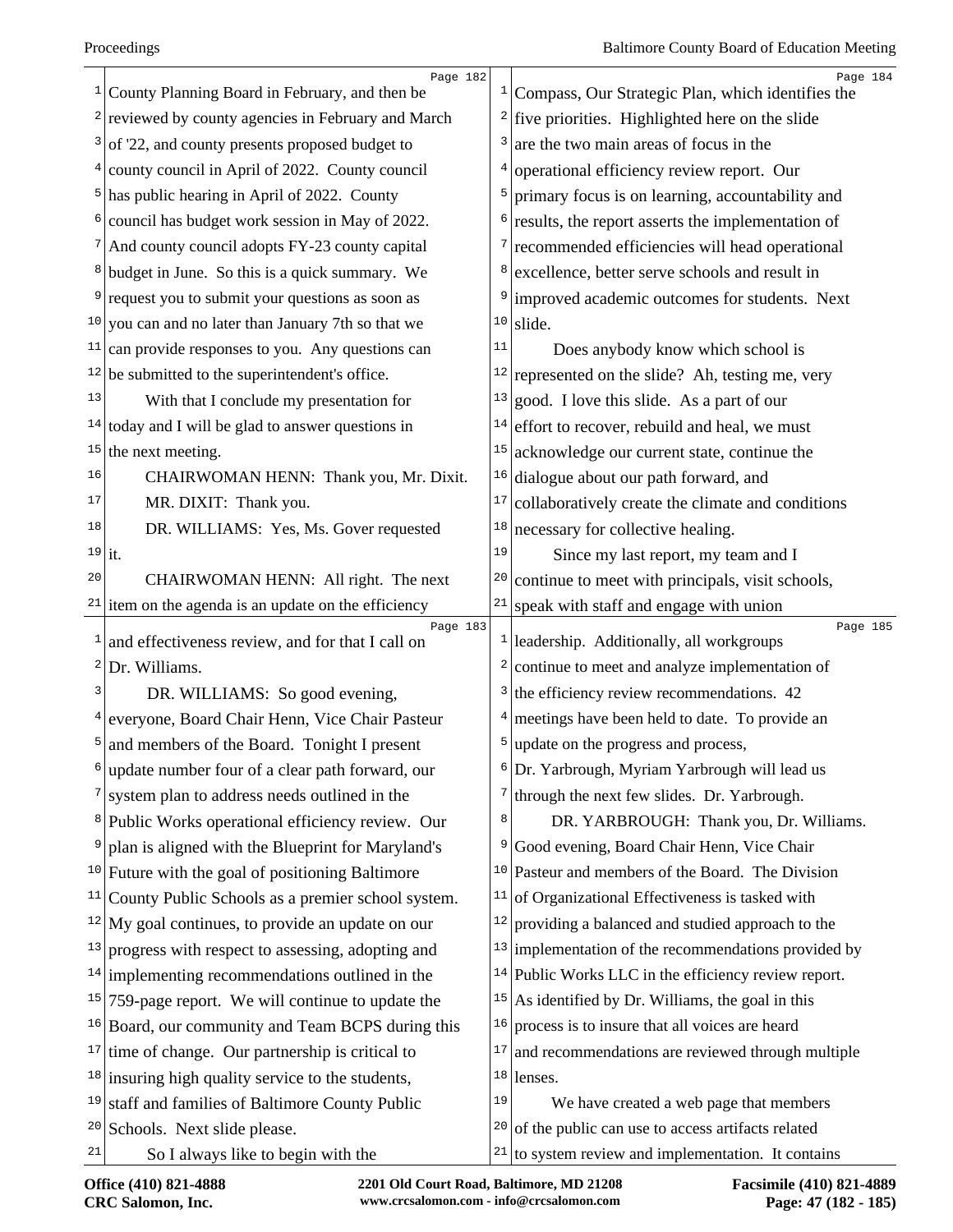|    | Page 186                                                             |    | Page 188                                                   |
|----|----------------------------------------------------------------------|----|------------------------------------------------------------|
|    | $\frac{1}{\text{links}}$ to agendas and action items for all chapter |    | Our stakeholder workgroup members are                      |
|    | division workgroups, the Blueprint review team,                      |    | $2$ charged with evaluating the end user experience.       |
| 3  | and the multistakeholder workgroup.                                  |    | $3$ Recommendations identified as aligned with needs       |
| 4  | Additionally, superintendent efficiency review                       |    | $4$ for Team BCPS move forward to be included in the       |
| 5  | updates and related communications are archived                      | 5  | comprehensive report. Missed opportunities are             |
|    | on this page. It is dynamic and will continue to                     | 6  | returned to the division workgroup for refinement          |
|    | change as materials and artifacts become                             | 7  | or additional context as appropriate. They have            |
| 8  | available. Next slide please.                                        | 8  | met four times and reviewed 22 recommendations.            |
| 9  | Next one. Thank you. This slide shows                                |    | They have moved 17 recommendations forward and             |
|    | $10$ the three types of groups that are involved in                  |    | $10$ identified five recommendation as having missed       |
|    | $11$ reviewing and assessing the recommendations in                  | 11 | opportunities for the division workgroup to                |
| 12 | each chapter, division workgroups, Blueprint                         |    | $12$ review.                                               |
|    | $13$ review team and the stakeholder work groups.                    | 13 | The timeline for all workgroups to                         |
|    | $14$ Next slide please.                                              | 14 | complete their review is based on the rates at             |
| 15 | The guiding question for division                                    | 15 | which team members are able to analyze and                 |
| 16 | workgroup is can we implement the recommendation                     |    | $16$ reconcile report findings. The internal audit         |
| 17 | as written. The options are yes, which prompts                       | 17 | division workgroup has completed their meetings            |
|    | $18$ them to identify next steps and a timeline; yes                 | 18 | and in alignment with the published process, the           |
| 19 | with modification, which would necessitate                           | 19 | recommendations will be presented to the internal          |
|    | $20$ identification of the specific modification, next               | 20 | audit committee at the January 12th meeting for            |
| 21 | steps and a timeline; or no, with rationale and                      |    | $21$ next steps. We anticipate that the majority of        |
| 1  | Page 187<br>supporting evidence. Next slide please.                  |    | Page 189<br>workgroups will complete their review by early |
| 2  | Division workgroups are organized by                                 | 2  | spring.                                                    |
| 3  | chapter as depicted in this slide. They have                         |    | At this time I turn it back over to                        |
| 4  | each held four to five meetings for a total of 34                    |    | Dr. Williams.                                              |
|    | divisional workgroup meetings to date. 129                           | 5  | DR. WILLIAMS: Next slide please. So                        |
|    | recommendations have been reviewed; 65 have moved                    | 6  | last month we shared our progress in resolving             |
|    | $7$ forward as written, 38 have moved forward with                   |    | payroll, certification and benefit concerns from           |
| 8  | modifications. To date the workgroups have                           | 8  | TABCO. Tonight I want to provide an update on              |
| 9  | rejected two recommendations. Next slide.                            | 9  | our progress in the area of payroll. 167 items             |
| 10 | The Blueprint review team is solely                                  | 10 | were received; to date 73 have been resolved               |
|    | $11$ focused on recommendations related to the                       | 11 | completely, with an additional 31 in process.              |
| 12 | Blueprint for Maryland's Future. If a                                |    | $12$ Payroll continues to work collaboratively with        |
|    | $13$ recommendation is given alignment, it moves                     |    | $13$  human resources to resolve concerns and will         |
|    | $14$ forward to the stakeholder workgroup. If it is                  | 14 | continue moving through the remaining of this              |
|    | $15$ not, it is returned to the division workgroup                   |    | $15$ list as expeditiously as possible.                    |
|    | $16$ with feedback and suggested revisions. They have                | 16 | Certification, 247 certification issues                    |
|    | $17$ held four meetings and reviewed 40                              | 17 | were moved forward. They all have been                     |
|    | $18$ recommendations. To date, all recommendations                   | 18 | researched and those teachers contacted with the           |
|    | $19$ have been approved and moved forward to the                     | 19 | solution, excuse me, resolution and/or next                |
| 20 | stakeholder workgroup for consideration. Next                        | 20 | steps. The certification team will continue to             |
|    | $21$ slide please.                                                   | 21 | work directly with teachers requiring followup.            |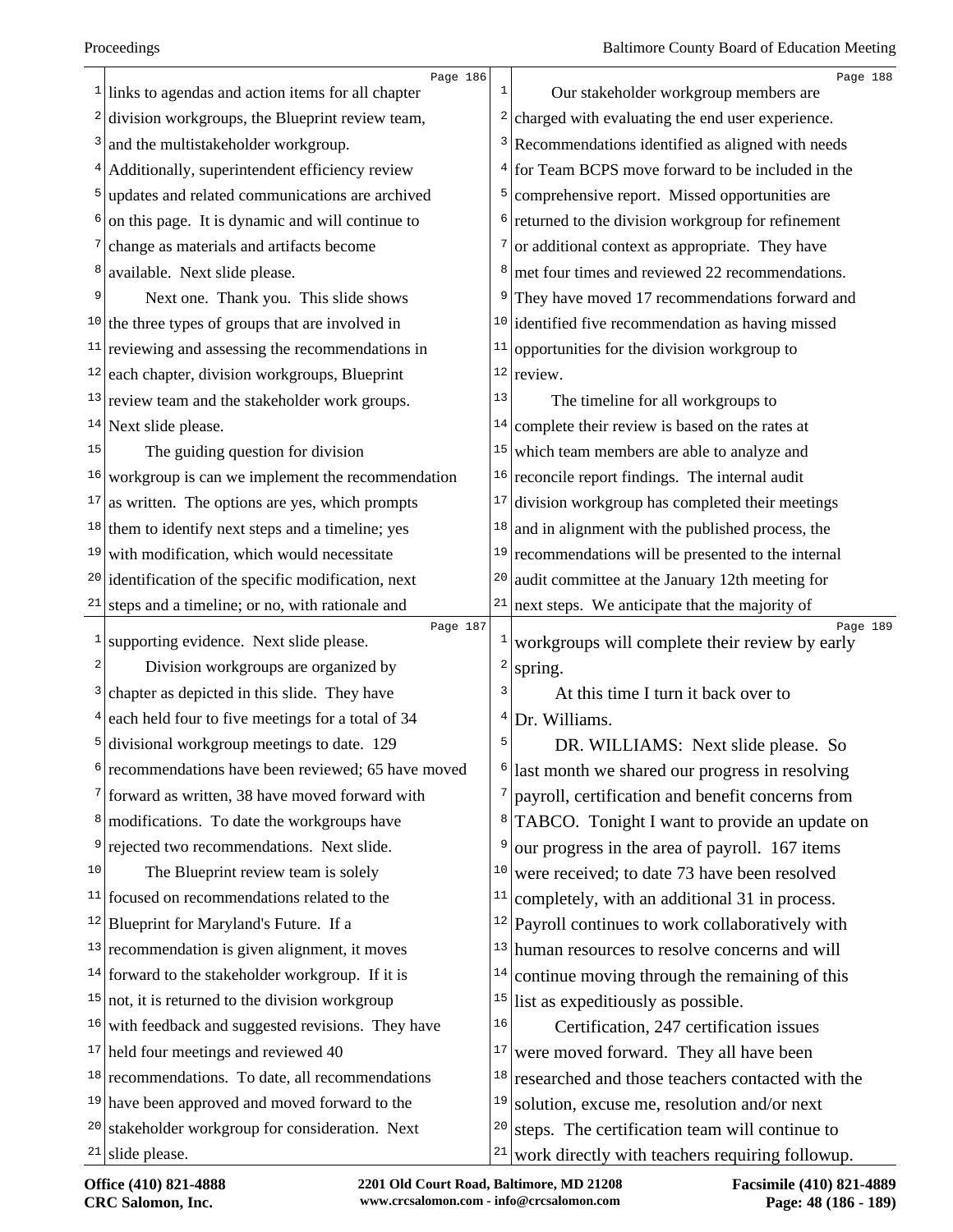|    | Page 190<br>The team has resolved 61 percent of the            |              | Page 192<br><sup>1</sup> targeted business services. We have hired 1,239 |
|----|----------------------------------------------------------------|--------------|--------------------------------------------------------------------------|
|    | <sup>2</sup> identified issues to date. And benefits, $32$     | $\mathbf{2}$ | employees as a result of these efforts, including                        |
|    | $3$ benefit issues were received. 72 percent have              | 3            | 721 new teachers. We are hopeful that we will be                         |
|    | $4$ been completed resolved, to date nine items                | 4            | able to hire additional staff among the December                         |
|    | $5$ remain. With the goal of resolving the remaining           | 5            | college graduates.                                                       |
|    | $6$ items by the end of the calendar year as a                 | 6            | We also have worked to streamline our                                    |
|    | 7 priority, our staff continues to work tirelessly             |              | <sup>7</sup> hiring process internally. The Division of Human            |
|    | $\frac{8}{2}$ in partnership with our vendor, CGI, to increase | 8            | Resources has reduced barriers to preemployment,                         |
| 9  | technological efficiencies. We've also                         | 9            | medical requirements and background checks. The                          |
|    | $10$ communicated with the county government about             | 10           | division is exploring additional efficiencies.                           |
|    | $11$ additional support and will continue to work              | 11           | Additionally, we will continue to respond to the                         |
|    | $12$ together to resolve outstanding items as soon as          | 12           | substitute crisis in a variety of ways, including                        |
| 13 | possible. Next slide.                                          | 13           | deploying central office staff to support                                |
| 14 | The efficiency report recommends the                           | 14           | classrooms, provide recruitment and retention                            |
|    | $15$ development and implementation of a written               | 15           | bonuses, and exploring the use of a temporary                            |
| 16 | strategic communication plan that enhances                     | 16           | teacher substitute agency to fill gaps as a                              |
| 17 | transparency. As part of an in depth review of                 | 17           | short-term solution. Next slide.                                         |
|    | $18$ systems communications methods, the                       | 18           | Last week during three online events,                                    |
| 19 | communications team will launch a survey for all               | 19           | <b>BCPS</b> leaders and Baltimore County Police                          |
| 20 | members of Team BCPS to assess current                         | 20           | officials discussed the schools' safety                                  |
|    | $21$ communication tools. The survey link will be              | 21           | initiatives and addressed questions from parents                         |
|    | Page 191<br>$1$ shared tomorrow, Wednesday, December 22nd, and |              | Page 193<br>and community members. The sessions focused on               |
|    | $2$ the window will remain open until mid January.             | 2            | three geographic zones of the school system and                          |
|    | $3$ The data will be used to create a plan that                | 3            | can be viewed on line. A frequently asked                                |
|    | $4$ addresses identified gaps. Next slide.                     | 4            | questions at issue document will be posted on                            |
| 5  | Our current staffing challenge is                              |              | $5$ line in the upcoming weeks. During the town hall                     |
|    | <sup>6</sup> filling vacancies. We are experiencing a          | $6 \mid$     | meetings, we emphasized that while BCPS staff has                        |
|    | $7$ nationwide shortage of employes, particularly in           | 7            | diligently implemented practices that promote                            |
|    | <sup>8</sup> transportation and teaching. Using ESRA funds,    | 8            | social and emotional wellness, chronic disruption                        |
|    | <sup>9</sup> we allocated additional English and math teachers | 9            | and threatening behavior that causes imminent                            |
|    | $10$ for all secondary schools to reduce class size            | 10           | harm are not acceptable and will not be                                  |
| 11 | and supported accelerated learning. However,                   | 11           | tolerated. Steps to insure school safety fall in                         |
| 12 | many of these positions remain unfilled.                       | 12           | three categories, community, resources and                               |
| 13 | I also have increased staffing for                             | 13           | accountability.                                                          |
|    | $14$ paraprofessionals at elementary school levels to          | 14           | Community, last week town halls built on                                 |
|    | $15$ support small group instruction during the                | 15           | systemic or systemwide conversations in October,                         |
|    | $16$ implementation of the additional 15 minutes of            | 16           | and led to ongoing and upcoming work with the                            |
| 17 | class time.                                                    | 17           | county PTSA leadership, teachers and student                             |
| 18 | Our human resources team has hosted 96,                        | 18           | leaders, school staff and neighboring school                             |
|    | $19$ I will say it again, 96 virtual and face-to-face          | 19           | district leaders to problem solve.                                       |
|    | $20$ recruitment efforts since July 1 of 2021. 58 of           | 20           | In terms of resource, BCPS is committed                                  |
|    | $21$ these events were focused on teachers while 38            | 21           | to deploying resources to proactively manage                             |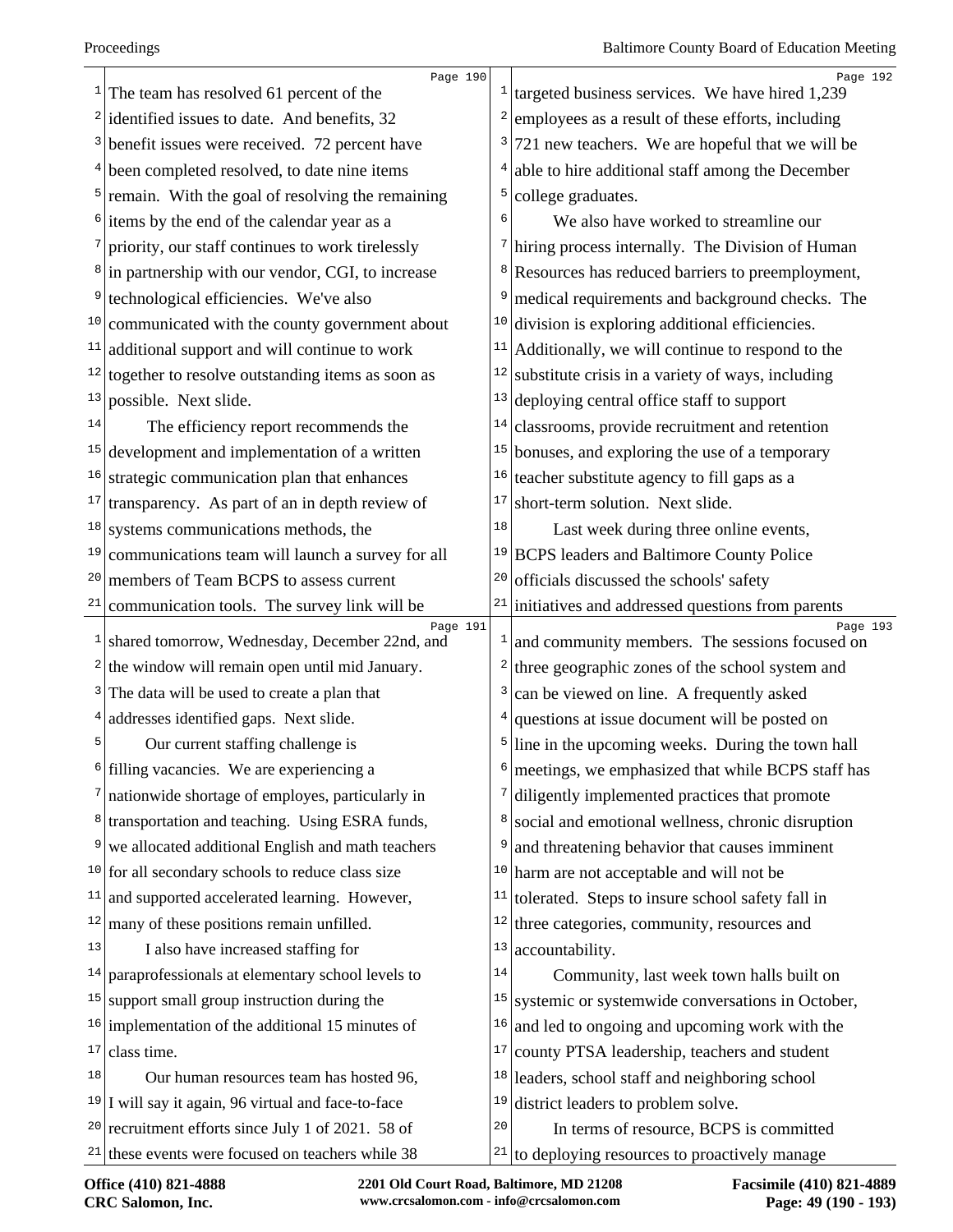|                | Page 194                                                      |          | Page 196                                                        |
|----------------|---------------------------------------------------------------|----------|-----------------------------------------------------------------|
|                | $\frac{1}{1}$ student behavior through lessons that equip     |          | $\frac{1}{2}$ immediately to insure we can continue to keep our |
|                | <sup>2</sup> students with social emotional skills, parent    |          | $2$ buildings open.                                             |
|                | <sup>3</sup> tools through Parent University, and a new       | 3        | All in-person before and after school                           |
|                | <sup>4</sup> staffing model that assigns staff to high need   | 4        | nonathletic extracurricular activities are                      |
| $\mathsf{5}$   | areas.                                                        | 5        | suspended from Wednesday, December 22nd, through                |
| 6              | And lastly in the area of                                     | 6        | Friday, January 7th. Schools are encouraged to                  |
| 7              | accountability, when efforts to insure restored               | 7        | transition to virtual meetings if possible.                     |
|                | <sup>8</sup> community are unsuccessful, school leaders are   | 8        | Athletic practices and games may continue as                    |
| 9 <sup>1</sup> | empowered to take steps to preserve teaching and              | 9        | scheduled given that student athletes are                       |
|                | $10$ learning. Principals have the authority to use           | 10       | required to provide proof of vaccination or                     |
|                | $11$   all tools, including bus suspension, short-term        | 11       | participate in weekly testing as a condition for                |
|                | $12$ suspension, long-term referral for board                 | 12       | participation.                                                  |
|                | $13$ suspension, virtual and in-person learning               | 13       | All grades -- excuse me -- all games                            |
|                | $14$ alternatives to insure a safe environment for all        | 14       | during the winter break, December 23rd through                  |
|                | $15$ students. Additionally, school support teams             | 15       | January 2nd are cancelled. Optional masked                      |
|                | $16$ will hold staff focus groups to address                  | 16       | practices are allowed. If a team has three or                   |
|                | $17$ identified barriers.                                     | 17       | more positive, active positive COVID-19 cases,                  |
| 18             | I've shared before, there are no easy                         | 18       | team activities will be paused for 14 days. We                  |
|                | $19$ answers. However, we remain committed to working         | 19       | want to remind all members of the community                     |
| 20             | with all members of Team BCPS to tackle these                 | 20       | attending our games that masks are always                       |
|                | $21$ issues. Next slide.                                      | 21       | required.                                                       |
| 1              | Page 195<br>So, the sharp increase to positive                | 1        | Page 197<br>The team and I recognize that all                   |
| 2              | cases, rapid spread of COVID-19 across the                    | 2        | extracurricular activities are important to our                 |
|                | <sup>3</sup> county, state and country is deeply concerning,  | 3        | students and communities. We will consult with                  |
|                | $4$ and I know many of you are worried about what it          |          | <sup>4</sup> health professionals to explore options that       |
|                | $5$ means for our school system and our efforts to            | 5        | allow these activities to safely continue.                      |
|                | <sup>6</sup> keep our school buildings open and provide       | 6        | In cases where the Baltimore County                             |
|                |                                                               |          |                                                                 |
|                | $7$  in-person learning for our students five days a          | 8        | <sup>7</sup> Department of Health identifies an outbreak and    |
| 9              | <sup>8</sup> week. I want to be clear, that health and safety | 9        | there is concern about increased spread of                      |
|                | of the Baltimore County Public Schools community              |          | COVID-19 in a specific school, BCPS will work                   |
|                | $10$ remains our top priority. We know that for most          | 10       | with health officials to determine the next steps               |
| 11             | of our students, their academic and social                    | 11       | in accordance with the BCPS response to shifting                |
| 12             | emotional needs are best met when they are in                 | 12<br>13 | metrics.                                                        |
| 13             | person.                                                       |          | The info-graphic picture on this slide                          |
| 14             | As a result of our comprehensive COVID                        | 14       | has been shared with Team BCPS and can be found                 |
|                | $15$ health and safety practices, we can and will             | 15       | on our website. It depicts the decision-making                  |
| 16             | maintain in-person learning five days a week for              | 16       | structure for responding to COVID-19 cases.                     |
|                | $17$ all students. However, we cannot ignore the              | 17       | System responses range from the exclusion of                    |
|                | $18$ rising number of positive COVID-19 cases in              | 18       | impacted individuals to groups and communities.                 |
|                | $19$ Baltimore County, which has led to an increased          | 19       | Of note, it is that our response to each scenario               |
|                | $20$ number of cases in our schools in recent weeks.          | 20       | begins with a consultation with health experts.                 |
|                | $21$ We will implement the following measures                 | 21       | BCPS will only close all schools and move to a                  |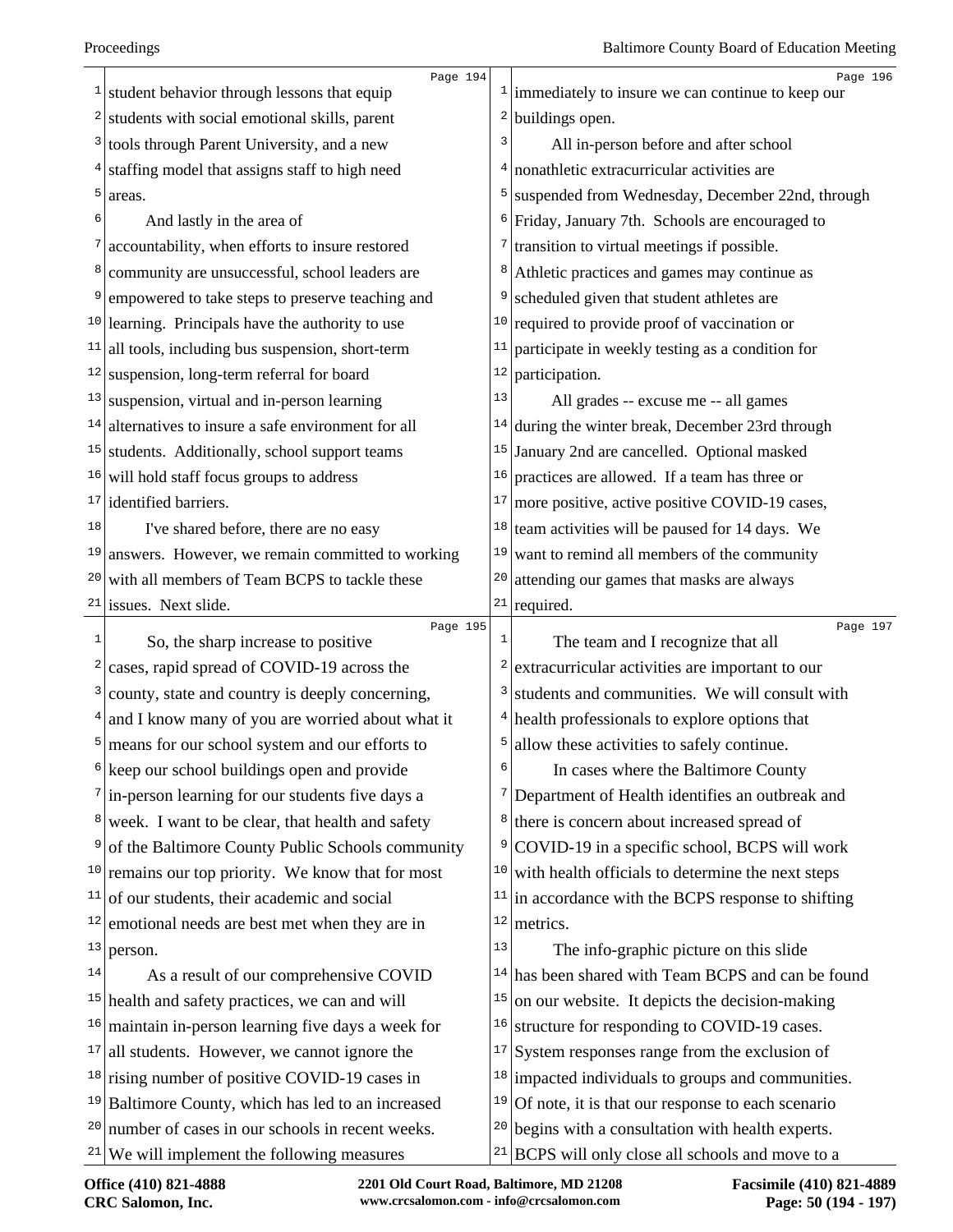|               | Page 198                                                                               |    | Page 200                                                                                           |  |
|---------------|----------------------------------------------------------------------------------------|----|----------------------------------------------------------------------------------------------------|--|
| 1             | districtwide virtual instruction if required to                                        |    | <sup>1</sup> where the workgroups are with $-$                                                     |  |
|               | do so by local and/or state government officials.                                      |    | DR. YARBROUGH: So the workgroups began                                                             |  |
|               | The district will continue, the system will                                            | 3  | with tier one recommendations for all workgroups.                                                  |  |
|               | continue to work closely with Baltimore County                                         |    | $4$ If you go to our website, you will see where                                                   |  |
| $\mathsf{5}$  | Department of Health to monitor cases in our                                           | 5  | they've landed on every single workgroup. Some                                                     |  |
|               | schools. We will provide an update on our                                              |    | workgroups are now in tier two, and then for the                                                   |  |
|               | efforts by Thursday, December 30th of 2021. Last                                       |    | Division 3.A, which is the internal audit                                                          |  |
| 8             | slide.                                                                                 | 8  | committee, they've actually finished all of the                                                    |  |
| 9             | We will continue to update the Board,                                                  |    | workgroup. So it's very specific to which                                                          |  |
| 10            | our community and Team BCPS during these                                               | 10 | chapter we're speaking of, and we do have a                                                        |  |
| 11            | challenging times. As we come up on the break, I                                       | 11 | tracking sheet where the timeline is included as                                                   |  |
|               | $12$ want to wish everyone a restful holiday filled                                    |    | $12$ well.                                                                                         |  |
|               | $13$ with joy and peace with family and friends, and a                                 | 13 | MS. CAUSEY: And that's posted on the                                                               |  |
|               | $14$ Happy New Year, so thank you so much for your                                     |    | $14$ website?                                                                                      |  |
| 15            | continued support and engagement in this work.                                         | 15 | DR. YARBROUGH: The recommendation for                                                              |  |
| 16            | CHAIRWOMAN HENN: Thank you,                                                            | 16 | each division and the action minutes is where you                                                  |  |
| 17            | Dr. Williams. At this point we'll open it up for                                       | 17 | will find that.                                                                                    |  |
| 18            | questions or discussion. Board members?                                                | 18 | MS. CAUSEY: Okay, thank you. So is                                                                 |  |
| 19            | Mrs. Causey?                                                                           |    | $19$ there a table for all of them, or do you have to                                              |  |
| 20            | MS. CAUSEY: Thank you, Madam Chair.                                                    | 20 | go through all the different workgroups?                                                           |  |
| 21            | Thank you, Dr. Yarbrough, for your presentation.                                       | 21 | DR. YARBROUGH: They are all separate,                                                              |  |
| $\frac{1}{2}$ | Page 199<br>For the efficiency review update, are all of the                           |    | Page 201<br><sup>1</sup> they're by workgroup, by chapter.                                         |  |
|               | $2$ recommendations that are being evaluated                                           |    | MS. CAUSEY: Okay. It may be helpful                                                                |  |
| 3             | currently tier one?                                                                    |    | $3$ for the Board to understand which evaluations are                                              |  |
|               | DR. YARBROUGH: Our groups started with                                                 |    | $4$ impacted by the budget.                                                                        |  |
|               | $5$ tier one and depending on where they are in their                                  |    | DR. WILLIAMS: Well, keep in mind, I                                                                |  |
|               | meeting cycle they might be evaluating tier two                                        |    | will be presenting the budget and in that budget                                                   |  |
| 7             | at this point.                                                                         |    | and in our work sessions we'll be having                                                           |  |
| 8             | MS. CAUSEY: Okay, and is there a report                                                | 8  | conversation. For those, I think I said this                                                       |  |
| 9             |                                                                                        |    |                                                                                                    |  |
| 10            |                                                                                        | 9  |                                                                                                    |  |
|               | or a status of the recommendation evaluations<br>relative to Public Works' recommended | 10 | before, for those who attended the two-by-two, I<br>talked about the themes, I talked about how it |  |
| 11            | implementation timeline?                                                               | 11 | was related with the Blueprint, as well as the                                                     |  |
| 12            | DR. YARBROUGH: Can you ask me that                                                     | 12 | efficiency, those were the three things that I                                                     |  |
| 13            | question one more time?                                                                | 13 | presented during the two-by-two.                                                                   |  |
| 14            | MS. CAUSEY: You mentioned that the goal                                                | 14 | So as you're referencing if there's                                                                |  |
|               | $15$ is to have the recommendations evaluated by the                                   |    | $15$ budget implication, remember, the report came out                                             |  |
| 16            | spring, but we're involved in the operating                                            | 16 | at the beginning of September with a suggested                                                     |  |
| 17            | budget cycle now, so those recommendations that                                        | 17 | timeline. Of the 759 pages, we had to take that                                                    |  |
| 18            | were tier one that would impact the operating                                          | 18 | and make it our own, and we developed these                                                        |  |
|               | <sup>19</sup> budget, Public Works requested that they be,                             | 19 | workgroups with our partners, which were the                                                       |  |
|               | $20$ their recommendation was to implement them with                                   |    | $20$ unions, they wanted to be, and I support that                                                 |  |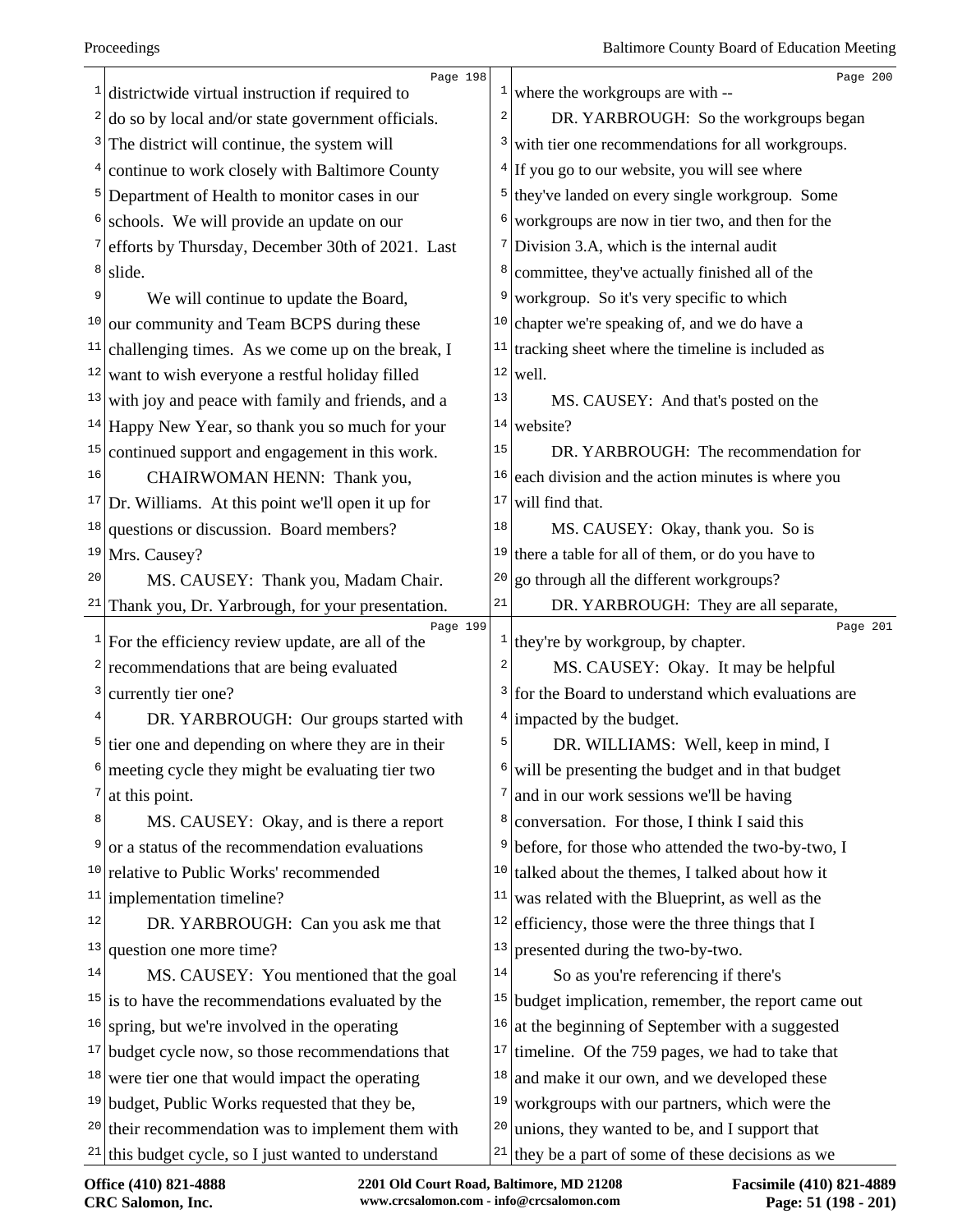|              | Page 202                                                    |              | Page 204                                                      |  |
|--------------|-------------------------------------------------------------|--------------|---------------------------------------------------------------|--|
| $\mathbf{1}$ | make some recommendations. So yes, we've got a              |              | <sup>1</sup> continue as well?                                |  |
| 2            | lot of moving parts, we have the budget, we have            | 2            | DR. WILLIAMS: Thank you for that. We                          |  |
| 3            | the efficiency report, and we have the Blueprint.           |              | <sup>3</sup> meet weekly with our COVID task force as well as |  |
| 4            | MS. CAUSEY: Thank you for that, and I                       | 4            | our health professionals, and we're going to talk             |  |
| 5            | certainly also support the collaboration with our           |              | about what potential options we may be able to                |  |
| 6            | bargaining units. Thank you.                                | 6            | put in place for extracurriculars, that was one               |  |
|              | CHAIRWOMAN HENN: Thank you. Other                           | 7            | of the bullets in that chain.                                 |  |
| 8            | questions from board members? Dr. Hager?                    | 8            | CHAIRWOMAN HENN: Terrific, thank you.                         |  |
| 9            | DR. HAGER: Just a few quick questions.                      | 9            | If the Board could be provided an update as that              |  |
| 10           | The constituents, so I'm on the website now, the            | 10           | progresses, that would be helpful, thank you.                 |  |
| 11           | workgroup members, like for example human                   | 11           | Any other board members with questions                        |  |
|              | $12$ resources, they're all employees of BCPS, is that      |              | $12$ or comments? No? Mrs. Causey?                            |  |
|              | $13$ right, and then there's a separate stakeholder         | 13           | MS. CAUSEY: Thank you. Two quick                              |  |
|              | $14$ group?                                                 | 14           | questions. Dovetailing with Ms. Henn, what is                 |  |
| 15           | DR. YARBROUGH: So there are three                           |              | $15$ the status of the state test to stay program, or         |  |
| 16           | groups. The first group, the division workgroup,            |              | $16$ is it a federal test to stay program and funding         |  |
| 17           | you have employees but you also have employees              | 17           | comes through the state, where students, where                |  |
|              | $18$ that are not in the division, so that's where you      |              | $18$ individual school districts can utilize funds to         |  |
| 19           | have all of our union partners.                             |              | $19$ test a greater number of students in order to            |  |
| 20           | DR. HAGER: Got you, and then the                            | 20           | make sure that they're negative, whether it's for             |  |
| 21           | stakeholder workgroup is just one workgroup that            | $21\,$       | sports or whether it's for cohorts in classrooms              |  |
| $\mathbf{1}$ | Page 203<br>goes through all the different recommendations; | $\mathbf{1}$ | Page 205<br>where there may be high community transmission    |  |
| 2            | is that correct?                                            | 2            | and schools are trying to be more proactive to                |  |
| 3            | DR. YARBROUGH: That's correct.                              | 3            | prevent cases, or to identify cases?                          |  |
| 4            | DR. HAGER: Okay, thank you for sharing                      |              | DR. WILLIAMS: Dr. Yarbrough or                                |  |
| 5            | that information. We do not have that Power                 | 5            | Dr. Zarchin, about the test to stay?                          |  |
|              | Point either in BoardDocs, it was kind of hard to           | 6            | DR. ZARCHIN: Good evening.                                    |  |
| 7            | follow along since we didn't have it.                       | 7            | CHAIRWOMAN HENN: Good evening.                                |  |
| 8            | And then for the COVID updates, I just                      | 8            | DR. YARBROUGH: So the test to stay is                         |  |
| 9            | wanted to clarify. Did you say there would be an            | 9            | something we are working on now. One of the                   |  |
| 10           | update on December 30th that you will be sharing            | 10           | challenges we're having are getting the test                  |  |
| 11           | with the community?                                         | 11           | units. We have requested more, we're hoping they              |  |
| 12           | DR. WILLIAMS: Yes, that's the goal.                         | 12           | come in but that is kind of where we are right                |  |
| 13           | DR. HAGER: Okay, thank you.                                 | 13           | now. We do have some that are being used in                   |  |
| 14           | CHAIRWOMAN HENN: Thank you. I just                          | 14           | schools, but we do not have enough at this time.              |  |
| 15           | have a quick question, Dr. Williams, regarding              | 15           | MS. CAUSEY: Okay, thank you. Because                          |  |
| 16           | the COVID update status and our response. With              | 16           | as we've seen from the performance metrics, and               |  |
| 17           | regards to extracurriculars and the suspension of           | 17           | also what we're hearing about social emotional,               |  |
|              | $18$ those, have we consulted health experts regarding      | 18           | excuse me, state of our students and staff, that              |  |
|              |                                                             |              |                                                               |  |
|              | $19$ the ability of those groups to provide proof of        | 19           | staying in person is a high priority, and I know              |  |
| 20           | vaccination or test weekly like we've done for              | 20           | you agree, so I appreciate that.                              |  |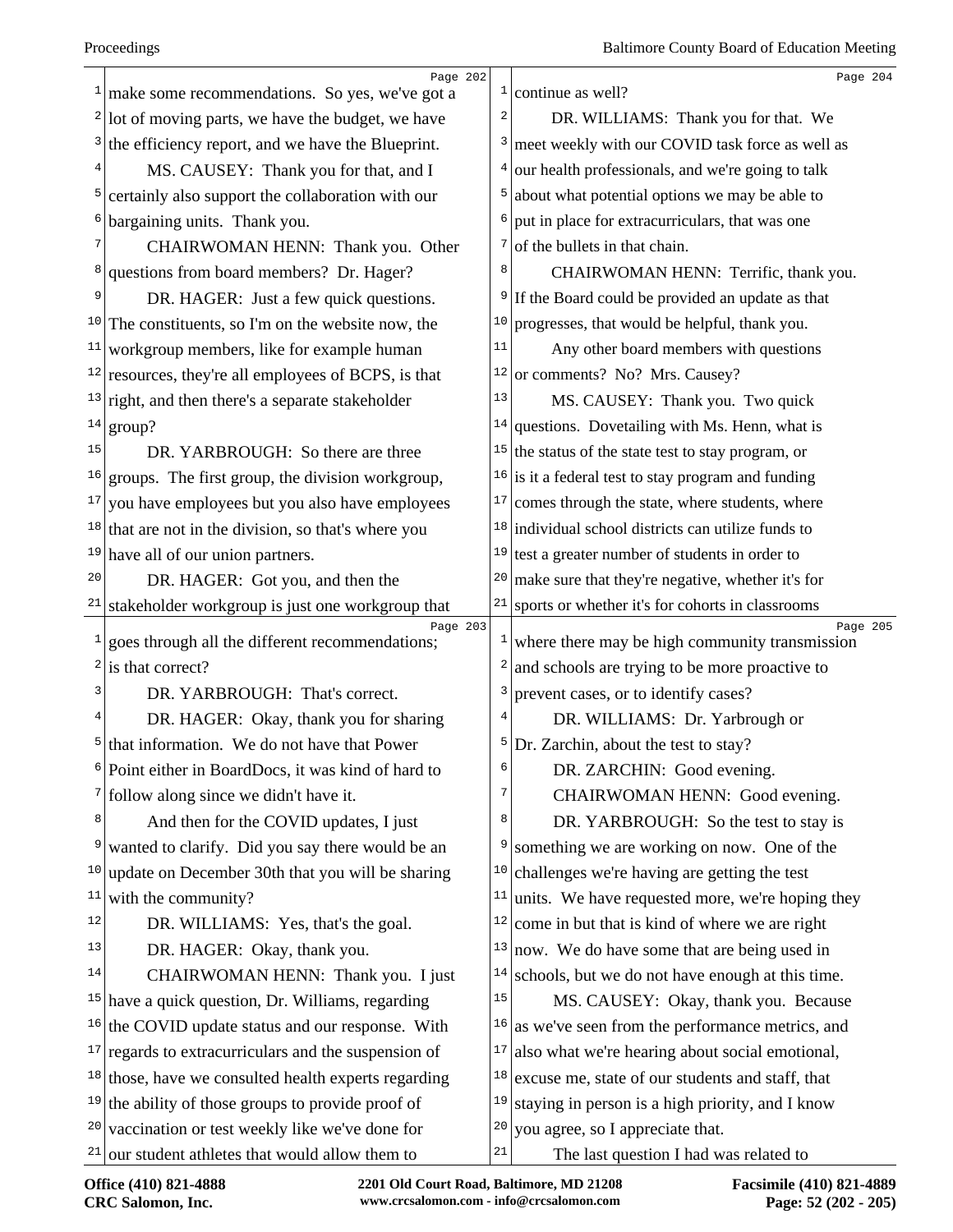|              | Page 206                                                                 |              | Page 208                                                           |
|--------------|--------------------------------------------------------------------------|--------------|--------------------------------------------------------------------|
|              | communication with area advisory councils, but                           | $\mathbf{1}$ | CHAIRMAN HENN: Sure, go ahead, thank                               |
| $\mathbf{2}$ | that can be addressed down the road.                                     | 2            | you.                                                               |
| 3            | CHAIRWOMAN HENN: Thank you,                                              | 3            | MR. MCMILLION: Okay. So the building                               |
|              | $4$ Mrs. Causey.                                                         | 4            | contracts meeting, the next meeting is Monday,                     |
| 5            | MR. KUEHN: Dr. Zarchin, please don't                                     |              | January 10th at five o'clock. And will you go                      |
|              | leave. So I understand, it's all over the news                           | 6            | back around for agenda items?                                      |
|              | $\frac{7}{1}$ that President Biden was going to make an                  | 7            | CHAIRWOMAN HENN: Yes, I will, thank                                |
|              | announcement about 500 million tests being                               | 8            | you.                                                               |
| 9            | distributed across the entire country, so I                              | 9            | MR. MCMILLION: Thank you.                                          |
|              | $10$ understand that there's a challenge getting these                   | 10           | CHAIRWOMAN HENN: Let's, the next                                   |
|              | $\frac{11}{11}$ tests now. If we haven't received tests yet, and         | 11           | meeting is me. The next budget committee meeting                   |
|              | $12$ I'm guessing we ordered a bunch of them, do we                      |              | $12$ is January 5th, '22, and that's the only update I             |
|              | $13$ foresee the federal government jumping in line                      |              | $13$ have.                                                         |
| 14           | ahead of our orders, or how do we, what do we                            | 14           | Curriculum committee, Ms. Pasteur?                                 |
| 15           | expect, I guess is my question.                                          | 15           | <b>VICE CHAIR PASTEUR: No news from</b>                            |
| 16           | DR. ZARCHIN: We're hoping it's a lag                                     | 16           | curriculum updates.                                                |
| 17           | and there will be additional test kits available.                        | 17           | CHAIRWOMAN HENN: Okay, thank you.                                  |
|              | $18$ We requested a thousand test units per week, we                     | 18           | Equity committee, Dr. Hager?                                       |
| 19           | received just over 400 from the state, and that                          | 19           | DR. HAGER: We met recently and                                     |
| 20           | wasn't a weekly allotment, that's what they had.                         |              | $20$ January 20th is our next meeting. Thank you.                  |
|              | $21$ So we will continue to request more, we put in                      | 21           | CHAIRWOMAN HENN: Sure, thank you.                                  |
|              | Page 207<br>$\frac{1}{2}$ another request today, we're hoping the supply |              | Page 209<br>$1$  Legislative and governmental relations committee, |
|              | $2$ will increase. The demand is certainly there                         | 2            | Ms. Pasteur?                                                       |
|              | $3$ right now.                                                           | 3            | VICE CHAIR PASTEUR: Absolutely no                                  |
|              | CHAIRWOMAN HENN: Dr. Williams, did you                                   | 4            | updates.                                                           |
|              | $5$ want to speak?                                                       | 5            | <b>CHAIRWOMAN HENN: Policy review</b>                              |
| 6            | DR. WILLIAMS: I just wanted to thank                                     | 6            | committee, Mr. Offerman?                                           |
|              | $7$ Dr. Zarchin and Dr. Yarbrough for their                              | 7            | MR. OFFERMAN: No updates.                                          |
| 8            | responses.                                                               | 8            | CHAIRWOMAN HENN: We do have new                                    |
| 9            | CHAIRWOMAN HENN: Thank you. The next                                     | 9            | committee assignments and chairs that have been                    |
|              | $10$ item on the agenda is information items, which                      | 10           | or will be soon published on the website. Those                    |
| 11           | include the financial report for the month ending                        | 11           | will take effect beginning with our January                        |
|              | $12$ October, 2021; the third party billing annual                       | 12           | meeting, so I thank our new committee chairs and                   |
|              | <sup>13</sup> report 2020-2021; and the MBE/SBE 2020-2021.               | 13           | committee members for their willingness to serve                   |
| 14           | The next item on the agenda is board                                     | 14           | on those committees, so thank you.                                 |
| 15           | committee updates, and we'll start with audit                            | 15           | Next I will go around -- actually, if I                            |
| 16           | committee. Mr. McMillion?                                                | 16           | could get a show of hands if you have any agenda                   |
| 17           | MR. MCMILLION: I don't have anything to                                  | 17           | items to add, future agenda items.                                 |
|              | $18$ report other than our next meeting is Wednesday,                    |              | $18$ Mr. McMillion?                                                |
| 19           | January 12th at 4:30.                                                    | 19           | MR. MCMILLION: I would like to see                                 |
| 20           | Would you like me to do building and                                     |              | $20$ transportation back on the agenda for an update,              |
| 21           | contracts while I'm here?                                                | 21           | and I've mentioned at the last two meetings, but                   |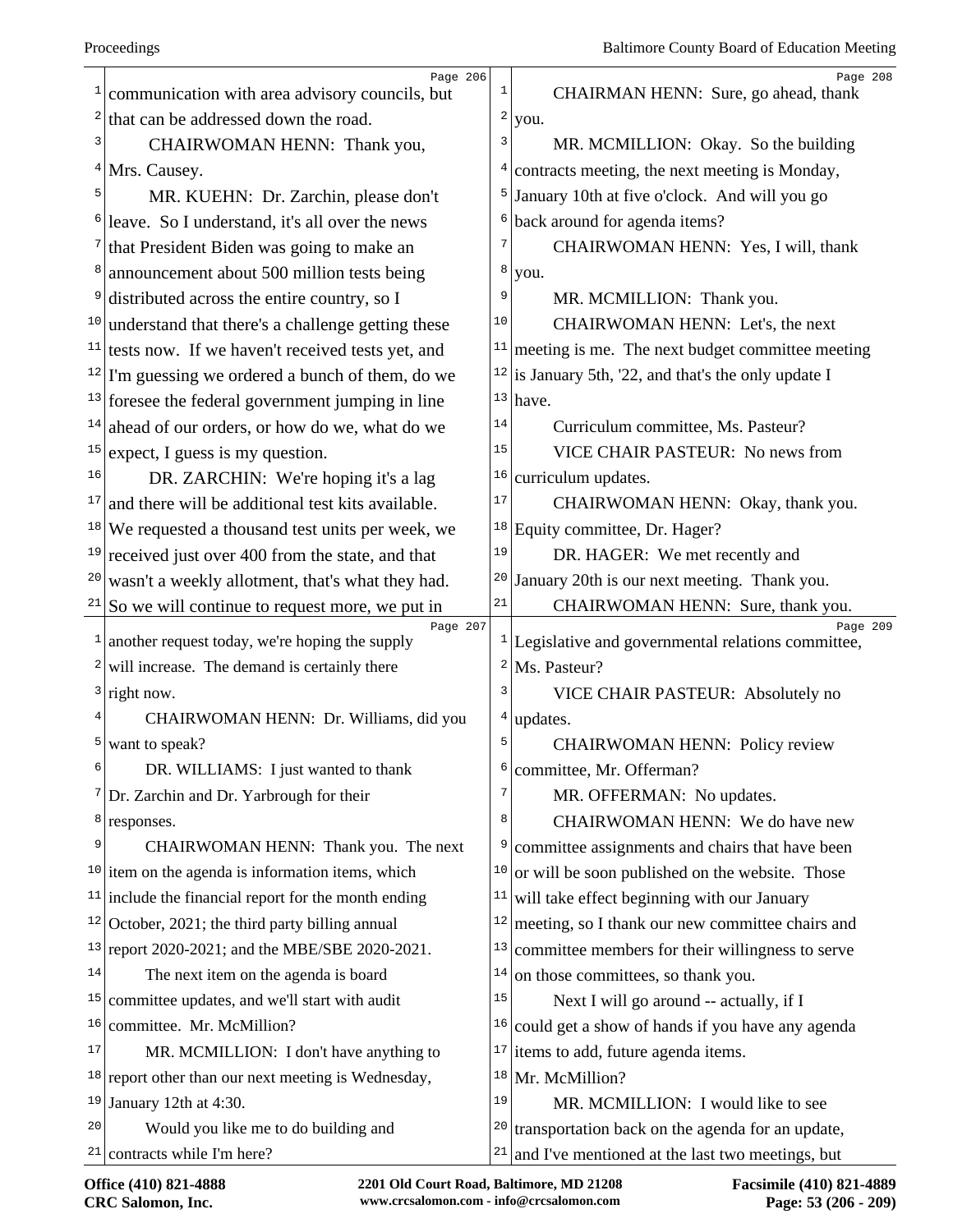| 1            | Page 210<br>I would like to discuss moving the meetings     |              | Page 212<br>$\frac{1}{1}$ of something we heard on the area advisory |
|--------------|-------------------------------------------------------------|--------------|----------------------------------------------------------------------|
| 2            | around to different areas in the Baltimore County           | $\mathbf{z}$ | council meetings, which was that there may be                        |
| 3            | Public Schools to give people in these other                | 3            | different standards in place for National Honor                      |
| 4            | areas the opportunity to attend that haven't                | 4            | Society criteria, and so in that is if case,                         |
| 5            | attended, and maybe never attended ever, but I              | 5            | given that that is something that's thought of as                    |
| 6            | think we need the opportunity to get out there              | 6            | a very high profile club, looking into that.                         |
| 7            | and see some other parts of the county. Thank               |              | CHAIRWOMAN HENN: Thank you. Hearing no                               |
| 8            | you.                                                        | 8            | other agenda items, the item on the agenda is                        |
| 9            | CHAIRWOMAN HENN: Thank you. Other                           | 9            | announcements. The Board's next meeting will be                      |
| 10           | board members calling for agenda items?                     |              | $10$ held on Tuesday, January 11, 2022 at 6:30 p.m.                  |
| 11           | Mrs. Causey?                                                | 11           | The Board will hold its public hearing                               |
| 12           | MS. CAUSEY: Thank you, Madam Chair.                         | 12           | on the FY-2023 operating budget on Tuesday,                          |
|              | $13$ First I wanted to appreciate report from the           |              | $13$ January 18th, 2022 at six p.m. The meeting will                 |
| 14           | board chair that was included in the weekly                 |              | $14$ be held virtually and preregistration will be                   |
| 15           | update for board members on prior board member              |              | $15$ required to sign up to speak. More information                  |
| 16           | agenda items and the status of them. I would                | 16           | may be found on the Board's participation by the                     |
| 17           | request staff review meetings, because I believe            | 17           | public website with a special link to register to                    |
| 18           | that there were more requests that have been made           | 18           | speak virtually.                                                     |
| 19           | over the past 12 months.                                    | 19           | I'd like to wish everyone the warmest                                |
| 20           | I would like to see transportation, I                       | 20           | and happiest and safest of holidays. Please                          |
| 21           | would like to see a review of implementation of             | 21           | enjoy your holidays and have a very Happy new                        |
| $\mathbf{1}$ | Page 211<br>the high school study evaluation process, and a | $\mathbf{1}$ | Page 213<br>Year. Thank you for joining us tonight, the              |
| 2            | review of utilizing semester classes. We are                |              | meeting is now adjourned.                                            |
| 3            | going to be in recovery again next year and I               | 3            | (Meeting adjourned.)                                                 |
| 4            | think it's important that we do everything we can           | 4            |                                                                      |
| 5            | to evaluate what's best. Also to evaluate what              | 5            |                                                                      |
| 6            | is happening with extracurriculars at all                   | 6            |                                                                      |
| 7            | schools, that's an important part of positive               | 7            |                                                                      |
| 8            | social emotional development for our students and           | 8            |                                                                      |
| 9            | engagement and connectedness, which all helps               | 9            |                                                                      |
|              | $10$ their emotional and mental health. I'd also like       | 10           |                                                                      |
| 11           | to see the grading and reporting information that           | 11           |                                                                      |
| 12           | was requested at least this summer, which is                | 12           |                                                                      |
| 13           | which high schools are using low score versus --            | 13           |                                                                      |
| 14           | excuse me, the 50 to 100 grading scale versus the           | 14           |                                                                      |
| 15           | zero to 100 grading scale, and an evaluation of             | 15           |                                                                      |
| 16           | the attendance policy and its possible impact on            | 16           |                                                                      |
| 17           | academic achievement by the attendance standards            | 17           |                                                                      |
| 18           | not being as rigorous as they were previously.              | 18           |                                                                      |
| 19           | CHAIRWOMAN HENN: Thank you,                                 | 19           |                                                                      |
|              | <sup>20</sup> Mrs. Causey. Anyone else? Dr. Hager?          | 20           |                                                                      |
| 21           | DR. HAGER: Hearing that made me think                       | 21           |                                                                      |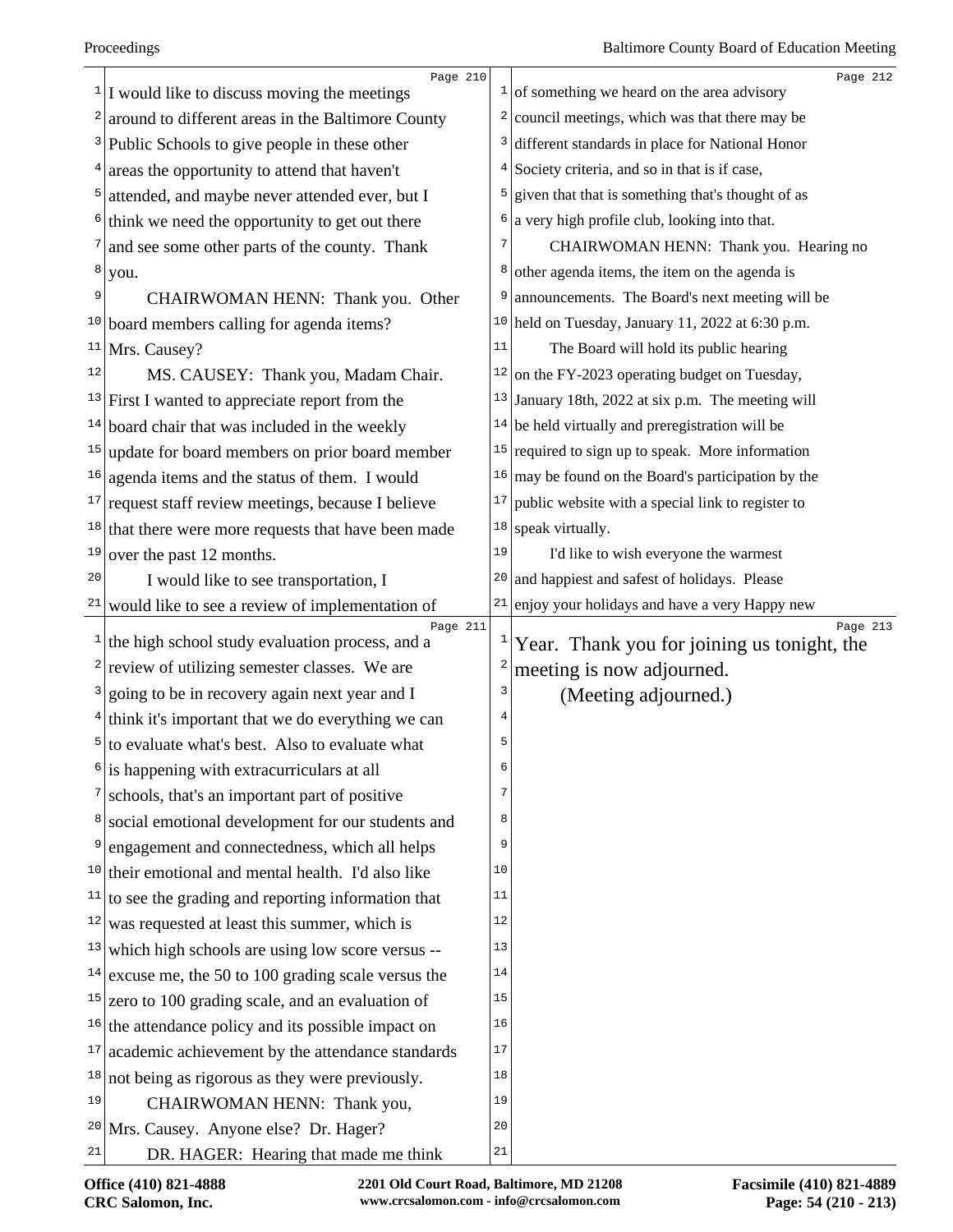|              | Page 214                                                     |  |
|--------------|--------------------------------------------------------------|--|
| $\mathbf{1}$ | STATE OF MARYLAND.                                           |  |
|              | <sup>2</sup> BALTIMORE COUNTY: SS                            |  |
| 3            |                                                              |  |
| 4            | I, Paul A. Gasparotti, a Notary Public in and                |  |
|              | $5$ for the State of Maryland, Baltimore County, do          |  |
| $6\vert$     | hereby certify that the foregoing is a true and              |  |
|              | $\frac{1}{2}$ accurate transcription of the recording to the |  |
|              | $\frac{8}{1}$ best of my ability.                            |  |
| 9            | I further certify that I am not of counsel to                |  |
|              | $10$ any of the parties nor in any way interested in         |  |
|              | $11$ the outcome of these proceedings.                       |  |
| $12$         | As witness, my hand and notarial seal this 3rd               |  |
|              | $13$ day of January, 2022.                                   |  |
| 14           |                                                              |  |
| 15           |                                                              |  |
| 16           | Paul A. Gasparotti                                           |  |
| 17           |                                                              |  |
| 18           |                                                              |  |
| 19           |                                                              |  |
| 20           |                                                              |  |
| 21           |                                                              |  |
|              |                                                              |  |
|              |                                                              |  |
|              |                                                              |  |
|              |                                                              |  |
|              |                                                              |  |
|              |                                                              |  |
|              |                                                              |  |
|              |                                                              |  |
|              |                                                              |  |
|              |                                                              |  |
|              |                                                              |  |
|              |                                                              |  |
|              |                                                              |  |
|              |                                                              |  |
|              |                                                              |  |
|              |                                                              |  |
|              |                                                              |  |
|              |                                                              |  |
|              |                                                              |  |
|              |                                                              |  |
|              |                                                              |  |
|              |                                                              |  |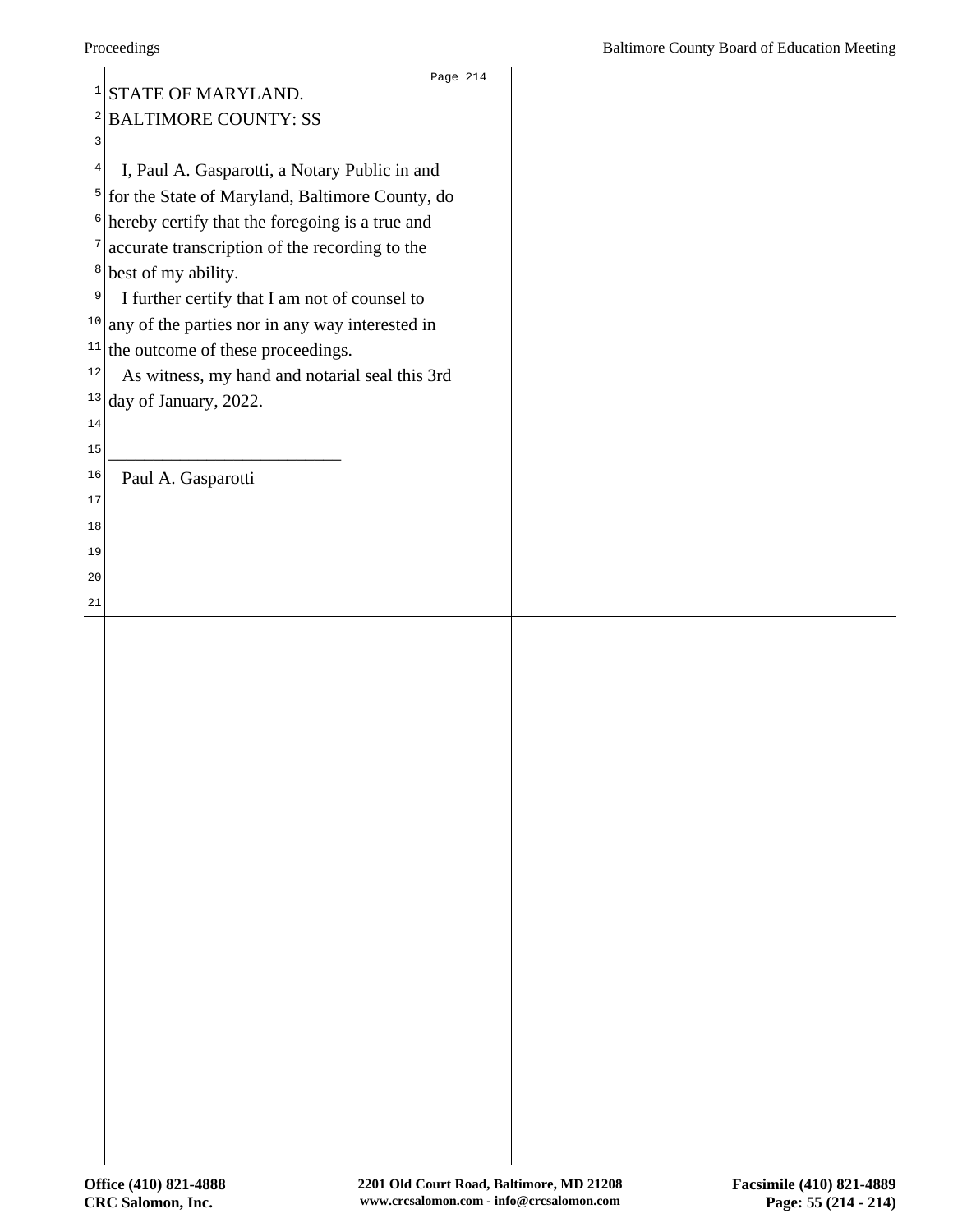| <b>WORD INDEX</b>   | 123:6 132:15       | $162:15$ $163:13$     | 214:12           | < 7 >                                |
|---------------------|--------------------|-----------------------|------------------|--------------------------------------|
|                     | 16 63:9            | $212$ 4:12            |                  | 7 $3:5$                              |
| $<$ \$ >            | 167 189:9          | $21-22$ 59:3          | < 4 >            | 70 $46:7$ 136:13                     |
| $$10,000$ $120:13$  | 17 76:10 188:9     | 122:9                 | 4:30 207:19      | 72 46:14 82:11                       |
| 139:16              | 176 4:6            | $213$ 4:13            | 40 3:17 77:8     | 190:3                                |
| \$15 $143:3$        | 18 3:8 109:2       | <b>21st</b> 5:5, 20   | 81:21 187:17     | 721 192:3                            |
| $$24$ 180:7         | 183 4:8            | 22 77:6 127:16        | 400 206:19       | 73 5:15 189:10                       |
| \$5,361,000         | 185 131:21         | 182:3 188:8           | 4006 14:21       | 74 128:2                             |
| 178:8               | 132:3,4            | 208:12                | 15:11,18         | 75 136:12                            |
| $$60,000$ 120:16    | 18th 38:1          | $22-04$ 53:21         | 42 185:3         | 759 201:17                           |
| $$8.9$ 164:6        | 212:13             | 54:6                  | 4202 15:1, 11    | <b>759-page</b> 183:15               |
|                     | 1st $44:16$        | 22nd 191:1            | 43 $3:18$        | 76.782:7                             |
| < 1>                | 118:18 122:17      | 196:5                 | 44 76:8, 17      | <b>7th</b> 182:10                    |
| 1 $120:13$ , 14, 16 |                    | $23 \quad 3:11$       | 127:18<br>45     | 196:6                                |
| 122:12, 15          | < 2 >              | $23.5$ 14:6           | 77:2<br>47       |                                      |
| 123:1 137:20        | $2,000$ 44:15      | 23rd 196:14           | 48<br>3:19       | < 8 >                                |
| 191:20              | $20 \quad 3:10$    | 24 46:15 76:14        | 49 3:20 76:5     | 8 $3:6$                              |
| 1,239 $192:1$       | 2007 29:13         | 24,000 44:17          |                  | 8.4 12:5                             |
| 10.3 $11:17,21$     | 2016 117:3         | 247 189:16            | < 5 >            | 80 45:4 82:8                         |
| 100 $94:10$         | 2019 81:17         | 25th 181:20           | 5 $3:2, 3, 4$    | 127:21                               |
| $105:13$ $211:14$ , | 82:19 83:18        | $26 \quad 3:12$       | 177:3            | 85 127:21                            |
| 15                  | 2020 28:3          | $29 \quad 3:13$       | 50 $47:1$ 63:8   | 85.6 82:2                            |
| 101 38:15           | 42:13, 15, 16      | 2nd 196:15            | 76:19 87:8       |                                      |
| 109,000 42:12       | 118:19             |                       | 105:13 211:14    | < 9                                  |
| 10th 208:5          | 2020-2021          | < 3 >                 | 500 206:8        | 90 81:19                             |
| 11 29:12, 17        | 207:13             | 3 $16:12$             | 5100 15:3, 11    | 91 75:12                             |
| 63:2 212:10         | $2021$ 1:12 5:5    | 3,144 75:7            | 16:9, 11         | 91.7 61:6                            |
| 111,000 42:15       | 47:3 191:20        | <b>3.A</b> 200:7      | 52 76:21         | 92 75:11                             |
| 116 $4:2$           | 198:7 207:12       | 30 3:14 87:9          | 5210 105:10      | 93 61:2                              |
| 11th $24:1$         | 2021-2022 60:21    | 300 $132:1$           | 53 $3:21$        | 94.2 61:4, 9                         |
| 121:8               | 2022 120:13        | 135:2, 3, 8           | 55 $4:1$         | 94.5 61:8                            |
| 12 49:3 61:2, 5     | $123:1, 6$ 127:15  | 30th 198:7            | 551 98:19        | 95 45:12 75:10                       |
| 138:8 170:11        | 144:6 159:10       | 203:10                | <b>58</b> 191:20 | 96 $191:18,19$                       |
| 210:19              | 160:3, 12, 14      | <b>30-year</b> 165:8  | 5th 208:12       |                                      |
| 12.33 82:7          | $168:17$ 169:1, 7, | 31 189:11             |                  | $\langle A \rangle$                  |
| 129 187:5           | 13, 18 174:20      | 32 77:12 190:2        | < 6 >            | aberration                           |
| 12th 188:20         | 182:4, 5, 6        | 33 $3:15$             | 6.4 $12:21$      | 87:13                                |
| 207:19              | 212:10, 13         | 33.6 82:10            | 6:30 $212:10$    | ability $16:6$                       |
| 13 13:9             | 214:13             | <b>34</b> 5:16 77:10, | 60 62:10, 16     | 22:4, 16 27:15                       |
| 1300 117:15         | 2023 24:18         | 12 187:4              | 126:13 136:14    | 91:17 164:3                          |
| 1372 117:15         | 2024 120:14        | 34.3 82:3             | 139:21           | 203:19 214:8                         |
| 13th 44:17          | 120:16<br>2026     | 34.43 82:8            | 600 135:13       | <b>able</b> 34:19                    |
| 14 3:7 29:18        | 2030 117:14        | 35 $27:5$             | 61 190:1         | 39:1, 6 60:16                        |
| 77:5 196:18         | 2031 127:19        | 36 16:12              | 6-2.A $163:9$    | 67:5 82:15                           |
| 144 $4:4$           | $207$ 4:9, 10      | 37<br>$3:16$ 76:9,    | 63 138:5         | 90:17 97:19                          |
| 15 $191:16$         | $209$ 4:11         | 13                    | 65 136:14        | 99:10 101:19                         |
| 15.4 $10:21$        | 20th 208:20        | 38 187:7              | 187:6            | 102:1, 8, 18                         |
| 150,000 44:16       | 21 1:12 39:21      | 191:21                | 67 138:2         | 103:3 108:14                         |
| 15th 122:13         | 83:19 153:1        | 3rd 181:17            |                  | $109:1, 21$ 140:8<br>149:3, 19 155:4 |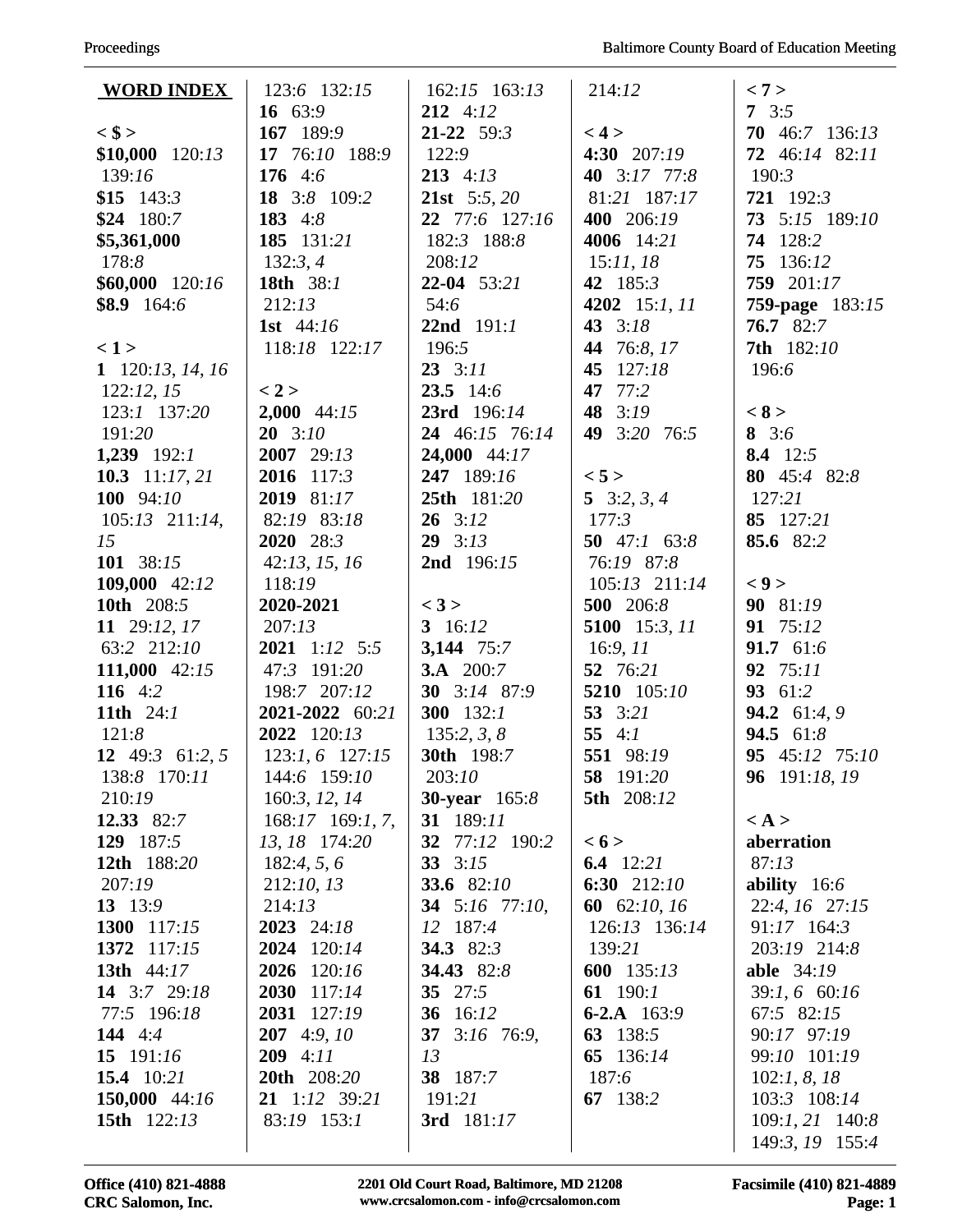| 167:8 188:15           | accommodation         | actions $35:21$     | 179:14 183:7          | advocacy $21:17$     |
|------------------------|-----------------------|---------------------|-----------------------|----------------------|
| 192:4 204:5            | 52:18                 | 51:6, 8             | 194:16                | 26:17 27:2           |
| absence 16:18          | accomplish            | active 196:17       | addressed 32:1        | 49:7                 |
| absences $65:3$        | 140:7                 | actively 36:9       | 192:21 206:2          | advocating           |
| <b>Absent</b> 2:6, 12, | accomplished          | 129:10              | addresses 20:1        | 144:21               |
| 13 65:8                | 69:5                  | activities 50:5     | 191:4                 | <b>affect</b> 172:18 |
| absolutely             | <b>Accountability</b> | 69:8 196:4, 18      | addressing            | afraid $41:11$       |
| 38:19 93:2, 3,         | 64:9 118:2, 15        | 197:2, 5            | 42:1 156:19           | <b>Africa</b> 44:14  |
| 10, 21 209:3           | 119:8 129:15,         | actual $86:8$       | adequate 37:6         | age 47:5 65:16       |
| Abstain 9:21           | 16, 20 138:20,        | 112:7 134:3         | 153:16 155:13         | $106:11$ 150:2,      |
| $10:2$ 167:15          | 21 184:5              | 139:18              | adjourned             | 17                   |
| $168:8, 10$ 174:3,     | 193:13 194:7          | actualize $63:16$   | 213:2,3               | agencies $73:3$      |
| $\mathcal{I}$          | accountable           | ad 47:11 148:6      | Adjournment           | 124:7 182:2          |
| academic 42:18         | 166:14,20             | Adams $3:17$        | 4:13                  | agency 122:10        |
| 47:11 52:9             | accreditation         | 40:6,7              | adjust 107:19         | 123:7 126:20         |
| 56:13 63:16            | 124:20 141:17         | adapting $32:12$    | adjusted 123:9        | 192:16               |
| 72:3, 18 74:13         | accurate 112:1        | add 52:11           | adjusting $77:19$     | Agenda 3:4           |
| 80:18 82:20            | 133:17 214:7          | 159:5, 6 160:1      | <b>Administrative</b> | $4:11$ $5:19,20$     |
| 93:15 116:19           | achieve $63:18$       | 168:16 169:12       | $3:6$ $8:19$ $9:3$ ,  | $6:1, 3, 4, 21$ 7:1  |
| 128:13 156:15          | 137:1                 | 172:6 209:17        | 12 79:8               | 8:18 14:12           |
| 184:9 195:11           | achieved 62:15        | added 133:15        | administrators        | 53:14, 15 55:13      |
| 211:17                 | 76:18                 | 144:14, 15          | $33:4$ 67:1, 4        | 116:10 144:4         |
| academically           | achievement           | 152:18 158:19       | 70:15, 19 71:8        | 145:19 146:2         |
| 103:17                 | 56:13, 17 57:15       | 161:15              | 75:20 130:1           | 176:8 182:21         |
| academics              | 60:2 64:4, 7, 15      | adding $125:11$     | admit 148:21          | 207:10, 14           |
| 67:11 100:12           | 66:14 68:12           | 131:8               | 149:11                | 208:6 209:16,        |
| Academy $9:4,5$        | 69:12, 17 72:6        | addition 24:2       | adopt 120:14          | 17, 20 210:10,       |
| $11:2, 5$ 12:18        | 82:20 93:16           | 65:6 69:16          | 159:21                | 16 212:8             |
| 180:14 181:7           | 105:16 109:10         | 70:10 103:6         | adopting $183:13$     | agendas 186:1        |
| accelerate 80:7        | 111:19,21             | 125:19 178:6,       | adopts 182:7          | aggregate $50:14$    |
| 102:2                  | 112:2 113:7           | 16                  | adult $36:3$          | ago 25:12            |
| accelerated            | 115:16 123:14         | additional $41:3$   | adults $40:19$        | 26:17 29:20          |
| 101:4,10               | 149:21 156:16         | 84:3 92:2           | 78:21 107:19          | 44:8 144:17          |
| 107:21 191:11          | 211:17                | 103:21 116:3        | 149:18                | agree $205:20$       |
| accelerating           | achievements          | $143:12$ $146:1, 5$ | advance 52:18         | <b>agreed</b> 178:8, |
| 100:21 108:11          | 80:18                 | 188:7 189:11        | 120:3 123:15          | 12                   |
| acceleration           | achieving $63:15$     | 190:11 191:9,       | 180:8                 | Ah 184:12            |
| 67:15 102:20           | 112:5                 | 16 192:4, 10        | advanced $67:10$ ,    | ahead $16:10$        |
| $accept \quad 14:18$   | acknowledge           | 206:17              | 11, 13 126:21         | 52:6 53:3 56:8       |
| 15:9 148:18            | 184:15                | <b>Additionally</b> | advancement           | 84:18 162:3, 7       |
| 149:11                 | acquire $140:11$      | 61:17 147:15        | 64:15                 | 206:14 208:1         |
| acceptable             | Act 6:8 71:17         | 185:1 186:4         | advantage             | <b>AIB</b> 129:21    |
| 193:10                 | acted $30:8$          | 192:11 194:15       | 122:5                 | 130:7 134:2          |
| accepted 174:21        | Action 3:21           | additions 5:21      | adverse 46:7          | aid 136:18, 19       |
| $access$ 24:7          | 35:20 53:15           | 6:2                 | advice $6:16$         | alarming             |
| 25:16 50:13            | 54:5 79:6             | address 18:20       | 18:3                  | 151:18               |
| 68:15 127:4            | 186:1 200:16          | 19:7 73:3, 15       | advisory $30:15$ ,    | <b>albeit</b> 147:18 |
| 134:21 185:20          | actionable            | 74:3 123:11         | 18 31:2, 11           | align $122:2$        |
| $accessing$ 25:2       | 21:13                 | 161:17 178:21       | $125:14$ $206:1$      | aligned $70:17$      |
| 128:14                 |                       |                     | 212:1                 | 183:9 188:3          |

Office (410) 821-4888 **2201 Old Court Road, Baltimore, MD 21208 Facsimile (410) 821-4889**<br>CRC Salomon, Inc. www.crcsalomon.com - info@crcsalomon.com **Page: 2**  $www.crcsalomon.com - info@crcsalomon.com$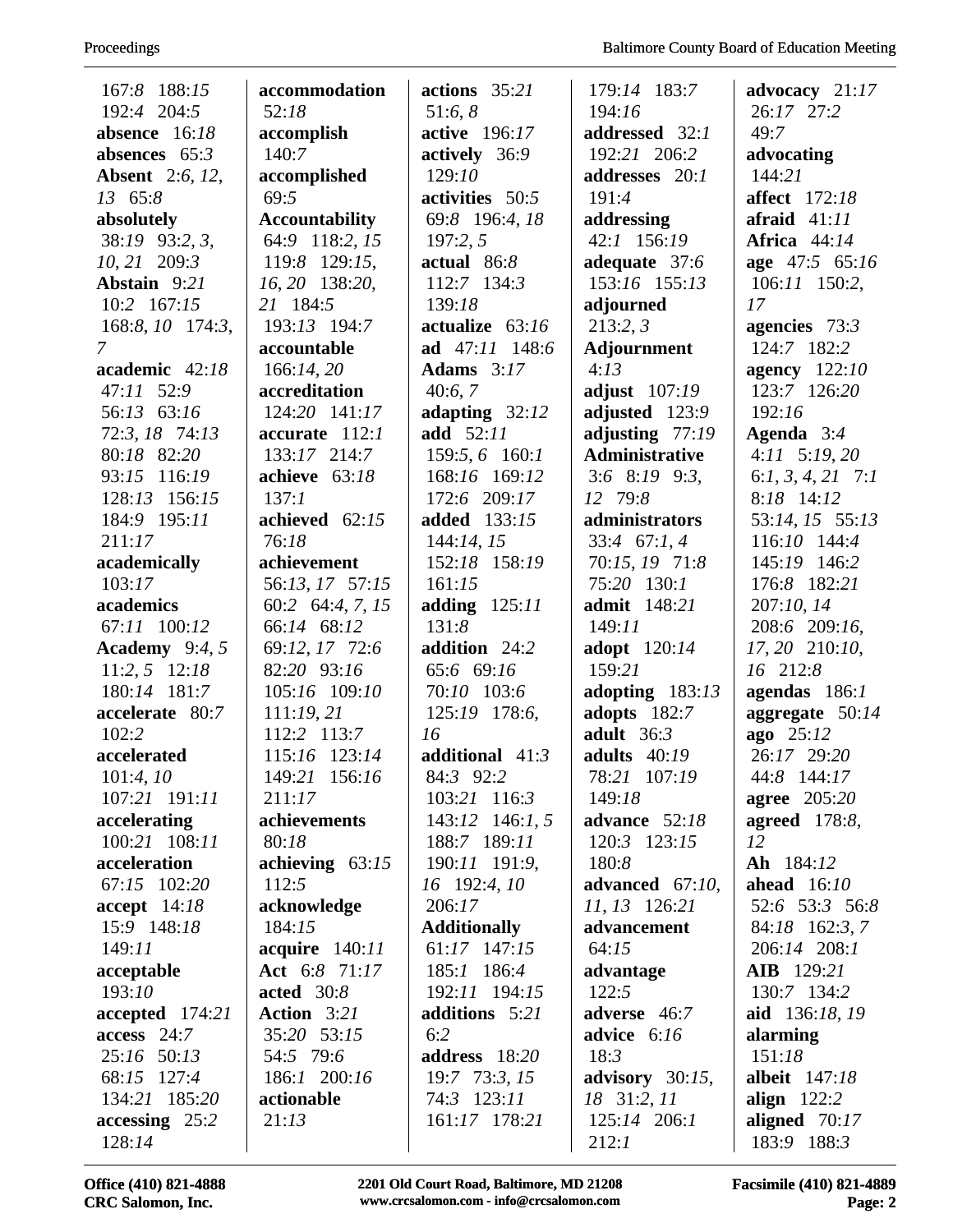| alignment $71:1$         | anchored $141:4$ ,       | appointed                      | approved              | asking $37:18$      |
|--------------------------|--------------------------|--------------------------------|-----------------------|---------------------|
| 119:11 121:7             | 6                        | 117:4, 17 139:6                | 165:16 177:8,         | 38:2 44:2           |
| 153:10 187:13            | and/or $127:1$           | 151:15,20                      | 21 178:17             | 47:18 91:6, 10      |
| 188:18                   | 189:19 198:2             | 152:2, 3 170:10,               | 179:8 180:3, 6        | 111:11 115:10,      |
| alive 57:12              | Anderson 7:2, 4          | 20 171:7                       | 187:19                | 11, 12 156:17       |
| Allegiance 5:6,          | Angela 10:21             | 172:12                         | approximately         | asks 14:18          |
| 11                       | 11:12                    | appointees $6:12$              | 45:4 61:13            | aspect $94:12$      |
|                          | angry $36:6$             | appointment                    | 62:14, 16 63:2        | 142:2               |
| <b>Allegiance/Silent</b> | <b>Anne</b> 162:13       | 6:9 12:3, 16                   | 77:5                  | aspects $141:4$     |
| 3:3                      | 163:4, 5                 | 13:7, 19 151:9,                | <b>April</b> 182:4, 5 | assemblies 68:6     |
| <b>Allen</b> 3:20        | announcement             | 12 152:3                       | archived 186:5        | <b>Assembly</b>     |
| 49:16, 17                | 206:8                    | <b>Appointments</b>            | <b>Area</b> 12:13     | 147:21 159:10       |
| allocated 191:9          | <b>Announcements</b>     | $3:6$ $8:19$ $9:3$ ,           | $24:16, 20$ $25:1,$   | 160:3, 15           |
| allotment                | 4:12 212:9               | 13 168:17                      | 9, 11, 12, 14, 16,    | asserts 184:6       |
| 206:20                   | annual $57:13$           | 169:13                         | 20 26:2 29:16,        | assess $114:20$     |
| allow $20:10$            | 176:18 207:12            | appreciate $18:5$              | 19, 21 30:3, 18       | 190:20              |
| 52:8 163:14              | anomaly 85:16            | 29:4 41:20                     | $31:10$ $32:18$       | assessed 57:11      |
| 197:5 203:21             | answer $89:5$            | 49:9 51:2 56:7                 | 36:11 44:5            | 83:18 84:10, 11     |
| allowed 18:20            | 91:5 116:3               | 86:17 87:19                    | 123:11 124:2          | assessing           |
| 19:3 28:9, 13            | 161:13 182:14            | 89:4 91:4 94:9                 | 128:7 129:11          | 183:13 186:11       |
| 163:17 172:5,6           |                          | 95:3, 11 97:2                  | 154:2 177:3, 13       | <b>Assessment</b>   |
| 196:16                   | answered $142:7$ ,<br>12 |                                | 178:20, 21            |                     |
|                          |                          | 108:6 109:3, 7<br>115:8 142:11 |                       | 64:9 80:4 83:8,     |
| allowing $18:9$          | answers $114:1$          |                                | 179:16, 17, 18,       | 10, 11, 12 84:12    |
| 136:21                   | 139:9 194:19             | 143:17 166:6                   | 21 189:9 194:6        | 86:1, 8, 15         |
| alongside 69:17          | antibodies               | 167:1 205:20                   | $206:1$ $212:1$       | 107:16 128:2        |
| alternatives             | 46:12, 15                | 210:13                         | areas $44:13$         | assessments         |
| 194:14                   | anticipate               | appreciated                    | 59:10 62:9            | 56:16 70:3          |
| alters 48:9              | 140:2 188:21             | 26:18 164:14                   | 63:1, 6 76:5, 11      | 84:11 114:19        |
| ambitious 79:4           | anticipating             | appreciates                    | 77:5, 9 118:19        | 115:4, 5, 6         |
| amend $14:20$            | 110:18                   | 158:3                          | 147:10 153:10         | 156:11              |
| 160:1, 12                | anybody $184:11$         | apprenticeship                 | 184:3 194:5           | assignment $6:10$   |
| amended                  | AP 115:6                 | 127:10                         | 210:2,4               | assignments         |
| 174:21                   | apathetic $34:16$        | apprenticeships                | argue 166:13          | 209:9               |
| Americans 46:8           | appalled 149:12          | 127:14,17                      | argued 147:7,         | assigns $194:4$     |
| amid 150:15              | apparent 29:18           | approach                       | 13 150:8              | assist $51:18$      |
| amount $131:3$ ,         | Appeals 147:7            | 185:12                         | arguments             | Assistant $9:4, 5$  |
| 10                       | appears $15:17$ ,        | approaching                    | 150:12                | $11:1$ $12:17$      |
| <b>amounts</b> 179:11    | 19                       | 86:7 113:8                     | <b>article</b> 154:13 | 13:15 124:11        |
| amplifying $37:7$        | Applause 11:14           | appropriate                    | 163:9                 | 130:10 137:4        |
| Amy 3:17 40:6            | $12:2, 15$ 13:6,         | 18:6 19:12                     | articulate            | assistants 33:5     |
| analysis $64:13$         | 18 14:10                 | $41:5$ 54:1                    | 109:21                | associated 46:6     |
| 66:8 69:17               | apples $113:16$          | 64:14 65:17                    | artifacts 185:20      | 98:10 131:11        |
| 71:16 72:8               | application              | 70:9 141:18                    | 186:7                 | 172:10              |
| 101:7                    | 46:11                    | 188:7                          | arts 59:11            | associate's         |
| Analytics 60:4           | applies $26:21$          | approval $9:3$                 | 76:8, 12, 16          | $124:13$ $137:1, 8$ |
| analyze $94:21$          | 141:18                   | 49:9 178:10                    | 77:1                  | assume $27:14$      |
| 185:2 188:15             | apply $22:12$            | 179:2 181:21                   | <b>Arundel</b> 162:13 | 39:20 112:9         |
| analyzed 75:18           | 52:7 92:5                | approve 7:11                   | 163:4,5               | assumption          |
| analyzing 79:2           | 173:7                    | 9:12 29:14                     | asked 32:6, 14        | 35:15               |
| 115:20                   | appoint $170:6$          | 54:4 105:7                     | 145:21 193:3          |                     |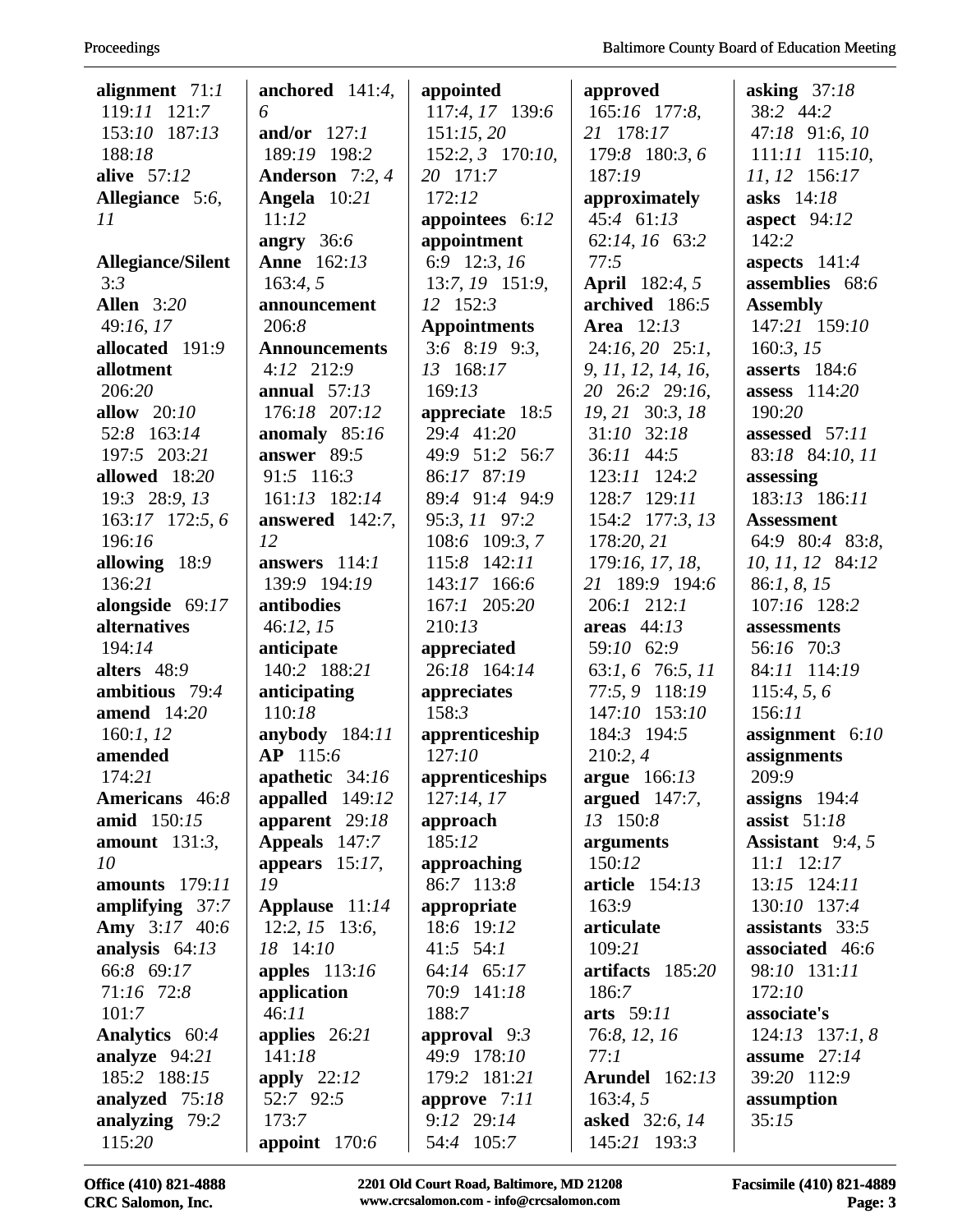| athletes 196:9           | 149:17 194:10                 | 34:9 37:14, 15,      | 130:17 132:9                  | benchmarked              |
|--------------------------|-------------------------------|----------------------|-------------------------------|--------------------------|
| 203:21                   | authorize 54:6                | 19 39:15 40:15       | 137:15<br>141:11              | 126:16                   |
| Athletic 196:8           |                               | 51:17 64:2           | 142:15                        | benchmarks               |
| athletics $52:5, 8$      | autonomy<br>70:20 154:4, 6    | 68:21 72:5           | 168:17<br>169:12 183:16       |                          |
|                          |                               |                      |                               | 114:14,17<br>Bender 56:4 |
| atmosphere               | available 59:16<br>62:2 66:20 | 118:9 120:2, 10      | 188:4 190:20<br>192:19 193:6, |                          |
| 53:8                     |                               | 125:14,18            |                               | 60:3 64:19, 20           |
| atom $48:8$              | 69:7, 15 121:10               | 153:12 155:13        | 20 194:20                     | 66:6 68:3                |
| attack $94:3$            | 186:8 206:17                  | 158:2 165:17         | 197:9, 11, 14, 21             | 101:18 106:3             |
| 150:16                   | average 82:5,                 | 183:10, 19           | 198:10 202:12                 | 110:8 111:10,            |
| attained 127:19          | 14, 15 137:15                 | 192:19 195:9,        | bcps.org $20:7$               | 13 112:3                 |
| 128:1                    | 138:1                         | 19 197:6 198:4       | <b>BCSC</b> 3:15              | beneficial               |
| attempted 47:2           | avoid 168:20                  | 210:2 214:2, 5       | beam $92:16$                  | 150:20                   |
| attempts 140:10          | 169:16                        | band $59:8$          | beautiful                     | benefit 158:6            |
| <b>attend</b> 18:10      | awaiting $147:13$             | <b>bar</b> $58:13$   | 156:14 157:17                 | 189:7 190:3              |
| $31:18$ 60:15            | awards $65:20$                | bargaining           | <b>Bedford</b> 177:14         | benefits 15:2            |
| 130:12 132:8             | 68:6                          | 6:17 36:17           | began $200:2$                 | 190:2                    |
| 210:4                    | aware $36:9$                  | 143:1 149:4          | beginning                     | <b>best</b> 53:4         |
| attendance               | 45:10 117:3                   | 150:19 163:15        | $21:14$ 40:3                  | 63:13 89:13              |
| $15:3$ 16:17             | 134:15                        | 202:6                | 69:14 75:16                   | 100:13 113:2, 8          |
| 50:15 58:19              |                               | barrier 25:6         | 86:11 103:12,                 | 117:11<br>165:21         |
| 59:5, 6, 12 60:9,        | $<$ B $>$                     | barriers 192:8       | 19 146:14                     | 195:12 211:5             |
| $19 \quad 61:2, 4, 6, 8$ | <b>back</b> 28:10             | 194:17               | 169:6 201:16                  | 214:8                    |
| 64:16, 20 65:4,          | 38:21 39:6                    | <b>based</b> $72:7$  | 209:11                        | better $46:16$           |
| 6, 9, 14, 16, 19,        | 47:9 71:4, 11                 | 83:4 88:4 91:2       | begins $28:18$                | 60:17 91:18              |
| 20 66:1 75:10,           | 82:20<br>88:1                 | 111:2 131:21         | 197:20                        | 97:3, 6 99:12            |
| 13, 16, 17 78:10         | 89:19 90:19                   | 140:20 146:19        | begun $98:20$                 | 151:11 184:8             |
| 93:8 96:3, 7             | 91:14 93:15, 21               | 150:2 188:14         | Behalf 3:9                    | beyond $52:13$           |
| 101:21 115:21            | 103:10, 20                    | baseless 150:12      | 20:12                         | 90:3                     |
| 211:16,17                | 108:9 112:16                  | baseline 92:4        | behavior 19:13                | bias $27:14$             |
| attended 31:8            | 116:1 140:8, 15               | 136:5                | $32:18$ 70:1, 4,              | <b>Biden</b> 206:7       |
| 41:14 201:9              | 146:14 151:4                  | basic $50:12$        | 13 72:20 73:21                | big 83:20                |
| 210:5                    | 157:13 158:17                 | 144:18               | 100:12 193:9                  | 86:20 146:11             |
| attending $16:12$ ,      | 161:18 189:3                  | basically 87:2       | 194:1                         | 157:20                   |
| 13 196:20                | 208:6 209:20                  | basis $59:16$        | <b>behavioral</b> 72:3        | bigger $146:17$          |
| attention 33:12          | background                    | <b>Battle</b> 180:16 | 74:9 122:16                   | biggest $102:17$         |
| 57:18 158:9              | 192:9                         | <b>BCPS</b> $5:15$   | 129:4                         | 103:4                    |
| attest $163:3$           | <b>backward</b>               | 16:3 21:3 22:3       | behaviors                     | <b>Bill</b> 117:15       |
| attitudes $144:13$       | 102:20, 21                    | 33:18 41:21          | 69:21 78:18                   | 118:18 129:3             |
| attributed 50:17         | backwards 97:6                | $42:3$ $43:21$       | <b>Belcastro</b> 3:11         | $135:13$ 161:10,         |
| audit 188:16,            | <b>bad</b> 91:12              | 58:10 59:1, 14,      | 23:8, 10, 21                  | 18                       |
| 20 200:7                 | 107:8                         | 20 66:19 69:12       | beliefs $144:13$              | billing $207:12$         |
| 207:15                   | balanced 185:12               | 70:14, 18, 21        | believe $15:4$                | billion $164:6$          |
| <b>August</b> 147:12     | <b>BALTIMORE</b>              | 71:10, 19 76:2       | 21:3 28:13                    | <b>bills</b> $157:9, 10$ |
| August-                  | 1:2 $5:4,9$                   | 79:17 80:2           | 38:10 56:1                    | <b>BioNTech</b> 45:9     |
| <b>September</b>         | 11:10, 18, 21                 | 119:13 121:7,        | 96:4 140:16                   | bit 93:6 118:6           |
| 180:12                   | $12:6, 21$ 13:4,              | 13, 18 122:4, 13,    | 146:21 164:15                 | 151:18 181:13            |
| <b>Austin</b> 53:10      | 10 14:8 19:9                  | 21 123:9, 12         | 166:2 210:17                  | blessed $48:1$           |
| authority                | 20:3 21:2, 18                 | 124:21 125:12        | <b>belittling</b> 36:12       | blessings 48:2           |
| 129:17 134:3             | $23:1, 6$ $24:16$             | 126:14 127:20        | <b>benchmark</b>              | <b>blue</b> 89:15        |
|                          | 25:4, 11 27:6                 | 128:3 129:9          | 62:15 76:18                   | 90:9 94:9                |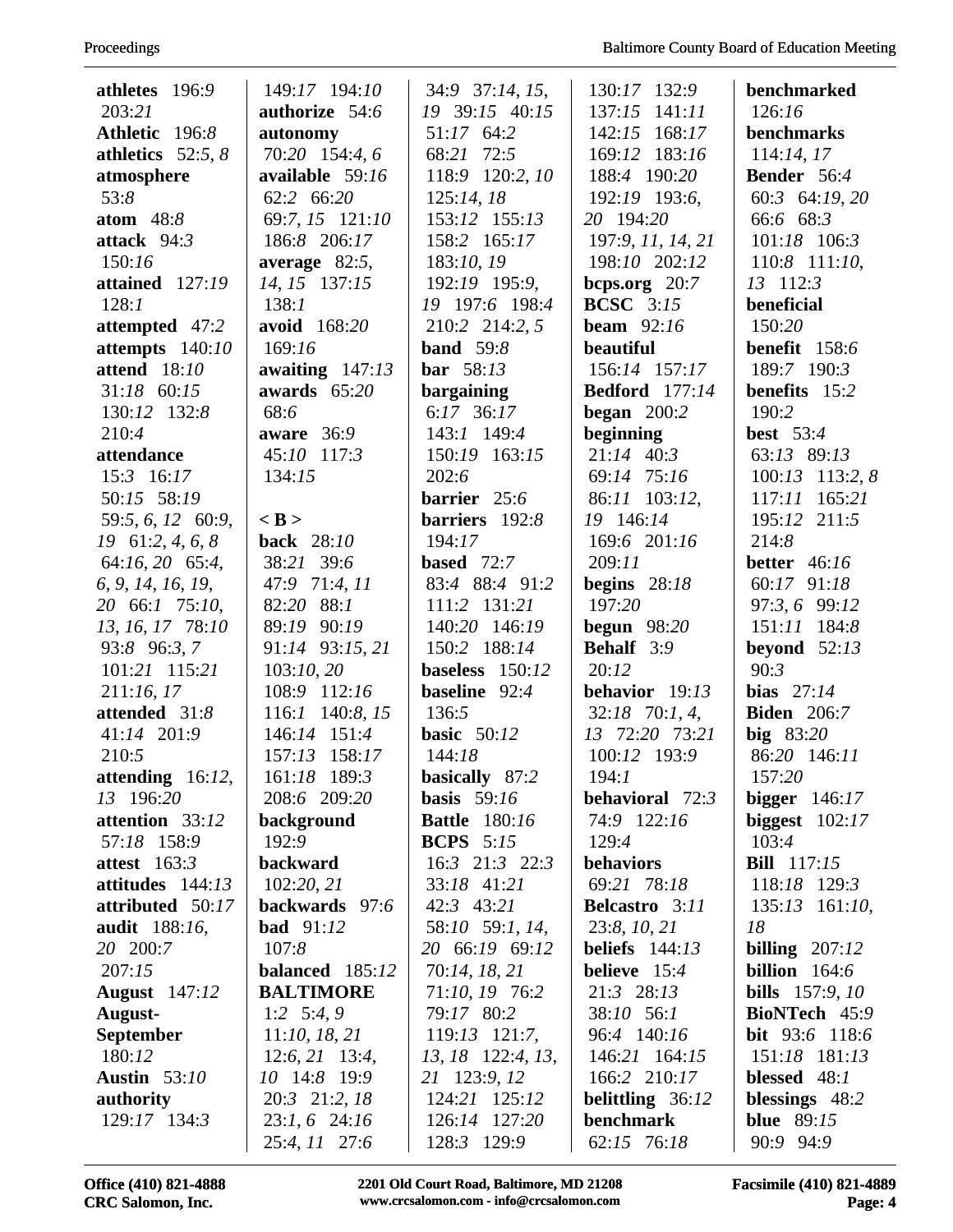| <b>Blueprint</b> 4:2        | $139:2, 4$ $142:11$ ,    | <b>Booze</b> 10:21        | 149:3 150:2, 5,            | Call 3:2 5:3        |
|-----------------------------|--------------------------|---------------------------|----------------------------|---------------------|
| $24:6$ $25:3$               | 19 143:10, 18            | 11:13                     | 18 154:8                   | 7:2 8:19 14:14      |
| $116:11$ $117:2$ ,          | 144:5, 8 146:6,          | <b>Boswell-</b>           | 163:20 164:5,6             | 30:15 38:17         |
| 13 118:6, 12, 13            | 7, 16 148:17             | <b>McComas</b>            | 176:9 177:8                | 53:16 55:15         |
| 119:9, 13, 21               | 149:3, 9, 16, 19         | 143:14                    | 182:3, 6, 8                | 116:12 137:4        |
| 120:11 121:14,              | 150:3, 9 151:15          | <b>Boulevard</b>          | 199:17, 19, 21             | 144:6 167:11        |
| $16, 21$ 122:1, 3,          | 152:9 153:5, 13          | 180:19                    | 201:4, 6, 15               | 173:16 176:9        |
| 7, 11 123:7, 10             | 154:2 155:12             | bouncing $91:14$          | 202:2 208:11               | 183:1               |
| $124:15$ $126:1$            | 158:2, 8 159:8           | boundaries                | 212:12                     | called 125:13       |
| 127:17 128:7,               | $160:8$ 164:11,          | 36:16 149:5               | budgetary                  | 128:20              |
| 18 129:11, 15               | $14, 15, 21$ 165:1,      | bounds $52:13$            | 149:17 164:3, 4            | calling $210:10$    |
| 130:5, 14, 17               | 5, 16, 17, 18, 20        | Branch 178:4              | budgeting 143:6            | calls $68:14$       |
| 142:19 143:2                | 166:2, 8, 13, 16,        | brand $77:17$             | budget-related             | 70:2                |
| $145:1$ 154:11,             | 17 167:9                 | 98:14                     | 50:5                       | cameras $104:10$ ,  |
| 20 155:6, 11                | 168:21 169:17            | bravery $50:19$           | budgets $163:15$ ,         | 12                  |
| 183:9 186:2, 12             | 170:2, 4, 9, 10,         | <b>break</b> $37:21$      | 18                         | canceling 52:4      |
| 187:10, 12                  | $18$ 171:1, 7, 8,        | 40:9 71:6, 21             | build $66:16$              | cancelled           |
| 201:11 202:3                | 10, 11, 12 173:2,        | 196:14 198:11             | 74:16 99:7, 10             | 196:15              |
| <b>BOARD</b> 1:1, 8         | 6 176:5, 13              | breaking $44:1$           | 125:16 180:10              | candidate           |
| $2:1, 3$ 3:7 4:4,           | 177:20 179:8             | breakout 87:5             | building $13:13$ ,         | 10:21 11:15         |
| $10\quad 5:4, 13\quad 6:6,$ | 180:3 182:1              | <b>brick</b> 75:14        | 15, 16 40:20               | 13:19               |
| 20 7:6 9:2                  | 183:4, 5, 16             | <b>brief</b> 51:12        | 43:9 51:15                 | candidates          |
| 14:13, 17, 18               | 185:9, 10                | 139:13 159:18             | 59:15 60:2                 | 170:7               |
| $16:19$ 18:2, 4, 8,         | 194:12 198:9,            | briefly $152:14$          | 71:12 73:21                | capable $22:17$     |
| 12, 14, 16, 20              | 18 201:3 202:8           | 164:13                    | 78:20 84:6                 | 35:17               |
| $19:6$ $20:5, 7, 9$ ,       | 204:9, 11                | bring $25:5$              | 94:21 101:7                | capacity 53:20      |
| $11, 15, 21$ $21:1,$        | 207:14 210:10,           | 146:16                    | 115:14 207:20              | 66:16 78:20         |
| 19 22:3, 7 23:1,            | 14, 15 212:11            | bringing $9:2$            | 208:3                      | 99:8, 10 155:19     |
| 4, 12, 13, 17               | <b>BoardDocs</b>         | 26:1 31:3                 | buildings $97:14$          | Capital $4:5$       |
| 24:12 26:13, 20             | 6:20 40:11               | 89:18                     | 125:9 195:6                | 24:13 25:20         |
| 27:1, 3, 8, 17              | 203:6                    | brings $11:17$            | 196:2                      | 28:7 29:14          |
| 29:10, 14 30:20             | boardroom                | 12:5 13:9                 | <b>builds</b> 128:21       | 30:10 133:7, 12,    |
| 31:19 33:19                 | 21:15 33:21              | <b>Brit</b> 117:4         | built $35:2$               | 14 163:15, 18,      |
| 34:5 35:7, 10,              | boards $121:11$          | <b>BROADCAST</b>          | 145:1 155:17               | 20 176:9, 16        |
| 16 37:1, 18                 | $154:6$ $164:1$          | $1:9 \quad 5:14$          | 193:14                     | 177:2, 7, 21        |
| 42:21 43:14, 20             | <b>Board's</b> 7:7       | broken $96:6$             | <b>bullet</b> 136:17       | 182:7               |
| 49:19 53:6, 19              | $15:10$ 20:7             | brought $145:14$          | 154:5                      | caption $154:9$     |
| 54:1, 7 55:17               | 148:20 212:9,            | <b>Brousaides</b>         | <b>bullets</b> $204:7$     | 155:12              |
| 57:3 80:20                  | 16                       | 53:17, 18 54:4            | bullying $32:18$           | card 81:16, 18      |
| 81:10 83:21                 | <b>bodies</b> 133:15     | 55:12 146:21              | <b>bunch</b> 206:12        | cardiovascular      |
| 90:7 92:10                  | 158:4                    | 147:3, 6, 14              | <b>bus</b> $38:13, 14$     | 46:14               |
| 104:17 105:6, 9             | body $85:17$             | 161:14                    | 194:11                     | cards $71:15$       |
| 114:9 115:2                 | <b>BOE</b> 168:17,       | <b>Bs</b> $62:12$ $76:15$ | <b>Business</b> $3:5, 6$ , | <b>care</b> $124:4$ |
| 116:5, 18 118:2             | 19 169:12, 14            | 112:13                    | 7, 21 4:3 21:17,           | career $24:9$       |
| 120:12, 17, 19              | boe@bcps.org             | <b>Budget</b> 4:6         | 21 128:6 144:5             | 26:2 29:21          |
| 123:16 126:12               | 20:6                     | 22:10 24:14, 18           | $165:12$ 192:1             | 119:4, 5 120:14,    |
| 128:5 129:2, 16,            | <b>boiler</b> 180:14     | 25:21 28:7, 10,           |                            | $16, 18$ 121:1, 6   |
| 21 130:20                   | <b>bonding</b> $48:11$ , | 11 29:15 30:11            | $<$ C $>$                  | 126:6, 9, 18        |
| $135:5$ $137:13$ ,          | 17                       | $36:15$ 50:3, 6           | cabinet 115:10             | 142:2               |
| 16 138:20, 21               | <b>bonuses</b> $192:15$  | 133:7, 12, 14             | calendar 190:6             | careful $85:3$      |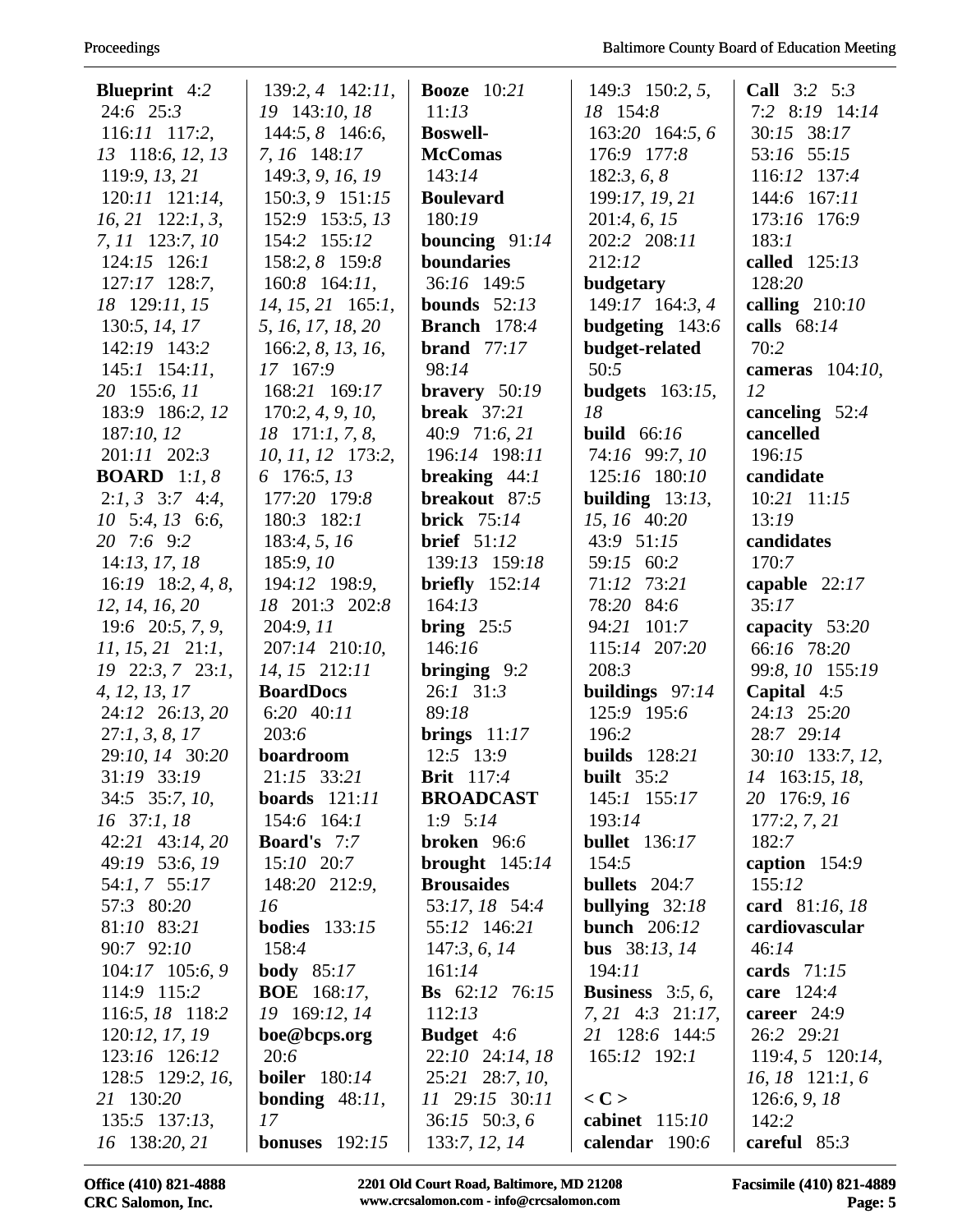| carries 8:16        | center 9:6        | 12 183:4 185:9        | challenges          | children 21:7         |
|---------------------|-------------------|-----------------------|---------------------|-----------------------|
| 10:19 17:21         | $11:16$ 22:6      | 198:20 208:15         | 32:12 74:17         | 35:14 41:14           |
| 55:12 174:14,       | 29:16 72:9        | 209:3 210:12,         | 77:16 205:10        | $43:5, 16$ $47:13,$   |
| 17 176:4            | 79:17             | 14                    | challenging         | 18 48:5, 10           |
| Case 53:21          | centerpiece 72:4  | chaired $156:20$      | 91:10, 13 140:3     | 89:15, 16             |
| 54:6 146:18, 20     | centers 125:21    | <b>CHAIRMAN</b>       | 198:11              | $101:19$ $102:4$ ,    |
| 150:10 212:4        | central $31:17$   | 47:20 208:1           | chance $39:5$       | 13, 14, 17 106:4,     |
| Cases 44:12, 14,    | 64:2 192:13       | chairs 209:9, 12      | change $32:11$      | 7, 9, 18 107:3        |
| 15 45:5 195:2,      | CEO 45:9          | <b>CHAIRWOMA</b>      | 35:20 52:19, 21     | 110:15 112:19         |
| 18, 20 196:17       | certain $113:7$   | N $5:2, 3$ 7:4, 5,    | 110:19 156:7        | 149:20 158:15         |
| 197:6, 16 198:5     | 143:4             | $10, 15$ 8:14, 16     | 172:9 178:2, 14     | children's 68:16      |
| 205:3               | certainly 23:16   | $9:11, 17$ 10:16,     | 183:17 186:7        | child's $47:3$        |
| catching $51:20$    | 26:18 87:18       | 18 14:11 15:8,        | changed $86:1$      | 65:2, 16              |
| categories          | 89:1 170:1        | 13 16:8, 10, 19       | changes $5:21$      | chiller 180:18,       |
| 119:12 193:12       | 202:5 207:2       | $17:18, 20$ $20:14$ , | 6:3 15:18, 19       | 20 181:2, 4, 5, 8     |
| category $27:18$    | certificate       | 15 23:7 26:7          | 66:20 117:6         | choose $152:5$        |
| 91:3                | 127:9, 12         | 29:6 30:14            | 134:4 157:11        | chose 155:5           |
| Catholic 49:1       | certification     | 33:15, 17 37:9        | 177:10,11           | chosen 149:18         |
| causes 79:3         | 120:17, 19        | 40:5 43:17            | 178:2               | Christian 2:14        |
| 115:12 193:9        | 140:2, 3, 6       | 49:15 53:9            | Channel $5:15$ ,    | 5:7 11:12             |
| Causey 2:5          | 189:7, 16, 20     | 54:3, 10, 13          | 16                  | 27:20 37:7            |
| 7:18, 19 9:20,      | certifications    | 55:9, 11 81:8         | chapter $186:1$ ,   | 113:10 114:2          |
| $21 \quad 17:1, 2$  | 141:6             | 84:18 86:18           | 12 187:3            | Christmas 39:8        |
| 104:17,18           | certified 120:12  | 91:19 95:8            | 200:10 201:1        | 49:3 180:8            |
| 108:6 109:5         | 126:12 137:14,    | 104:3, 7, 16          | <b>Char</b> 33:18   | chronic 193:8         |
| 116:16 142:9,       | 16                | 109:4 116:8           | characteristics     | <b>Church</b> 180:15  |
| 10 160:18           | certify 214:6, 9  | 130:19 134:18         | 77:20 99:3          | churches 141:13       |
| 164:11, 12          | cetera 95:2       | 135:16 138:6          | charged 188:2       | circling $116:1$      |
| 166:12 167:14,      | 144:13 155:11     | 139:10 142:4, 8       | <b>Charlesmont</b>  | <b>Circuit</b> 146:19 |
| 15 169:20, 21       | CGI 190:8         | 143:9, 21 144:3       | 181:6               | citizen 27:5          |
| 173:3, 4, 17, 18    | chain $204:7$     | 159:19 160:4,         | chart $58:6$        | citizens 18:5         |
| 175:5, 6 198:19,    | Chair $2:3,4$     | 11, 19 162:2, 5       | check 137:17        | City 11:11            |
| 20 199:8, 14        | $8:4, 21$ 9:1, 14 | 164:10 166:8          | checked 46:9        | $12:12$ $13:4$        |
| 200:13, 18          | $10:6$ 14:15      | 167:10 168:10,        | check-in            | civil $21:17,20$      |
| 201:2 202:4         | 17:8 20:21        | 12 169:4              | 103:14, 18          | 48:14                 |
| 204:12, 13          | 23:11 25:8        | $170:14$ $171:3$ ,    | <b>checks</b> 192:9 | civilization 48:7     |
| 205:15 206:4        | 26:12 28:5        | 19 172:16, 21         | chemical 48:9       | clarification         |
| 210:11, 12          | 29:10 30:20       | 173:14 174:13,        | <b>Cheryl</b> $2:4$ | 130:13 169:11         |
| 211:20              | 31:1 49:17, 18    | 16 175:2 176:1,       | <b>Chesapeake</b>   | 170:17                |
| caution $52:16$     | 54:20 81:7        | $3, 7$ 182:16, 20     | 13:16 181:4         | clarify $136:8$       |
| <b>CCR</b> 127:3, 5 | 92:20 104:19      | 198:16 202:7          | chief $14:1$        | 203:9                 |
| CDC $45:4$ $47:1$   | 116:16, 17        | 203:14 204:8          | 116:19              | class $52:1, 5, 10$   |
| celebrate 33:10     | 117:4 144:7       | 205:7 206:3           | child $47:4$        | 191:10, 17            |
| 68:5, 12            | $147:5, 9$ 151:1  | 207:4, 9 208:7,       | 65:8 99:17          | classes 78:7          |
| celebrated 49:4     | 152:13 159:5,     | 10, 17, 21 209:5,     | 103:21 107:7        | 108:15, 17            |
| celebrating         | 12, 16 160:6, 10  | 8 210:9 211:19        | 112:4               | 111:4 137:3           |
| 33:10               | $161:3, 7$ 162:8  | 212:7                 | childhood 24:8      | 211:2                 |
| <b>Celebrations</b> | 168:8, 14 169:2   | challenge $191:5$     | 119:2 120:5         | classmate $47:4$      |
| 48:15               | 174:3, 19         | 206:10                | 125:14              | classroom             |
| cells 46:10         | 175:12 176:6,     |                       |                     | 56:15 67:18           |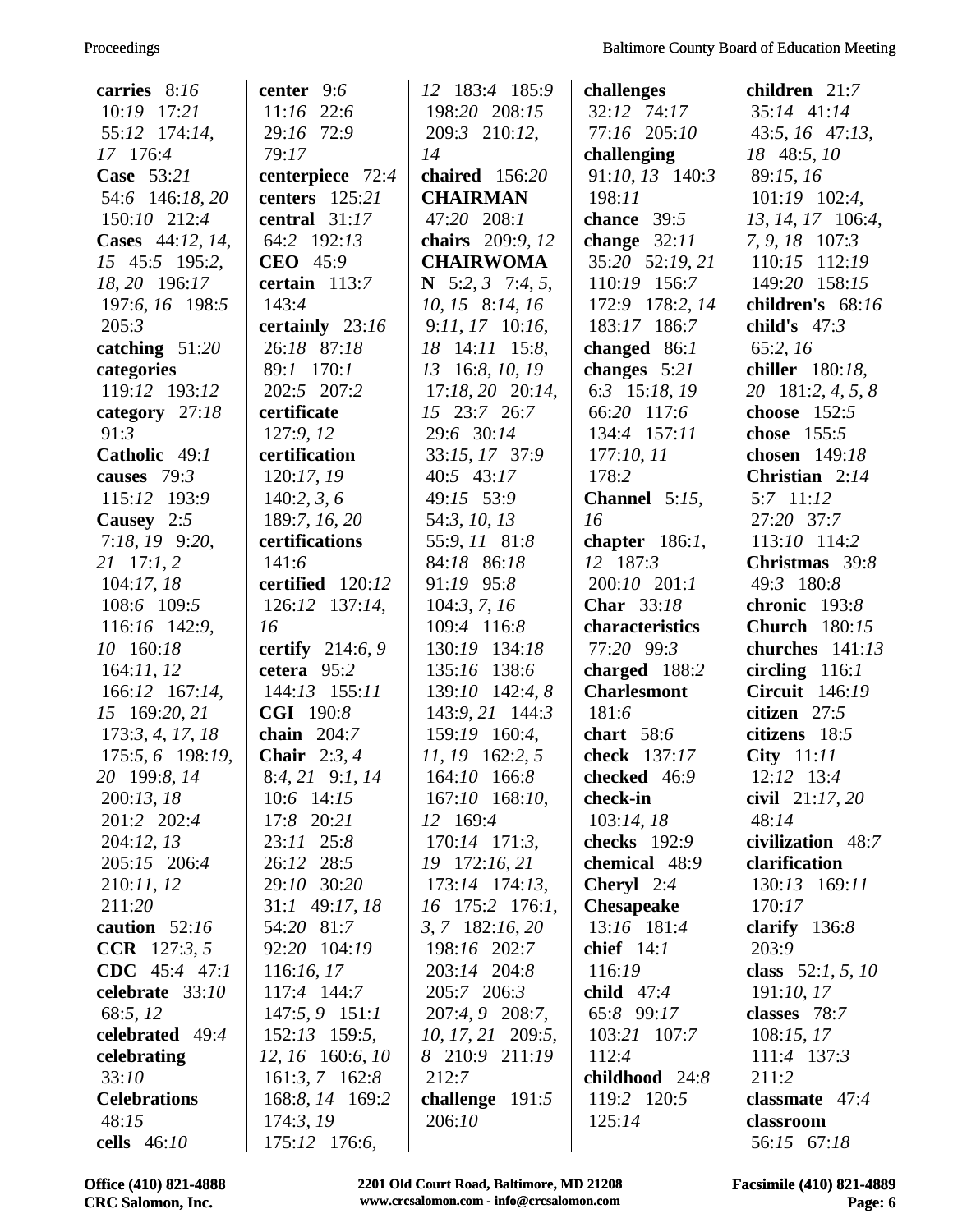| 70:2 83:3           | 98:17                    | 179:10 180:11    | 208:11, 14, 18   | comparatively       |
|---------------------|--------------------------|------------------|------------------|---------------------|
| 106:2, 10 107:9,    | cognizant 36:9           | 204:17           | 209:1, 6, 9, 12, | 91:11               |
| $17 \quad 108:1, 3$ | cohorts 97:5             | comfortable      | 13               | compare $93:3$      |
| $110:1$ $111:7,21$  | 204:21                   | 99:11            | committees       | 96:15 98:4          |
| 126:14 136:18,      | cold 52:2                | coming $86:21$   | 209:14           | 116:2               |
| 19 150:15           | collaborate              | 90:19 92:16      | committee's      | compared 43:5       |
| classrooms          | 59:1 126:14              | 93:2 94:2        | 14:19            | 61:19               |
| 106:9 124:12        | collaborating            | 108:9, 20        | commonly         | comparing           |
| 126:10 192:14       | 125:16                   | 115:18 134:8     | 118:13           | 100:4 113:16        |
| 204:21              | collaboration            | 143:6 146:20     | communicate      | comparison          |
| clear 26:18         | 21:6 31:14, 16           | 150:10 152:2     | 65:4 68:19       | 89:7 94:5           |
| 28:17 37:5          | 64:8 69:19               | commensurate     | 72:2             | 96:12, 16 97:3,     |
| 95:11 119:11        | 79:18 80:10              | 106:7            | communicated     | 6, 17, 19 98:2      |
| 152:15<br>144:9     | 114:18 122:4             | Comment 3:8      | 75:15 123:5      | 100:5               |
| 183:6 195:8         | 202:5                    | 15:6 16:9 18:1,  | 134:9 190:10     | comparisons         |
| clearer 152:17      | collaboratively          | 9 19:8 37:10     | communicating    | 90:18               |
| clearly $27:16$     | 58:11 64:4               | 53:12 85:21      | 68:8             | Compass $58:14$     |
| 148:7               | 70:9 73:5 79:6           | 96:1 135:12      | communication    | $119:13$ $177:1$    |
| Climate $60:5$      | 184:17 189:12            | 162:6 171:20     | 32:8 65:2        | 184:1               |
| 64:12, 17 69:9      | colleague                | commenting       | 80:12 95:15, 16  | compensation        |
| 72:15 73:5          | 123:21 164:16            | 20:2             | 133:5 190:16,    | $6:11$ 15:2         |
| 184:17              | collected 131:19         | comments         | 21 206:1         | $142:20$ 143:1, 3   |
| clinicians 45:16    | collecting               | 16:20 20:5, 10   | communications   | <b>Compensatory</b> |
| clock 19:17         | 131:18                   | 34:8 81:10       | 78:14 186:5      | 41:7                |
| close $47:9$        | collective 6:17          | 95:14 96:8       | 190:18, 19       | competitive         |
| 58:13 147:10,       | 36:17 149:4              | 105:15 130:21    | communities      | 127:6               |
| 12 197:21           | 150:19 163:15            | 149:13 161:21    | 74:12 197:3, 18  | complete            |
| <b>Closed</b> 3:21  | 184:18                   | 164:11,21        | <b>Community</b> | 170:19 188:14       |
| 6:7, 19 18:13       | collectively 37:5        | 167:11 169:20    | 14:5 18:4        | 189:1               |
| 53:16, 19 54:2,     | college $119:3$          | 204:12           | 21:20 22:3       | completed           |
| 5                   | $121:1, 5$ 126:18,       | commission       | $25:15$ 30:3     | 179:5 188:17        |
| closely $198:4$     | 21 127:6, 7              | 117:5 118:15,    | 31:18 41:20      | 190:4               |
| closer $25:21$      | 128:5 142:2              | 17 170:6         | 42:2 43:13       | completely          |
| closing $25:18$     | 192:5                    | commissioners    | 68:9 73:21       | 37:19 163:6         |
| 43:11 49:7          | <b>Collington</b> $31:1$ | 129:18           | 80:11, 15 81:1   | 171:21 189:11       |
| 101:3               | colloquy $169:10$        | commitment       | 95:19 118:21     | complex $22:5$      |
| closings $36:16$    | color $51:7$             | 21:13            | 124:16 128:4     | 35:14               |
| 149:5               | combined 106:1           | committed 47:5   | 129:1, 2 132:17  | compliance          |
| closure 103:11      | Comcast 5:15             | 63:15 68:8       | 136:2, 9 141:12, | 12:19 13:2          |
| club 212:6          | come 26:15               | 69:1 193:20      | 14, 20 165:8, 11 | compliment          |
| clubs 41:18         | 27:1 29:4                | 194:19           | 183:16 193:1,    | 26:16               |
| coach 52:4, 10      | 38:18 57:12              | <b>Committee</b> | 12, 14 194:8     | component           |
| Coalition 40:15     | 100:11 106:9             | $4:10$ 14:16, 18 | 195:9 196:19     | 24:12 35:21         |
| cochair 121:21      | 117:1 137:10             | 15:11, 15 129:2  | 198:10 203:11    | 103:8               |
| code 70:18          | 146:14 157:9,            | 135:21 145:10,   | 205:1            | components          |
| 71:20               | 14 167:3                 | $11, 21$ 146:15  | comparable       | 56:18 57:12         |
| coded $51:7$        | 198:11 205:12            | 152:3 153:18     | 126:7            | $71:13$ $78:1$      |
| codified 117:15     | comes $15:15$            | 156:21 170:5     | comparative      | 118:8 158:17        |
| co-enrollment       | 107:8 155:16             | 188:20 200:8     | 117:11           |                     |
|                     | 161:16 165:7             | 207:15,16        |                  |                     |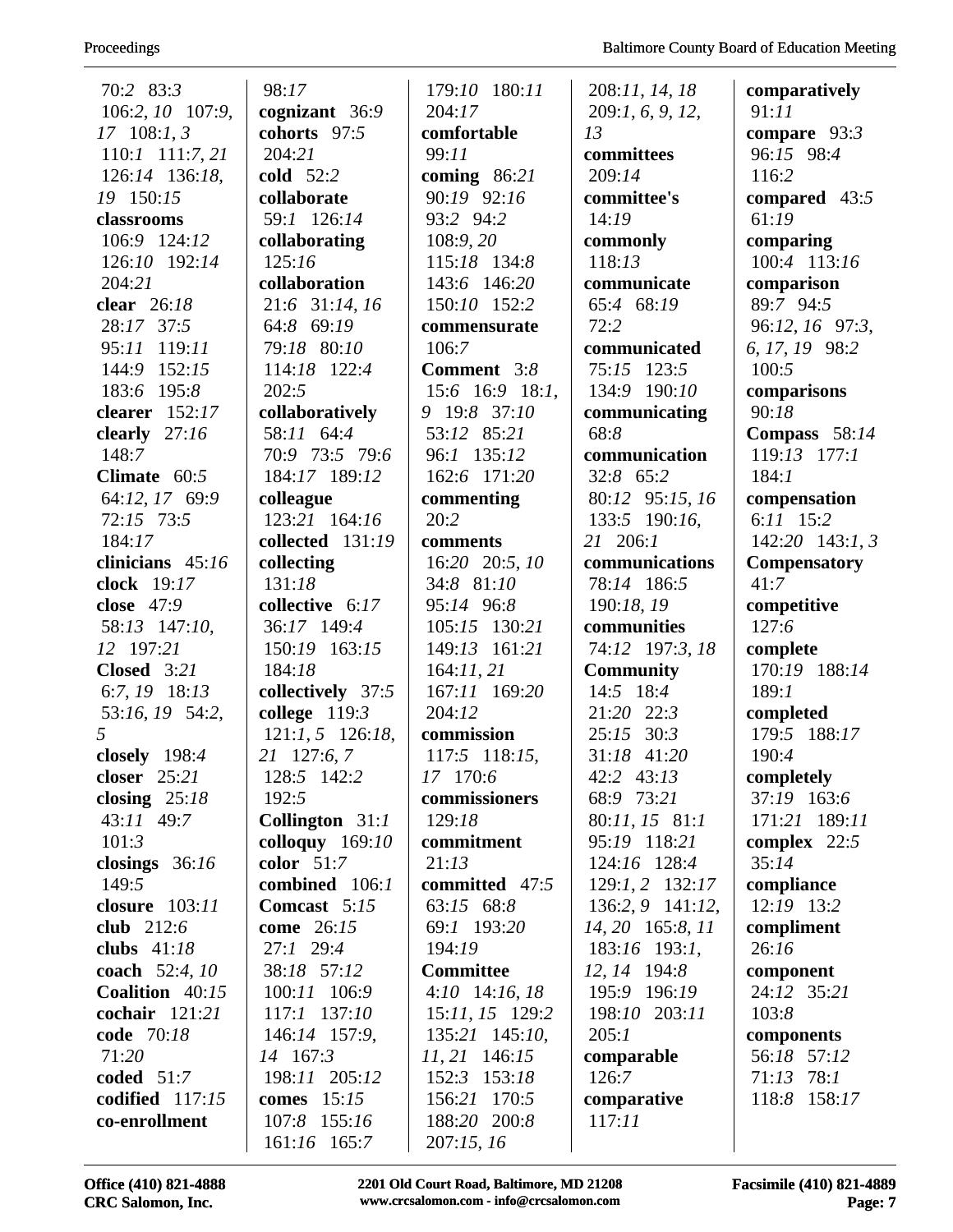| comprehensive                  | conjunction          | content $56:21$         | coordinate                    | 19 38:6 40:15             |
|--------------------------------|----------------------|-------------------------|-------------------------------|---------------------------|
| 77:21 188:5                    | 70:4                 | 57:2 59:10              | 72:16                         | 51:17 64:3                |
| 195:14                         | connected 22:1       | 63:1 76:11              | coordinator                   | 68:21 72:5                |
| concentration                  | connectedness        | 77:4 141:5, 7           | 117:16 121:16,                | 80:10 105:13              |
| 128:21 136:9                   | 211:9                | context $34:20$         | 21 122:11                     | 117:16,18                 |
| concentrations                 | connection           | 55:19 56:12             | 139:14                        | 118:9 120:2, 10           |
| 128:9                          | 79:12                | 92:5 96:13              | copies $69:15$                | 121:17 125:14             |
| concentrators                  | consent 7:7          | 188:7                   | core 50:10                    | 130:5 133:6               |
| 127:19 128:1                   | consequence          | continue $24:17$        | 56:19, 21 59:10               | 146:20 147:1              |
| concept 170:2                  | 172:1,4              | 31:5 39:3 47:3          | 62:9 63:1, 6                  | 153:12 155:13             |
| concepts 22:5                  | consequences         | 51:3 52:8 56:1          | 76:5, 11 77:4, 9              | 158:2, 7 162:12,          |
| 106:6                          | 73:8, 12             | 71:15 72:7              | 79:21 93:8                    | $13 \quad 163:2, 4, 5, 8$ |
| concern 22:2                   | consider 6:17        | 79:18, 20 80:3,         | correct 15:5                  | 165:17 176:9,             |
| 38:4 43:2                      | 23:2 37:18           | 6, 15 101:2             | 42:16 132:12                  | 16, 18, 19 177:7          |
| 84:19 86:6, 15                 | 39:13 40:3           | $102:21$ $103:1$        | 141:21 147:1                  | 178:8, 10                 |
| 96:12 172:8                    | 45:17 89:1           | 130:11 139:20           | $161:13$ 203:2, 3             | 179:16, 17                |
| 197:8                          | <b>Consideration</b> | 140:16 153:20           | correctly 113:10              | 182:1, 2, 3, 4, 5,        |
| concerned                      | $3:4$ 5:20           | $155:10$ 156:1          | <b>Council</b> 30:18          | 7 183:11, 19              |
| 87:16 89:10                    | 124:11 187:20        | 183:15 184:15,          | 31:2, 11 125:15               | 190:10 192:19             |
| concerning                     | considered           | 20 185:2 186:6          | 178:10 182:4, 6,              | 193:17 195:3, 9,          |
| 148:21 170:7                   | 124:9                | 189:14, 20              | 7 212:2                       | 19 197:6 198:4            |
| 195:3                          | considering          | 190:11 192:11           | Councilman                    | 210:2, 7 214:2,           |
| concerns 18:6                  | 131:7                | 196:1, 8 197:5          | 153:18                        | 5                         |
| 65:6 86:5, 17                  | consistent           | 198:3, 4, 9             | councilmen                    | <b>County's</b> 39:15     |
| 94:19 101:21                   | 105:16 178:17        | 204:1 206:21            | 157:15                        | 125:19                    |
|                                |                      |                         |                               |                           |
| 189:7, 13                      | 181:11               | continued               | councils 69:20                | couple $26:16$            |
| conclude 19:18                 | consistently         | 65:21 71:7              | 206:1                         | courageous $44:4$         |
| 182:13                         | 22:4                 | 79:14 81:3              | counsel $6:15$                | course 18:21              |
| concludes 53:11                | constantly           | 158:14 198:15           | 214:9                         | 39:19 58:1, 6             |
| condition                      | 116:5                | continues 45:15         | counseling 70:5               | 59:5, 8, 12 60:9          |
| 196:11                         | constituents         | 62:7 75:17              | 74:5                          | 62:5 63:18                |
| conditions 57:4                | 202:10               | 78:13 183:12            | counselors                    | 67:12 75:21               |
| 88:4, 21 184:17                | $\bf constrained$    | 189:12 190:7            | 75:19                         | 77:15 78:4, 11            |
| conduct 5:17                   | 135:10               | continuous              | count $172:7$                 | 87:3 98:4                 |
| 6:16 18:8                      | construction         | 66:9 71:17              | counterparts                  | 118:16 119:14             |
| 19:14 70:18                    | 155:14, 18           | continuously            | 61:20                         | 141:6 154:17              |
| 71:20                          | 176:17 178:15        | 69:5                    | country $41:9$                | courses $67:14$           |
| conducting                     | consult 6:15         | contracts 22:9          | 158:8 195:3                   | 77:13                     |
| 179:19                         | 197:3                | 207:21 208:4            | 206:9                         | <b>COURT</b> $6:4$        |
| conferences                    | consultation         | contribute              | <b>COUNTY</b> 1:2             | 146:19 147:6              |
| 68:14                          | 197:20               | 57:17                   | $3:9$ 4:5 5:5, 10             | 161:17                    |
| confidence                     | consulted            | controversial           | $11:18, 21$ 12:6,             | covered $143:8$           |
| 22:12                          | 203:18               | 105:11                  | 21 13:10 14:6,                | <b>COVID</b> $28:3$       |
| confirm $54:1$                 | contact $51:21$      | convened 29:21          | 8 19:10 20:3,                 | 38:7, 10 41:10            |
| conflicting                    | 84:20                | conversation            | $12, 17, 20$ $21:2,$          | 45:21 46:7                |
| 40:16                          | contacted            | 85:10 157:20            | $18, 21$ $23:1, 6$ ,          | 48:18 123:2               |
| <b>Congratulations</b>         | 189:18               | 158:11 201:8            | 19 24:13, 17                  | 195:14 203:8,             |
| $11:12$ $12:1, 14$             | contains 185:21      | conversations           | 25:4, 11 26:3                 | 16 204:3                  |
| 13:5, 17 14:9<br>116:16 176:13 | contemplate<br>48:20 | 111:15 178:11<br>193:15 | 27:6 29:14<br>34:9 37:14, 15, | COVID-19<br>51:1 73:1     |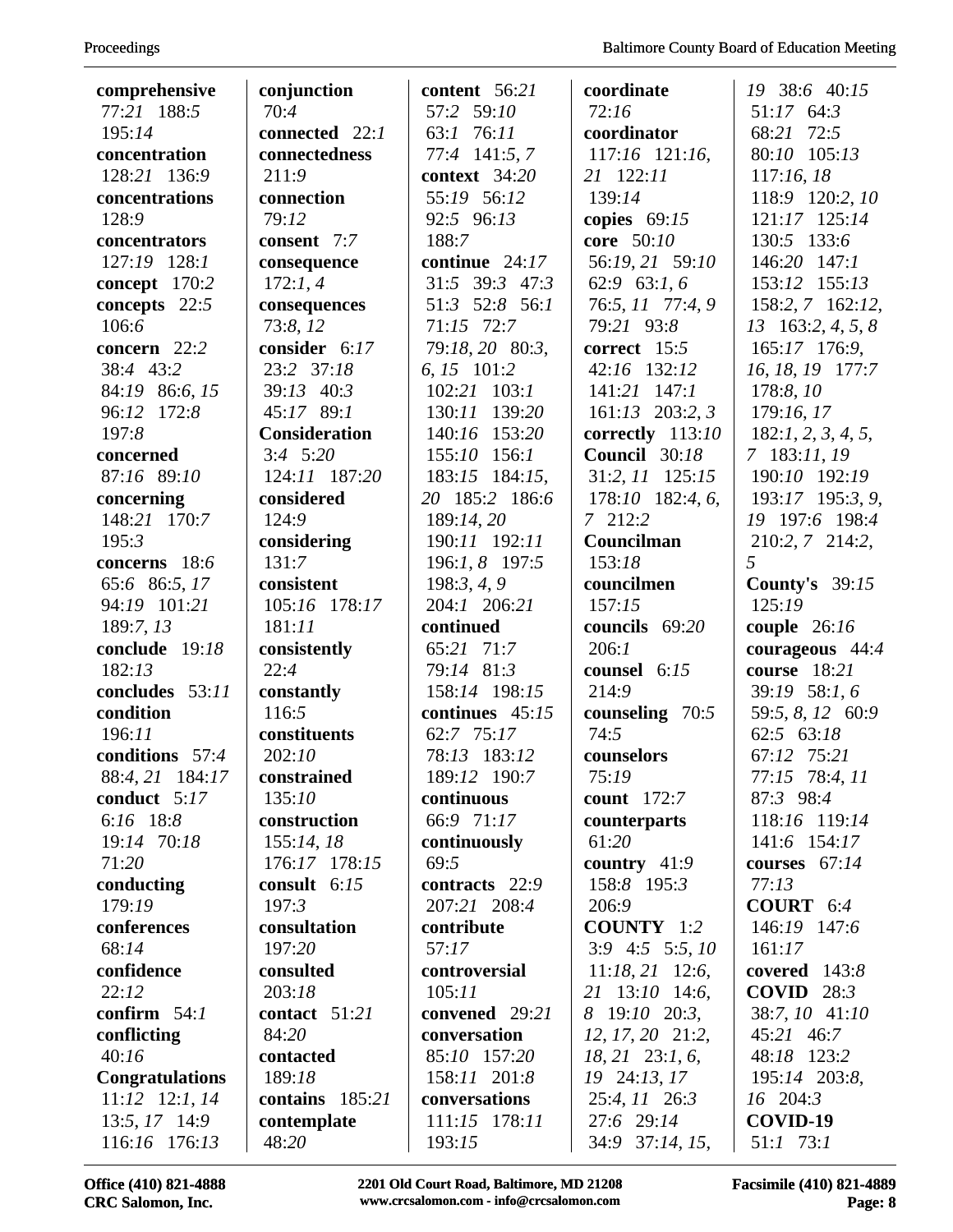| 150:16 195:2,         | current 21:2       | dangerous              | days $39:4$          | 102:9 195:3        |
|-----------------------|--------------------|------------------------|----------------------|--------------------|
| 18 196:17             | 23:3 24:20         | 44:21                  | 48:16 49:3, 5        | <b>Deer</b> 180:17 |
| 197:9, 16             | $42:5, 6$ 51:1, 16 | dashboard              | 195:7, 16            | define $57:14$     |
| craft $25:10$         | 56:13 88:5, 6      | 59:16                  | 196:18               | definite 153:21    |
| create $57:4$         | 117:13 122:6       | data $42:18$           | day's $51:20$        | definitely 98:4    |
| 68:4 106:10           | 133:16 142:20      | 43:6 50:14             | day-to-day           | definition         |
| 123:11 133:16         | 184:15 190:20      | 58:2, 4, 16, 20        | 114:19               | 16:17 135:19       |
| 158:7 184:17          | 191:5              | 59:3, 9, 13, 16,       | <b>deal</b> 39:17    | 136:1, 3, 20       |
| 191:3                 | currently 11:2,    | 17 60:3, 10            | dealing $41:9$       | 138:9, 12          |
| created $65:5$ ,      | 18 12:6, 18        | 62:1 64:13, 21         | 83:16                | degree 99:18       |
| 10 70:4 170:21        | $13:10, 21$ 34:5   | 65:4, 10 66:6, 8,      | deaths $44:19$       | $124:13$ 137:1, 8  |
| 185:19                | 75:7 120:5, 9      | 10, 18 67:5            | debatable            | 150:4              |
| creates $129:16$      | 124:21 125:3       | 69:17, 18 71:16        | 162:3, 6             | degrees 38:15      |
| creating $70:16$      | 131:15 137:2       | $72:8$ $75:3, 5, 21$   | debate $144:12$      | Delegate $3:11$ ,  |
| 80:13 111:1           | 138:2 173:5        | 76:2, 4 79:3           | 148:9                | 12, 13 23:8, 10,   |
| 126:6                 | 199:3              | 80:4, 5, 21            | debating $161:7$ ,   | 20 26:8, 10, 11    |
| creative 103:15       | curricular         | 81:16, 18 82:18,       | 8                    | 28:5 29:7, 8, 9,   |
| credential            | 68:15              | $19, 21$ 83:1, 3,      | deceased 7:8         | 11 147:15          |
| 127:2, 11 128:2       | curriculum         | 14, 16 84:4, 14        | <b>DECEMBER</b>      | 161:20             |
| credentialed          | 57:12 60:4         | 85:15 86:9, 10,        | 1:12 $5:5, 20$       | Delegates 24:2     |
| 141:16                | 64:10 66:17        | 13, 14, 16 88:2,       | 31:4, 9 44:17        | 29:13 157:15       |
| credentials           | 126:17 129:2       | $6, 7, 15$ 91:15,      | 122:15,17            | delegation 28:5    |
| 127:20                | 130:3 135:20       | $17, 21$ 92:2, 3, 6,   | 132:15 191:1         | deliberation       |
| credibility           | 156:11 208:14,     | 10, 11 93:8            | 192:4 196:5, 14      | 22:13              |
| 27:19                 | 16                 | 94:1, 12, 15, 20       | 198:7 203:10         | delight $48:5$     |
| credit 63:18          | custodians $33:5$  | 97:10, 12, 15          | decides 138:21       | demand $26:1$      |
| 67:20 127:9           | customize 79:9     | $101:7, 9$ 102:8,      | decision 22:21       | 207:2              |
| crisis 192:12         | cut 171:9, 13      | 18 104:20              | 26:21 35:9, 11       | democracy          |
| criteria 124:13       | 172:4              | $110:4, 18$ 111:1,     | 36:11 37:4           | 167:7              |
| 136:11 137:5          | cyber $94:2$       | 2 113:15 115:4,        | 53:21 58:17          | demonstrate        |
| 212:4                 | 150:16             | 7, 10, 20 116:5        | $108:13$ 147:8,      | 67:14 82:16        |
| critical 21:7         | cycle $66:9$       | 141:9 191:3            | 14 155:3 166:5       | 140:9              |
| 73:12 154:19          | 71:17 151:19       | date $6:21$            | decision-making      | demonstrated       |
| 183:17                | 168:21 169:17      | 80:19 143:4            | 197:15               | 22:4 75:9 82:4     |
| cross-divisional      | 171:2, 14, 15      | 156:15,18              | decisions $21:9$ ,   | demonstrating      |
| 79:18                 | 176:19, 20         | 185:4 187:5, 8,        | 14 22:6, 19          | 67:8               |
| crowded 38:13         | 180:13 199:6,      | 18 189:10              | 35:18 58:21          | demotion 6:10      |
| crux 98:6             | 17, 21             | 190:2,4                | 80:7 86:12           | <b>Denser</b> 48:7 |
| <b>CTE</b> 24:12, 16, | cycles $80:4$      | day $35:6$ 37:17       | $101:14$ 150:1, 5    | <b>Department</b>  |
| 20 25:2, 6, 10,       |                    | $38:5$ , $13$ $39:2$ , | 154:4, 8 164:18      | $11:3$ 51:17       |
| $13, 16, 20$ 29:16,   | $<$ D $>$          | $16, 20$ 49:6, $10,$   | 166:19 201:21        | 60:20 118:1        |
| 19 30:2 127:8,        | <b>D-1</b> $7:12$  | 13 51:20 58:10         | decline $85:19$      | 164:7 197:7        |
| $12, 19$ $128:1$      | $D-3$ 7:12         | 67:18 106:10           | declined 132:7       | 198:5              |
| 141:11 142:14         | daily 58:16        | 107:8 120:6, 7         | dedication 33:3      | depend $137:8$     |
| 179:18                | 64:21 65:2         | 124:5, 14 125:2,       | <b>deemed</b> 141:18 | depending          |
| culture 73:6          | dais 165:13        | 4, 6, 10, 11, 20       | deep $145:17$        | 138:16 199:5       |
| cure 38:19            | <b>Dana</b> $3:13$ | 132:6, 9, 11           | 157:10               | depicted 187:3     |
| curious 131:6         | 26:8 29:11         | 133:20 137:9,          | deeper $64:21$       | depicts $197:15$   |
| 133:7                 | danger $170:3$     | 11 150:17              | deeply $47:6$        | deploying          |
|                       |                    | 214:13                 |                      | 192:13 193:21      |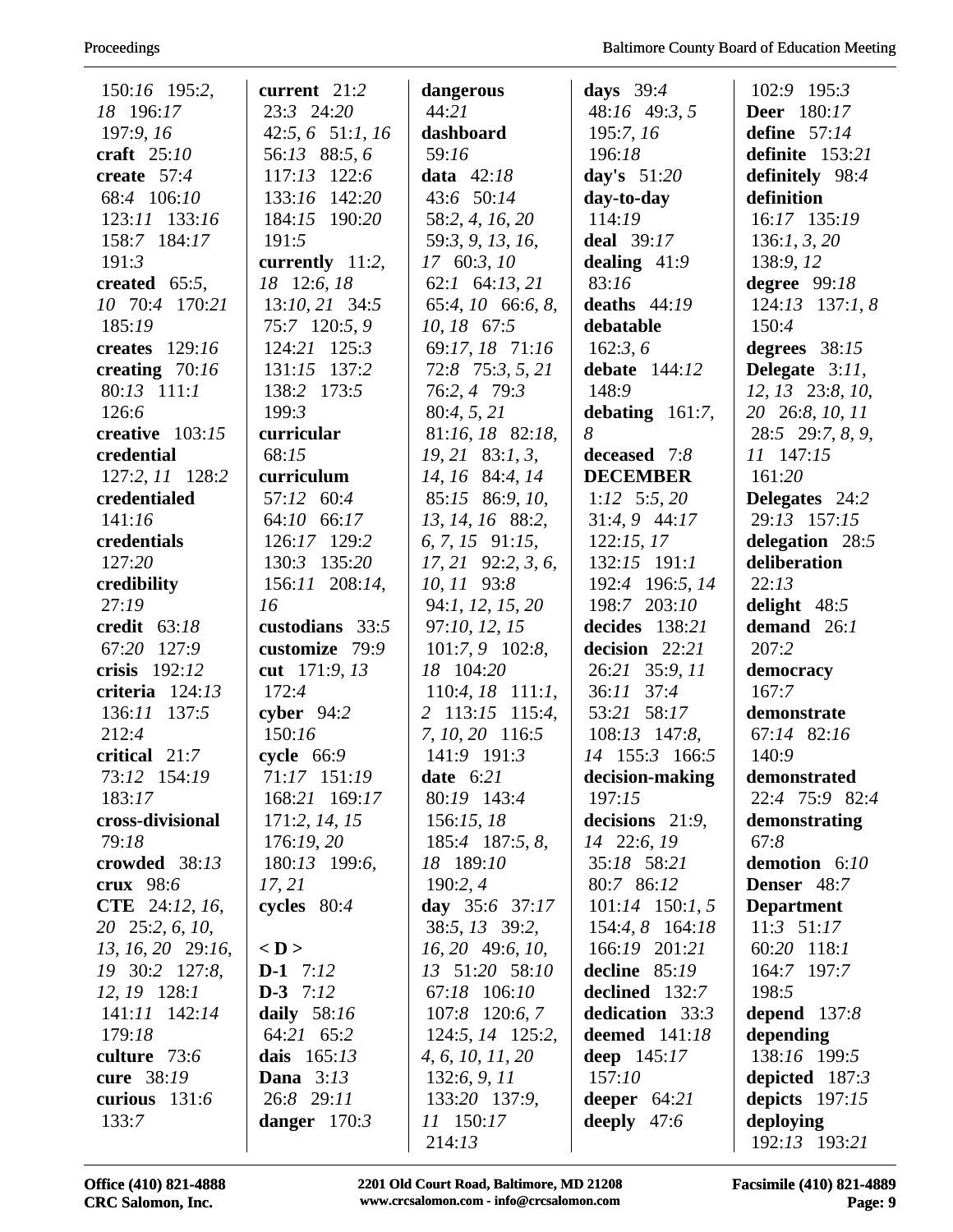| depth $104:18$    | diagnosing          | disadvantage      | 193:8                | 179:20               |
|-------------------|---------------------|-------------------|----------------------|----------------------|
| 190:17            | 106:19 110:16       | 124:10            | disruptions $42:4$   | doors $43:8$         |
| deputy $9:9$      | dialog $57:6$       | disadvantaged     | disrupts $19:14$     | double $45:5$        |
| 13:20             | dialogue            | 120:9             | distributed          | doubly $46:14$       |
| describe 58:21    | 144:12 184:16       | disaggregate      | 59:9 206:9           | <b>Dovetailing</b>   |
| 63:20 72:12       | difference          | 102:9             | distribution         | 204:14               |
| description       | 102:17 103:4        | disaggregated     | 93:11                | Dr $5:21 \quad 6:2$  |
| 52:13             | 105:4 144:20        | 59:17 66:10       | District $12:12$ ,   | 8:9, 10, 20, 21      |
| deserve $22:19$   | different 16:15     | 96:2              | 13 24:1 29:12,       | 10:11, 12, 19, 20    |
| 34:17 35:8        | 45:7 51:7           | disaggregation    | 17 117:16            | $12:16$ 13:5, 20     |
| 36:14, 15, 16, 17 | 75:13 83:17         | 67:5              | 122:12 123:3         | 14:9, 12 17:13,      |
| 57:18             | 87:21 88:3, 21      | discharge $36:18$ | 136:1 193:19         | 14 20:13, 14         |
| design $105:7$    | 91:8 92:14          | disciplinary      | 198:3                | 23:7 29:11           |
| 178:7 179:1, 4,   | 96:19 97:8, 10      | 70:21             | districts 204:18     | $32:1$ $37:12$       |
| 6, 12 180:9       | 99:9 100:14         | discipline $6:10$ | district's 123:7     | 48:1 49:18           |
| designated        | $103:10$ $105:3$ ,  | 36:18 60:17       | districtwide         | 55:4, 5, 15, 16,     |
| 18:19             | 12 106:9            | 61:16             | 198:1                | $17, 21$ 56:3, 5     |
| designed $73:17$  | 107:16,18           | discrepancy       | dive $145:17$        | 58:8, 9, 10          |
| 79:6              | 125:9 126:21        | 16:3 81:14        | 157:10               | 59:19 60:8, 11,      |
| desirable $107:1$ | 141:3 166:4         | 107:6             | diverse 119:2        | 12 66:3 71:3, 4      |
| 126:9             | 200:20 203:1        | discriminatory    | Division 14:1        | 72:11, 14 74:19      |
| desired $129:19$  | 210:2 212:3         | 45:20             | $60:1, 4, 5$ 64:3,   | 75:2 76:1            |
| desperately       | differentiate       | discuss $6:9$     | 7, 8, 9, 11 72:5,    | 79:13, 15, 16        |
| 136:6             | 78:13               | 59:4 60:8         | 15 185:10            | 81:9, 11 82:17       |
| detail $42:3$     | differentiated      | 74:20 79:13       | 186:2, 12, 15        | 84:19 85:2, 13,      |
| detailed 30:6     | 67:16 72:9          | 113:5 118:6       | 187:2, 15 188:6,     | 21 86:2 87:18        |
| 62:1              | differently         | $121:15$ 161:3,   | 11, 17 192:7, 10     | 89:12, 17 92:18      |
| details 46:18     | 16:15 45:21         | 19 210:1          | 200:7, 16            | 94:10 95:9, 13,      |
| 121:9             | 96:4 100:10         | discussed 123:9   | 202:16, 18           | 14 96:4, 9, 10       |
| determine         | difficult 22:18     | 192:20            | divisional 187:5     | 97:11, 13, 16, 21    |
| 83:15 197:10      | 23:16 35:12         | discussing        | divisions $64:5$     | 98:3 100:2, 15,      |
| determining       | 91:6 110:11         | $144:10$ $161:1$  | 73:2                 | 19 102:7 103:3       |
| 79:3              | 131:17              | discussion 7:16   | <b>Dixit</b> 176:10, | 104:2, 11            |
| develop $45:16$   | digested $53:1$     | 9:19 15:16        | 11 182:16, 17        | 109:18 113:9         |
| 60:17 70:15       | diligently 193:7    | 36:4 54:14        | doc $32:3, 4$        | $114:12$ 115:2, 5,   |
| 107:12            | diminish $34:2$     | 130:21 146:16,    | document 51:6        | 19 116:12, 13,       |
| developed 79:7    | diminishing         | 17 161:9          | 177:7, 9 193:4       | 14, 17, 20, 21       |
| $121:13$ $134:8$  | 36:13               | 169:20 173:1      | documentation        | 117:4 118:16         |
| 201:18            | diploma $137:6$     | 175:3 198:18      | 98:18                | 119:18, 20           |
| developing        | <b>direct</b> 56:15 | discussions       | documented           | $121:16$ $123:15$ ,  |
| 125:15            | 99:15 106:5, 6,     | $36:3$ 57:8       | 32:10                | 18, 19, 20, 21       |
| development       | 19 118:9 167:2      | 164:18 165:7      | Doing $25:21$        | 124:1 130:6          |
| 11:5 70:12        | direction $158:13$  | disease $45:11$   | $31:13$ 40:2         | 131:16 133:18        |
| 73:13 74:13       | directions 58:5     | disperse $155:4$  | 41:1 59:21           | 134:6, 13, 19        |
| 79:10 190:15      | directly $138:15$   | displayed $61:4$  | 84:15 88:7, 16,      | 135:3, 12 136:8      |
| 211:8             | 189:21              | disposal $102:18$ | 17 90:8 93:5         | $137:2, 17$ 138:1,   |
| devise $69:20$    | director $14:3, 4$  | dispute $19:11$   | 100:7, 8, 10         | $3, 5, 7, 13$ 139:1, |
| devout $49:1$     | 56:4                | disputed $105:14$ | 101:16 103:16        | 2, 5, 11, 12, 15,    |
| diagnosed 38:7    | directors 72:7      | disruption        | 144:10 152:21        | 19, 20 140:5         |
|                   |                     |                   |                      | 141:10, 15, 19,      |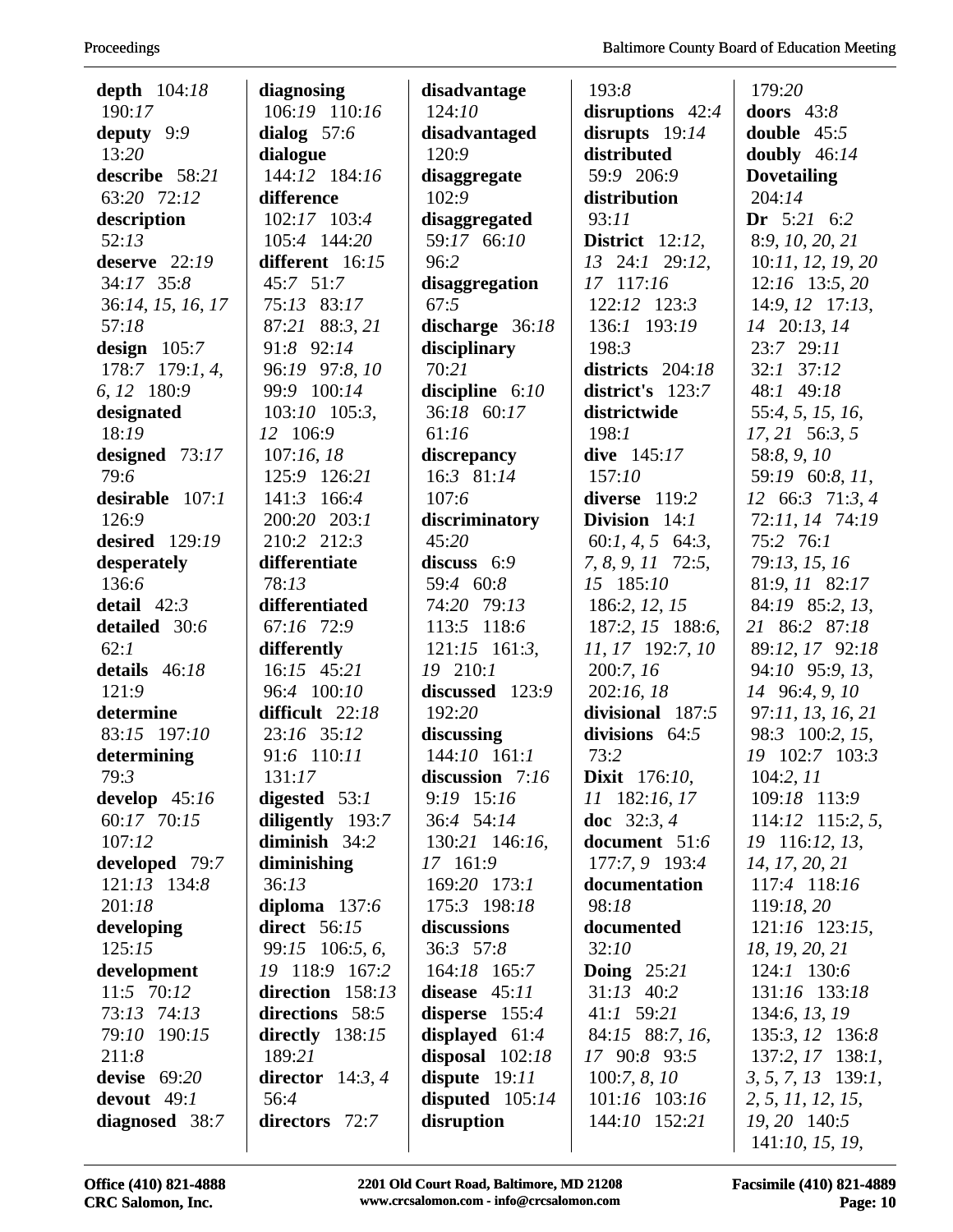| 21 142:1              | 125:14 126:21         | 10 158:2 159:8        | 161:16 203:6           | emphasis           |
|-----------------------|-----------------------|-----------------------|------------------------|--------------------|
| 143:11, 12, 13,       | 127:6, 7 133:9        | 163:9 164:2, 7        | <b>ELA</b> 82:1, 8, 10 | 101:14 102:20      |
| 14 144:1 151:7,       | 189:1                 | 165:17                | elaborate 42:11        | 106:13, 14         |
| 13, 14 152:14         | earned $62:10$ ,      | educational           | elected 20:10          | 127:12             |
| 154:19 156:12         | 17, 19, 21 63:6,      | 37:4 117:7            | 151:16,20              | emphasized         |
| $157:5$ 159:1, 15,    | 8, 10 76:6, 8, 9,     | 179:15                | 158:3 166:21           | 193:6              |
| 17 160:16             | 11, 13, 14, 20, 21    | educator 69:19        | 170:4, 9 171:7         | employee $15:3$    |
| 168:3, 4, 14, 16      | 77:2, 9, 11, 13       | 93:13                 | election 171:2         | 16:6 19:8 20:2     |
| 169:3, 12 170:1       | 81:21 82:3            | educators             | 176:14                 | employees 6:12     |
| 172:11 174:8, 9,      | 85:1 91:2             | 58:10, 16 88:11       | electronic             | 36:19 192:2        |
| 17 175:17, 18         | earning $62:12$       | 130:1 165:9           | 18:17 69:15            | 202:12, 17         |
| 176:12 182:18         | 76:15 82:14           | effect 28:19, 20      | electrons 48:8         | employee's         |
| 183:2, 3 185:6,       | 89:16 90:13           | 118:18 171:9          | <b>Elementary</b>      | 16:4, 5            |
| 7, 8, 15 189:4, 5     | ease 178:1            | 209:11                | 11:6, 7, 8, 9          | employes 191:7     |
| 198:17, 21            | easily $121:9$        | effective 21:3        | $12:10$ 61:21          | employment 6:9     |
| 199:4, 12 200:2,      | 150:7                 | 42:7 79:1             | 62:9, 10, 14           | empowered          |
| 15, 21 201:5          | Easter 49:2           | 120:13                | 75:12 76:4, 6,         | 194:9              |
| 202:8, 9, 15, 20      | easy 194:18           | <b>Effectiveness</b>  | 17 83:6 87:7           | enable $117:9$     |
| 203:3, 4, 12, 13,     | eating $52:3$         | $4:8$ 14:2 $42:11$    | 103:5 106:11           | enables $126:17$   |
| 15 204:2 205:4,       | Ebersole 3:12         | 45:13 66:13           | 110:8 125:3, 4         | encountered        |
| 5, 6, 8 206:5, 16     | 26:10, 11             | 105:9 183:1           | 177:13,14              | 27:7               |
| 207:4, 6, 7           | 147:16 161:20         | 185:11                | 180:15, 16, 18,        | encourage $19:4$ , |
| 208:18, 19            | echo 96:12            | efficiencies          | 19, 21 181:4, 5,       | 10 23:1 29:2       |
| 211:20, 21            | 102:6 104:19          | 184:7 190:9           | 6, 8 191:14            | 31:17 95:17        |
| drill $75:5$          | economically          | 192:10                | elements 56:17         | 173:11             |
| 143:19                | 120:8 124:10          | <b>Efficiency</b> 4:7 | elevate 24:8           | encouraged         |
| drilling $99:6$       | ed 11:6, 9            | $42:10$ $122:1$       | 92:20                  | 68:17 71:18        |
| <b>drive</b> 101:9    | 129:2                 | 182:21 183:8          | elevating $126:3$      | 88:11 104:12       |
| 107:16                | educate $43:10$       | 184:4 185:3, 14       | Elizabeth $12:13$      | 196:6              |
| driving $141:9$       | 50:10                 | 186:4 190:14          | Ellerbee 3:16          | encouraging        |
| <b>Ds</b> $62:21$     | <b>EDUCATION</b>      | 201:12<br>199:1       | 37:11, 13              | 69:9               |
| <b>DSSA</b> 103:2     | 1:1, 8 $5:4, 9, 13$   | 202:3                 | <b>ELMENDORF</b>       | endangering        |
| dual $67:13$          | 6:7 18:8 19:9         | efficiently 5:16      | 37:12 56:3             | 43:12              |
| 127:7                 | $20:3, 8$ $21:2, 4$ , | <b>effort</b> 124:16  | 74:19 75:2             | endeavor 53:2      |
| <b>Due</b> 24:20      | 9 23:1 24:8, 10       | 184:14                | 79:16 96:4             | energized $24:5$   |
| 32:10 67:4            | 31:2, 10, 20          | efforts $75:19$       | 97:16, 21 98:3         | engage $57:10$     |
| 83:10 101:20          | 33:19 34:5            | 191:20 192:2          | 104:11                 | 73:1 74:14         |
| Dulaney 179:7         | 35:7, 10 41:5         | 194:7 195:5           | else's 152:11          | 167:6, 7 184:21    |
| <b>Dundalk</b> 178:16 | 43:1, 14 48:17        | 198:7                 | email $20:5$           | engaged $21:15$    |
| dynamic 186:6         | 60:20 61:18, 20       | Eid-al-Ahad           | 33:14                  | 72:20 78:19        |
|                       | 117:5 118:1, 17       | 49:5                  | emails $68:15$         | 165:2              |
| E >                   | $119:2, 5$ $122:10$   | Eid-al-Fitr           | emergency 89:8         | engagement         |
| <b>E-1</b> $9:13$     | $123:6$ 124:4, 6      | 49:4,10               | emotional 47:7         | 56:20 57:1         |
| <b>Earlier</b> 6:6    | 126:8, 19 127:1       | eight $11:11$         | 48:15 193:8            | 66:18 79:1, 12     |
| 42:21 53:19           | 128:16 129:8          | $13:3$ 44:11          | 194:2 195:12           | 198:15 211:9       |
| 76:1 83:11            | 130:4 135:5           | 61:3, 8, $14$         | 205:17 211:8,          | engages $140:19$   |
| 130:7 161:6           | 138:17 149:7          | eighth $82:6$         | 10                     | engaging $68:9$    |
| early $24:7$          | 150:9 153:6           | either 16:17          | emotionally            | 69:7 144:11        |
| 119:1 120:5           | 154:3, 8, 9           | 101:20 107:4          | 103:16                 | English $59:11$    |
| 121:3 124:4           | 155:12 156:5,         |                       | empathy $34:21$        | 62:18 63:3, 10     |

Office (410) 821-4888 CRC Salomon, Inc.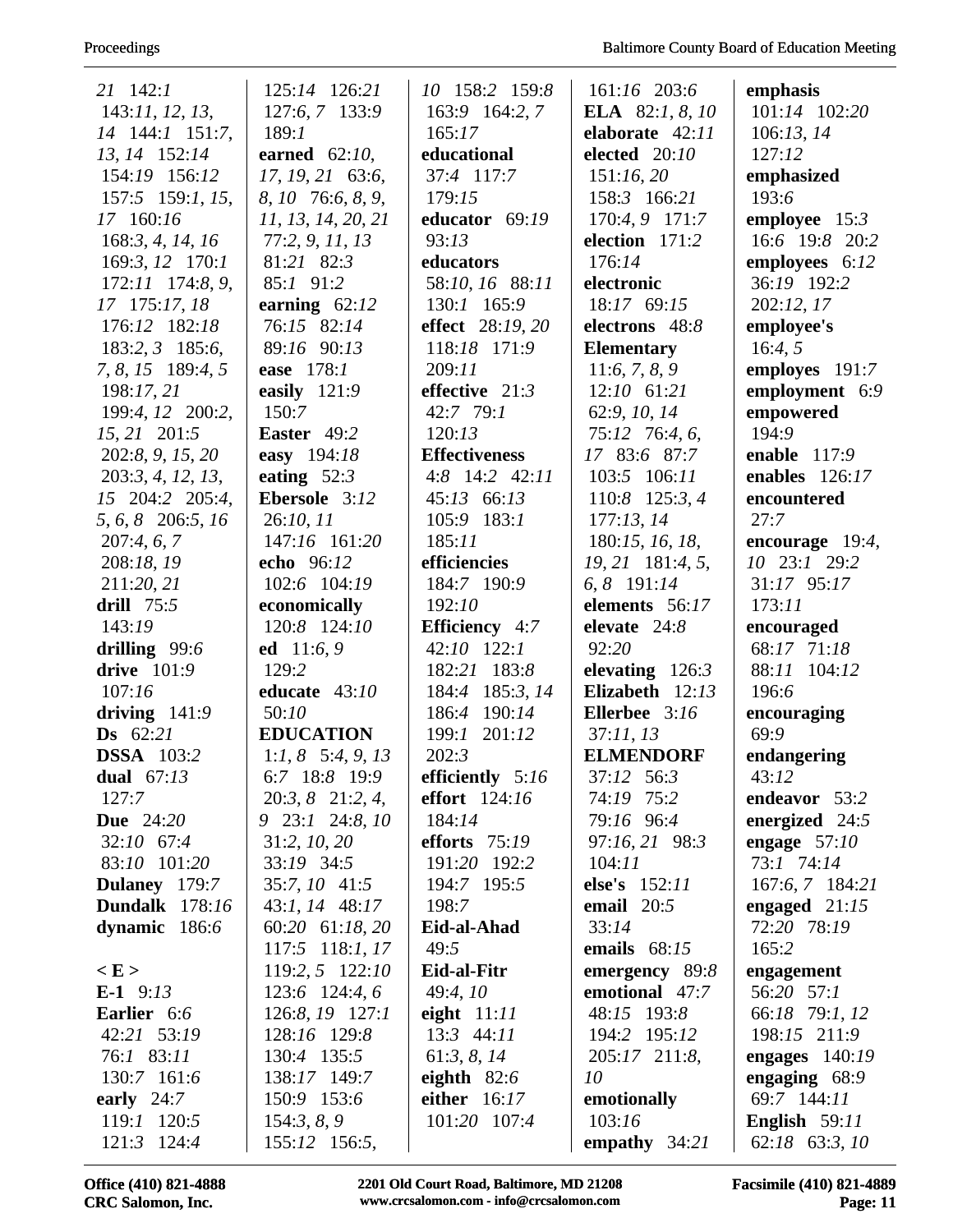| 76:7, 12, 16      | <b>ESOL</b> 9:6, 7               | 16, 18, 20                             | excuse $60:8$         | experience $12:5$               |
|-------------------|----------------------------------|----------------------------------------|-----------------------|---------------------------------|
| 77:1, 6, 13       | 11:16, 17, 19, 20                | 119:20 130:7                           | 117:10 189:19         | $13:3,9$ 14:5, 6                |
| 128:15 129:8      | especially $35:1$ ,              | 144:7 176:10,                          | 196:13 205:18         | 21:8 34:19                      |
| 138:16 191:9      | 11 41:5 45:3                     | 11 183:3 185:9                         | 211:14                | 99:1 110:6                      |
| enhancement       | 96:13                            | 205:6,7                                | execute $134:4$       | 188:2                           |
| 179:15            | <b>ESRA</b> 191:8                | evening's $18:14$                      | <b>Executive</b> 3:10 | experiences                     |
| enhances          | essence 64:2                     | 118:4                                  | $14:3$ 20:12, 17,     | $12:11$ $35:19$                 |
| 190:16            | 131:6 134:2                      | events 191:21                          | 20 21:21 23:6         | experiencing                    |
| enjoy 212:21      | essential 34:7                   | 192:18                                 | 72:6 178:11           | 42:8 98:9                       |
| enriched 67:9     | 48:17 69:12                      | everybody                              | executive's           | 191:6                           |
| enrichment        | 71:12 74:12                      | 152:11                                 | 133:6                 | expert 129:21                   |
| 128:13            | 172:14                           | everything's                           | exercise 49:9         | expertise 141:7                 |
| enrolled 59:13    | essentially                      | 89:8                                   | exhausted 38:9        | experts 197:20                  |
| 75:7 98:20        | 151:21 152:4                     | evidence 43:8                          | Exhibit 9:13          | 203:18                          |
| enrollment        | 154:4                            | 140:20, 21                             | 15:5                  | expired 19:20                   |
| 42:12, 14 67:12,  | <b>Essex</b> 180:18              | 187:1                                  | exhibiting $22:8$     | explain $82:13$                 |
| 13, 18 77:18      | establish 27:18                  | evidence-based                         | Exhibits 7:12         | 114:8 123:12                    |
| 98:15 127:8       | 64:16                            | 74:4,8                                 | exist $33:7$          | explained 124:2                 |
| ensure 80:12      | established                      | evolution 118:7                        | existed 89:20         | explore 25:5                    |
| 119:6             | 118:14 128:4                     | exact 28:17                            | existing $16:4$       | 197:4                           |
| enter 124:17      | establishing                     | 151:17 162:16                          | 19:11 141:19          | explored 125:7                  |
| entire 26:13      | 30:2                             | examination                            | exists $25:1$         | exploring                       |
| 27:6 39:15        | estimates                        | 57:11 61:7                             | 149:19                | 192:10, 15                      |
| 206:9             | 131:13, 17                       | examinations                           | exit 114:16           | express $150:14$                |
| entrance 127:6    | 132:2 162:18                     | 15:20                                  | expand $125:10$ ,     | expressed 43:2                  |
| environment       | et 95:2 144:13                   | examine $80:5$                         | 21 133:16             | expressions                     |
| 70:16 75:14       | 155:11                           | <b>Examiner's</b>                      | 148:19                | 165:19                          |
| 77:18 79:1, 11    | Europe $41:16$                   | 54:6                                   | expanded 72:19        | extend 28:6                     |
| 91:13 97:18       | evaluate 56:16                   | example $81:19$                        | expanding 69:6        | 158:12                          |
| 99:11, 19         | 108:14 211:5                     | 153:15 161:16                          | expansion 23:2        | extended 67:18                  |
| 194:14            | evaluated                        | 202:11                                 | $124:5$ $125:5, 8$    | extension 67:11                 |
| environments      | 199:2, 15                        | examples 73:19                         | 131:5 132:19          | 102:12                          |
| 58:12 69:2, 11    | evaluating                       | 74:6                                   | 133:4                 | extensive                       |
| 74:15             | 188:2 199:6                      | exams $114:7$ ,                        | expect $27:21$        | 144:12                          |
| envisioned        | evaluation 6:12                  | 10, 17                                 | 87:5 112:15           | external $56:16$                |
| 130:5             | 211:1, 15                        | <b>Excellence</b>                      | 206:15                | 73:3 83:1                       |
| equality 149:2    | evaluations                      | 119:14 129:14                          | expectation           | 115:5                           |
| equally $34:18$   | $15:1, 21$ 16:2                  | $177:2, 3$ 184:8                       | 113:13 131:14         | extra $27:18$                   |
| equip 194:1       | 199:9 201:3                      | excellent 26:16                        | 133:14 165:20         | extracurricular                 |
| equitable         | Evelyn $12:16$                   | 130:4                                  | expectations          | 196:4 197:2                     |
| 155:13            | evening $5:2, 18$                | exception $27:20$                      | 50:20 63:14           | extracurriculars                |
| equity $24:9$     |                                  | 63:5 77:7                              | 71:10 77:20           | 203:17 204:6                    |
| 30:12 36:2        | 6:6 7:3, 4                       |                                        |                       |                                 |
|                   | 20:13 23:9, 10                   | excited 24:5                           | 99:2 101:2            | 211:6                           |
| 208:18            | 26:10, 15 29:7,                  | 92:8 142:1                             | expected 90:10        | extremely                       |
| <b>ER</b> 47:2    | 9 30:18, 19                      | exciting $95:9$                        | 113:11 123:12         | 34:18 41:19                     |
| <b>Eric</b> 3:12  | 33:16, 17 37:11,                 | 142:16                                 | expecting $42:2$      | eyeballs $100:4$                |
| 26:10             | 16 40:6 43:18                    | exclusion 163:8,                       | 109:12, 13            | eyes $48:4$                     |
| Erin $2:7$        | 47:21 49:16, 17                  | 10 197:17                              | expeditiously         |                                 |
| <b>Es</b> $62:21$ | 53:18 55:16, 17<br>60:14 116:14, | exclusions 163:7<br>exclusively $36:3$ | 189:15                | $\langle$ F $>$<br>faced $38:3$ |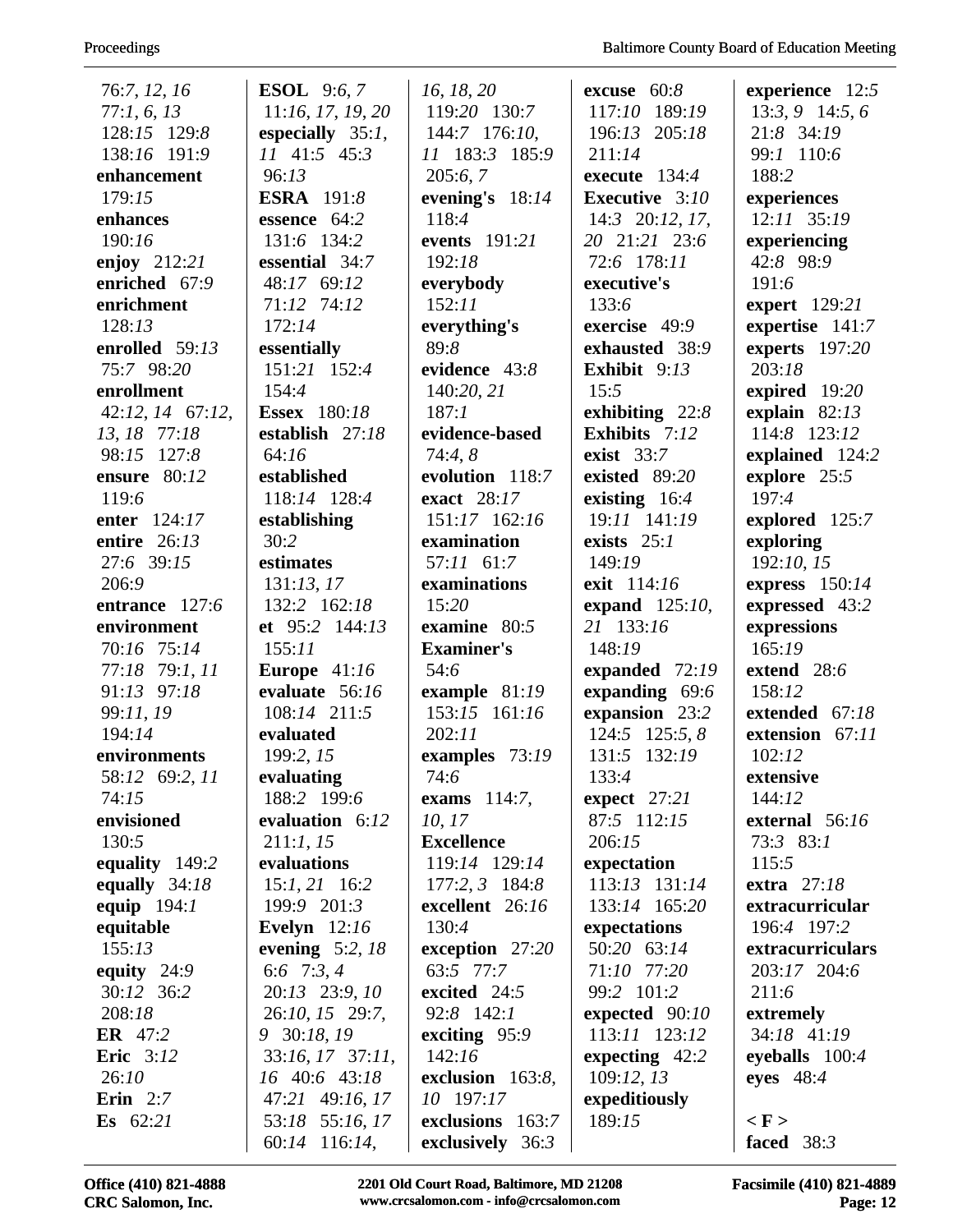| face-to-face       | 30:10 178:7            | 200:8                | 60:19 68:15, 18          | 90:14 92:3          |
|--------------------|------------------------|----------------------|--------------------------|---------------------|
| 68:10 191:19       | 179:3                  | FiOs $5:16$          | 74:7 79:11               | 102:15 143:6        |
| facilitate 66:8    | February $182:1$ ,     | fire 89:8            | 99:6 105:20              | 152:6 158:9, 14     |
| 71:16              | $\overline{2}$         | firm $146:21$        | 129:4 184:3, 5           | 183:6 184:16        |
| Facilities 13:11   | <b>federal</b> 122:18  | 147:4,5              | 194:16                   | 187:7, 14, 19       |
| 31:12 133:16,      | 156:8 158:5            | first $5:19$         | focused 66:12            | 188:4, 9 189:17     |
| 17 153:16          | 204:16 206:13          | $10:21$ 14:13        | 68:16 78:9               | fostering $69:1$    |
| 177:4 180:13       | feedback 32:5          | 20:11 30:16          | 80:17 107:4              | found $6:20$        |
| facility 155:20    | 80:14 130:2            | 32:6 37:10, 20       | 165:14 187:11            | 44:15 151:15,       |
| fact 27:4, 12      | 187:16                 | 40:7 44:15           | 191:21 193:1             | 18 197:14           |
| 51:2 153:13        | feel 34:13, 14         | 55:20 57:21          | focuses 177:2            | 212:16              |
| 154:13 170:8       | 47:16 50:15            | 59:6 60:21           | focusing $100:20$        | four $29:20$        |
| 171:5              | 89:7 99:19             | 61:16 62:5, 11,      | $101:7$ $102:13$ ,       | $32:2$ 49:5         |
| factors 57:16      | 135:9 151:11           | 20 63:7, 11          | 14, 16                   | 59:10 83:5          |
| 131:11             | feeling $46:16$        | 74:20 75:8           | follow $203:7$           | 93:8 108:17         |
| failing $43:4$     | 107:8 108:10           | 76:7 77:3, 10,       | followed 49:20           | 110:10 112:9        |
| 87:15              | feelings 50:17         | 14 78:8, 16          | 75:11                    | 113:4, 6 136:17     |
| fails 168:12       | 144:13 148:13          | 83:4 87:1            | followers 44:4           | 152:5, 6, 7         |
| fair $96:16$       | <b>fewer</b> 18:21     | 88:12, 15 90:21      | following $6:8$          | 168:18 169:14       |
| fairly 139:13      | 60:17 76:10, 12,       | 91:16 92:8, 19,      | 7:7 9:2 14:20            | 170:10 183:6        |
| fall $27:17$       | 14                     | 20, 21 93:7, 19      | 37:21 73:6               | 187:4, 17 188:8     |
| 83:11 86:12        | <b>field</b> 13:12     | 95:5 97:1            | 75:4 78:12               | fourth $81:19$      |
| $103:1$ 155:2      | <b>fields</b> 126:8    | 109:20 113:15        | 85:5 154:21              | 94:4 110:13         |
| 193:11             | <b>fifth</b> 81:20     | 135:19 136:11        | 195:21                   | 112:7 114:2         |
| families 39:7      | fight $36:1, 2$        | $139:13$ $151:3$ ,   | <b>follows</b> 154:21    | four-year           |
| 48:16 49:12        | fighting $35:4$        | 14, 19 153:3, 5      | followup 18:7            | 168:21 169:17       |
| 65:4, 13 68:9      | fights $32:19$         | 154:2, 5 173:8       | 84:13 88:16              | 173:9, 10           |
| 70:8 75:15         | figure $95:1$          | 176:21 178:2         | 189:21                   | four-year-olds      |
| 78:15 95:17        | 97:18                  | 202:16 210:13        | force $25:12, 15$        | 131:7               |
| 99:16 120:8        | fill $102:3$           | firsthand $21:8$     | $30:1, 3, 5$ 204:3       | free 25:6 41:4      |
| 121:5, 8 122:19    | 192:16                 | 110:1                | <b>forced</b> 84:21      | 48:9, 12 124:7      |
| 124:9 132:6, 8,    | <b>filled</b> 198:12   | fitness $157:5$      | <b>forces</b> 153:11     | 129:9 131:19        |
| 11, 13, 16, 20     | filling $191:6$        | five $39:3$ 87:12    | forcing $85:6$           | 132:1 135:6         |
| 135:13 183:19      | final $15:7$ 53:9      | 118:19 119:12        | foregoing 214:6          | 138:18              |
| family $40:9$      | 114:7, 10              | 184:2 187:4          | foresee $206:13$         | frequency $84:11$   |
| 46:13 48:6, 10,    | <b>Finally</b> $42:17$ | 188:10 195:7,        | <b>formal</b> 114:19     | frequently          |
| 13, 21 65:21       | $52:14$ $121:1$        | 16 208:5             | <b>former</b> $21:1, 19$ | 193:3               |
| 66:18 99:20        | finance $150:5$        | five-day $58:2$      | 22:15                    | Friday $50:14$      |
| 125:21 198:13      | financial $207:11$     | $fix$ 151:21         | forms $107:16$           | 196:6               |
| family-school      | financing              | Flag $5:7$           | 131:20                   | friends 48:16       |
| 11:19              | 155:18                 | flashlight $92:15$ , | formula $129:6$          | 198:13              |
| fantastic 92:12    | find $40:21$           | 16 93:6              | 138:14                   | front 26:14         |
| far $45:12$ 137:6  | 41:1 200:17            | flip $133:2$         | formulas $117:8$         | 118:20              |
| <b>FARMs</b> 136:5 | findings $77:15$       | fluctuation          | forth $33:8$             | full $22:11$ $25:3$ |
| favor $10:17$      | 188:16                 | 77:19                | 119:12                   | 37:21 89:19         |
| 168:11             | fine 91:16             | fluctuations         | forum $19:7$             | 120:7 124:5, 14     |
| fear $46:2$        | 96:10                  | 98:15                | forward 9:2              | 125:4, 6, 11, 20    |
| 101:21             | finish $57:7$          | fluid $80:12$        | 30:13 42:17              | 132:10 133:20       |
| feasibility        | finished $161:12$      | focus 24:9, 11       | 50:4 52:15, 17,          | 137:9, 11 152:9     |
| 24:15 29:15        |                        | 45:1 50:9            | 20 57:19 89:2            | 154:10 162:20       |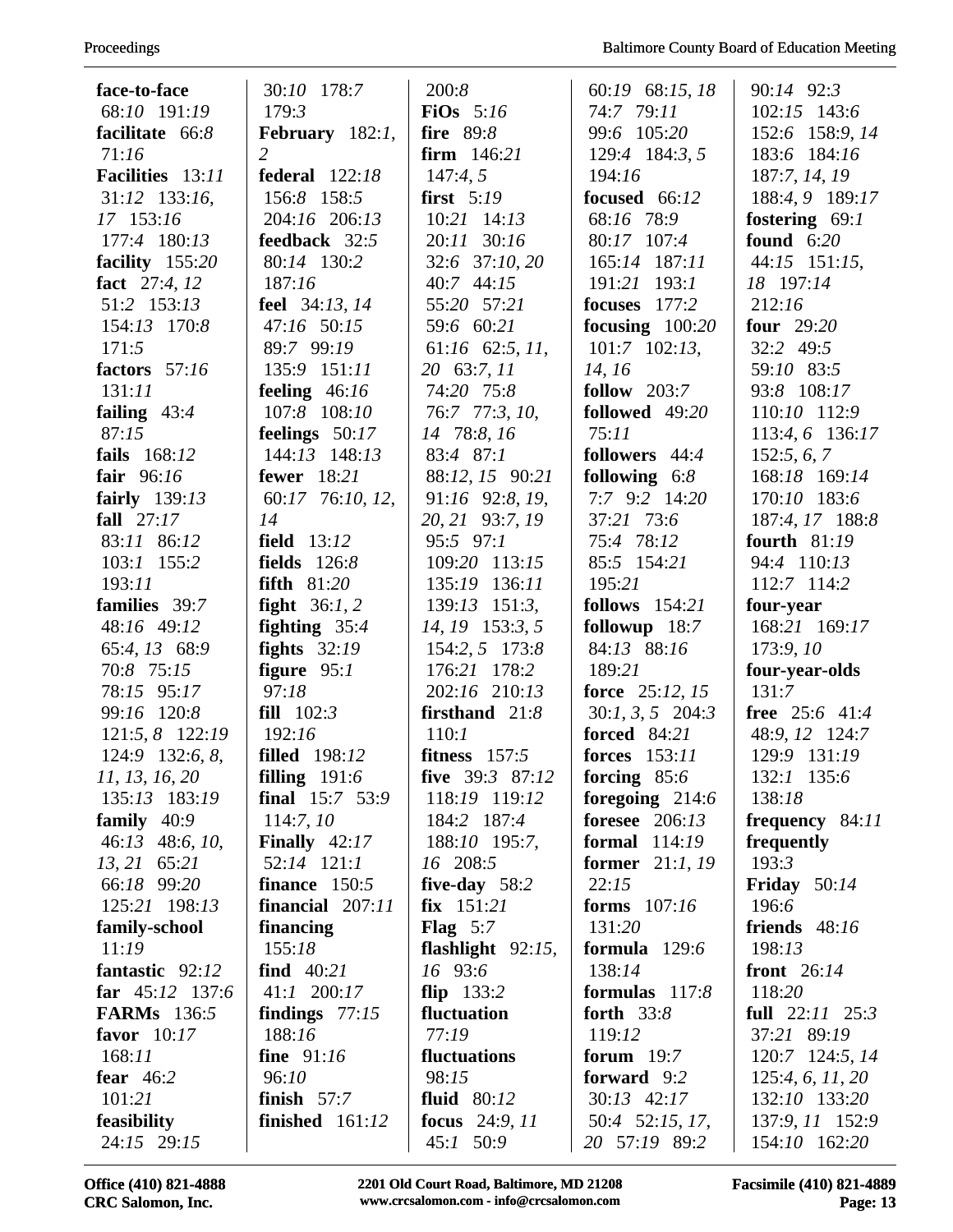| 163:1, 6, 19         | $102:2, 3$ 191:4  | 152:14, 21                | 60:13, 14 90:18     | 103:12 106:21         |
|----------------------|-------------------|---------------------------|---------------------|-----------------------|
| 168:20 169:16        | 192:16            | 153:6 154:6               | 95:10 116:14,       | 111:5, 9 112:4        |
| 170:2 171:10,        | <b>Gasparotti</b> | 157:11,13                 | 15, 18 119:20       | 121:2, 6, 8, 9        |
| 11, 17 172:5, 7      | 1:21 214:4, 16    | 158:17 161:18             | 144:7 176:10,       | 126:19                |
| fully $22:20$        | gears $100:6$     | 162:3, 7 172:13           | 11 177:5 180:2      | grades $42:20$        |
| 89:4 177:18          | General 12:10     | 200:4, 20 208:1,          | 183:3 184:13        | 58:1, 20 59:9         |
| function $148:14$    | 14:21 22:11       | 5 209:15                  | 185:9 205:6, 7      | $61:3, 5, 13$ $67:3$  |
| fund 155:20          | 37:10 53:12       | goal $45:6$               | Google 32:3, 4      | 68:19 77:3            |
| 178:8, 12 179:4      | 61:19 96:19       | 58:12 80:21               | gotten 103:15       | 79:5 81:14            |
| <b>funded</b> 176:17 | 147:21 149:13     | 94:10 183:10,             | <b>GOVER</b> 7:18,  | $82:15$ $83:3, 4, 7,$ |
| 177:17,18            | 159:10 160:2,     | 12 185:15                 | 20 8:1, 3, 5, 7, 9, | 19 84:8, 21           |
| 180:9                | 15                | 190:5 199:14              | 11, 13, 15 9:20     | 85:7, 20 87:3, 5,     |
| funding $24:15$      | genuine 22:2      | 203:12                    | 10:1, 3, 5, 7, 9,   | 6, 11 92:21           |
| 117:7 129:6          | geographic        | goals $79:4$              | 11, 13, 15, 17      | 94:11 97:1            |
| 138:14 154:10        | 193:2             | 112:5 123:12              | 17:1, 3, 5, 7, 9,   | 98:5 105:5, 15        |
| 155:7, 14 156:2,     | getting $47:9$    | $156:20$ $157:1,2$        | 11, 13, 15, 17, 19  | 106:17 109:8          |
| 3, 9 178:15          | 87:8, 9 103:15    | goes 112:16               | 54:7, 15, 17, 19,   | $110:3, 5$ 111:4,     |
|                      |                   |                           |                     |                       |
| 179:6,10             | 106:6 107:9       | 136:14 154:2              | 21 55:2, 4, 6, 8,   | 7, 17, 20 112:2       |
| 204:16               | 112:8 156:8       | 157:18 171:1              | 10 157:17           | 113:4 115:21          |
| funds 122:18         | 205:10 206:10     | 203:1                     | 160:9,18            | 131:9 196:13          |
| 123:2, 4 138:15      | gift $180:8$      | going $25:2$              | 167:12, 14, 16,     | grading $43:7$        |
| 179:2 191:8          | give $39:5$       | 28:21 32:7                | $18, 20$ 168:1, 3,  | 66:19 71:13, 19       |
| 204:18               | 51:18 53:2        | 35:12 37:19               | 5, 7, 9, 11         | 85:5 105:11           |
| further $61:7$       | 84:21 85:7        | 38:5 39:11                | 173:16, 17, 19,     | 211:11, 14, 15        |
| 130:13 135:5         | 92:12 93:7        | 44:7, 11 56:9             | 21 174:2, 4, 6, 8,  | gradual $133:3$       |
| 140:9 148:8          | 109:19 128:10     | 87:15 89:3                | $10, 12, 15$ 175:5, | graduates 192:5       |
| 214:9                | 148:8 158:1       | 91:6, 20 95:12            | 7, 9, 11, 13, 15,   | grant $128:19$ ,      |
| <b>Future</b> 4:2    | 181:13 210:3      | 99:9 100:11               | 17, 19, 21 176:2    | 21 133:4              |
| 23:3 24:6 28:1       | given $145:5$     | $102:6$ 103:1, 9          | 182:18              | 136:10 180:7          |
| 58:14 116:11         | 151:18 152:10     | 108:2, 20 109:1           | governance          | grants $125:21$       |
| 117:2,14             | 187:13 196:9      | 110:4,20                  | 119:8 153:6         | grasp $22:5$          |
| 118:12 120:1         | 212:5             | $131:15$ $133:13$ ,       | 154:3,7             | $grateful$ 33:21      |
| 121:14 122:3         | giving $104:9$    | 21 138:3 140:3,           | government          | 51:16                 |
| 126:15 158:7         | 105:15 106:15     | 17 145:16                 | 117:18 121:17       | gratitude             |
| 177:1<br>166:20      | 113:14 146:9      | 148:3 151:3, 12           | 130:6 158:4, 5      | 158:12                |
| 183:10 187:12        | 154:18            | 158:17, 20, 21            | 190:10 198:2        | great $51:13$         |
| 209:17               | glad $60:12$      | 161:8 170:8               | 206:13              | 72:1 86:20            |
| $FY-2023$ 4:5        | 182:14            | 172:17,18                 | governmental        | 87:11 96:15           |
| 176:8 177:20         | gleam $48:5$      | 204:4 206:7               | 146:15 209:1        | 133:11,21             |
| 212:12               | globe 117:12      | 211:3                     | governments         | 151:21 161:9          |
| $FY-23$ 24:13        | go $16:10$ 41:12  | Good 5:2 7:3,             | 155:20              | 163:4 172:19          |
| 25:20 182:7          | 46:18 56:10       | $4\quad 20:13\quad 23:9,$ | governor 139:6      | greater $75:10$       |
|                      | 66:3 71:4         | $10\quad 26:5, 6, 10$     | 170:7               | 99:18 101:14          |
| $<$ G $>$            | 82:20 84:18       | 29:7, 9 30:18,            | grade $59:8$        | 102:10 204:19         |
|                      |                   |                           |                     |                       |
| gain 130:12          | 93:15, 21 95:14   | 19 33:16, 17              | $61:2, 7$ $62:11$   | greatly $164:17$      |
| games 196:8,         | 102:20, 21        | 37:11 39:21               | 63:7 76:6, 8        | green $94:9$          |
| 13, 20               | $110:3, 5$ 117:1  | $40:6$ 43:18              | 77:9 79:2           | 180:4                 |
| gaps 58:13           | 118:7 135:4       | 44:18 46:16               | 81:20 82:6          | group $30:16$         |
| 65:5 $101:1, 3$      | 138:15 140:8,     | 47:21 49:16, 17           | 87:6 90:4           | 40:14 74:5            |
|                      | $15$ 151:3, 4     | 53:18 55:16, 17           | 93:11 94:4          | 82:2 96:17            |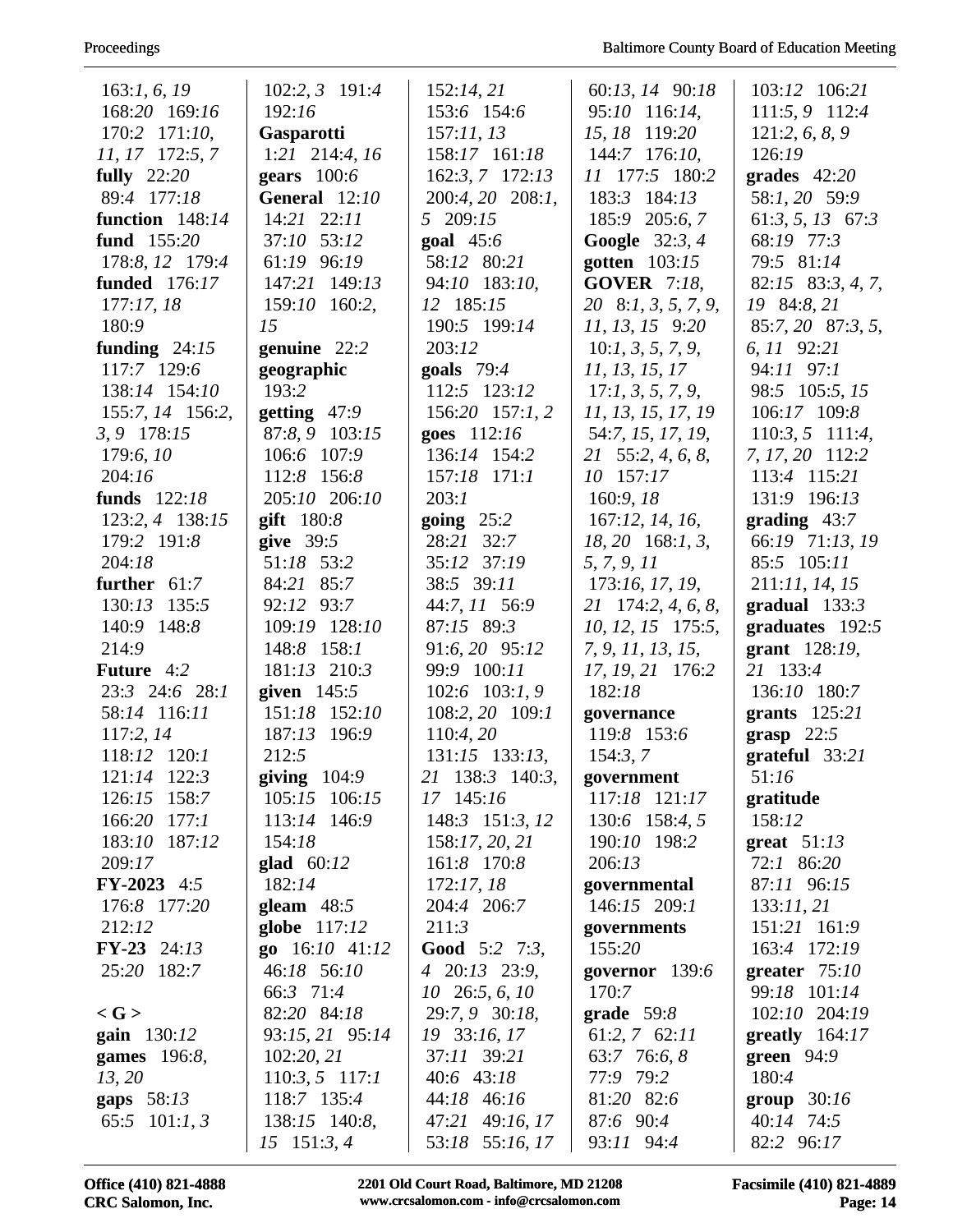| $106:14$ 111:1            | 139:11, 12, 20       | <b>Head</b> 67:11      | 96:15 100:21           | 182:16,20             |
|---------------------------|----------------------|------------------------|------------------------|-----------------------|
| 123:14 125:8,             | 141:10,19            | 152:20 184:7           | $102:1$ $103:17$       | 183:4 185:9           |
| 13 133:4 134:3,           | $142:1$ 151:7, 13,   | heading $153:5$        | 107:11                 | 198:16 202:7          |
| 7 191:15                  | 14 152:14            | headings               | helped $70:7$          | 203:14 204:8,         |
| 202:14, 16                | $157:5$ 159:1, 15,   | 152:15,21              | helpful $51:9$         | 14 205:7 206:3        |
| grouped $107:15$          | 17 160:16            | 153:2,7                | 96:2, 5 142:18,        | 207:4, 9 208:1,       |
| grouping                  | 168:3, 4, 14, 16     | heal 184:14            | 21 143:5 201:2         | 7, 10, 17, 21         |
| 105:19                    | 169:3, 12 170:1      | healing $184:18$       | 204:10                 | 209:5, 8 210:9        |
| groups $59:18$            | 172:11 174:8, 9,     | Health 9:6             | helping $25:9$         | 211:19 212:7          |
| 67:7 73:16                | 17 175:17, 18        | $12:18$ 16:6           | 63:16                  | heterogeneously       |
| 74:3, 5 83:17             | 202:8, 9, 20         | 21:10 39:14, 15,       | helps $46:10$          | 107:15                |
| 95:1 102:11               | 203:4, 13            | 21 45:16 47:1          | 50:6 172:15            | hierarchy 50:11       |
| 105:19 106:4, 8           | 208:18, 19           | 51:17 72:17            | 211:9                  | <b>High</b> 13:14, 16 |
| 107:18 186:10,            | 211:20, 21           | 122:13, 16             | henceforth             | $25:5$ 26:1           |
| 13 194:16                 | half $62:19$         | 128:14 157:4           | 35:17                  | 33:20 37:13           |
| 197:18 199:4              | 63:5 120:6           | 195:8, 15 197:4,       | <b>Henn</b> $2:3$ 5:2, | 38:7, 12 44:13        |
| 202:16 203:19             | 125:2, 10 132:6,     | 7, 10, 20 198:5        | $3$ 7:5, 10, 15        | $62:1$ $63:4, 5, 9$   |
| Grove 177:16              | 9                    | 203:18 204:4           | 8:13, 14, 16, 21       | 65:1, 21 66:12        |
| 180:21                    | <b>Hall</b> 33:20    | 211:10                 | $9:11, 17$ 10:15,      | 75:11 77:7, 8,        |
| grow $47:3$               | 193:5                | healthy $49:12$        | 16, 18 14:11           | 12 82:10 94:10        |
| growing $98:10$           | halls 193:14         | 180:6, 13              | $15:8$ , $13$ 16:8,    | $101:2$ $108:14$ ,    |
| grows $48:4$              | hand $22:18$         | hear $18:3$            | $10, 19$ 17:17, 18,    | 16 110:14             |
| growth $47:7$             | 104:4 119:17         | 19:19 37:2             | 20 20:15 23:7,         | 112:11 119:2          |
| 72:18 73:12               | 139:15 214:12        | 95:10, 19              | 11 26:7 29:6           | 120:19 124:3          |
| 93:5 94:18                | handbook             | 152:11                 | 30:14 33:15, 18        | 127:3 128:9, 11,      |
| 110:20 149:21             | 66:19 69:13          | heard $22:20$          | 37:9 40:5              | 19 137:5 138:9,       |
| GT 67:12                  | 70:14 71:1, 11,      | 88:14 100:6            | 43:17 47:20            | 11 140:13             |
| guarantee 36:9            | 13, 19, 20 149:6     | 145:2 147:15           | 49:15, 17 53:9         | 155:20 156:9          |
| guardians $65:15$         | handles $156:19$     | 149:14, 17             | 54:3, 10, 13           | 178:16,21             |
| guardian-                 | hands $209:16$       | 150:1, 6 179:16        | 55:8, 9, 11 81:7,      | 179:7 181:3           |
| teacher 68:13             | happen $135:9$       | 185:16 212:1           | 8 84:18 86:18          | 183:18 194:4          |
| guess $89:3$              | 170:8                | <b>Hearing</b> $6:4$   | 91:19 92:20            | 205:1, 19 211:1,      |
| 111:14 112:3              | happened 44:2        | 18:5 40:16             | 95:8 104:3, 7,         | 13 212:6              |
| 140:4 206:15              | happening            | 54:5 108:12            | 16, 19 109:4, 6        | higher $43:4$         |
| guessing $206:12$         | 143:16 211:6         | 148:13 167:12          | 116:8 130:19           | 61:18, 21 84:21       |
| guidance 72:21            | happens $109:21$     | 175:4 182:5            | 134:18 135:16          | 93:14 124:12          |
| guide $58:15$             | 115:14, 15           | 205:17 211:21          | 138:6 139:10           | 136:13                |
| guiding $186:15$          | happiest $212:20$    | 212:7, 11              | 142:4, 8 143:9,        | highest $61:4, 8$ ,   |
| guys 44:3 97:8            | happy $40:8$         | heart $48:4$           | 21 144:3               | 14, 15 62:12          |
|                           | 49:12, 19 53:7       | heart's $44:1$         | 153:17 159:19          | 75:9 76:16            |
| $\langle H \rangle$       | 58:7 85:11           | heavy $127:12$         | 160:4, 11, 19          | 117:10                |
| <b>H.E</b> $53:21$ $54:6$ | $123:1, 19$ 144:1,   | 155:5                  | $162:2, 5$ 164:10      | highlight $178:1$     |
| habits $60:18$            | 3 198:14             | Hebbville 13:1         | 166:8 167:10           | 180:2                 |
| <b>Hager</b> 2:7 8:9,     | 212:21               | <b>heed</b> 32:21      | 168:9, 10, 12          | highlighted           |
| 10 10:11, 12              | <b>hard</b> 27:9, 18 | <b>held</b> 166:14, 20 | 169:4 170:14           | 66:21 184:2           |
| $17:13$ , $14$ 55:4,      | 49:11 132:4          | 185:4 187:4, 17        | 171:3,19               | highly $78:19$        |
| 5 81:11 95:13,            | 203:6                | 212:10, 14             | 172:16,21              | hire $192:4$          |
| 14 96:9, 10               | <b>harm</b> 193:10   | <b>Hello</b> 43:19     | 173:14 174:12,         | hired $192:1$         |
| 100:2 104:2               | Hassan $3:15$        | help $38:20$           | 13, 16 175:2, 21       | hiring $192:7$        |
| 115:19 134:19             | 33:16, 17, 19        | 65:16 81:1             | 176:1, 3, 7, 12        | historical 94:1       |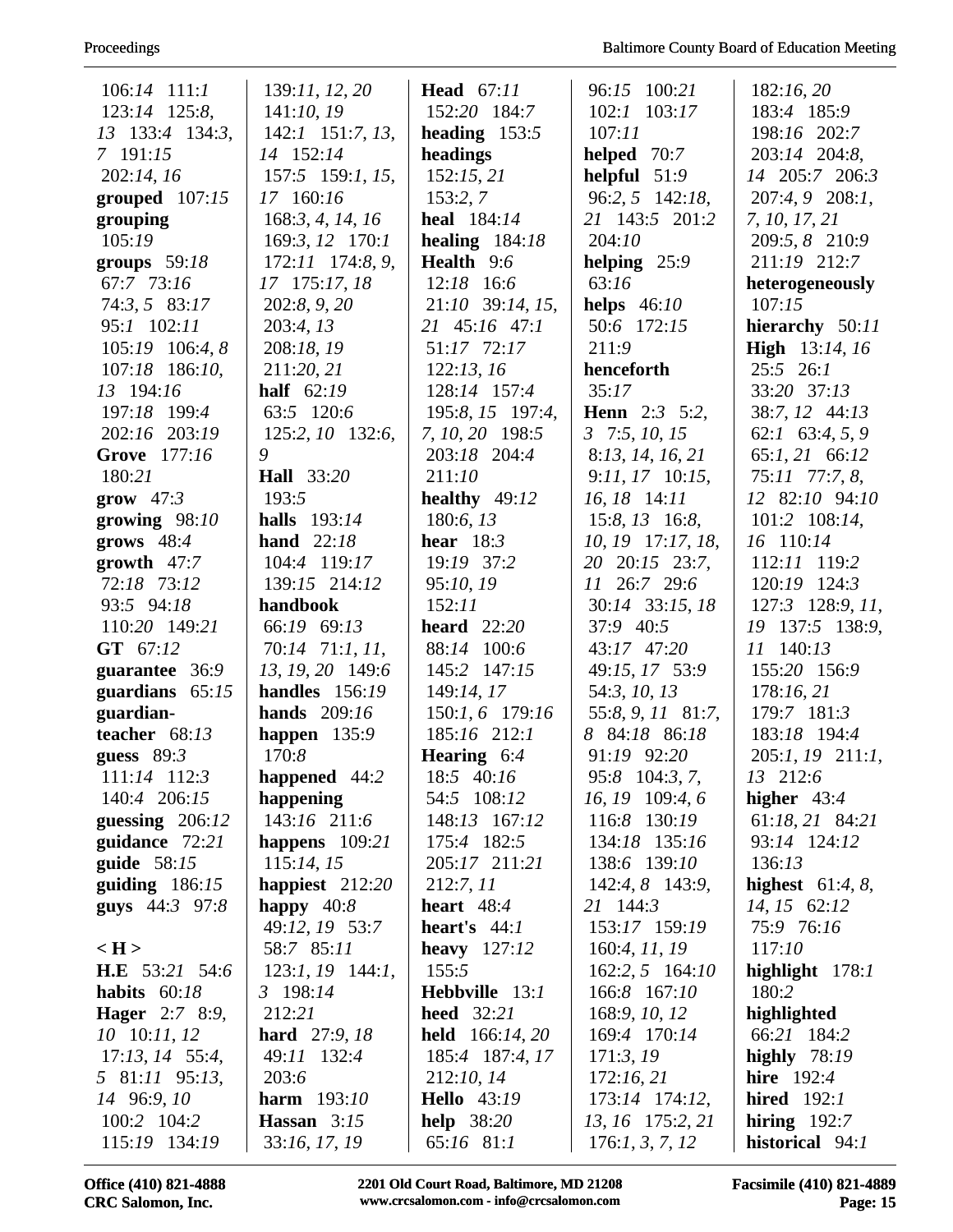| 110:2, 4, 6<br>29:12 117:15<br>33:21<br>145:11 154:17<br>194:11<br>inclusion $11:7,9$<br>History 105:2<br>177:14<br>imminent 193:9<br>155:16 158:10<br>146:7<br><b>Howard</b> 146:20<br>immune $46:3$<br>167:5 173:12<br>inclusive $136:3$<br>hit 38:10<br>impact $21:10$<br>197:2 211:4, 7<br><b>income</b> 135:20<br>147:1<br>Hughes 3:18<br>22:10 35:13<br>improve $46:3$<br>110:14<br>incorporating<br>43:18, 19, 21<br>57:9 65:13, 16<br><b>hold</b> 34:16<br>118:9 124:21<br>78:12<br>124:12 156:1<br>human $137:17$<br>166:5 199:18<br>68:12 106:20<br>increase $24:7,9$<br>194:16 212:11<br>189:13 191:18<br>211:16<br>123:13 177:4<br>44:19 47:1<br>192:7 202:11<br>holding $155:21$<br>64:15 66:13, 14<br>impacted<br>improved<br>holds 165:21<br>65:21 78:4<br>197:18 201:4<br>79:4 110:9<br>hundred 90:12<br>hole $25:1$<br>138:4<br>184:9<br>126:11 131:12<br>impairs $46:10$<br>implement<br>holiday 26:6<br>hurts $47:13$<br>190:8 195:1<br>improvement<br>65:11 70:20<br>38:2 39:9 40:8<br>hybrid $89:20$<br>$32:15$ 63:17<br>207:2<br>52:20 198:12<br>170:9, 18 171:1<br>79:20 123:10<br>66:9 71:17<br>increased $25:10$ ,<br>80:1 142:14<br>16 46:6 78:2<br>holidays 38:21<br>186:16 195:21<br>48:3 49:8<br>$\langle I \rangle$<br>199:20<br>110:18 156:8<br>improvements<br>32:17<br>idea $25:13$<br>implementation<br>191:13 195:19<br>50:16 144:2, 3<br>66:17 105:8<br>212:20, 21<br>34:15 137:14<br>improving<br>197:8<br>161:20 172:20<br>56:17 69:5<br><b>Holmes</b> 116:13,<br>117:16 119:21<br>increases 57:17<br>20 119:18, 20<br><b>ideas</b> 157:6<br>121:10, 15<br>78:9<br>109:13<br>123:18, 19<br>165:19<br>122:7 123:8<br>increasing<br>inappropriate<br>19:13<br>95:16<br>138:1 139:5<br>identification<br>129:21 130:13,<br>15 134:15<br>143:14<br>64:13 186:20<br><b>Inaudible</b><br>incredibly 27:9<br>identified 70:21<br>independent<br>holy 48:16<br>137:9 139:14<br>169:10<br><b>home</b> $47:7, 13,$<br>156:21 181:9<br>143:16 184:6<br>incentive 140:1<br>16:2 154:7<br>17 70:2 78:14<br>185:15 188:3,<br>185:2, 13, 21<br>incentives 41:3<br>indicated 50:1<br>10 190:2 191:4<br>80:15<br>190:15 191:16<br>65:20 70:2<br>56:14<br>194:17<br>199:11 210:21<br>incentivize<br>indicates 50:11<br>homogenous<br>105:19 106:10<br>identifies 65:18<br>implemented<br>140:17<br>indicating $49:21$<br>indicator $121:3$<br>honor $23:21$<br>$119:1$ $184:1$<br>53:2 121:4<br>include $12:11$<br>26:20 68:6, 7<br>197:7<br>16:1 28:7 29:2<br>indicators<br>126:19 129:19<br>identify 66:11<br>212:3<br>42:19 56:18<br>58:18 92:9<br>193:7<br>70:9 101:1<br>57:7 68:13<br>individual<br>honored $49:11$<br>implementing<br>honors $67:12$<br>102:10 122:10<br>130:17 183:14<br>73:20 74:4, 8<br>68:17 $71:1$<br><b>Hoover</b> 12:12<br>186:18 205:3<br>implication<br>73:16 74:7, 10<br>76:2 152:18<br><b>IEPs</b> 47:19<br>201:15<br>160:13 169:8<br>hope $26:4$ 40:8<br>78:3 99:6<br><i>implications</i><br>180:14 207:11<br>150:8 204:18<br>hoped $42:19$<br>ignore $195:17$<br>ill $38:17$<br>51:2 120:21<br>included 28:14<br>individualize<br>hopeful $44:20$<br>192:3<br>133:8<br>59:15 122:10<br>67:6<br>illness $101:20$ ,<br>individuals<br>21<br>implied $51:8$<br>hopefully 56:9<br>129:14 136:15<br>90:9 91:1<br>imagine $50:21$<br>implore 36:1<br>6:15 39:5 45:6,<br>162:12 177:13<br>132:10<br>93:18 108:18<br>178:6 188:4<br>importance<br>21 52:17 135:7<br>hoping $205:11$<br>imbedded $43:3$<br>48:21 75:16<br>200:11 210:14<br>139:5 150:14<br>206:16 207:1<br><b>IMEs</b> 16:2<br>includes $75:4$<br>152:5 197:18<br>103:7<br><b>hosted</b> 191:18<br>immediate<br>important<br>126:4, 6 128:18<br>industry $127:2$<br>hour $143:4$<br>24:17 37:3<br>ineffective 45:2<br>118:10<br>136:10<br>immediately<br>$41:19$ 62:6<br>including $56:15$<br>inequities 33:7<br><b>hours</b> 46:15<br>68:6 71:10<br>49:20 196:1<br>infancy 98:9<br>51:19<br>63:12 91:20 | historically | House $24:1$ | immensely    | 109:8 140:10 | 119:4 192:2, 12 |
|------------------------------------------------------------------------------------------------------------------------------------------------------------------------------------------------------------------------------------------------------------------------------------------------------------------------------------------------------------------------------------------------------------------------------------------------------------------------------------------------------------------------------------------------------------------------------------------------------------------------------------------------------------------------------------------------------------------------------------------------------------------------------------------------------------------------------------------------------------------------------------------------------------------------------------------------------------------------------------------------------------------------------------------------------------------------------------------------------------------------------------------------------------------------------------------------------------------------------------------------------------------------------------------------------------------------------------------------------------------------------------------------------------------------------------------------------------------------------------------------------------------------------------------------------------------------------------------------------------------------------------------------------------------------------------------------------------------------------------------------------------------------------------------------------------------------------------------------------------------------------------------------------------------------------------------------------------------------------------------------------------------------------------------------------------------------------------------------------------------------------------------------------------------------------------------------------------------------------------------------------------------------------------------------------------------------------------------------------------------------------------------------------------------------------------------------------------------------------------------------------------------------------------------------------------------------------------------------------------------------------------------------------------------------------------------------------------------------------------------------------------------------------------------------------------------------------------------------------------------------------------------------------------------------------------------------------------------------------------------------------------------------------------------------------------------------------------------------------------------------------------------------------------------------------------------------------------------------------------------------------------------------------------------------------------------------------------------------------------------------------------------------------------------------------------------------------------------------------------------------------------------------------------------------------------------------------------------------------------------------------------------------------------------------------------------------------------------------------------------------------------------------------------------------------------------------------------------------------------------------------------------------------------------------|--------------|--------------|--------------|--------------|-----------------|
|                                                                                                                                                                                                                                                                                                                                                                                                                                                                                                                                                                                                                                                                                                                                                                                                                                                                                                                                                                                                                                                                                                                                                                                                                                                                                                                                                                                                                                                                                                                                                                                                                                                                                                                                                                                                                                                                                                                                                                                                                                                                                                                                                                                                                                                                                                                                                                                                                                                                                                                                                                                                                                                                                                                                                                                                                                                                                                                                                                                                                                                                                                                                                                                                                                                                                                                                                                                                                                                                                                                                                                                                                                                                                                                                                                                                                                                                                                                        |              |              |              |              |                 |
|                                                                                                                                                                                                                                                                                                                                                                                                                                                                                                                                                                                                                                                                                                                                                                                                                                                                                                                                                                                                                                                                                                                                                                                                                                                                                                                                                                                                                                                                                                                                                                                                                                                                                                                                                                                                                                                                                                                                                                                                                                                                                                                                                                                                                                                                                                                                                                                                                                                                                                                                                                                                                                                                                                                                                                                                                                                                                                                                                                                                                                                                                                                                                                                                                                                                                                                                                                                                                                                                                                                                                                                                                                                                                                                                                                                                                                                                                                                        |              |              |              |              |                 |
|                                                                                                                                                                                                                                                                                                                                                                                                                                                                                                                                                                                                                                                                                                                                                                                                                                                                                                                                                                                                                                                                                                                                                                                                                                                                                                                                                                                                                                                                                                                                                                                                                                                                                                                                                                                                                                                                                                                                                                                                                                                                                                                                                                                                                                                                                                                                                                                                                                                                                                                                                                                                                                                                                                                                                                                                                                                                                                                                                                                                                                                                                                                                                                                                                                                                                                                                                                                                                                                                                                                                                                                                                                                                                                                                                                                                                                                                                                                        |              |              |              |              |                 |
|                                                                                                                                                                                                                                                                                                                                                                                                                                                                                                                                                                                                                                                                                                                                                                                                                                                                                                                                                                                                                                                                                                                                                                                                                                                                                                                                                                                                                                                                                                                                                                                                                                                                                                                                                                                                                                                                                                                                                                                                                                                                                                                                                                                                                                                                                                                                                                                                                                                                                                                                                                                                                                                                                                                                                                                                                                                                                                                                                                                                                                                                                                                                                                                                                                                                                                                                                                                                                                                                                                                                                                                                                                                                                                                                                                                                                                                                                                                        |              |              |              |              |                 |
|                                                                                                                                                                                                                                                                                                                                                                                                                                                                                                                                                                                                                                                                                                                                                                                                                                                                                                                                                                                                                                                                                                                                                                                                                                                                                                                                                                                                                                                                                                                                                                                                                                                                                                                                                                                                                                                                                                                                                                                                                                                                                                                                                                                                                                                                                                                                                                                                                                                                                                                                                                                                                                                                                                                                                                                                                                                                                                                                                                                                                                                                                                                                                                                                                                                                                                                                                                                                                                                                                                                                                                                                                                                                                                                                                                                                                                                                                                                        |              |              |              |              |                 |
|                                                                                                                                                                                                                                                                                                                                                                                                                                                                                                                                                                                                                                                                                                                                                                                                                                                                                                                                                                                                                                                                                                                                                                                                                                                                                                                                                                                                                                                                                                                                                                                                                                                                                                                                                                                                                                                                                                                                                                                                                                                                                                                                                                                                                                                                                                                                                                                                                                                                                                                                                                                                                                                                                                                                                                                                                                                                                                                                                                                                                                                                                                                                                                                                                                                                                                                                                                                                                                                                                                                                                                                                                                                                                                                                                                                                                                                                                                                        |              |              |              |              |                 |
|                                                                                                                                                                                                                                                                                                                                                                                                                                                                                                                                                                                                                                                                                                                                                                                                                                                                                                                                                                                                                                                                                                                                                                                                                                                                                                                                                                                                                                                                                                                                                                                                                                                                                                                                                                                                                                                                                                                                                                                                                                                                                                                                                                                                                                                                                                                                                                                                                                                                                                                                                                                                                                                                                                                                                                                                                                                                                                                                                                                                                                                                                                                                                                                                                                                                                                                                                                                                                                                                                                                                                                                                                                                                                                                                                                                                                                                                                                                        |              |              |              |              |                 |
|                                                                                                                                                                                                                                                                                                                                                                                                                                                                                                                                                                                                                                                                                                                                                                                                                                                                                                                                                                                                                                                                                                                                                                                                                                                                                                                                                                                                                                                                                                                                                                                                                                                                                                                                                                                                                                                                                                                                                                                                                                                                                                                                                                                                                                                                                                                                                                                                                                                                                                                                                                                                                                                                                                                                                                                                                                                                                                                                                                                                                                                                                                                                                                                                                                                                                                                                                                                                                                                                                                                                                                                                                                                                                                                                                                                                                                                                                                                        |              |              |              |              |                 |
|                                                                                                                                                                                                                                                                                                                                                                                                                                                                                                                                                                                                                                                                                                                                                                                                                                                                                                                                                                                                                                                                                                                                                                                                                                                                                                                                                                                                                                                                                                                                                                                                                                                                                                                                                                                                                                                                                                                                                                                                                                                                                                                                                                                                                                                                                                                                                                                                                                                                                                                                                                                                                                                                                                                                                                                                                                                                                                                                                                                                                                                                                                                                                                                                                                                                                                                                                                                                                                                                                                                                                                                                                                                                                                                                                                                                                                                                                                                        |              |              |              |              |                 |
|                                                                                                                                                                                                                                                                                                                                                                                                                                                                                                                                                                                                                                                                                                                                                                                                                                                                                                                                                                                                                                                                                                                                                                                                                                                                                                                                                                                                                                                                                                                                                                                                                                                                                                                                                                                                                                                                                                                                                                                                                                                                                                                                                                                                                                                                                                                                                                                                                                                                                                                                                                                                                                                                                                                                                                                                                                                                                                                                                                                                                                                                                                                                                                                                                                                                                                                                                                                                                                                                                                                                                                                                                                                                                                                                                                                                                                                                                                                        |              |              |              |              |                 |
|                                                                                                                                                                                                                                                                                                                                                                                                                                                                                                                                                                                                                                                                                                                                                                                                                                                                                                                                                                                                                                                                                                                                                                                                                                                                                                                                                                                                                                                                                                                                                                                                                                                                                                                                                                                                                                                                                                                                                                                                                                                                                                                                                                                                                                                                                                                                                                                                                                                                                                                                                                                                                                                                                                                                                                                                                                                                                                                                                                                                                                                                                                                                                                                                                                                                                                                                                                                                                                                                                                                                                                                                                                                                                                                                                                                                                                                                                                                        |              |              |              |              |                 |
|                                                                                                                                                                                                                                                                                                                                                                                                                                                                                                                                                                                                                                                                                                                                                                                                                                                                                                                                                                                                                                                                                                                                                                                                                                                                                                                                                                                                                                                                                                                                                                                                                                                                                                                                                                                                                                                                                                                                                                                                                                                                                                                                                                                                                                                                                                                                                                                                                                                                                                                                                                                                                                                                                                                                                                                                                                                                                                                                                                                                                                                                                                                                                                                                                                                                                                                                                                                                                                                                                                                                                                                                                                                                                                                                                                                                                                                                                                                        |              |              |              |              |                 |
|                                                                                                                                                                                                                                                                                                                                                                                                                                                                                                                                                                                                                                                                                                                                                                                                                                                                                                                                                                                                                                                                                                                                                                                                                                                                                                                                                                                                                                                                                                                                                                                                                                                                                                                                                                                                                                                                                                                                                                                                                                                                                                                                                                                                                                                                                                                                                                                                                                                                                                                                                                                                                                                                                                                                                                                                                                                                                                                                                                                                                                                                                                                                                                                                                                                                                                                                                                                                                                                                                                                                                                                                                                                                                                                                                                                                                                                                                                                        |              |              |              |              |                 |
|                                                                                                                                                                                                                                                                                                                                                                                                                                                                                                                                                                                                                                                                                                                                                                                                                                                                                                                                                                                                                                                                                                                                                                                                                                                                                                                                                                                                                                                                                                                                                                                                                                                                                                                                                                                                                                                                                                                                                                                                                                                                                                                                                                                                                                                                                                                                                                                                                                                                                                                                                                                                                                                                                                                                                                                                                                                                                                                                                                                                                                                                                                                                                                                                                                                                                                                                                                                                                                                                                                                                                                                                                                                                                                                                                                                                                                                                                                                        |              |              |              |              |                 |
|                                                                                                                                                                                                                                                                                                                                                                                                                                                                                                                                                                                                                                                                                                                                                                                                                                                                                                                                                                                                                                                                                                                                                                                                                                                                                                                                                                                                                                                                                                                                                                                                                                                                                                                                                                                                                                                                                                                                                                                                                                                                                                                                                                                                                                                                                                                                                                                                                                                                                                                                                                                                                                                                                                                                                                                                                                                                                                                                                                                                                                                                                                                                                                                                                                                                                                                                                                                                                                                                                                                                                                                                                                                                                                                                                                                                                                                                                                                        |              |              |              |              |                 |
|                                                                                                                                                                                                                                                                                                                                                                                                                                                                                                                                                                                                                                                                                                                                                                                                                                                                                                                                                                                                                                                                                                                                                                                                                                                                                                                                                                                                                                                                                                                                                                                                                                                                                                                                                                                                                                                                                                                                                                                                                                                                                                                                                                                                                                                                                                                                                                                                                                                                                                                                                                                                                                                                                                                                                                                                                                                                                                                                                                                                                                                                                                                                                                                                                                                                                                                                                                                                                                                                                                                                                                                                                                                                                                                                                                                                                                                                                                                        |              |              |              |              |                 |
|                                                                                                                                                                                                                                                                                                                                                                                                                                                                                                                                                                                                                                                                                                                                                                                                                                                                                                                                                                                                                                                                                                                                                                                                                                                                                                                                                                                                                                                                                                                                                                                                                                                                                                                                                                                                                                                                                                                                                                                                                                                                                                                                                                                                                                                                                                                                                                                                                                                                                                                                                                                                                                                                                                                                                                                                                                                                                                                                                                                                                                                                                                                                                                                                                                                                                                                                                                                                                                                                                                                                                                                                                                                                                                                                                                                                                                                                                                                        |              |              |              |              |                 |
|                                                                                                                                                                                                                                                                                                                                                                                                                                                                                                                                                                                                                                                                                                                                                                                                                                                                                                                                                                                                                                                                                                                                                                                                                                                                                                                                                                                                                                                                                                                                                                                                                                                                                                                                                                                                                                                                                                                                                                                                                                                                                                                                                                                                                                                                                                                                                                                                                                                                                                                                                                                                                                                                                                                                                                                                                                                                                                                                                                                                                                                                                                                                                                                                                                                                                                                                                                                                                                                                                                                                                                                                                                                                                                                                                                                                                                                                                                                        |              |              |              |              |                 |
|                                                                                                                                                                                                                                                                                                                                                                                                                                                                                                                                                                                                                                                                                                                                                                                                                                                                                                                                                                                                                                                                                                                                                                                                                                                                                                                                                                                                                                                                                                                                                                                                                                                                                                                                                                                                                                                                                                                                                                                                                                                                                                                                                                                                                                                                                                                                                                                                                                                                                                                                                                                                                                                                                                                                                                                                                                                                                                                                                                                                                                                                                                                                                                                                                                                                                                                                                                                                                                                                                                                                                                                                                                                                                                                                                                                                                                                                                                                        |              |              |              |              |                 |
|                                                                                                                                                                                                                                                                                                                                                                                                                                                                                                                                                                                                                                                                                                                                                                                                                                                                                                                                                                                                                                                                                                                                                                                                                                                                                                                                                                                                                                                                                                                                                                                                                                                                                                                                                                                                                                                                                                                                                                                                                                                                                                                                                                                                                                                                                                                                                                                                                                                                                                                                                                                                                                                                                                                                                                                                                                                                                                                                                                                                                                                                                                                                                                                                                                                                                                                                                                                                                                                                                                                                                                                                                                                                                                                                                                                                                                                                                                                        |              |              |              |              |                 |
|                                                                                                                                                                                                                                                                                                                                                                                                                                                                                                                                                                                                                                                                                                                                                                                                                                                                                                                                                                                                                                                                                                                                                                                                                                                                                                                                                                                                                                                                                                                                                                                                                                                                                                                                                                                                                                                                                                                                                                                                                                                                                                                                                                                                                                                                                                                                                                                                                                                                                                                                                                                                                                                                                                                                                                                                                                                                                                                                                                                                                                                                                                                                                                                                                                                                                                                                                                                                                                                                                                                                                                                                                                                                                                                                                                                                                                                                                                                        |              |              |              |              |                 |
|                                                                                                                                                                                                                                                                                                                                                                                                                                                                                                                                                                                                                                                                                                                                                                                                                                                                                                                                                                                                                                                                                                                                                                                                                                                                                                                                                                                                                                                                                                                                                                                                                                                                                                                                                                                                                                                                                                                                                                                                                                                                                                                                                                                                                                                                                                                                                                                                                                                                                                                                                                                                                                                                                                                                                                                                                                                                                                                                                                                                                                                                                                                                                                                                                                                                                                                                                                                                                                                                                                                                                                                                                                                                                                                                                                                                                                                                                                                        |              |              |              |              |                 |
|                                                                                                                                                                                                                                                                                                                                                                                                                                                                                                                                                                                                                                                                                                                                                                                                                                                                                                                                                                                                                                                                                                                                                                                                                                                                                                                                                                                                                                                                                                                                                                                                                                                                                                                                                                                                                                                                                                                                                                                                                                                                                                                                                                                                                                                                                                                                                                                                                                                                                                                                                                                                                                                                                                                                                                                                                                                                                                                                                                                                                                                                                                                                                                                                                                                                                                                                                                                                                                                                                                                                                                                                                                                                                                                                                                                                                                                                                                                        |              |              |              |              |                 |
|                                                                                                                                                                                                                                                                                                                                                                                                                                                                                                                                                                                                                                                                                                                                                                                                                                                                                                                                                                                                                                                                                                                                                                                                                                                                                                                                                                                                                                                                                                                                                                                                                                                                                                                                                                                                                                                                                                                                                                                                                                                                                                                                                                                                                                                                                                                                                                                                                                                                                                                                                                                                                                                                                                                                                                                                                                                                                                                                                                                                                                                                                                                                                                                                                                                                                                                                                                                                                                                                                                                                                                                                                                                                                                                                                                                                                                                                                                                        |              |              |              |              |                 |
|                                                                                                                                                                                                                                                                                                                                                                                                                                                                                                                                                                                                                                                                                                                                                                                                                                                                                                                                                                                                                                                                                                                                                                                                                                                                                                                                                                                                                                                                                                                                                                                                                                                                                                                                                                                                                                                                                                                                                                                                                                                                                                                                                                                                                                                                                                                                                                                                                                                                                                                                                                                                                                                                                                                                                                                                                                                                                                                                                                                                                                                                                                                                                                                                                                                                                                                                                                                                                                                                                                                                                                                                                                                                                                                                                                                                                                                                                                                        |              |              |              |              |                 |
|                                                                                                                                                                                                                                                                                                                                                                                                                                                                                                                                                                                                                                                                                                                                                                                                                                                                                                                                                                                                                                                                                                                                                                                                                                                                                                                                                                                                                                                                                                                                                                                                                                                                                                                                                                                                                                                                                                                                                                                                                                                                                                                                                                                                                                                                                                                                                                                                                                                                                                                                                                                                                                                                                                                                                                                                                                                                                                                                                                                                                                                                                                                                                                                                                                                                                                                                                                                                                                                                                                                                                                                                                                                                                                                                                                                                                                                                                                                        |              |              |              |              |                 |
|                                                                                                                                                                                                                                                                                                                                                                                                                                                                                                                                                                                                                                                                                                                                                                                                                                                                                                                                                                                                                                                                                                                                                                                                                                                                                                                                                                                                                                                                                                                                                                                                                                                                                                                                                                                                                                                                                                                                                                                                                                                                                                                                                                                                                                                                                                                                                                                                                                                                                                                                                                                                                                                                                                                                                                                                                                                                                                                                                                                                                                                                                                                                                                                                                                                                                                                                                                                                                                                                                                                                                                                                                                                                                                                                                                                                                                                                                                                        |              |              |              |              |                 |
|                                                                                                                                                                                                                                                                                                                                                                                                                                                                                                                                                                                                                                                                                                                                                                                                                                                                                                                                                                                                                                                                                                                                                                                                                                                                                                                                                                                                                                                                                                                                                                                                                                                                                                                                                                                                                                                                                                                                                                                                                                                                                                                                                                                                                                                                                                                                                                                                                                                                                                                                                                                                                                                                                                                                                                                                                                                                                                                                                                                                                                                                                                                                                                                                                                                                                                                                                                                                                                                                                                                                                                                                                                                                                                                                                                                                                                                                                                                        |              |              |              |              |                 |
|                                                                                                                                                                                                                                                                                                                                                                                                                                                                                                                                                                                                                                                                                                                                                                                                                                                                                                                                                                                                                                                                                                                                                                                                                                                                                                                                                                                                                                                                                                                                                                                                                                                                                                                                                                                                                                                                                                                                                                                                                                                                                                                                                                                                                                                                                                                                                                                                                                                                                                                                                                                                                                                                                                                                                                                                                                                                                                                                                                                                                                                                                                                                                                                                                                                                                                                                                                                                                                                                                                                                                                                                                                                                                                                                                                                                                                                                                                                        |              |              |              |              |                 |
|                                                                                                                                                                                                                                                                                                                                                                                                                                                                                                                                                                                                                                                                                                                                                                                                                                                                                                                                                                                                                                                                                                                                                                                                                                                                                                                                                                                                                                                                                                                                                                                                                                                                                                                                                                                                                                                                                                                                                                                                                                                                                                                                                                                                                                                                                                                                                                                                                                                                                                                                                                                                                                                                                                                                                                                                                                                                                                                                                                                                                                                                                                                                                                                                                                                                                                                                                                                                                                                                                                                                                                                                                                                                                                                                                                                                                                                                                                                        |              |              |              |              |                 |
|                                                                                                                                                                                                                                                                                                                                                                                                                                                                                                                                                                                                                                                                                                                                                                                                                                                                                                                                                                                                                                                                                                                                                                                                                                                                                                                                                                                                                                                                                                                                                                                                                                                                                                                                                                                                                                                                                                                                                                                                                                                                                                                                                                                                                                                                                                                                                                                                                                                                                                                                                                                                                                                                                                                                                                                                                                                                                                                                                                                                                                                                                                                                                                                                                                                                                                                                                                                                                                                                                                                                                                                                                                                                                                                                                                                                                                                                                                                        |              |              |              |              |                 |
|                                                                                                                                                                                                                                                                                                                                                                                                                                                                                                                                                                                                                                                                                                                                                                                                                                                                                                                                                                                                                                                                                                                                                                                                                                                                                                                                                                                                                                                                                                                                                                                                                                                                                                                                                                                                                                                                                                                                                                                                                                                                                                                                                                                                                                                                                                                                                                                                                                                                                                                                                                                                                                                                                                                                                                                                                                                                                                                                                                                                                                                                                                                                                                                                                                                                                                                                                                                                                                                                                                                                                                                                                                                                                                                                                                                                                                                                                                                        |              |              |              |              |                 |
|                                                                                                                                                                                                                                                                                                                                                                                                                                                                                                                                                                                                                                                                                                                                                                                                                                                                                                                                                                                                                                                                                                                                                                                                                                                                                                                                                                                                                                                                                                                                                                                                                                                                                                                                                                                                                                                                                                                                                                                                                                                                                                                                                                                                                                                                                                                                                                                                                                                                                                                                                                                                                                                                                                                                                                                                                                                                                                                                                                                                                                                                                                                                                                                                                                                                                                                                                                                                                                                                                                                                                                                                                                                                                                                                                                                                                                                                                                                        |              |              |              |              |                 |
|                                                                                                                                                                                                                                                                                                                                                                                                                                                                                                                                                                                                                                                                                                                                                                                                                                                                                                                                                                                                                                                                                                                                                                                                                                                                                                                                                                                                                                                                                                                                                                                                                                                                                                                                                                                                                                                                                                                                                                                                                                                                                                                                                                                                                                                                                                                                                                                                                                                                                                                                                                                                                                                                                                                                                                                                                                                                                                                                                                                                                                                                                                                                                                                                                                                                                                                                                                                                                                                                                                                                                                                                                                                                                                                                                                                                                                                                                                                        |              |              |              |              |                 |
|                                                                                                                                                                                                                                                                                                                                                                                                                                                                                                                                                                                                                                                                                                                                                                                                                                                                                                                                                                                                                                                                                                                                                                                                                                                                                                                                                                                                                                                                                                                                                                                                                                                                                                                                                                                                                                                                                                                                                                                                                                                                                                                                                                                                                                                                                                                                                                                                                                                                                                                                                                                                                                                                                                                                                                                                                                                                                                                                                                                                                                                                                                                                                                                                                                                                                                                                                                                                                                                                                                                                                                                                                                                                                                                                                                                                                                                                                                                        |              |              |              |              |                 |
|                                                                                                                                                                                                                                                                                                                                                                                                                                                                                                                                                                                                                                                                                                                                                                                                                                                                                                                                                                                                                                                                                                                                                                                                                                                                                                                                                                                                                                                                                                                                                                                                                                                                                                                                                                                                                                                                                                                                                                                                                                                                                                                                                                                                                                                                                                                                                                                                                                                                                                                                                                                                                                                                                                                                                                                                                                                                                                                                                                                                                                                                                                                                                                                                                                                                                                                                                                                                                                                                                                                                                                                                                                                                                                                                                                                                                                                                                                                        |              |              |              |              |                 |
|                                                                                                                                                                                                                                                                                                                                                                                                                                                                                                                                                                                                                                                                                                                                                                                                                                                                                                                                                                                                                                                                                                                                                                                                                                                                                                                                                                                                                                                                                                                                                                                                                                                                                                                                                                                                                                                                                                                                                                                                                                                                                                                                                                                                                                                                                                                                                                                                                                                                                                                                                                                                                                                                                                                                                                                                                                                                                                                                                                                                                                                                                                                                                                                                                                                                                                                                                                                                                                                                                                                                                                                                                                                                                                                                                                                                                                                                                                                        |              |              |              |              |                 |
|                                                                                                                                                                                                                                                                                                                                                                                                                                                                                                                                                                                                                                                                                                                                                                                                                                                                                                                                                                                                                                                                                                                                                                                                                                                                                                                                                                                                                                                                                                                                                                                                                                                                                                                                                                                                                                                                                                                                                                                                                                                                                                                                                                                                                                                                                                                                                                                                                                                                                                                                                                                                                                                                                                                                                                                                                                                                                                                                                                                                                                                                                                                                                                                                                                                                                                                                                                                                                                                                                                                                                                                                                                                                                                                                                                                                                                                                                                                        |              |              |              |              |                 |
|                                                                                                                                                                                                                                                                                                                                                                                                                                                                                                                                                                                                                                                                                                                                                                                                                                                                                                                                                                                                                                                                                                                                                                                                                                                                                                                                                                                                                                                                                                                                                                                                                                                                                                                                                                                                                                                                                                                                                                                                                                                                                                                                                                                                                                                                                                                                                                                                                                                                                                                                                                                                                                                                                                                                                                                                                                                                                                                                                                                                                                                                                                                                                                                                                                                                                                                                                                                                                                                                                                                                                                                                                                                                                                                                                                                                                                                                                                                        |              |              |              |              |                 |
|                                                                                                                                                                                                                                                                                                                                                                                                                                                                                                                                                                                                                                                                                                                                                                                                                                                                                                                                                                                                                                                                                                                                                                                                                                                                                                                                                                                                                                                                                                                                                                                                                                                                                                                                                                                                                                                                                                                                                                                                                                                                                                                                                                                                                                                                                                                                                                                                                                                                                                                                                                                                                                                                                                                                                                                                                                                                                                                                                                                                                                                                                                                                                                                                                                                                                                                                                                                                                                                                                                                                                                                                                                                                                                                                                                                                                                                                                                                        |              |              |              |              |                 |
|                                                                                                                                                                                                                                                                                                                                                                                                                                                                                                                                                                                                                                                                                                                                                                                                                                                                                                                                                                                                                                                                                                                                                                                                                                                                                                                                                                                                                                                                                                                                                                                                                                                                                                                                                                                                                                                                                                                                                                                                                                                                                                                                                                                                                                                                                                                                                                                                                                                                                                                                                                                                                                                                                                                                                                                                                                                                                                                                                                                                                                                                                                                                                                                                                                                                                                                                                                                                                                                                                                                                                                                                                                                                                                                                                                                                                                                                                                                        |              |              |              |              |                 |
|                                                                                                                                                                                                                                                                                                                                                                                                                                                                                                                                                                                                                                                                                                                                                                                                                                                                                                                                                                                                                                                                                                                                                                                                                                                                                                                                                                                                                                                                                                                                                                                                                                                                                                                                                                                                                                                                                                                                                                                                                                                                                                                                                                                                                                                                                                                                                                                                                                                                                                                                                                                                                                                                                                                                                                                                                                                                                                                                                                                                                                                                                                                                                                                                                                                                                                                                                                                                                                                                                                                                                                                                                                                                                                                                                                                                                                                                                                                        |              |              |              |              |                 |
|                                                                                                                                                                                                                                                                                                                                                                                                                                                                                                                                                                                                                                                                                                                                                                                                                                                                                                                                                                                                                                                                                                                                                                                                                                                                                                                                                                                                                                                                                                                                                                                                                                                                                                                                                                                                                                                                                                                                                                                                                                                                                                                                                                                                                                                                                                                                                                                                                                                                                                                                                                                                                                                                                                                                                                                                                                                                                                                                                                                                                                                                                                                                                                                                                                                                                                                                                                                                                                                                                                                                                                                                                                                                                                                                                                                                                                                                                                                        |              |              |              |              |                 |
|                                                                                                                                                                                                                                                                                                                                                                                                                                                                                                                                                                                                                                                                                                                                                                                                                                                                                                                                                                                                                                                                                                                                                                                                                                                                                                                                                                                                                                                                                                                                                                                                                                                                                                                                                                                                                                                                                                                                                                                                                                                                                                                                                                                                                                                                                                                                                                                                                                                                                                                                                                                                                                                                                                                                                                                                                                                                                                                                                                                                                                                                                                                                                                                                                                                                                                                                                                                                                                                                                                                                                                                                                                                                                                                                                                                                                                                                                                                        |              |              |              |              |                 |
|                                                                                                                                                                                                                                                                                                                                                                                                                                                                                                                                                                                                                                                                                                                                                                                                                                                                                                                                                                                                                                                                                                                                                                                                                                                                                                                                                                                                                                                                                                                                                                                                                                                                                                                                                                                                                                                                                                                                                                                                                                                                                                                                                                                                                                                                                                                                                                                                                                                                                                                                                                                                                                                                                                                                                                                                                                                                                                                                                                                                                                                                                                                                                                                                                                                                                                                                                                                                                                                                                                                                                                                                                                                                                                                                                                                                                                                                                                                        |              |              |              |              |                 |
|                                                                                                                                                                                                                                                                                                                                                                                                                                                                                                                                                                                                                                                                                                                                                                                                                                                                                                                                                                                                                                                                                                                                                                                                                                                                                                                                                                                                                                                                                                                                                                                                                                                                                                                                                                                                                                                                                                                                                                                                                                                                                                                                                                                                                                                                                                                                                                                                                                                                                                                                                                                                                                                                                                                                                                                                                                                                                                                                                                                                                                                                                                                                                                                                                                                                                                                                                                                                                                                                                                                                                                                                                                                                                                                                                                                                                                                                                                                        |              |              |              |              |                 |
|                                                                                                                                                                                                                                                                                                                                                                                                                                                                                                                                                                                                                                                                                                                                                                                                                                                                                                                                                                                                                                                                                                                                                                                                                                                                                                                                                                                                                                                                                                                                                                                                                                                                                                                                                                                                                                                                                                                                                                                                                                                                                                                                                                                                                                                                                                                                                                                                                                                                                                                                                                                                                                                                                                                                                                                                                                                                                                                                                                                                                                                                                                                                                                                                                                                                                                                                                                                                                                                                                                                                                                                                                                                                                                                                                                                                                                                                                                                        |              |              |              |              |                 |
|                                                                                                                                                                                                                                                                                                                                                                                                                                                                                                                                                                                                                                                                                                                                                                                                                                                                                                                                                                                                                                                                                                                                                                                                                                                                                                                                                                                                                                                                                                                                                                                                                                                                                                                                                                                                                                                                                                                                                                                                                                                                                                                                                                                                                                                                                                                                                                                                                                                                                                                                                                                                                                                                                                                                                                                                                                                                                                                                                                                                                                                                                                                                                                                                                                                                                                                                                                                                                                                                                                                                                                                                                                                                                                                                                                                                                                                                                                                        |              |              |              |              |                 |
|                                                                                                                                                                                                                                                                                                                                                                                                                                                                                                                                                                                                                                                                                                                                                                                                                                                                                                                                                                                                                                                                                                                                                                                                                                                                                                                                                                                                                                                                                                                                                                                                                                                                                                                                                                                                                                                                                                                                                                                                                                                                                                                                                                                                                                                                                                                                                                                                                                                                                                                                                                                                                                                                                                                                                                                                                                                                                                                                                                                                                                                                                                                                                                                                                                                                                                                                                                                                                                                                                                                                                                                                                                                                                                                                                                                                                                                                                                                        |              |              | 103:19 105:2 | 77:18 115:6  |                 |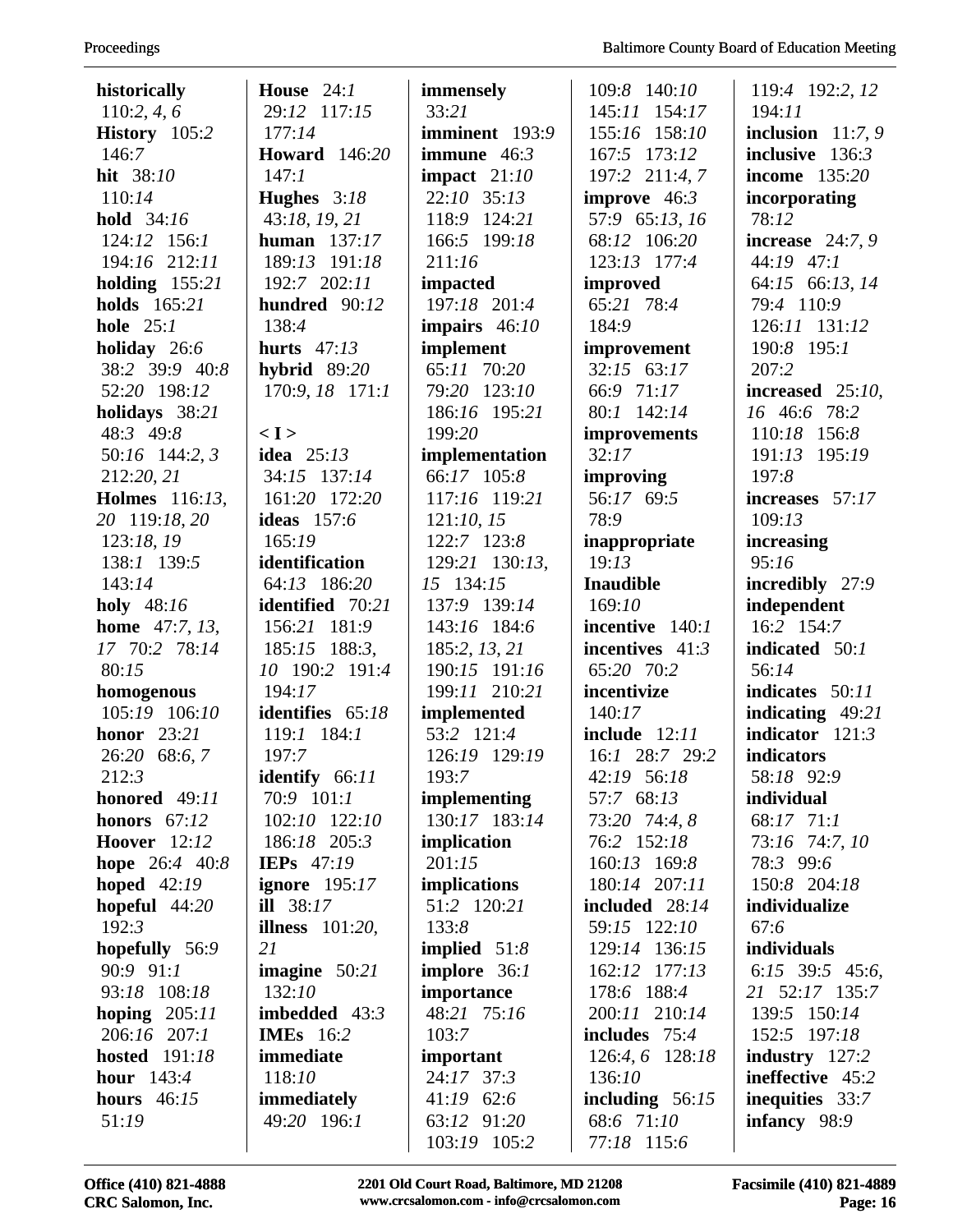| infected $45:18$   | 99:18 194:13       | interested 18:5       | <b>item</b> $5:19$ $7:1$ | <b>Joining</b> $59:21$   |
|--------------------|--------------------|-----------------------|--------------------------|--------------------------|
| infecting $44:12$  | 195:7, 16 196:3    | 147:16 214:10         | 8:18 14:12               | 213:1                    |
| influence          | input $19:4$       | interferes 19:14      | $16:12$ 18:1             | <b>joint</b> $31:10, 13$ |
| 166:18             | 164:17 165:6       | internal 83:1         | 53:14, 15 55:13          | jointly $117:17$         |
| info-graphic       | 167:1              | 115:4 121:13          | 116:10 144:4             | <b>Jose</b> 2:6 8:3      |
| 197:13             | inside $35:6$      | 125:7 188:16,         | 145:19 146:3             | journal $45:15$          |
| inform 58:5, 16    | 67:17              | 19 200:7              | 176:7 179:14             | journey 62:6             |
| 80:7               | insight $21:7$     | internalized          | 182:21 207:10,           | 88:13, 19                |
| informal $114:19$  | 41:21              | 52:21                 | 14 212:8                 | <b>joy</b> $198:13$      |
| <b>Information</b> | instance 87:7      | internally 192:7      | Items $4:11$             | $Jr$ 2:11                |
| 4:9 20:6 49:4      | Institute 12:12    | internationally       | 5:17 28:8 52:9           | judgment 84:9            |
| 51:9 75:5 80:6,    | <b>Instruction</b> | 126:16                | 121:16 145:7             | <b>Judy</b> 125:21       |
| 13 81:6, 13        | 60:5 64:10         | interpreted           | 146:2 164:3, 4           | <b>Julie</b> 2:3 5:3     |
| 92:9 95:17, 20     | 65:1 67:6          | 16:14                 | 186:1 189:9              | <b>July</b> 118:18       |
| 97:16 109:7        | 101:10,20          | interrogation         | 190:4, 6, 12             | 120:13, 14, 16           |
| 122:6 130:11       | 106:5, 6, 20       | 140:19                | 207:10 208:6             | 137:20 191:20            |
| 131:4 133:18       | 107:11,17          | intervention          | 209:17 210:10,           | jump $91:20$             |
| 134:6, 10          | 111:2 130:3        | 70:20 102:11          | 16 212:8                 | jumping $206:13$         |
| 137:19 143:19      | 191:15 198:1       | interventions         | its 53:20 98:8           | <b>June</b> 123:6        |
| 146:7 148:12       | instructional      | 64:14 65:11           | 105:8 147:17             | 182:8                    |
| 155:11 162:14,     | 33:5 56:19, 21     | 66:11 73:7, 14        | 211:16 212:11            | <b>Junior</b> $3:10$     |
| 17 203:5           | 65:7<br>67:15      | 74:8                  |                          | 23:5 33:20               |
| 207:10 211:11      | 74:1 79:21         | introduced            | < J >                    | 68:7                     |
| 212:15             | insure $57:4$      | 28:3, 5               | <b>Jameel</b> 3:19       | jurisdiction             |
| informational      | 58:11 64:5, 21     | introducing           | 47:21 48:1               | 6:13                     |
| 6:19               | 71:11 72:8         | 168:20 169:15         | <b>Janelle</b> $53:10$   | justice $34:11$          |
| informative        | 120:15 121:4       | 181:15                | January 31:16            | 35:19                    |
| 84:12              | 122:2, 5 124:17    | invaluable 35:8       | $38:1$ 123:1             |                          |
| informed 21:16     | 125:17 129:17      | 37:3                  | 181:17,20                | < K >                    |
| $22:5$ $51:1$      | 185:16 193:11      | invest $25:4$         | 182:10 188:20            | Kathleen 2:5             |
| 86:12 121:12       | 194:7, 14 196:1    | Investing 124:3       | 191:2 196:6, 15          | keep 38:20               |
| informs $58:20$    | <b>Insuring</b>    | investments           | 207:19 208:5,            | 39:8 40:20               |
| 121:7              | 129:14 183:18      | 81:3                  | 12, 20 209:11            | $41:17$ 43:8, 9,         |
| infrastructure     | integral $70:10$   | invite $5:6$          | 212:10, 13               | 15 47:19 56:8            |
| 57:9               | integrated         | involved 32:20        | 214:13                   | 58:1 91:7                |
| initial $45:14$    | 22:20              | $140:5$ 163:10,       | <b>Jeffery</b> 116:20    | 115:11,12                |
| 106:21 140:7       | integrating        | 20 186:10             | <b>Jennifer</b> 3:9      | 126:10 140:12            |
| initially $141:5$  | 21:13              | 199:16                | 20:11 100:17             | 195:6 196:1              |
| initiative 177:4   | intended 49:2      | involvement           | 130:6 139:2              | 201:5                    |
| initiatives        | intent $93:20$     | 31:20, 21             | <b>job</b> $52:13$       | keeping $40:17$          |
| 72:17 79:20        | 94:6 126:8         | <b>isolation</b> 83:7 | 136:19 142:15            | 52:5 63:14               |
| 192:21             | intention $171:20$ | <b>issue</b> 30:11    | 156:14 157:17            | Kennedy 12:11            |
| innovation         | intentions         | 40:18 108:9           | jobs $127:3$             | <b>Key</b> 56:17         |
| 21:18 118:16       | 165:21             | 145:15 193:4          | <b>John</b> $2:11$       | 177:4                    |
| innovative         | interacted 27:11   | issues $22:10, 14$ ,  | $12:10$ $14:15$          | kids $34:12$             |
| 155:18             | interactions       | 18 28:15 32:18        | 23:5                     | $41:4, 6, 19$ $43:2,$    |
| in-person $38:1$   | 27:20              | $41:10$ $42:1, 8$     | <b>Johnny</b> $3:10$     | $9, 11$ 47:14, 15,       |
| 40:17 41:17        | interdependent     | 46:15 100:13          | <b>join</b> $153:10$     | 18 90:13 91:14           |
| 58:3 96:6          | 56:18              | 156:20 189:16         | joined 116:20            | 93:1 97:7                |
|                    |                    | 190:2, 3 194:21       | 151:15                   | 102:21 103:9             |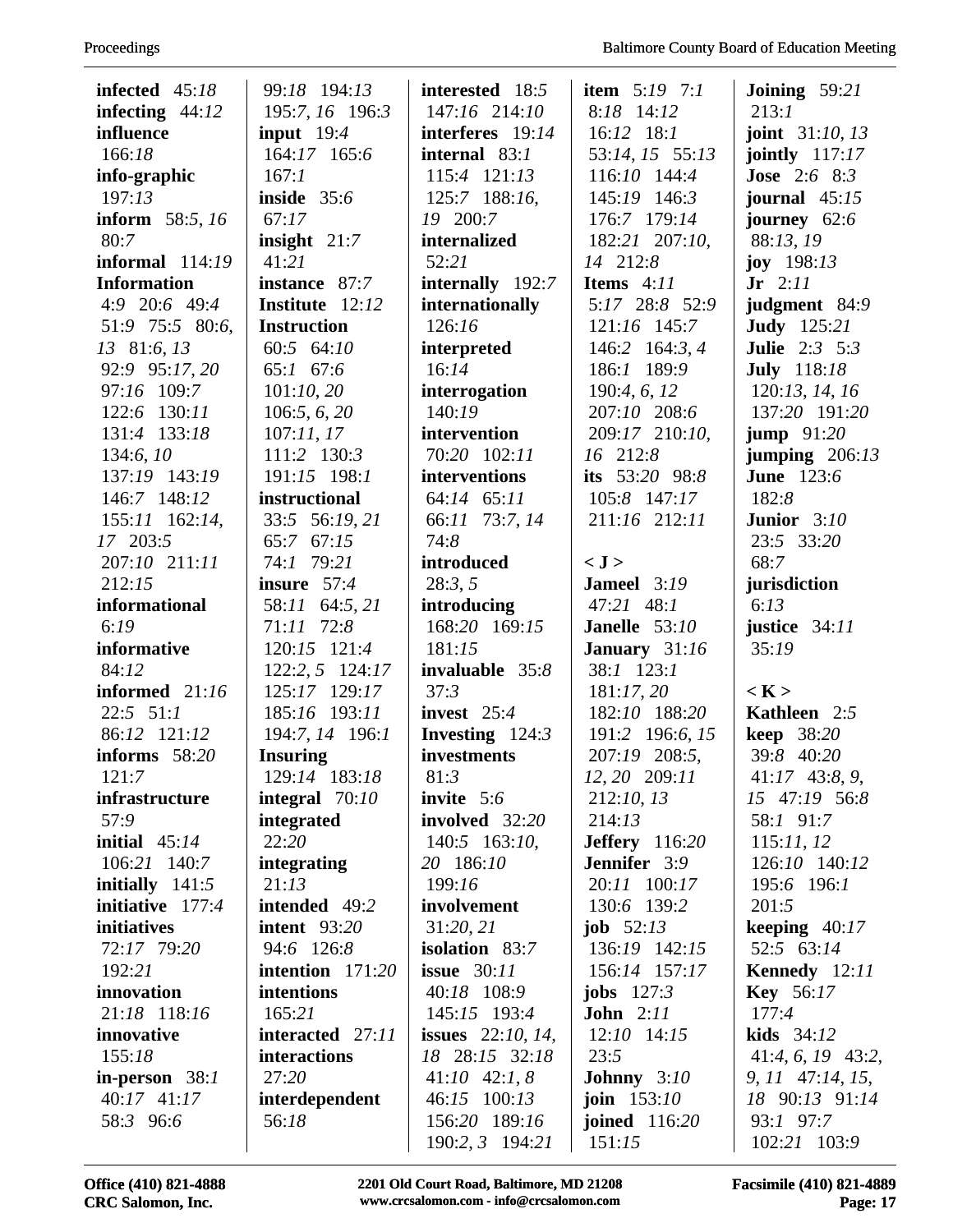# Proceedings

| kind $87:21$                      | $14$ 17:15, 16                 | 126:4 130:11                      | <b>led</b> $5:7$ $118:16$ | <b>Li</b> $11:15$ $12:1$     |
|-----------------------------------|--------------------------------|-----------------------------------|---------------------------|------------------------------|
| 94:5 96:14                        | 54:12, 13 55:6,                | 192:19 193:18,                    | 133:11 193:16             | liaison $11:19$              |
| 98:16 100:16                      | 7 81:11 86:18,                 | 19 194:8                          | 195:19                    | license $127:10$             |
| 109:9, 19                         | 19 89:3 91:4                   | leadership                        | legal $6:16$              | lies $149:8$                 |
| 141:14 144:11                     | 92:1 94:5                      | 33:11 57:14                       | 143:3                     | <b>life</b> $27:6$ 48:20     |
| 203:6 205:12                      | $131:1, 2$ 133:11,             | 78:9, 20 115:15                   | legislation $28:2$ ,      | light $92:16$                |
| kindergarten                      | 21 134:11, 17                  | 145:17 149:11                     | 16, 19, 20                | Lily $2:12$                  |
| $11:7$ 61:1                       | 138:20 154:12                  | 185:1 193:17                      | 138:14                    | limits $18:15$               |
| 124:17 125:20                     | 168:5, 6 172:16,               | leading $21:17$                   | <b>Legislative</b> $4:3$  | 172:1, 2, 9                  |
| kinds $152:17$                    | 17 173:1                       | 88:6 127:2, 10                    | $29:1, 3$ 118:8           | <b>line</b> $5:14$ 16:12     |
| <b>King</b> $38:2$                | 174:10, 11                     | <b>learn</b> 58:11                | 144:5 146:14              | 57:7 99:3                    |
| Kirwan $117:4$                    | 175:19,20                      | 60:16 110:15                      | 148:15,20                 | $142:17$ 193:3, 5            |
| 118:16                            | 206:5                          | 124:18 130:16                     | 152:19 159:7, 9,          | 206:13                       |
| kits 206:17                       |                                | 145:1 155:17                      | 11 160:1, 13, 14          | link $169:6$                 |
| know 19:17                        | < L >                          | learned $41:12$                   | $163:11$ 169:1, 7,        | 190:21 212:17                |
| $22:15$ 33:7                      | lack 96:12                     | learners 125:19                   | 17 174:20                 | links 186:1                  |
| 34:17 39:7, 18,                   | ladder $120:10$ ,              | 128:16 129:8                      | 209:1                     | <b>Lisa</b> 2:9 3:11         |
| 21 42:16 43:9                     | 14, 17, 18 126:7               | 138:17                            | legislature $24:3$        | 23:8,20                      |
| 44:8 47:16                        | $\log 206:16$                  | <b>Learning</b> $11:3$            | 117:21 171:8              | list $32:16$                 |
| 51:3, 10 56:7                     | lagging $86:9$                 | 21:8, 11, 12                      | leniency 43:7             | 144:11,18                    |
| 83:9 87:8, 20                     | <b>Lancet</b> $45:14$          | 22:6 38:1 39:3                    | lens $141:3$              | 145:13 152:19                |
| 91:7, 9 92:14                     | landed $200:5$                 | $40:3, 18$ $41:17$                | <b>lenses</b> 185:18      | 157:7 158:19                 |
| 94:1, 3 95:9                      | <b>Lane</b> 180:15             | 50:11 56:17                       | lesson $73:20$            | 189:15                       |
| 96:21 97:5, 8,                    | language $12:7$ ,              | 58:3 59:14                        | 103:12, 13, 14,           | <b>listed</b> 57:16          |
| 12, 20 98:13, 17                  | 9 16:1 59:11                   | 62:6 66:12, 16                    | 19                        | 164:2                        |
| 99:15 103:11                      | 76:7, 12, 16                   | 67:9, 16, 18                      | lessons $194:1$           | <b>listen</b> 165:18         |
|                                   |                                |                                   |                           |                              |
| 109:15 112:1                      | 77:1 169:8                     | 69:2 70:16                        | <b>letter</b> 20:17, 18   | listened $49:10$             |
|                                   |                                |                                   | 59:9 111:20               | listeners $152:16$           |
| 116:14, 17<br>$120:1, 7$ $131:11$ | Languages 9:7                  | $73:2, 11$ $74:1,$                | level $46:9$              |                              |
|                                   | 11:17,20                       | 12, 15, 21 75:6<br>76:2 77:17, 21 | 56:13 59:8                | listening $119:1$<br>154:14  |
| 132:2, 5, 18, 19<br>133:8 134:8   | large $81:13$<br>131:14 151:12 | 78:11, 17, 20                     | 63:4 70:14                | lists $80:19$                |
| 137:10 139:2                      | largely $140:18$               | 79:2, 7 80:6, 8                   | 74:10 75:18               | literacy $66:18$             |
| 145:15 149:14                     | larger $34:20$                 | 96:18 97:4                        | 79:7, 17 80:3             | 101:8 110:18                 |
| $152:3$ 157:5, 6                  | 146:17 164:4                   | 98:5, 7 99:3, 9,                  | 90:8 102:5                | litigating $161:12$          |
| 161:9, 10, 21                     | lastly $194:6$                 | 19, 21 100:12,                    | 103:5 106:12              | litigation                   |
| 163:13 176:16                     | <b>launch</b> 190:19           | 21 101:4, 10                      | $107:14$ 110:7, 8,        | 146:11 161:13                |
| 177:9 184:11                      | <b>law</b> $134:11$            | 102:2 103:8                       | 14 112:4, 11              | little $93:6$                |
| 195:4,10                          | $155:8$ 172:1, 9               | $105:21$ 106:1                    | 115:10 129:6              | 110:10 118:6                 |
| 205:19                            | 173:5                          | $107:21$ $108:11$ ,               | $134:21$ $135:1, 8$       | 151:18 181:13                |
| <b>Knowing</b> $51:7$             | laws 118:14                    | 16 129:5 134:7                    | 144:20                    | live $39:16,20$              |
| $100:11$ $103:9$ ,                | <b>LEA</b> 117:19              | 140:9 184:5                       | levels $61:3, 7$          | living $37:17$               |
| 21 172:13, 19                     | $121:11$ $155:3$               | 191:11 194:10,                    | 78:5 81:15                | 128:9 143:4                  |
| knowledge $21:9$                  | <b>lead</b> 185:6              | 13 195:7, 16                      | 82:14 87:6                | LLC 185:14                   |
| 35:18 36:12                       | leader $25:9$                  | <b>LEAs</b> 121:20                | $103:10$ $106:1, 9$       | <b>Lloyd</b> $3:20$          |
| 56:20 57:1                        | 120:20                         | 127:18 130:12                     | 131:19 140:13             | 49:16                        |
| 106:16 163:19                     | leaders $21:10$ ,              | 162:15,19                         | 154:11 155:14             | local $28:20$                |
| knows $148:7$                     | 21 30:16 33:6                  | 163:14,21                         | 191:14                    | 34:10 122:10                 |
| Krieger $12:12$                   | 44:4 58:6                      | leave $206:6$                     | leveraged                 | 123:6 124:6                  |
| <b>Kuehn</b> $2:8$                | 66:11, 15 69:18                | leaving $39:10$                   | 125:18                    | 126:19 153:5<br>154:2, 6, 10 |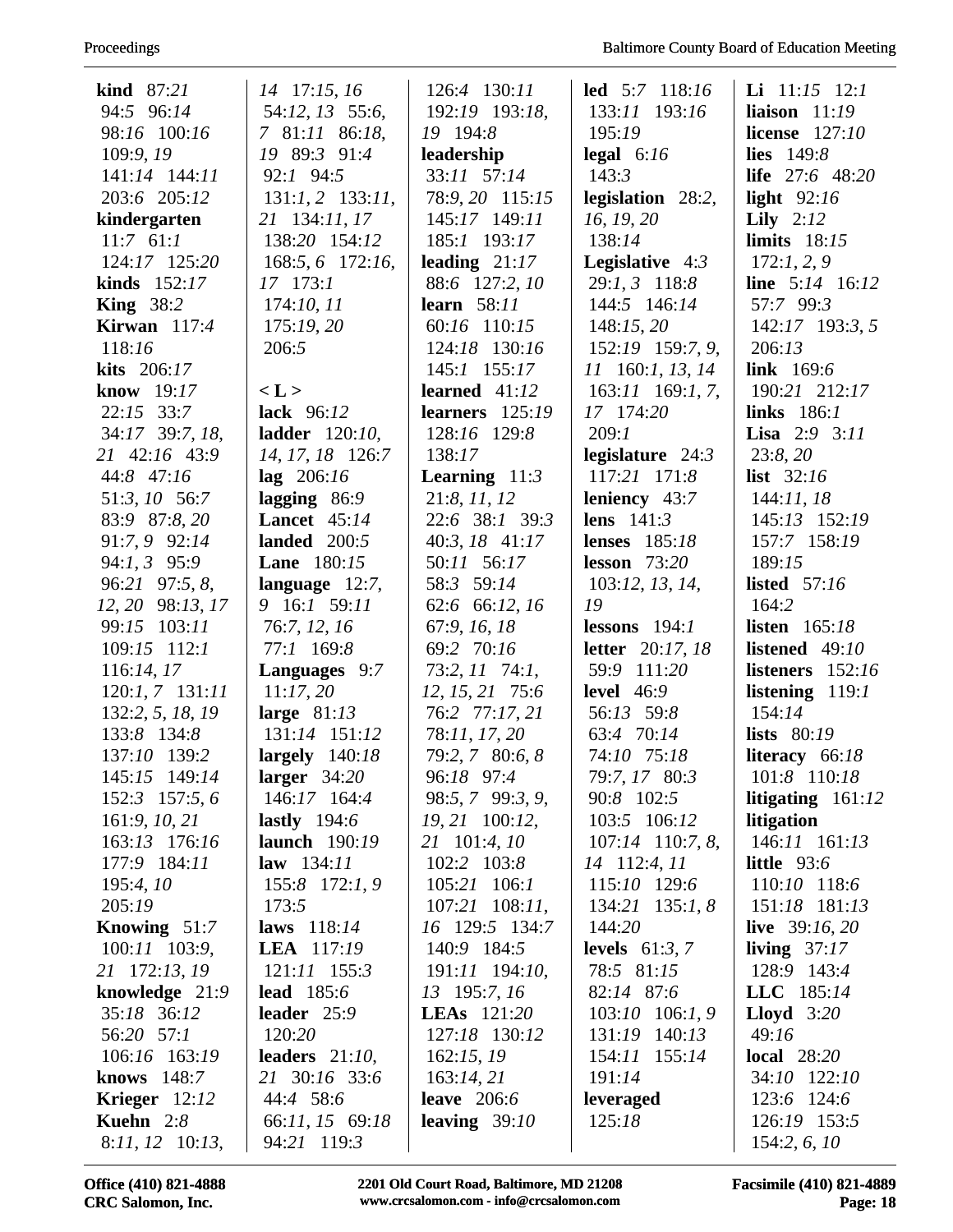| 155:19 156:3, 8         | 156:16 158:8              | 171:18 173:19,       | 14 83:4, 5            | matter $6:14$       |
|-------------------------|---------------------------|----------------------|-----------------------|---------------------|
| 158:4, 13 198:2         | 161:11                    | 20 175:1, 7, 8       | 90:19,21              | 29:2 34:14          |
| locations 24:21         | lose $96:8$               | Madam 8:21           | <b>Marks</b> 153:19   | 40:1 98:7           |
| <b>Logan</b> $181:8$    | $loss$ 47:11              | $9:1$ 20:21          | Marlena 3:14          | 150:20 154:12       |
| <b>logical</b> 73:8, 11 | losses $100:12$           | 26:11, 12 29:9       | $30:17$ $31:1$        | <b>Matters</b> 3:5  |
| Logistics 9:9           | <b>lot</b> $34:15$ $39:9$ | 198:20 210:12        | <b>Martin</b> 180:19  | 6:18 7:2, 8, 11     |
| 13:8                    | 40:10 99:5                | <b>Magness</b> 56:4  | <b>Mary</b> 116:19    | 19:8 20:2 66:7      |
| long $51:19$            | 100:6, 7 142:12           | 60:3 68:2, 3         | Maryland 24:3         | 84:2, 5 102:7       |
| 148:18                  | 143:15 150:11             | 103:6 107:13         | $41:10$ $42:21$       | maturity $27:15$    |
| longer $39:9$           | 155:10 157:20             | 110:1,2              | 60:20 81:16           | maximize            |
| longitudinally          | 202:2                     | magnet $24:21$       | 117:5, 9, 21          | 155:19              |
| 88:2                    | <b>lots</b> $173:10$      | main 184:3           | 128:3 143:17          | <b>MBE/SBE</b>      |
| long-term               | <b>loud</b> 159:4         | maintain $24:19$     | 146:8 159:10          | 207:13              |
| 194:12                  | love $46:20$              | 25:19 101:2          | 160:2, 15             | <b>MCAP</b> 82:2, 4 |
| look $25:14$            | 152:11 184:13             | 154:3 156:3          | 162:15,19             | 85:15, 16 105:4     |
| $42:17$ $44:14$         | loved $49:1$              | 177:5 195:16         | $163:9$ $164:1$       | 112:18 113:13,      |
| 50:4 52:19              | <b>low</b> 46:5, 8        | major $60:19$        | $176:17$ $214:1, 5$   | 20 114:6, 10        |
| 83:1, 7, 8, 14          | 105:14 135:20             | 118:19 177:12        | <b>Maryland's</b> 4:2 | <b>McComas</b>      |
| 84:4, 6, 9 86:14        | 211:13                    | majority 125:1       | $24:1, 6$ 41:4        | 116:12, 14, 19      |
| 88:6 89:5               | lower $50:15$             | 188:21               | $116:11$ $117:2$ ,    | $140:5$ $144:1$     |
| 90:20 91:14             | <b>lowers</b> 136:11      | Makeda 2:13          | 13 118:12             | <b>McCormick</b>    |
| 92:3 93:11              | lowest $61:6$             | makeup $65:7$        | 120:1 121:14          | 11:6                |
| 94:1, 3, 6, 13, 18      | <b>LS-50</b> $105:14$     | making $22:18$ ,     | 122:3<br>164:5        | McMillion 2:10      |
| 95:5, 6 96:14           | lunch $52:1$              | 21 26:21 35:18       | 183:9 187:12          | $8:1, 2$ 10:3, 4    |
| 97:4, 7, 9, 21          | <b>Lynch</b> $3:9$        | 36:11 58:17          | mask $41:15$          | $17:5, 6$ 54:17,    |
| 98:2 101:9              | 20:12, 13, 14             | 85:3 99:7            | masked $52:1$         | 18 104:7, 8, 15     |
| 103:20 109:9            | 23:7 130:6                | 112:5 114:14         | 196:15                | 139:11 142:5,6      |
| 114:10 125:8            | 139:2 143:13              | 146:2 154:15         | masking $26:18$       | 160:20, 21          |
| 137:18 144:15,          |                           | 156:2, 7 166:19      | masks 196:20          | 161:6 162:3, 4      |
| 16 145:3 151:4          | < M >                     | 170:1                | <b>Maslow's</b> 50:10 | 167:18, 19          |
| 155:6 156:13,           | <b>MABE</b><br>153:8      | manage $131:10$      | master $113:11$       | 169:19 173:21       |
| 17 158:14               | 158:12                    | 193:21               | mastered 114:3        | 174:1 175:9, 10     |
| <b>looked</b> 96:19     | Mack 2:9 7:13,            | managed 31:5         | mastering             | 207:16,17           |
| 153:8                   | $15, 20, 21$ 10:1,        | manager 9:9          | 113:17                | 208:3, 9 209:18,    |
| looking $82:19$ ,       | 2 15:16, 17               | 13:8                 | mastery $107:2$ ,     | 19                  |
| 21 83:6, 17             | $16:8, 9, 11$ 17:3,       | mandated 155:7       | 5, 12 111:6           | <b>meal</b> 131:20  |
| 84:1, 6, 14 86:6        | 4 54:9, 10, 15,           | mandates $41:15$     | $112:7,9$ 114:1       | meals 129:9         |
| 87:2, 10 88:1,          | 16 81:11, 12              | manipulated          | 140:9                 | 138:18              |
| 20 90:21 94:20          | 82:18 84:16, 19           | 150:7                | material 65:7         | mean $49:8$         |
| 97:5 109:9              | 85:2, 11, 14              | manual $85:6$        | 111:6                 | 92:7 110:2          |
| 113:14 115:20           | 105:3 134:19              | <b>MAP</b> 42:20     | materials 40:11       | 112:12 124:4        |
| 125:20 131:8            | 135:17, 18                | 94:13, 14            | 68:16 186:7           | 134:14 135:8        |
| 132:12 141:2            | 136:16 137:12             | March $47:3$         | <b>math</b> $63:8$    | 157:7, 12           |
| $146:13$ 153:1,         | 138:8, 19 139:7,          | 182:2                | 82:5 94:15            | meaning $92:6$      |
| 16 154:13, 15,          | 10 156:20                 | marking $55:20$      | 191:9                 | means $195:5$       |
| 16 155:7                | 162:9,10                  | 57:21 59:3, 6        | mathematics           | measurable          |
| 161:15 212:6            | 163:13 164:9              | $61:16$ $62:5$ , 11, | 59:11 62:20           | 44:19               |
| <b>looks</b> 50:6       | 167:16,17                 | 20 63:7, 11          | 63:5, 11 76:9,        | measure             |
| 75:13 93:7, 11          | 170:15, 17                | 74:20 75:8           | 12, 16 77:2, 8,       | 112:18 113:2        |
|                         |                           | 76:7 77:3, 10,       | 11, 13                | measured 58:1       |
|                         |                           |                      |                       |                     |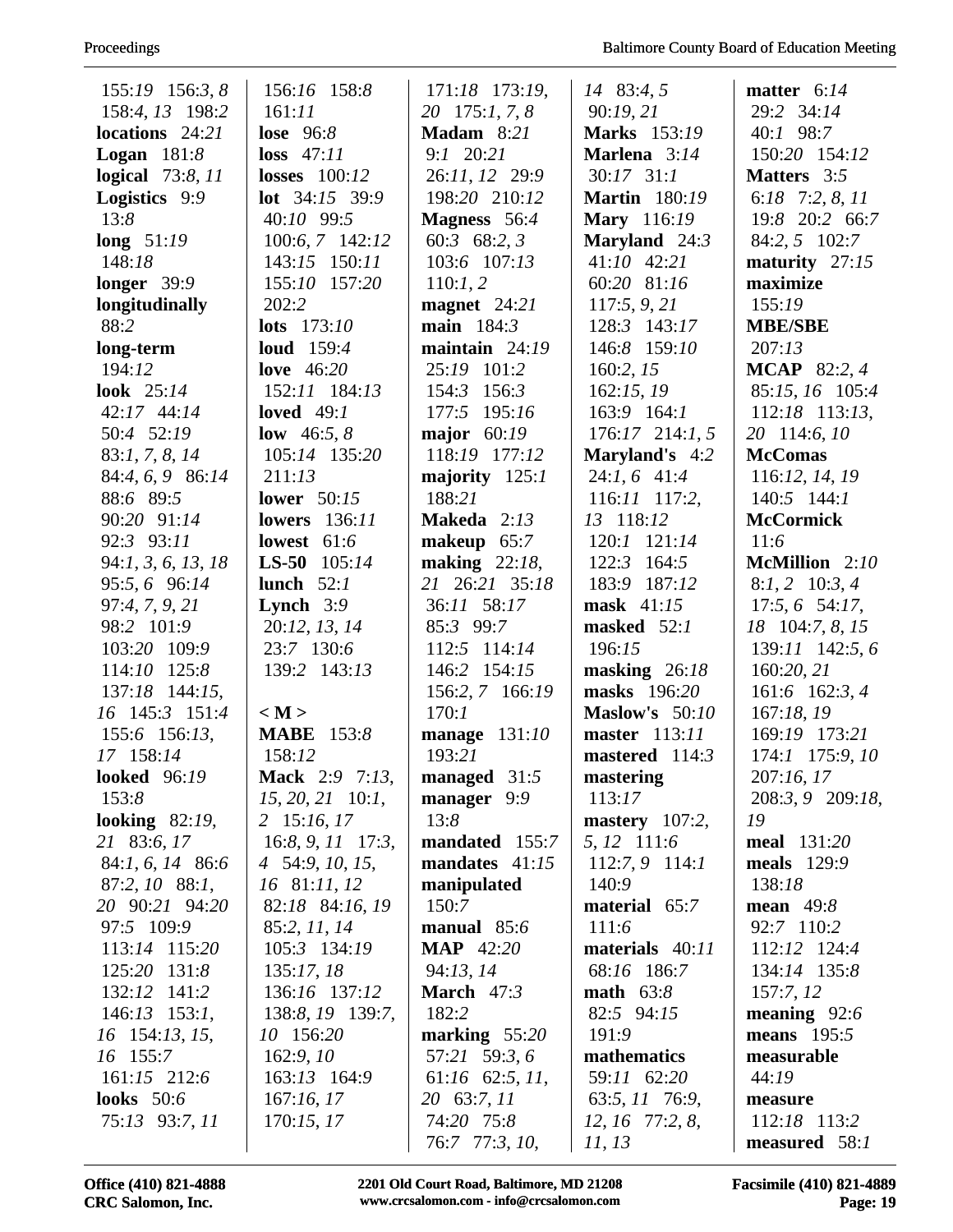| measures $56:15$      | 34:4 35:16            | mental $47:1$         | Minus $56:5$           | months $26:17$      |
|-----------------------|-----------------------|-----------------------|------------------------|---------------------|
| 69:6 70:21            | $37:1$ 46:13          | 122:13 211:10         | 60:7, 8, 11 76:1       | 109:2 210:19        |
| 111:16 112:2,         | 70:11 124:11          | mentioned             | 87:18 89:17            | month's $50:5$      |
| 17, 19 114:7, 9,      | $137:7$ $139:1$       | 29:16 55:19           | 97:13                  | <b>Monument</b>     |
| 13 195:21             | 146:6 148:19          | 95:15 98:11           | minutes $6:18$         | 180:16              |
| measuring             | 149:10 150:4          | 103:7 118:17          | $18:20$ 148:4, 5,      | <b>moral</b> 48:14  |
| 112:16                | $164:15$ $165:1, 5$ , | 199:14 209:21         | 8 191:16               | mortar 75:14        |
| mechanical            | 21 166:2, 17          | messages 40:16        | 200:16                 | <b>mother</b> 43:21 |
| 181:1                 | 170:4 171:6, 8        | messenger 65:3        | mislead $44:6$         | motion $7:11$       |
| medical 14:21         | 173:6 210:15          | met 6:7 49:19         | missed 101:20          | 8:16 9:12           |
| 15:20 16:2            | <b>MEMBERS</b>        | 53:19 112:10          | 188:5, 10              | 10:18 15:9          |
| 98:18 192:9           | $2:1$ 7:6 9:1         | 188:8 195:12          | mission $50:10$        | 17:20 54:4          |
| <b>Meditation</b> 3:3 | 14:17 16:20           | 208:19                | mitigation             | 55:11 90:16         |
| meet 67:6             | 18:4 20:5, 21         | methods 190:18        | 45:21                  | 158:20 159:2,       |
| 99:17 121:15          | 21:19 22:3, 7         | metric 51:9           | Moalie 2:6             | 14, 20 160:5        |
| 125:18 127:3          | 23:3, 12 26:20        | metrics $51:1, 3$     | <b>model</b> 52:14     | 161:2, 4 162:2      |
| 128:6 134:9           | $27:1, 7$ $29:10$     | 74:20 197:12          | 80:2 194:4             | 168:12, 15          |
| 136:1, 4, 5           | 30:20 31:19           | 205:16                | modeling $50:19$       | $169:5, 8$ 170:1,   |
| 138:12 142:21         | 32:4 33:18            | mic 98:1              | 158:12                 | 16 171:21           |
| 157:1, 8 184:20       | 43:1, 14, 20          | Michelle $12:3$ ,     | models 79:21           | $173:15$ $174:13$ , |
| 185:2 204:3           | 49:18 53:6            | 14                    | modification           | 16 175:3 176:3      |
| meeting $5:4$ , 13,   | 54:7 55:18            | microphone            | 186:19, 20             | move 25:21          |
| 17 6:21 18:9,         | 59:20 81:10           | 19:20 33:13           | modifications          | $30:13$ 46:2        |
| 12, 14, 16 19:15      | 85:8 89:17            | 56:6                  | 187:8                  | 52:15 53:13         |
| 31:6, 8, 10, 11,      | 90:6 95:20            | <b>MICROSOFT</b>      | <b>modify</b> 168:16   | 57:19 89:1          |
| 15, 19 32:5           | 104:17 114:10         | $1:9$ 5:14            | 169:7, 9, 12           | 90:9, 13, 17        |
| 40:12 50:20           | 116:18 118:21         | <b>mid</b> 191:2      | <b>Mohammad</b>        | 94:8 102:14         |
| 108:5 135:21          | 121:18,20             | <b>Middle</b> 12:10   | 47:21                  | 159:3, 6, 21        |
| 181:17 182:15         | 123:16 130:20         | 13:14 61:20           | <b>moment</b> 5:8, 12  | 160:1 168:16        |
| 188:20 199:6          | 142:11 143:10,        | 62:16, 17, 21         | Monday $31:6$ ,        | 174:20 188:4        |
| 207:18 208:4,         | 18 144:8              | 75:8 76:19, 20        | 15 208:4               | 197:21              |
| 11, 20 209:12         | 148:18 151:12,        | 77:4 82:5             | <b>money</b> 28:15     | <b>moved</b> 7:13   |
| 212:9, 13 213:2,      | 16, 20 152:2          | 177:15,16             | 155:4                  | 9:14 15:12          |
| $\mathfrak{Z}$        | 164:11,21             | 180:17 181:2          | monitor 68:18          | 54:9 145:18         |
| Meetings 6:8          | 165:12,18             | midst $58:3$          | 105:8 119:8            | 162:9 187:6, 7,     |
| $31:13$ $41:21$       | 166:9, 13             | <b>Milford</b> 180:14 | 198:5                  | 19 188:9            |
| 130:12 185:4          | 168:20 169:16         | military $21:20$      | monitored 67:3         | 189:17              |
| 187:4, 5, 17          | 170:10, 11            | <b>Mill</b> 180:14    | monitoring             | movement            |
| 188:17 193:6          | $171:12$ $172:1,2$    | million 180:7         | 74:9 79:5              | 147:17              |
| 196:7 209:21          | 173:2 176:5, 13       | 206:8                 | <b>Monoclonal</b>      | moves $160:12$      |
| 210:1, 17 212:2       | 183:5 185:10,         | mid 39:8              | 46:12, 15              | 169:12 187:13       |
| meets $121:17$        | 19 188:1, 15          | 58:1 111:12           | <b>Montgomery</b>      | moving $52:17$      |
| Meghan $3:18$         | 190:20 193:1          | 165:11,20             | 14:6 162:12            | 105:19 113:19       |
| 43:18,21              | 194:20 196:19         | 166:3 201:5           | 163:2, 8               | $114:4$ $148:1$     |
| <b>Melissa</b> 116:21 | 198:18 202:8,         | minds $153:11$        | <b>month</b> $31:3, 7$ | 159:5 189:14        |
| <b>Member</b> $2:14$  | 11 204:11             | <b>mine</b> 142:12    | 42:21 189:6            | $202:2$ $210:1$     |
| $21:1$ $22:15$        | 209:13 210:10,        | minimized             | 207:11                 | <b>MSDE</b> 121:7,  |
| 23:13, 17 26:19       | 15                    | 78:19                 | monthly $31:6$         | 20 123:8            |
| 27:3, 5, 8, 17        | member's 28:6         | minimum               | 121:15,17              | 130:12 153:9        |
| 28:12 31:18           |                       | 120:15                |                        | <b>MTSS</b> 70:6    |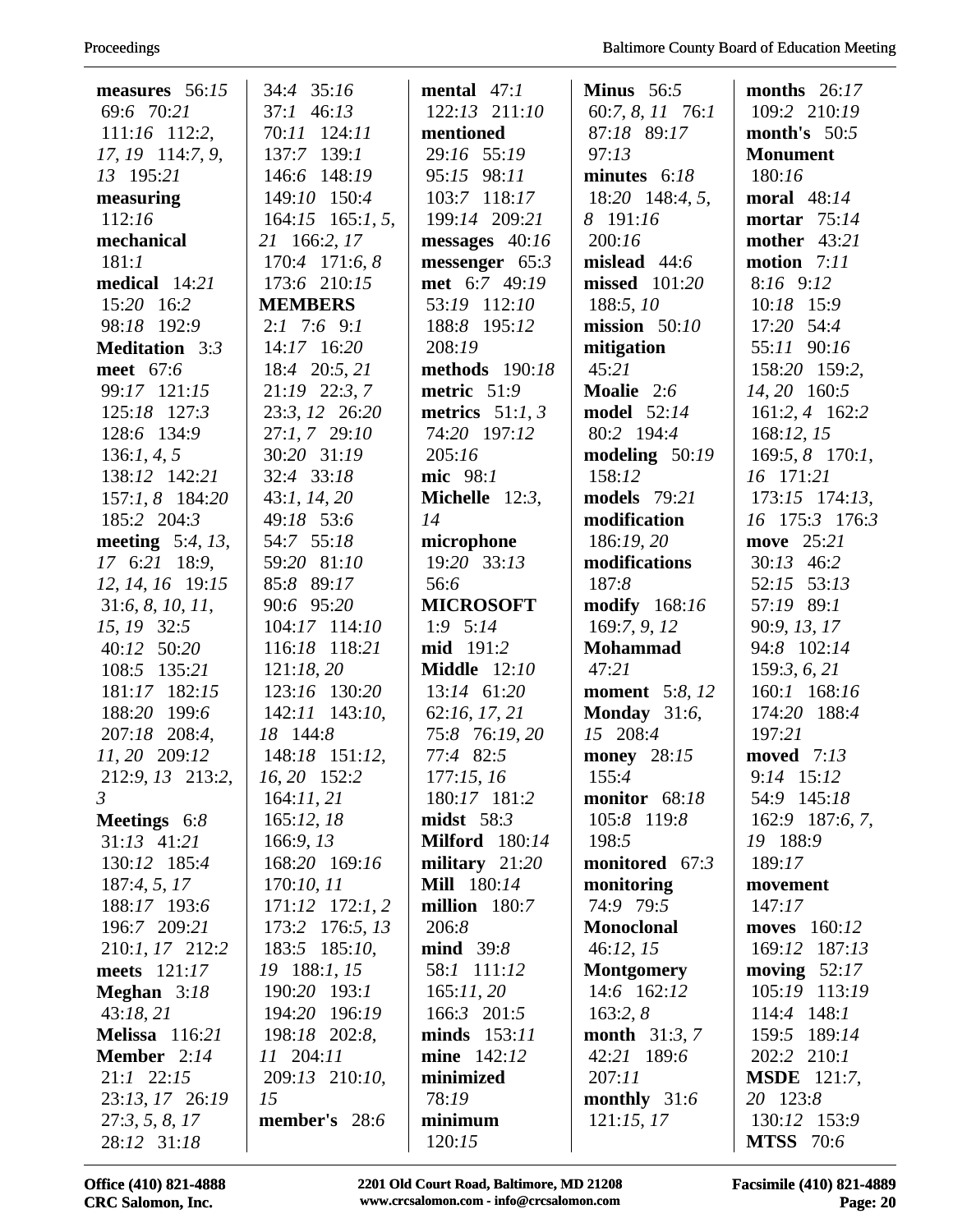| <b>Muhammad</b>   | nationally                  | 125:18 128:11     | nonathletic               |                              |
|-------------------|-----------------------------|-------------------|---------------------------|------------------------------|
| 3:19              | 120:12 137:13,              | 183:7 188:3       | 52:9 196:4                | < 0>                         |
| Mullenax 55:16    | 15 140:14                   | 195:12            | noncredit 127:9           | objectives 118:4             |
| 56:3 71:3, 4      | nationwide                  | negative 78:18    | <b>norm</b> 90:11         | observe $19:16$              |
| 72:14 100:19      | 191:7                       | 204:20            | normal $87:5$ ,           | observes 49:2                |
| 102:7 113:9       | natural $27:13$             | negotiated        | 13 98:21                  | observing 78:4               |
| 114:12 115:5      | nature 73:19                | 120:9, 21         | 108:11 152:7              | obtain $6:16$                |
| multi-agency      | nauseam 47:11               | negotiations      | <b>north</b> 51:6         | obtained $45:13$             |
| 125:13            | 148:6                       | $6:17, 18$ 126:11 | <b>Northeast</b>          | obvious $45:12$              |
| multiple 56:14    | navigate 74:17              | neighboring       | 177:13, 15                | 139:13                       |
| 72:16 80:4        | navigating                  | 193:18            | 178:20 179:21             | <b>Obviously</b>             |
| 82:21 83:14       | 72:21                       | never $34:2$      | Northwest 9:5             | 101:18 102:16                |
| 84:14 86:14       | nay 148:12                  | 49:3 90:11        | $12:17$ $24:16,20$        | 106:3 108:21                 |
| 106:5, 8, 15      | nearly $47:8$               | 91:21 95:4        | 25:1, 6, 11, 12,          | 112:18                       |
| 107:10, 11        | 76:19 87:8                  | 111:12 170:21     | 20 29:16, 19, 21          | occupation                   |
| 108:3, 4 115:4    | nebulous $16:14$            | 210:5             | 30:2 31:10, 16            | 127:11                       |
| 116:5 170:20      | necessarily                 | New $3:5, 6, 7$ , | 179:15, 17                | occur $71:14$                |
| 185:17            | 98:21 138:11                | 21 4:3 30:2       | notarial $214:12$         | 108:2                        |
| multiplication    | necessary                   | 37:20 49:5        | Notary $214:4$            | <b>occurs</b> 107:21         |
| 47:14             | 66:11 69:4                  | 77:17 97:20       | <b>note</b> 52:20         | o'clock 208:5                |
|                   | 125:17 184:18               | 98:14 99:3, 4, 5  | 62:6 63:12                | October 129:3                |
| multistakeholder  | necessitate                 | 118:1 123:1, 19   | 81:16 197:19              | 193:15 207:12                |
| 186:3             | 186:19                      | 125:10 133:16,    | <b>noted</b> 70:13        | offer $41:2$                 |
| multiyear         | necessity 34:2              | 18 144:4, 20      | <b>notes</b> 37:16        | $104:1$ $120:6$              |
| 125:16 157:2      | <b>need</b> 20:19           | 145:9 157:14      | noteworthy                | $124:7$ $132:1$              |
| Muslim 49:8       | 25:15 29:19                 | 168:20 169:15     | 32:19                     | 133:2, 20                    |
| <b>Mustipher</b>  | 37:1, 6 39:12               | 179:14 181:5,     | <b>notice</b> 51:19       | 138:10                       |
| 55:15 56:5        | 44:6 46:2, 21               | 15 192:3 194:3    | 52:19 53:3                | offered 67:21                |
| 63:19 64:1        | 48:11, 13 51:10             | 198:14 209:8,     | notified $121:5$          | 121:20 132:6,                |
| 101:15            | 64:6 67:8, 14               | 12 212:21         | 122:19                    | 16 135:14                    |
| mutually $69:10$  | 89:1 92:11, 15              | newly 98:19       | November 31:8             | offering 126:7               |
| <b>MYIPAS</b>     | 102:5, 11, 12               | 170:9             | 44:16 122:13              | 135:6                        |
| 178:17 181:9,     | 103:17 107:15,              | <b>news</b> 38:5  | <b>nucleus</b> $48:6, 7,$ | Offerman 2:11                |
| 12                | 20 108:1 125:8              | 44:18 180:2       | 11                        | 8:7, 8 10:9, 10              |
| Myriam $13:20$    | 133:1 136:7                 | 206:6 208:15      | number $18:15$            | $14:15, 17$ 15:9             |
| 14:9 185:6        | 137:18 140:12               | newsletters       | $42:15$ 53:21             | $17:11, 12$ 55:2,            |
|                   | 141:15 150:13               | 32:2 68:14        | $61:15$ $91:1$            | $3\quad 168:1, 2$            |
| $<$ N $>$         | 156:3 179:15                | nice $40:10$      | 120:20 122:19             | 174:6, 7 175:15,             |
| naive 35:15       | 181:10 194:4                | 96:11 115:7       | $132:15$ $164:1$          | $16\quad 209:6, 7$           |
| <b>name</b> 23:20 | 210:6                       | 162:11            | 183:6 195:18,             | <b>Office</b> 9:7, 8, 9,     |
| 29:11 33:19       | needed $15:14$              | night $26:6$      | 20 204:19                 | $10$ 11:4, 16, 20            |
| 37:12 43:20       | 117:7 122:12,               | nine 6:16 61:5    | numbers 96:11             | $12:4, 7, 19$ 13:2,          |
| 60:13             | 14, 15, 17                  | 63:2 136:18       | 138:16                    | 8, 11, 21 14:4               |
| names $85:8$      | 146:11 179:18               | 190:4             | nurse 38:17               | $40:17$ 60:3                 |
| narrative 93:1    | needs $26:3$                | $ninth$ 121:2     | 51:14                     | 64:2, 10 70:5                |
| national 38:2     | 41:6 52:10, 21              | no-cost 127:4     | nurses $51:12$ ,          | 115:16 133:6                 |
| 68:6, 7 120:17,   | 67:7 68:17                  | nod 51:12         | 18 52:12                  | 182:12 192:13                |
| 18 126:12         | 71:2 73:15                  | nominating        | nurtured 48:14            | <b>officer</b> 116:19        |
| 212:3             | 78:3 92:10<br>105:21 107:20 | 170:5             | nutrition 157:4           | officials 6:12<br>20:10 38:7 |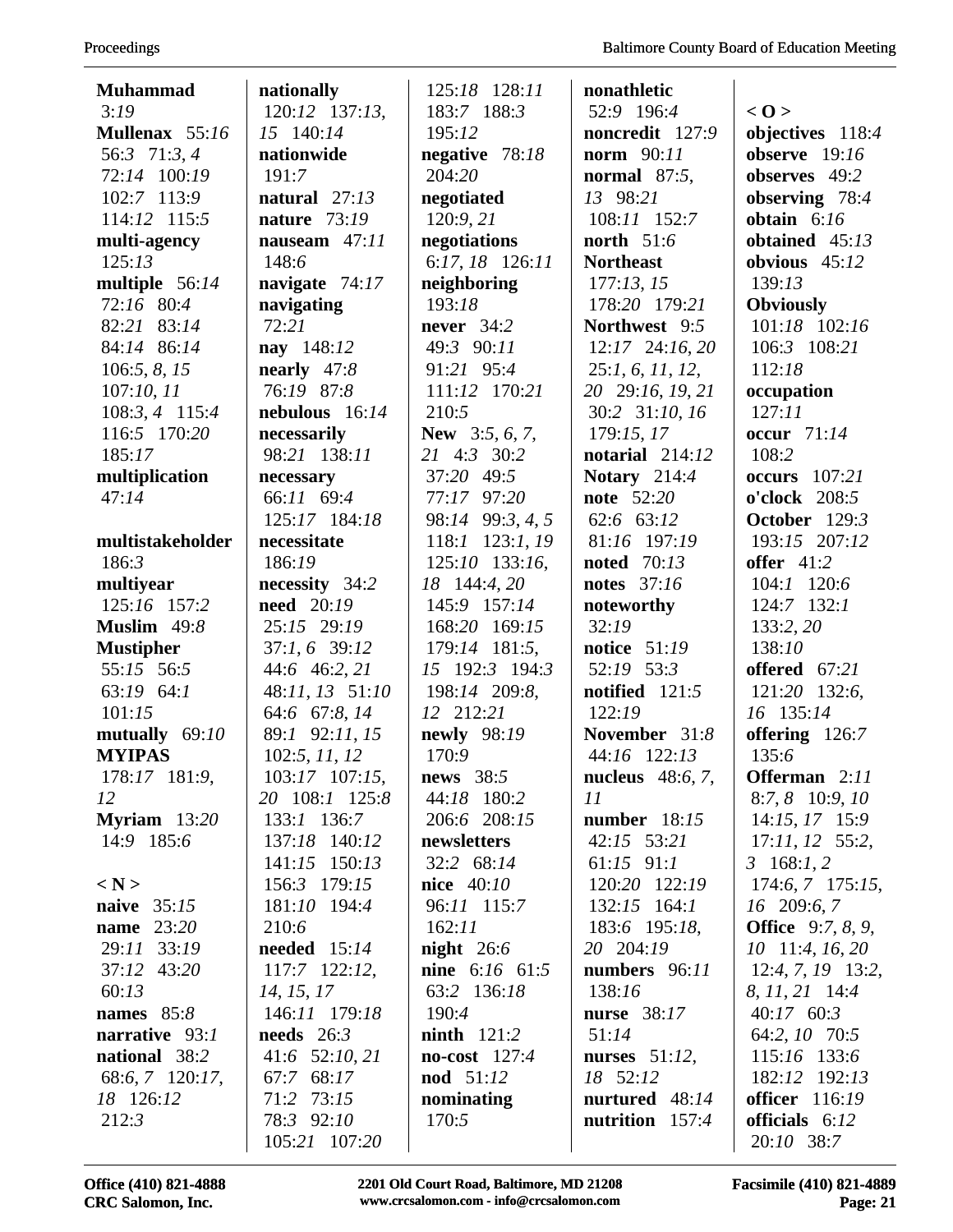| 158:3 192:20           | 196:2 198:17                          | 57:18 83:13               | 186:6                        | partner 68:11                   |
|------------------------|---------------------------------------|---------------------------|------------------------------|---------------------------------|
| 197:10 198:2           | opened 98:17                          | 204:19                    | pages $201:17$               | 130:6                           |
| Oh 93:10               | openings 36:15                        | <b>ordered</b> 206:12     | pain $46:16$                 | partnered 73:2                  |
| 104:7 143:7            | operating                             | orderly 70:16             | pains 98:10                  | 143:13                          |
| 153:2                  | $22:11$ $28:7$                        | orders 206:14             | pandemic                     | partners $80:10$                |
| <b>Okay</b> 53:11      | 163:14, 18, 20                        | Organization              | 41:16 58:4                   | $121:18$ 128:5, 6               |
| 85:11 89:9             | 199:16, 18                            | 14:1                      | 73:1 83:10                   | 132:17 201:19                   |
| $114:5$ $115:1$        | 212:12                                | Organizational            | 93:2 99:15                   | 202:19                          |
| 135:4 136:16           | operational                           | 185:11                    | para-educator                | partnership                     |
| 137:12 138:19          | 177:3 183:8                           | organizations             | 136:20                       | 183:17 190:8                    |
| 139:7, 20 143:8,       | 184:4,7                               | 40:20                     | paraprofessional             | partnerships                    |
| 10 147:9 151:9         | operationalized                       | organized 187:2           | s 33:4 191:14                | 78:14 80:16                     |
| 152:20 159:6,          | 90:16                                 | original 44:12            | parent 21:2                  | <b>parts</b> 202:2              |
| 18 161:14              | operations                            | 51:5                      | 37:13 38:12                  | 210:7                           |
| 169:11 173:15          | 13:11, 12, 13, 15                     | outbreak 197:7            | 40:13, 15 68:13,             | party 207:12                    |
| 181:18 199:8           | opinion $173:4$                       | outcome 214:11            | 18 194:2, 3                  | pass $28:4$                     |
| 200:18 201:2           | opinions 165:19                       | outcomes 46:7             | parental $31:20$ ,           | passage $24:6$                  |
| 203:4, 13              | opportunities                         | 57:10 123:12              | 21                           | passing $79:5$                  |
| 205:15 208:3,          | 18:2 24:10                            | 184:9                     | parents 32:20                | passionate 36:7                 |
| 17                     | 25:10 26:2                            | outline 156:13            | 38:14 40:14                  | 46:19 47:6                      |
| old 46:14              | 29:20 32:15                           | outlined 134:11           | 65:1, 15 68:11,              | Pasteur 2:4                     |
| <b>older</b> 34:15     | 66:13 67:9, 11,                       | 156:18 183:7,             | 17 71:18 72:1                | 7:5 8:3, 4 9:1,                 |
| Olzewski 3:10          | 17 68:4, 11, 13                       | 14                        | 80:11 95:16                  | $14, 15, 18$ 10:5,              |
| 20:12, 17 23:5         | 70:8 80:13                            | outlining $156:15$        | 157:21 165:10                | 6 17:7, 8 20:15                 |
| omicron 44:10,         | 106:15 107:10                         | outreach 75:19            | 192:21                       | 23:12 25:8                      |
| $15, 20$ 45:3, 5       | 108:3 122:20                          | outside 35:6              | Park 177:15                  | 33:18 49:18                     |
| <b>once</b> 33:20      | 129:11 188:5,                         | 52:2 67:17                | 180:17                       | 54:19, 20                       |
| 41:10 66:10            | 11                                    | 126:8 163:21              | <b>part</b> 36:20            | $116:17$ 144:6, 7               |
| 116:21 132:10          | opportunity                           | outstanding               | 40:18 48:10, 17              | $147:5, 9$ 151:1                |
| 137:11 140:14          | 26:4, 13, 14                          | 116:9 190:12              | 64:11 65:17                  | 152:13 159:5,                   |
| 148:11 171:14          | 29:17 30:11, 21<br>72:1 81:5          | overall $113:3$           | 90:2, 5 95:18                | 12, 16 160:6, 10                |
| one-and-a-half<br>47:8 | 151:21 210:4,6                        | 119:6<br>overcome $27:19$ | 123:16 133:3<br>138:13 141:3 | $161:3, 7$ 162:8                |
| <b>ones</b> 35:12      |                                       |                           | 184:13 190:17                | 168:7, 8, 14<br>169:2 174:2, 3, |
| 44:21 49:1             | opposed $145:19$<br>opposite $171:10$ | overcrowding<br>178:21    | 201:21 211:7                 | 18, 19 175:11,                  |
| <b>one-time</b> 139:17 | <b>opted</b> 99:21                    | <b>overdue</b> 148:18     | partial 34:6                 | $12 \quad 176:4, 6, 12$         |
| ongoing $57:8$         | optimistic                            | oversight                 | $162:20$ 163:1,              | 183:4 185:10                    |
| 58:3 80:17             | 88:11 103:11                          | 129:16                    | 17                           | 208:14, 15                      |
| 114:19 193:16          | option $41:12$                        | overview 42:5             | participate                  | 209:2,3                         |
| online 77:21           | 99:20 104:10                          | 62:4 117:1, 2             | 66:15 196:11                 | <b>path</b> 142:20              |
| 192:18                 | 132:11                                | 118:7 148:8               | participating                | 183:6 184:16                    |
| <b>Open</b> $6:8$      | <b>Optional</b> 196:15                | 159:7 162:11              | 125:13 132:18                | pathologist                     |
| 18:11 40:17, 20        | options $124:14$                      | overwhelmed               | participation                | 12:7,9                          |
| $41:2, 3, 17$ $43:8,$  | 132:14 186:17                         | 108:12                    | 20:8 196:12                  | pathway                         |
| 15 44:3 46:21          | 197:4 204:5                           |                           | 212:16                       | 109:16 119:13                   |
| 47:19 130:20           | oranges $113:16$                      | $\langle P \rangle$       | particular                   | 127:5 177:2                     |
| 141:12,13              | <b>Order</b> 3:2 5:3,                 | <b>p.m</b> $18:13$        | 27:21 99:17                  | pathways 25:5                   |
| 158:10 165:19          | 16 19:15 24:19                        | 212:10, 13                | <i>particularly</i>          | 67:6, 10 119:4                  |
| 191:2 195:6            | 25:19 48:13                           | page 185:19               | 78:5 191:7                   | 121:2 126:21                    |
|                        |                                       |                           | parties $214:10$             |                                 |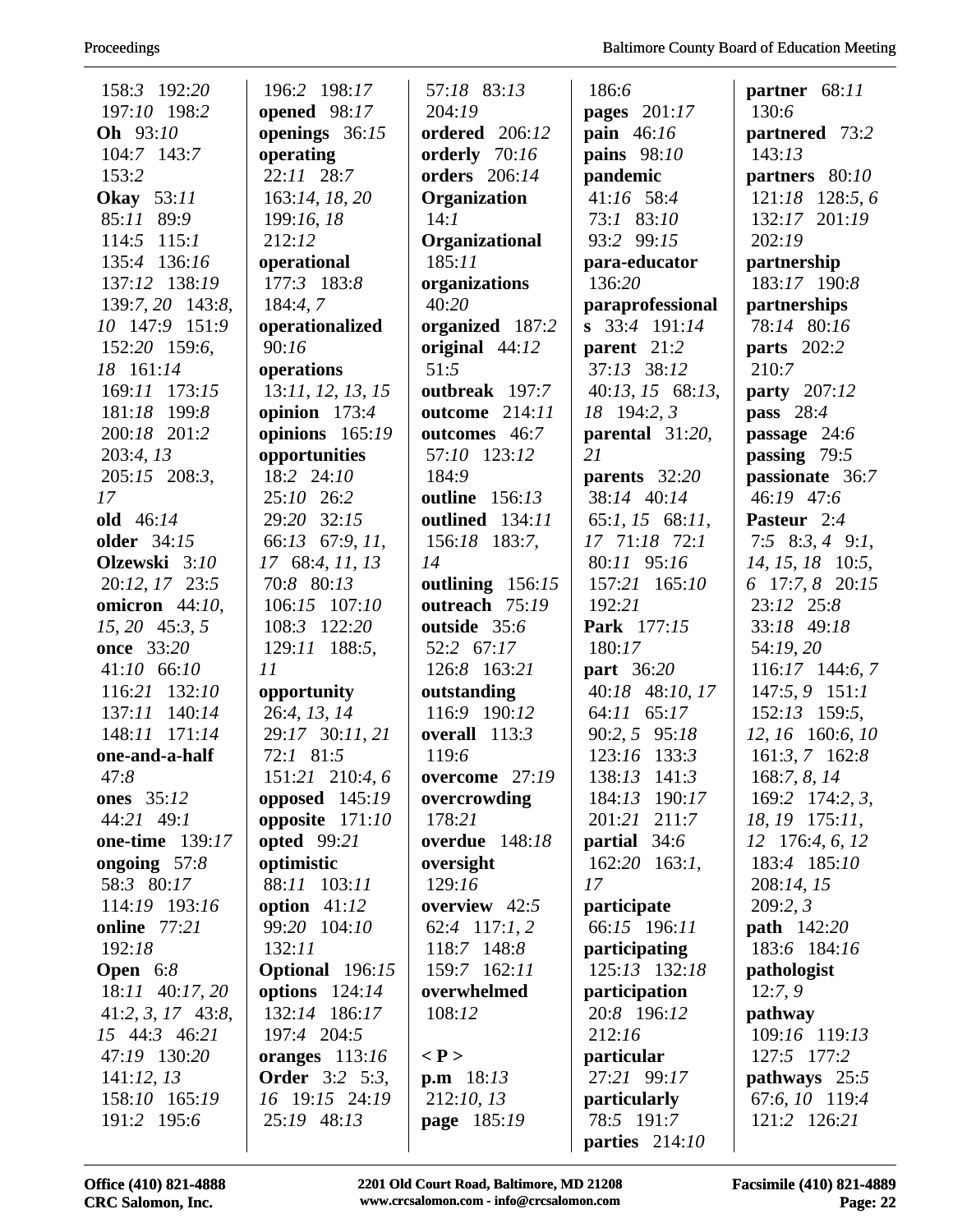| patience 56:7             | 57:17 59:5, 8,                  | perspective                   | planning $57:13$             | 47:4 60:19                  |
|---------------------------|---------------------------------|-------------------------------|------------------------------|-----------------------------|
| 96:9                      | 13 60:9 62:5                    | 88:3 89:21                    | 72:21 73:20                  | 85:14 86:3                  |
| <b>Paul</b> 1:21          | 66:7 67:3                       | 109:19 165:10,                | 74:10 133:4, 7,              | 87:17 91:10, 15,            |
| 214:4, 16                 | 75:21 77:15                     | 11 166:3                      | 9 137:19 182:1               | 17, 20 94:12                |
| <b>paused</b> 196:18      | 78:4, 11 84:1, 5                | pertinent                     | plans $69:20$                | 100:3, 17                   |
| paying $127:3$            | 93:19 102:7                     | 153:12                        | 70:4, 13 79:6                | 113:18 116:15               |
| <b>payroll</b> 189:7, 9,  | 140:13 205:16                   | phenomena                     | 119:16                       | 133:19 145:16               |
| 12                        | performance-                    | 35:14                         | plates $52:11$               | 152:6 154:19,               |
| <b>Peace</b> 48:2, 12     | <b>based</b> 126:6              | phenomenal                    | platform 84:6                | 20 198:17                   |
| 198:13                    | performed                       | 142:15                        | 102:7                        | 199:7 203:6                 |
| <b>Pearsell</b> 3:14      | 63:13 90:20                     | phone $68:14$                 | played $115:13$              | pointed $105:3$             |
| 30:17, 19 31:1            | performing                      | 70:2                          | please 7:17                  | points $80:4$               |
| $pedagogy$ 141:8          | 83:2 97:14                      | physical $50:13$ ,            | 9:19 16:10, 21               | 82:21 83:1, 16              |
| pending $28:16$           | $117:11$ $127:15$ ,             | 21 52:6                       | 19:18 40:2                   | 84:3, 14 86:13,             |
| 121:15 126:10             | 16                              | physically 54:8               | $43:15$ $44:3$               | 14 94:15 115:4,             |
| people $21:16$            | period $44:20$                  | physician 16:5                | 53:2 56:11                   | 7 116:5                     |
| 27:14 32:7                | 55:20 57:21                     | pick 119:18                   | 58:8 60:10                   | <b>Police</b> 192:19        |
| 34:15, 16, 17, 21         | 59:3, 6 61:17                   | picture $28:17$               | 61:10 62:3                   | <b>Policies</b> 3:7         |
| 36:5 38:10, 20            | 62:5, 11, 20                    | 83:20 88:20                   | 64:19 66:4                   | $14:14, 20$ 15:3,           |
| 39:10 44:5, 11            | 63:7, 11 74:20                  | 146:12 197:13                 | 68:20 71:3, 5                | 11 42:6 118:14              |
| 108:12 139:3              | 75:8 76:7 77:3,                 | piece 154:12                  | 72:13 73:9                   | <b>policy</b> $14:13, 15,$  |
| 149:8 156:16              | 10, 14 83:5                     | pieces $147:20$               | 75:1, 20 78:8                | $18, 21$ 15:1, 2,           |
| 165:12 170:20             | 90:20,21                        | 148:1                         | 79:14 80:16                  | $10, 19, 21$ 16:11,         |
| 172:12 173:11             | periods 83:5                    | piggyback                     | 81:4, 16 82:13               | 16 19:5 28:9,               |
| 210:3                     | permitted 19:1                  | 107:13                        | 92:12 118:3, 11              | 11, 12 53:13                |
| percent $45:4$ ,          | perpetuity                      | Pikesville 181:2              | 119:9 120:3                  | 105:7,10                    |
| $12 \t 46:7 \t 47:1$      | 140:15                          | <b>Pine</b> 177:16            | 121:12 122:8                 | 118:19 119:12               |
| 61:2, 5, 6, 9, 13         | <b>Perry</b> 33:20              | 180:21                        | 124:1 126:2, 15              | 123:11 124:2                |
| 62:10, 17 63:2,           | persisting 58:4                 | pivot $52:16$                 | 128:7 129:13                 | 154:8 209:5                 |
| 8, 9 75:10, 11,           | person $18:11$                  | pivoting $42:3$               | 130:8 159:13                 | 211:16                      |
| $12\quad76:5, 8, 9, 11,$  | 20:18 35:4                      | 52:17                         | 160:4, 17                    | population                  |
| 13, 14, 17, 19, 21        | 41:14 50:20                     | place $36:1$                  | 167:13 168:14                | 131:14                      |
| 77:2, 5, 6, 8, 11,        | 136:21 166:16                   | 75:19 78:2                    | 173:16 175:4                 | <b>portal</b> 68:18         |
| 12 81:19, 21              | 195:13 205:19                   | 92:5 120:10                   | 177:6 178:3, 14,             | portion 18:9                |
| 82:2, 3, 7, 8, 10,        | <b>personal</b> 16:4            | $145:1$ 153:3                 | 18 179:13                    | <b>position</b> $34:6$      |
| 11 87:8, 9                | 19:13 46:13                     | 204:6 212:3                   | 183:20 186:8,                | 122:4 148:11                |
| 90:12 94:10               | 74:13                           | placement                     | 14 187:1, 21                 | 149:1,2                     |
| 126:13 127:16,            | personalized                    | $67:13$ $127:1$               | 189:5 206:5                  | positioning                 |
| 19, 21 128:2              | 75:18                           | <b>plan</b> 50:7, 8           | 212:20                       | 183:10                      |
| 131:21 132:2, 3,          | personally                      | 51:10, 11 53:5,               | pleased 30:9                 | positions $191:12$          |
| 4 135:2, 14               | 47:12 149:12                    | 6 58:15 66:9                  | pleasure $20:16$             | positive 45:5               |
| 136:12, 13, 14,           | 150:11                          | 93:15 95:18                   | <b>Pledge</b> 3:3 5:6,       | 51:21 65:18, 19             |
| $15 \quad 190:1, 3$       | <b>Personnel</b> 3:5            | 117:14 119:15,                | 11                           | 69:9, 21 70:2, 3,           |
| percentage<br>61:18 76:15 | 6:14 7:1, 7, 11<br>$14:21$ 15:1 | 21 123:8, 11<br>125:17 130:15 | plugging $52:6$<br>plummeted | 13 72:20 73:13,<br>21 74:15 |
| 79:4                      | 50:2 65:12                      | 155:3 176:16,                 | 44:17                        | 103:12 195:1,               |
| perform $99:12$           | 80:1                            | 20 177:2, 21                  | <b>pocket</b> 32:16          | 18 196:17                   |
| 117:10                    | persons $45:17$ ,               | 183:7, 9 184:1                | pockets 138:11               | 211:7                       |
| performance               | 19                              | 190:16 191:3                  | <b>Point</b> 13:14           | possibility                 |
| 6:11 14:4                 |                                 | planned $71:16$               | 27:21 43:6                   | 170:12                      |
|                           |                                 |                               |                              |                             |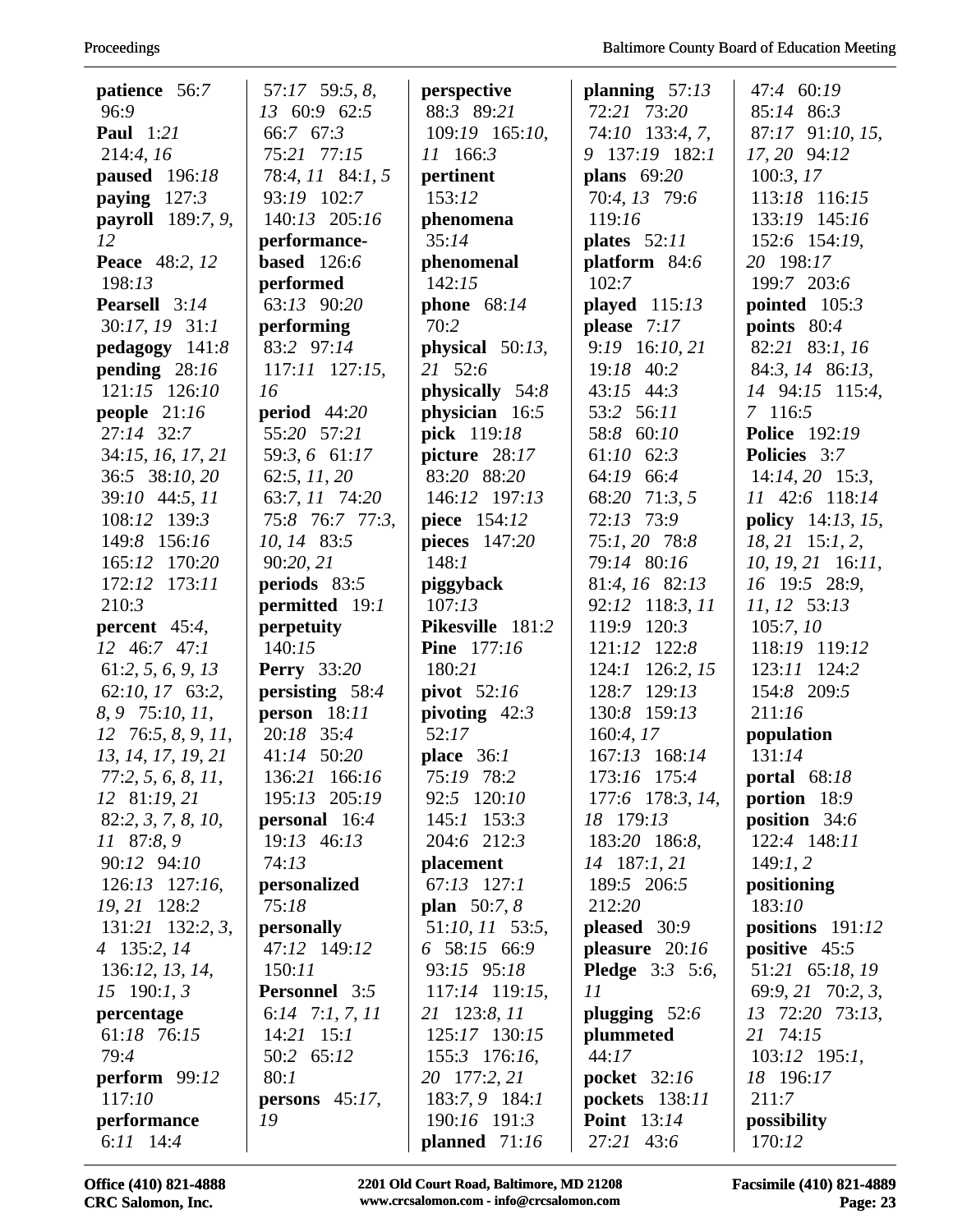| possible $108:11$     | 125:1, 6, 7       | presenters            | 146:9, 10, 13         | 74:12 79:2, 10      |
|-----------------------|-------------------|-----------------------|-----------------------|---------------------|
| 136:4 168:20          | 137:3             | 92:19                 | 148:15 149:11         | 84:9                |
| 169:16 189:15         | preliminary       | presenting            | 152:19 153:8,         | professionals       |
| 190:13 196:7          | 119:21 178:11     | 115:19 116:21         | 19 157:12             | 85:5 94:20          |
| 211:16                | 179:1, 19         | 176:21 201:6          | 158:9, 19 159:8,      | 197:4 204:4         |
| posted 193:4          | premier 183:11    | presents 57:20        | 11 160:1, 13          | proficiency         |
| 200:13                | <b>prep</b> 127:6 | 182:3                 | 167:5 169:7, 9,       | 81:15 82:4, 6,      |
| postsecondary         | pre-pandemic      | preserve 194:9        | 18 174:20             | 16 85:17, 20        |
| 127:5, 11, 20         | 81:18             | President 206:7       | 177:20 184:2          | 86:7 105:4          |
| potential 63:17       | preparation       | pretend $20:19$       | priority $24:19$      | 111:6, 8, 15, 16,   |
| 204:5                 | 127:13            | pretty $99:14$        | 25:19 148:19,         | 18 112:14           |
| potentially $46:8$    | prepare $57:15$   | 144:19                | 20 156:6, 7           | 113:3, 5, 21        |
| 116:3 138:15          | 58:13 71:14       | prevent $205:3$       | 157:7 159:10          | 114:8               |
| 151:17 152:9          | prepared $27:10$  | preventative          | 160:14 163:11         | proficient $82:1$ , |
| poverty 128:10,       | 147:17,20         | 73:10, 18             | 169:1 190:7           | 11 112:15, 20       |
| 19, 21 131:12,        | preparing $24:18$ | Preventive 73:6       | 195:10 205:19         | profile 84:7        |
| 19, 21 132:2          | preregistration   | previous $13:3$       | privacy $39:19$       | 115:7 116:4         |
| $134:21$ $135:1, 8$ , | 212:14            | 93:3                  | private $85:10$       | 212:6               |
| 14 136:10, 13         | preschool         | Previously 14:2       | 132:13,20             | program $24:21$     |
| 138:9, 11 143:8       | 124:5, 7, 18      | 47:12 75:3            | privilege $47:15$     | 43:3 59:14          |
| power 34:2, 13        | $125:1, 6$ 137:3  | 91:21 104:20          | privileges $27:3$     | 72:10 74:21         |
| $41:1$ 43:6, 15       | 141:19            | 118:18 127:15         | proactive 72:12       | 75:6 76:3           |
| 83:21 116:15          | presence $64:21$  | 132:4 171:4, 5,       | 73:18 205:2           | 77:21 78:17         |
| 131:10 149:2          | present $48:3$    | 15 211:18             | proactively           | 79:8 96:18          |
| 203:5                 | 54:8 59:21        | primary $43:10$       | 193:21                | 97:4 98:5, 8, 14    |
| powerful 34:19        | 81:6 104:21       | 184:5                 | probably 84:13        | 101:17, 19          |
| practice 18:15        | 147:20 157:11     | principal $9:4,5$     | problem               | 104:9 120:7         |
| 20:9 140:13, 20       | 176:15 183:5      | $11:1$ $12:17$        | 106:19 193:19         | 127:7, 8, 10        |
| 141:2, 8, 9           | presentation      | 56:4 64:19            | problems $60:17$      | 132:1, 9 137:9      |
| practices 19:5        | 42:18 56:1        | 68:1 115:3            | procedures            | 177:19 179:18       |
| 42:5, 6 72:12         | 57:20 58:18       | principals $50:1$     | 22:11 66:21           | 180:7 204:15,       |
| 73:7, 8 74:2, 11      | 76:1 90:5         | 59:15 60:2            | 70:15, 17 71:9        | 16                  |
| 193:7 195:15          | 96:14 98:11       | 66:8 83:14            |                       | programming         |
| 196:8, 16             | 104:19 116:9      | 84:2 100:16           | <b>PROCEEDINGS</b>    | 25:2, 16 95:2       |
| practitioners         | 118:5 119:18      | 101:6, 15             | $5:1$ 214:11          | 102:1               |
| 45:17                 | 129:1 131:3       | 109:19 130:10         | process $18:18$       | programs 19:5       |
| praying $44:21$       | 139:8 154:14      | 184:20 194:10         | 22:21 70:11           | 30:2 67:13, 19,     |
| prediction            | 156:14, 18        | principles            | 140:12, 18            | 20 124:6, 8, 19     |
| 132:5                 | 182:13 198:21     | 165:17                | 178:7 185:5, 16       | 125:2, 5, 10        |
| preemployment         | presentations     | <b>Prior</b> 11:10    | 188:18 189:11         | 128:12, 13, 14      |
| 15:20 192:8           | 80:20             | $12:11$ 14:5          | $192:7$ $211:1$       | 132:9 137:11        |
| preferred 41:12       | presented 6:5     | 15:6 18:12            | processes 19:11       | 141:11,20           |
| <b>pre-K</b> $131:5$  | 7:12 9:13 15:4    | 50:16 51:13           | 66:21                 | 155:8 156:10        |
| 132:19 134:21         | 24:13 32:4, 13    | 52:19 71:20           | processing            | progress $56:14$    |
| 135:6 137:4           | 59:4, 7 76:1      | 92:2, 10 170:9,       | 97:12 148:14          | 57:13, 21 72:3      |
| pre-K-12 $117:9$      | 92:21 95:2        | 18 171:6, 16          | <b>produce</b> 129:19 | 74:9 79:5           |
| pre-                  | 104:20 130:9      | 210:15                | profession 24:9       | 80:19 94:14, 16     |
| kindergarten          | 188:19<br>181:21  | <b>Priorities</b> 4:3 | 126:5, 9              | 110:12, 13          |
| 120:6 122:20          | 201:13            | $29:1, 3$ 50:3        | <b>Professional</b>   | 112:5 114:15        |
| 124:6, 8, 19          |                   | 144:5, 11, 18         | 11:3 66:12, 16        |                     |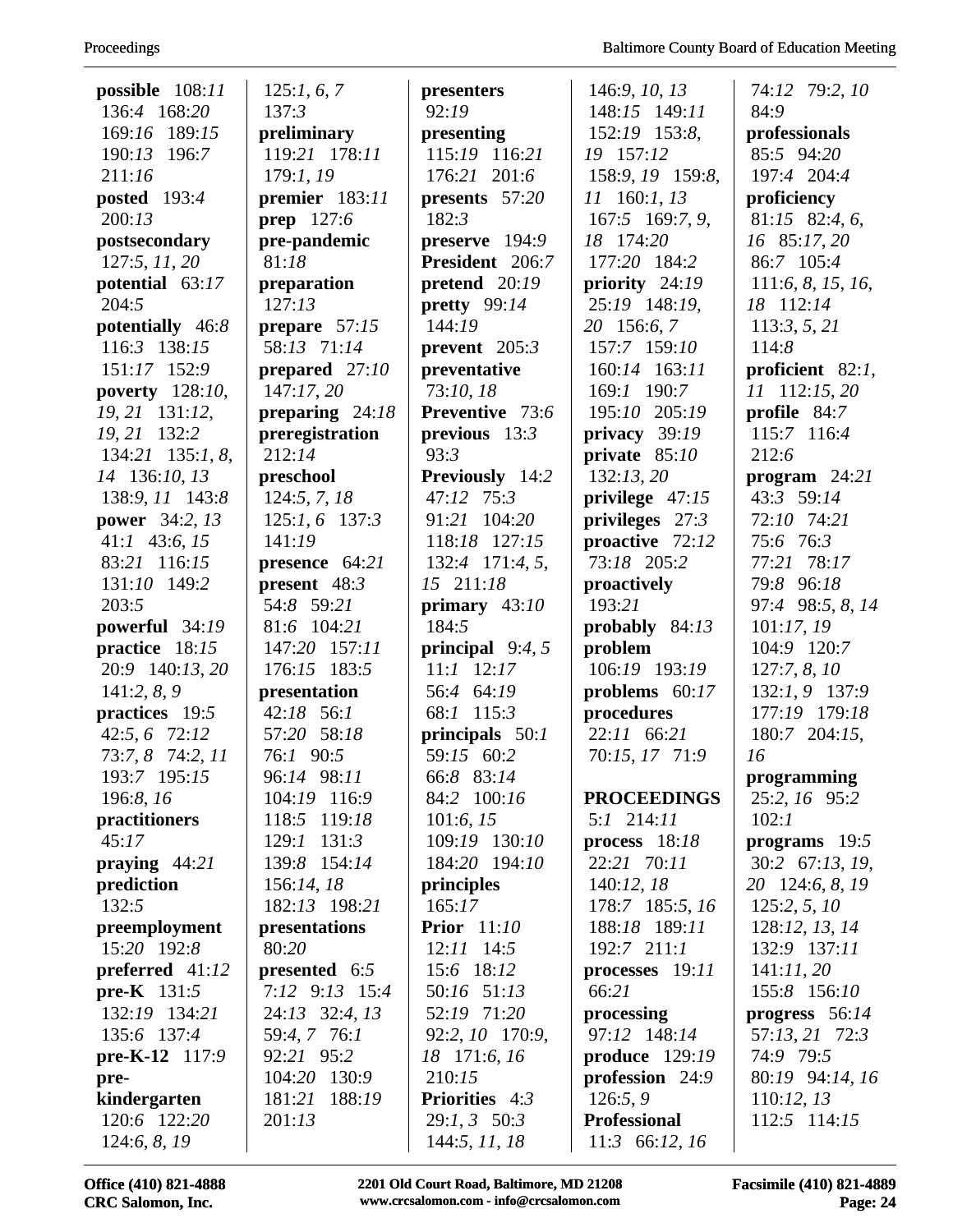| 183:13 185:5               | provided 20:6             | 116:15                         | 113:4, 6, 15        | <b>raise</b> 57:15               |
|----------------------------|---------------------------|--------------------------------|---------------------|----------------------------------|
| 189:6,9                    | 63:20 65:1                | pun 49:2                       | 114:2 116:1         | 58:13 120:13                     |
| progressed                 | 66:6 67:9, 16             | pupil $65:12$                  | quarters $62:8$     | 139:18                           |
| 93:18                      | 72:13, 21 80:17           | 80:1                           | 95:7 110:9, 21      | <b>raised</b> 139:15             |
| progresses                 | 90:3 162:10               | purchase 83:21                 | 112:9 113:7         | 149:13                           |
| 204:10                     | 185:13 204:9              | purpose 58:17                  | quasi-judicial      | raising $126:4$                  |
| progressing                | providers                 | 98:16 149:20                   | 53:20               | rally 34:10                      |
| 83:15 116:2, 6             | 132:13                    | pursuant 6:7                   | Quercitin 46:9      | <b>Randallstown</b>              |
| progression                | provides 18:2             | <b>pursue</b> 126:20           | question $32:6$ ,   | 181:3                            |
| 113:6                      | 62:4                      | 140:1                          | 14 33:1, 9 87:1,    | randomly 18:17                   |
| project $30:13$            | providing                 | pursuit 140:7                  | 4, 19 89:4, 11,     | range $63:1$                     |
| projects $155:15$ ,        | 36:10 72:8                | purview 19:5                   | 13 91:7, 11         | 74:16 197:17                     |
| 21 177:12, 16,             | 74:15 106:19              | put 33:8 78:2                  | 96:3 104:5, 8       | ranged 77:5                      |
| 18 178:19                  | 129:11 185:12             | 85:1 89:21                     | 105:6, 18           | rapid 195:2                      |
| 180:1, 3, 5, 10,           | proximity 50:21           | 102:4 148:10                   | $109:11$ $114:1$    | rate $61:2, 4, 6$ ,              |
| 13 181:9, 10               | prudence 22:8             | 155:3 160:4                    | 133:12 134:1        | 12, 21 75:10                     |
| promise $25:3$             | Psalmist 11:11            | 171:9 204:6                    | 135:19 143:7        | <b>rates</b> 38:20               |
| 46:17                      | <b>PSAM</b> 153:8         | 206:21                         | 148:9 161:5         | 43:4 59:7, 12                    |
| promote $69:8$             | psychological             | <b>puts</b> 122:4              | 162:6 186:15        | 61:8, 15 62:12                   |
| 80:9 193:7                 | 48:14                     | putting $147:19$               | 199:13 203:15       | 66:1 78:10                       |
| promotion $6:10$           | psychologists             | 153:7                          | 205:21 206:15       | 188:14                           |
| $11:1$ $105:10$            | 50:2                      |                                | questions 16:20     | <b>rating</b> 124:20             |
| prompts $186:17$           | <b>PTSA</b> 193:17        | < Q >                          | 32:2, 3 81:10       | 137:21 141:17                    |
| proof 196:10               | Public 3:8                | qualifications                 | 86:17 104:17        | rationale 186:21                 |
| 203:19                     | $11:11$ $13:4$            | 150:3                          | 115:8, 11, 12       | reach $135:1$                    |
| proper $19:7$              | $14:7, 8$ 15:6            | qualified 36:21                | 116:3 130:21        | reacting $42:4$                  |
| proposal 163:11            | 18:1, 9, 11 19:4,         | 40:21 131:20                   | 135:18 139:12       | <b>read</b> 20:18                |
| proposals                  | $9\quad 20:3, 4, 8$       | 150:1                          | $141:11$ $142:6$ ,  | 34:8 42:20                       |
| 143:1, 5                   | 24:3 27:4                 | qualify $132:8$                | 12 143:10, 15,      | 154:13 157:21                    |
| <b>Proposed</b> 4:5        | 37:10, 14, 15, 19         | quality $25:5$                 | 18, 20 164:10       | 159:4                            |
| 176:8 182:3                | 45:16 53:12               | 40:9 65:1                      | 167:11 169:20       | reader $14:13$                   |
| prosperous                 | 64:3 68:21                | 66:12 119:2                    | 181:16,17           | readiness 119:4                  |
| 49:13                      | 72:5 90:7                 | 120:20 124:3                   | 182:9, 11, 14       | 121:2,6                          |
| protected 45:19            | 118:9 120:2, 11           | 155:20 156:9                   | 192:21 193:4        | reading $94:14$                  |
| proud $37:13$              | 132:13 153:16             | 183:18                         | 198:18 202:8, 9     | ready $42:20$                    |
| proven $22:8$              | 162:12, 13                | quarantine                     | 204:11, 14          | 98:1 124:18                      |
| provide $20:10$            | 163:2, 5 182:5            | 39:1, 5, 12                    | quick $95:13$       | 126:18 159:1,                    |
| 21:7, 8 41:21              | 183:8, 11, 19             | <b>Quarter</b> 4:1             | 96:8 103:14, 18     | 17 160:17                        |
| 55:19 56:12                | 185:14,20                 | 41:8 42:18, 19                 | 141:10 182:8        | 179:12                           |
| 57:5 58:5 59:1             | 195:9 199:10,             | 43:4 55:14                     | 202:9 203:15        | real $111:1, 2$                  |
| 65:15 70:7                 | 19 210:3                  | 60:21 63:17                    | 204:13              | realistic 106:11                 |
| 73:10 79:19                | 212:11, 17                | 67:2 71:7, 15                  | quickly 96:21       | realize $25:3$                   |
| 89:14 90:6<br>128:19 130:2 | 214:4                     | 78:5, 8, 17                    | 97:3 99:14          | 49:20                            |
| 142:16 182:11              | published<br>40:11 188:18 | 88:12, 15 90:19<br>91:16 92:21 | quote 33:2<br>149:6 | realized 25:17<br>really $26:20$ |
| 183:12 185:4               | 209:10                    | 93:4, 7, 17, 19,               |                     | 52:2 89:9, 10                    |
| 189:8 192:14               | <b>pull</b> 148:7         | 20 94:18 95:5,                 | $<$ R $>$           | 96:16, 21 97:1,                  |
| 195:6 196:10               | pulled $97:15$            | 6 97:1 109:7,                  | racial $34:11$      | 2 99:6, 16, 19                   |
| 198:6 203:19               | pulling 97:2              | $12, 14, 20$ 110:3,            | radical 48:9        | 100:20, 21                       |
|                            |                           | 4, 5, 13 112:7                 | radicals 48:12      | 101:6, 8, 12                     |
|                            |                           |                                |                     |                                  |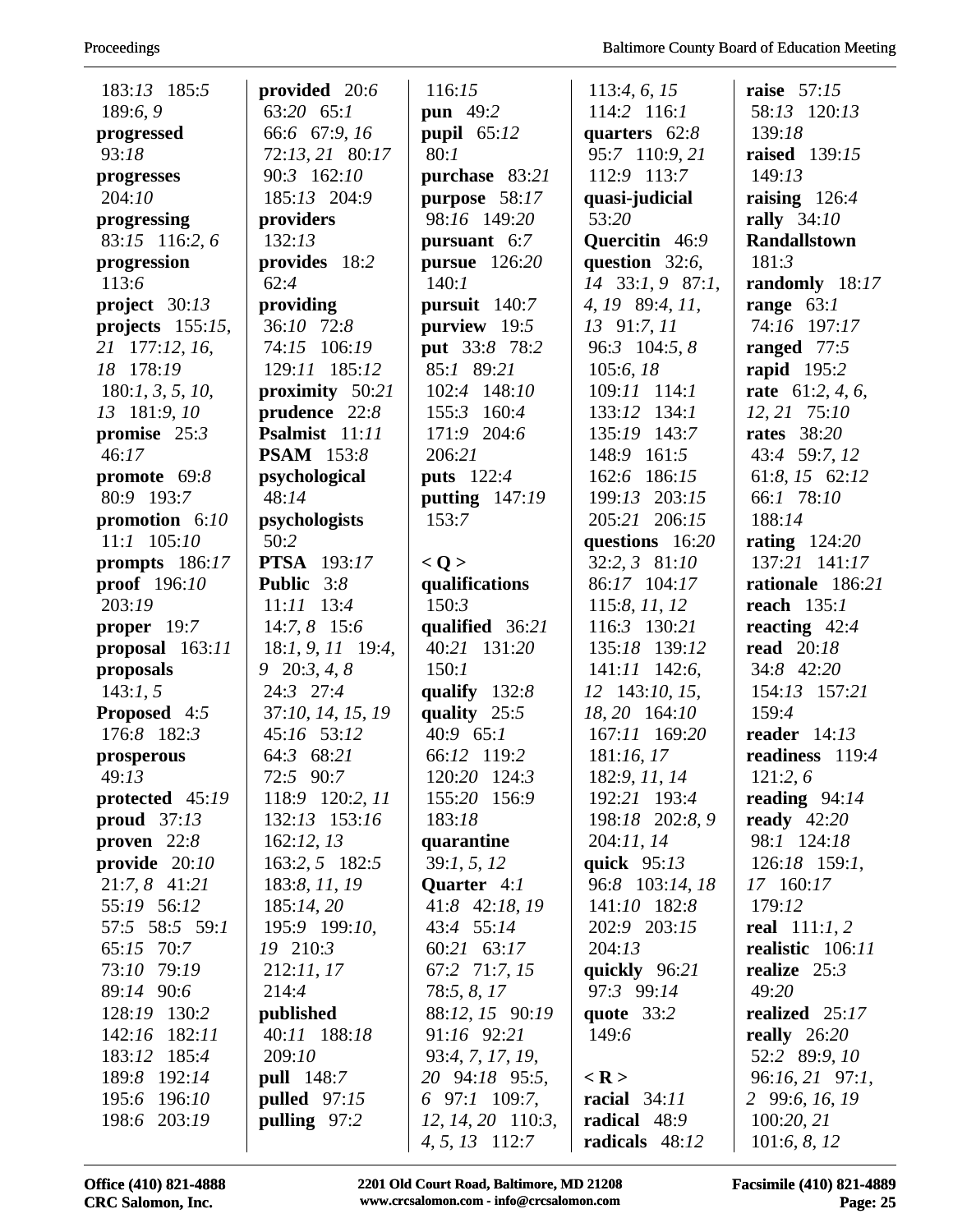| 103:15 110:15                  | 187:13 188:10         | referral $69:18$     | relatives 39:11            | 55:14 62:2             |
|--------------------------------|-----------------------|----------------------|----------------------------|------------------------|
| 113:15<br>141:3, 8             | 199:9, 20             | 194:12               | relevance 85:19            | 71:15 81:16, 17        |
| 145:16 164:14                  | 200:15                | referrals $61:16$    | relevant $105:6$ ,         | 93:16 94:18            |
| 173:11                         | recommendation        | referred $118:13$    | 17                         | 116:11 117:19          |
| reason $27:11$                 | s $14:19$ 30:1, 6,    | refinement           | <b>Religious</b> 48:3      | 122:1, 14, 17, 18      |
| 28:8 38:9 50:9                 | 7 117:8 118:15        | 188:6                | religiously 49:2           | $123:1, 3$ $142:11,$   |
| 177:17                         | 122:2 129:18          | <b>reflect</b> 77:16 | rely 65:6                  | 19 145:2 176:8         |
| reasons $6:8$                  | 181:12 183:14         | 87:4 150:18          | 109:15                     | 183:15 184:4, 6,       |
| 22:21 39:19                    | 185:3, 13, 17         | reflecting $166:3$   | remain $41:2$              | 19 185:14              |
| 93:13 167:4                    | 186:11 187:6, 9,      | reflective 141:8     | 63:14 158:10               | 188:5, 16              |
| rebuild $184:14$               | $11, 18$ 188:3, 8,    | regarding            | 190:5 191:2, 12            | 190:14 199:8           |
| rebuilding 94:2                | 9, 19 199:2, 15,      | 122:6 203:15,        | 194:19                     | 201:15 202:3           |
| <b>recall</b> 135:20           | 17 200:3 202:1        | 18                   | remainder 58:7             | 207:11, 13, 18         |
| 145:20                         | 203:1                 | regards $203:17$     | remaining $62:8$           | 210:13                 |
| receive $18:3$                 | recommended           | region $25:6$        | 95:6 110:20                | reported $45:4$        |
| 80:13 86:10                    | 184:7 199:10          | register $212:17$    | 124:3 189:14               | 86:9                   |
| 95:17 120:12                   | recommending          | registered           | 190:5                      | reporting $66:19$      |
| 142:19                         | 30:10                 | $18:10$ 19:1         | remains $195:10$           | 71:13, 19 85:6         |
| received 18:18                 | recommends            | <b>Registration</b>  | remarks $19:13$ ,          | 105:11 117:20          |
| 19:1 78:6 82:7,                | 190:14                | 18:11                | 18 51:13                   | 211:11                 |
| 8, 11 91:21                    | reconcile 188:16      | registrations        | remember 84:8              | reports $42:14$        |
| 132:17 141:5                   | record $22:8$         | 18:18, 21            | 178:9, 19                  | 80:17, 19 93:16        |
| 161:12 189:10                  | 23:20 30:21           | regular $59:15$      | 201:15                     | 94:13 145:21           |
| 190:3 206:11,                  | recording $214:7$     | 79:5 117:20          | remind $19:12$             | represent $29:12$ ,    |
| 19                             | recover $109:1$       | regularly $16:13$    | 115:2 116:5                | 17 58:2 111:5,         |
|                                | 184:14                | 18:16 60:16          | 196:19                     | 8,18                   |
| receiving $41:4$               |                       |                      |                            |                        |
| $61:17$ $64:6$                 | recovery 67:20        | 75:15                | removal 6:11               | representation         |
| 92:6 128:16                    | 108:8, 21 211:3       | <b>Reisterstown</b>  | <b>remove</b> 145:8        | 34:3 35:9 36:8         |
| 129:7, 9 130:4                 | recruitment           | 11:7, 8, 9           | removed                    | representative         |
| 138:18                         | 191:20 192:14         | reiterate 31:13      | 177:12 180:11              | $13:13$ $22:17$        |
| recharging                     | red $51:4,8$          | rejected 187:9       | removing                   | 40:14 153:17           |
| 52:20                          | 177:13                | relate $6:18$        | 177:17                     | representatives        |
| recite 5:6                     | <b>reduce</b> 191:10  | 19:9                 | <b>render</b> 53:20        | 125:12 156:1           |
| recognition $5:8$              | reduced 129:9         | <b>Related</b> 9:8   | renew $140:16$             | represented            |
| 7:9 65:21 66:2                 | 131:20 138:18         | $12:4, 8$ 20:3       | renewal $140:12$           | 184:12                 |
| 140:11                         | 192:8                 | 50:2 105:10          | renovation                 | representing           |
| recognize                      | reevaluate            | 108:9 143:2          | 155:15 178:6               | $23:21$ 147:1          |
| 140:10 150:13                  | 48:19                 | 185:20 186:5         | reopenings                 | represents 75:5        |
| 197:1                          | reevaluated           | 187:11 201:11        | 149:4                      | <b>reputation</b> 37:6 |
| recognized                     | 108:19                | 205:21               | repair $177:5$             | request $24:14$ ,      |
| 65:20 70:1                     | refer $18:6$          | relates $74:21$      | replacement                | 18, 19 25:19, 21       |
| 127:2,20                       | reference 82:19       | relations            | 178:5 179:8                | 29:15 30:11            |
| 140:14                         | 83:3 84:3             | $146:15$ 209:1       | 180:14, 15, 17,            | 151:4, 13              |
| recommend                      | 94:11 177:9           | relationship         | 18, 19, 20, 21             | 158:18, 21             |
| 117:6                          | referenced            | 73:20 128:5          | 181:1, 2, 3, 5, 6,         | 159:4 178:15           |
|                                | 83:16 123:18          | relationships        | 7, 8, 10                   | 179:4, 9, 10, 19       |
| recommendation                 | references            | 48:20 69:10          | <b>Report</b> $3:7$ 4:1,   | 180:11 181:15,         |
| 15:10, 14 30:4                 | 16:12                 | relative 87:12       | 2, 5, 7 14:13, 19          | 20 182:9               |
| 123:10 145:12<br>178:18 186:16 | referencing<br>201:14 | 199:10               | $31:3$ 42:12<br>49:21 51:3 | 206:21 207:1<br>210:17 |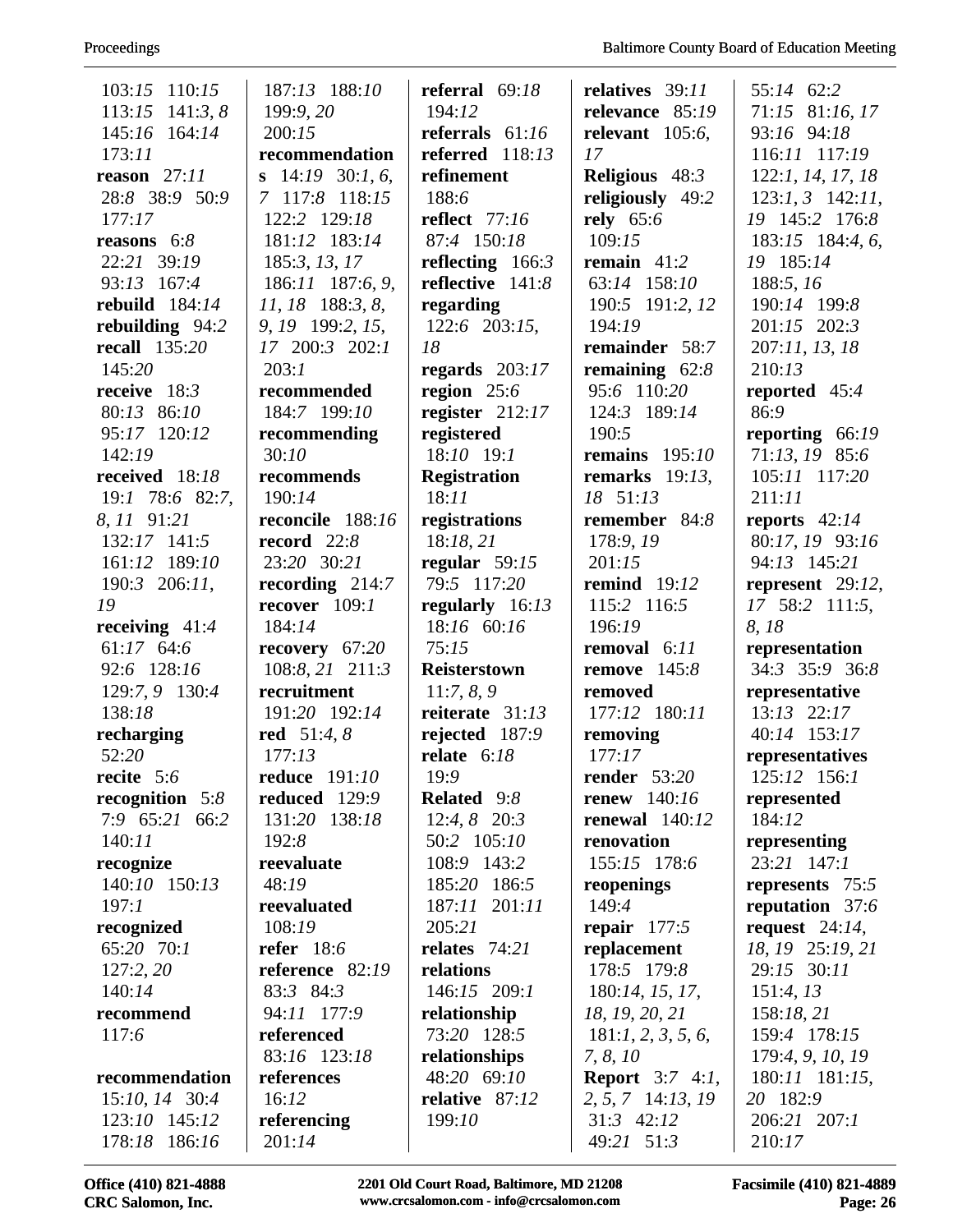| requested                            | resources 40:21                   | retention                       | 134:17 140:12                    | <b>Rowe</b> 2:12                    |
|--------------------------------------|-----------------------------------|---------------------------------|----------------------------------|-------------------------------------|
| 151:7 179:7                          | 57:5 59:2 65:8,                   | 105:10 192:14                   | 151:2, 11                        | $7:18$ 17:1                         |
| 180:5 182:18                         | 15 69:3 70:9                      | rethink $48:19$                 | 153:20 155:10                    | 153:15                              |
| 199:19 205:11                        | 73:14 80:8, 14                    | retired $165:9$                 | 159:17 164:5                     | <b>ruled</b> 48:18                  |
| 206:18 211:12                        | 90:15 119:6                       | retirement 15:2                 | 179:3 182:20                     | rules $45:8$                        |
| requests 181:11                      | 125:17 128:10,                    | <b>Retirements</b> 7:8          | 202:13 205:12                    | run $27:16$                         |
| 210:18                               | 11 137:18                         | return $16:6$                   | 207:3                            | 117:14 177:14                       |
| required 16:2                        | 154:18 156:9                      | 37:21 53:7                      | rights $23:3$                    | Russell 2:8                         |
| 117:18, 19                           | 189:13 191:18                     | returned 71:6                   | 28:7 34:4<br>146:5 148:20        | <b>Ruxton</b> 180:20                |
| 118:2 120:2, 7                       | 192:8 193:12,<br>21 202:12        | 187:15 188:6                    |                                  | $\langle S \rangle$                 |
| 124:7,14                             |                                   | returning                       | 149:14 159:7, 9                  |                                     |
| 126:20 127:18                        | respect $50:19$                   | 38:21 71:21                     | 160:2, 14                        | safe $26:5$                         |
| 132:1 133:19                         | 149:9, 10                         | 130:14<br>revert $41:6$         | 162:14, 20, 21                   | 58:12 64:16                         |
| 137:7, 20 150:4<br>196:10, 21        | 164:17 183:13<br>respectful 69:10 | <b>Review</b> $4:8$             | 163:1, 2, 6, 20                  | 69:1, 11 70:16<br>194:14            |
| 198:1 212:15                         |                                   |                                 | rigor $86:5$                     | safely 197:5                        |
|                                      | respecting<br>149:8 150:21        | 14:16, 18 15:10<br>42:11 58:18  | rigorous $127:1$<br>140:18 141:4 | safest 212:20                       |
| requirement                          |                                   | 64:20 65:10                     | 211:18                           | safety $42:1, 8$                    |
| 104:13, 14                           | respectively<br>61:9              |                                 |                                  |                                     |
| 135:1 137:10                         |                                   | 71:8, 12, 18                    | rising $195:18$<br>risk $46:6$   | 50:12, 13, 18<br>51:5 60:6          |
| requirements<br>24:21 117:20         | respond $84:17$<br>92:18 100:16,  | 76:4 117:6                      | risks $32:11$                    |                                     |
|                                      | 18 192:11                         | $130:1$ 183:1, 8                |                                  | 64:11, 12 69:5                      |
| 120:18, 19                           |                                   | 184:4 185:3, 14,                | $rNA$ 46:11<br>road 107:12       | 70:5 72:16, 17<br>73:4 149:21       |
| 121:7, 11<br>126:15 135:10           | responding<br>80:21 197:16        | 21 186:2, 4, 13                 | 206:2                            | 157:19 192:20                       |
|                                      |                                   | 187:10 188:12,<br>14 189:1      | <b>Roah</b> 3:15                 |                                     |
| 137:6 142:20,                        | response $52:10$<br>87:19 89:13   |                                 |                                  | 193:11 195:8,<br>15                 |
| 21 143:3 192:9                       |                                   | 190:17 199:1                    | 33:16, 19                        |                                     |
| requires $21:12$                     | 97:12 99:15                       | 209:5 210:17,                   | robust $57:8$                    | sake 158:15                         |
| 50:11 52:18                          | 197:11, 19                        | 21 211:2                        | 127:8                            | salaries 126:7                      |
| 120:11 129:3                         | 203:16                            | reviewed 69:13                  | Rodney 2:10<br>role 43:10        | salary $120:15$<br>126:12           |
| requiring<br>189:21                  | responses                         | 182:2 185:17<br>187:6, 17 188:8 | 143:12 173:13                    |                                     |
|                                      | 182:11 197:17                     |                                 |                                  | <b>Sam</b> 100:17<br>SARS-CoV-2     |
| Research 64:8                        | 207:8                             | reviewing                       | rollcall 5:18                    |                                     |
| researched                           | responsibility<br>22:9            | 186:11<br>revised $178:4$       | $7:17$ 9:19<br>16:21 54:14       | 45:18                               |
| 189:18                               |                                   | revises $129:6$                 |                                  | <b>SAT</b> 115:6<br>satisfied 88:10 |
| residency 80:2<br>resignation $6:11$ | <b>rest</b> 33:14                 | 138:14                          | 160:16 167:12<br>175:4           |                                     |
| resignations $7:8$                   | restate $160:5$ ,<br>12           | revision 16:11                  | rollout $133:3$                  | <b>Saturday</b> 34:10<br>67:20      |
| resilience 52:14                     | <b>restful</b> 198:12             | revisions 187:16                | roof $180:15, 16,$               | saw $130:7$                         |
| 73:4 74:16                           | restorative                       | revisit $157:14$                | $17 \quad 181:1, 3, 6, 7$        | saying $39:2, 3$                    |
| resolution                           | 73:8,11                           | <b>Riddle</b> 12:3, 14          | room $35:11$                     | 87:20 92:1, 13                      |
| 19:11 189:19                         | restored 194:7                    | <b>Ridge</b> 180:20             | root $79:3$                      | 112:10 132:11                       |
| <b>resolve</b> 189:13                | <b>result</b> 66:14               | <b>Right</b> $21:18$            | 115:12                           | 155:21 172:14                       |
| 190:12                               | 184:8 192:2                       | 29:6 35:11                      |                                  | says $42:12$                        |
| resolved 189:10                      | 195:14                            | 42:9 84:1                       | rough 131:16<br>162:18           | 139:17 149:7                        |
| 190:1, 4                             | <b>Results</b> $4:1$              | 86:19 87:3, 21                  | round $133:14$                   | 161:17,18                           |
|                                      |                                   |                                 | 152:4                            | 165:18                              |
| resolving 189:6<br>190:5             | 42:19, 20 55:14<br>129:19 184:6   | 88:20 90:13, 16                 | routine $52:19$                  |                                     |
| resource $11:3$ ,                    | retained 170:11                   | 91:4, 14 94:19<br>102:5 113:18  | routines 47:9                    | scaffolded 80:8<br>scale 135:15     |
| 4 65:13 193:20                       | reteaching                        | 114:6, 13, 15                   |                                  | 211:14, 15                          |
|                                      | 108:2                             | 121:6 131:17                    |                                  | <b>scales</b> 105:12                |
|                                      |                                   |                                 |                                  |                                     |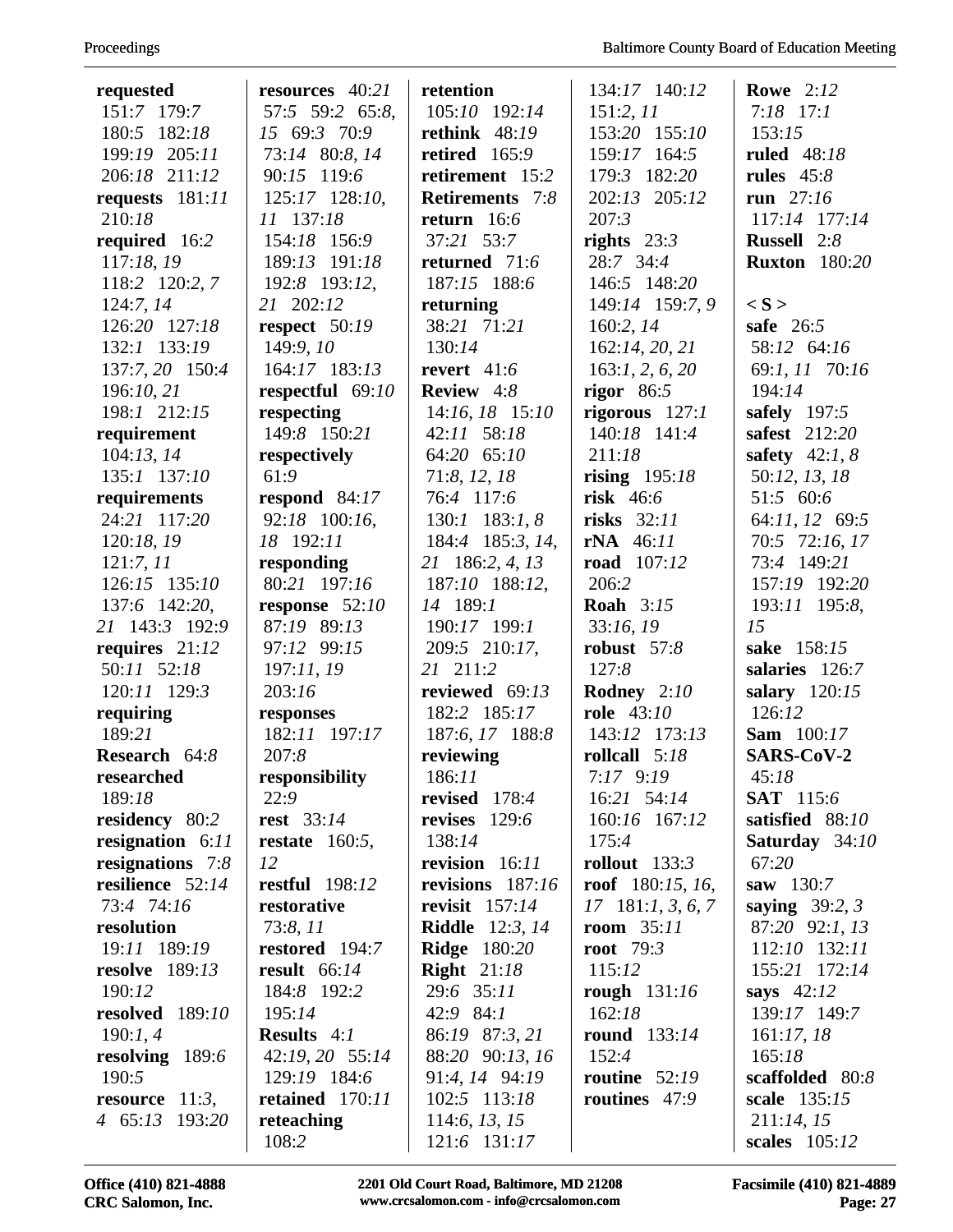| Proceedings |
|-------------|
|-------------|

| scenario 173:7                | 20 157:19             | $13\quad163:3, 5, 6$                | <b>Section</b> 16:12          | 170:6                    |
|-------------------------------|-----------------------|-------------------------------------|-------------------------------|--------------------------|
| 197:19                        | 158:6 162:19          | 177:5 178:21                        | 29:14 120:5, 20               | selection 18:18          |
| schedule 56:8                 | 163:4 165:15          | 179:9, 11, 13, 21                   | 121:2 126:3                   | self $39:1, 5$           |
| 168:19 169:15                 | 166:1 167:7           | $180:6$ 183:11,                     | 128:18 129:15                 | selves $53:4$            |
| 181:14                        | 176:16 177:4,         | 20 184:8, 20                        | 163:9                         | semester $63:19$         |
| scheduled                     | 13, 14, 15, 16        | 191:10 192:20                       | sections 128:11               | 108:15 211:2             |
| 18:16 196:9                   | 178:5, 16 179:7,      | 195:9, 20 196:6                     | sector 132:20                 | send 38:12               |
| <b>School</b> 11:12           | 8 180:7, 13, 15,      | 197:21 198:6                        | secure $64:16$                | 160:8                    |
| 12:11, 12, 13                 | 16, 17, 18, 19, 21    | 205:2, 14 210:3                     | 69:1, 11                      | sending $169:5$          |
| $13:17$ 14:3, 4               | 181:2, 3, 4, 5, 6,    | 211:7, 13                           | security $69:6$               | senior $13:10$           |
| 16:13 19:6                    | 8 183:11              | schoolteacher                       | 157:19                        | 115:15                   |
| 23:17 24:16                   | 184:11 191:14         | 24:4 27:4                           | see 15:21                     | sense 38:19              |
| 25:7 29:10, 21                | 193:2, 11, 18         | school-wide                         | 16:16 19:19                   | 103:16 152:10,           |
| 30:9 32:9 33:6,               | 194:8, 15 195:5,      | 71:9                                | $24:14$ 35:1                  | 17 158:1                 |
| 20 35:1 36:15,                | 6 196:3 197:9         | science 59:11                       | 38:4 44:5, 9                  | sent 38:14               |
| 18 38:15 41:6,                | 204:18 211:1          | 62:13, 18 63:2                      | 48:4 81:11                    | $144:16$ 146:4, 8        |
| 14, 18 43:5                   | <b>School-based</b>   | 76:10, 14, 21                       | 83:2 87:6 88:3                | 163:11                   |
| 47:14 51:12, 14,              | 65:9 66:10, 15        | 77:6                                | 91:14 92:6, 9,                | sentiments               |
| 18, 20 52:12                  | 69:19 70:3, 19        | Sciences 9:6                        | 11 93:5, 19                   | 102:6                    |
| 57:3, 13 58:6                 | schooler 37:14        | 12:18                               | 96:2, 5, 11                   | separate $76:3$          |
| 60:1, 5, 16 61:1,             | 38:12                 | scientific 45:15                    | 105:8 106:17                  | 200:21 202:13            |
| $3, 11, 20$ 62:1, 8,          | schoolhouse           | score 105:14                        | 109:16 110:9,                 | September                |
| $16, 17, 21$ 63:4,            | 79:16                 | 112:4 211:13                        | $12, 20$ 113:3, 6             | 42:13, 15                |
| $6, 9 \quad 64:3, 5, 7,$      | schooling $52:6$      | <b>Scott</b> 2:13 8:9               | 114:14 115:10                 | 122:12 201:16            |
| $11, 16$ 65:3, 9,             | Schools 11:11         | <b>Scotts</b> 178:4                 | 116:2, 6 118:5,               | series $30:6$            |
| $10\quad 66:1, 20$            | $13:4$ 14:7, 8        | screening $42:20$                   | 20 119:10, 16                 | 34:8                     |
| 67:2, 19, 20                  | 16:15 32:8, 9         | se $155:1$                          | 123:16 125:9                  | seriously $32:3$         |
| 68:14 69:9, 14,               | 37:14, 16, 19         | seal 214:12                         | 134:14 142:14,                | servants $21:20$         |
| $15, 18$ 70:5, 6,             | 40:17 41:17           | seasonal 44:9                       | 16, 21 143:5, 14,             | serve $24:3$             |
| $12, 14$ $71:2, 8$ ,          | $42:2, 4$ $43:11,$    | Second 7:14                         | 19 146:11                     | 53:4 65:12               |
| $12, 15, 20$ 72:4,            | 15 47:10, 19          | $9:16$ 15:14                        | 153:9, 13, 14, 20             | 152:5 172:5              |
| $6, 9, 15$ 73:5               | 49:8 57:13            | $31:6, 15$ 41:8                     | 156:18 158:16                 | 173:6, 11 184:8          |
| 75:9, 11, 17                  | 62:9 64:1, 3, 6,      | 54:11, 12 63:17                     | 178:2 200:4                   | 209:13                   |
| 76:19, 20 77:4,               | $12, 20$ 65:13        | 71:7, 14 78:5                       | 209:19 210:7,                 | served $5:9$             |
| 7, 8, 12 80:3                 | 66:7 67:5 68:4,       | 90:19 93:4, 16,                     | 20, 21 211:11                 | $11:4, 10$ 12:8,         |
| 82:5, 10 83:13,               | $10, 21$ 69:6         | 17, 19 94:18                        | seeing $103:4$                | 21 13:3, 12              |
| 21 85:9 87:7                  | 70:8 72:5, 7          | 95:6 109:20                         | 109:7 110:17                  | $14:2$ $21:19$           |
| 90:8 96:20                    | 78:14 80:15           | $110:3$ 116:1                       | 181:11                        | 132:3                    |
| 98:18, 20 100:9               | 86:10 100:15          | 151:3, 6 154:9                      | seeking $35:18$               | serves $58:15$           |
| 103:10 106:11                 | $101:8$ 108:14,       | 159:13, 15, 16                      | seen $44:6$                   | 121:21                   |
| 108:10, 13                    | 16 115:9 118:9        | 161:4 169:18,                       | 93:12 105:5                   | service 7:9              |
| 113:12 114:6                  | 120:2, 11             | 19 173:15                           | 144:18 153:14                 | 11:1, 18, 21             |
| 115:14, 16                    | $121:11$ $125:3, 4$ , | 175:1,3                             | 205:16                        | 13:16 23:18              |
| 122:9 123:4                   | 5 128:8, 19           | secondary $14:3$                    | sees $41:11$                  | 59:18 164:13             |
| 124:15 126:4                  | 129:1, 3, 5           | 83:6 107:14                         | <b>SEL</b> 50:9               | 183:18                   |
| 128:12 129:6                  | 130:2 135:21          | 110:7 191:10                        | 103:7                         | Services 9:8             |
| 133:1 134:4                   | 136:4, 9, 10, 12,     | seconded                            | <b>select</b> 22:16           | $12:4, 8$ 41:7           |
| 136:2<br>137:5<br>138:9 149:4 | 15 138:10, 16         | 160:16 162:9<br><b>secret</b> 149:7 | selected 18:17<br>20:4 166:15 | 59:2 61:18<br>70:6 79:19 |
|                               | 153:12 154:21         |                                     |                               |                          |
| 154:6 155:14,                 | 156:4 162:12,         | secretaries 33:5                    |                               | 128:15, 17, 20           |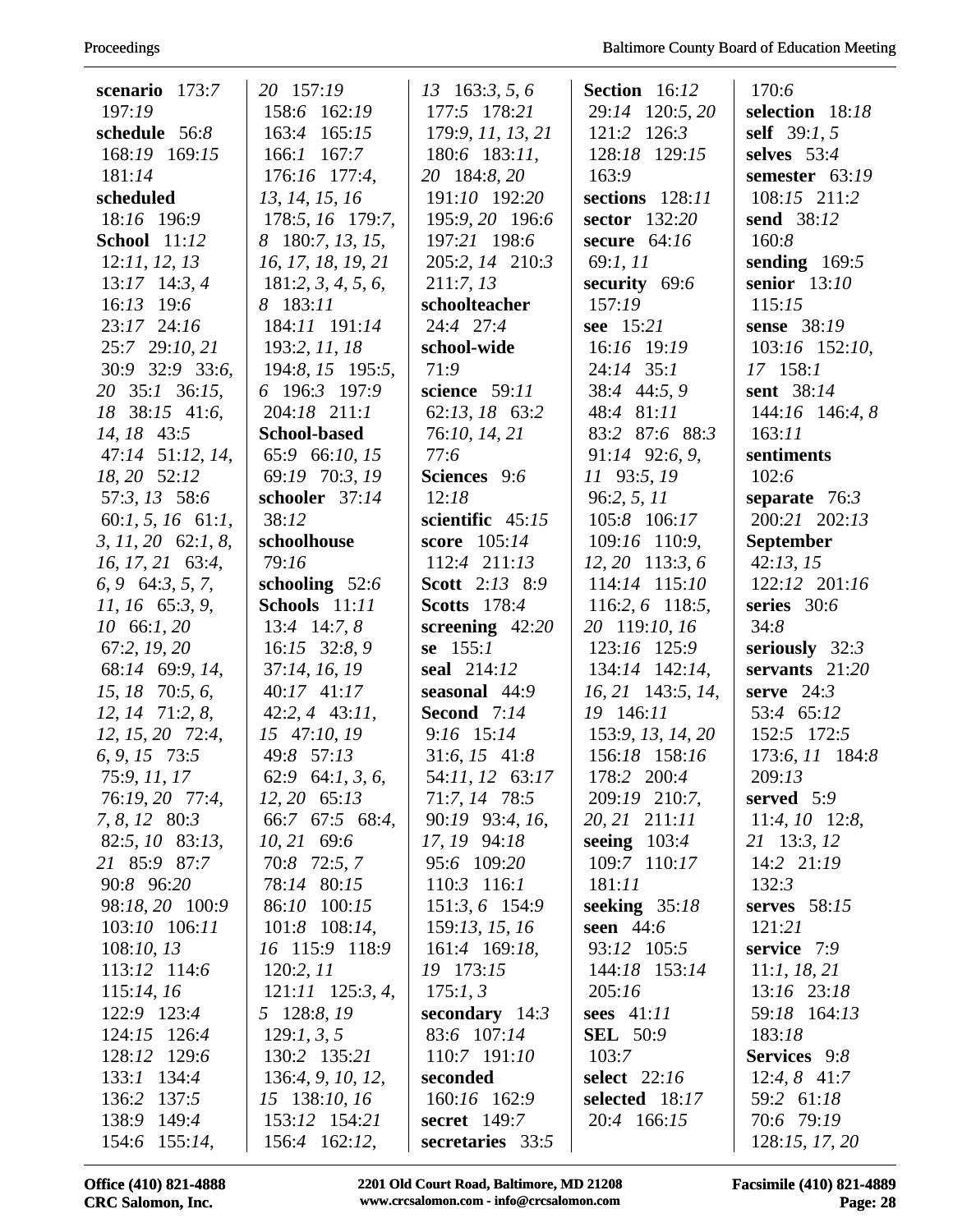| 136:6 156:10       | short-term                          | 162:18, 21        | small $73:15$       | source $65:7$                |
|--------------------|-------------------------------------|-------------------|---------------------|------------------------------|
| 192:1              | 192:17 194:11                       | 163:16 212:13     | $74:3, 4, 5$ 90:4   | <b>South</b> 44:14           |
| serving $24:2$     | Shoulder 67:12                      | six-four $20:19$  | 96:17 106:4, 13     | southeast                    |
| 128:9 143:12       | shout $23:13$                       | sixth $82:6$      | $111:1$ $191:15$    | 178:20 179:21                |
| 150:8              | show $22:2$                         | size 191:10       | <b>SMOB</b> 34:5, 7 | Southwest 9:4                |
| <b>SESSION</b> 1:8 | 31:14 58:20                         | skill 56:20       | 35:5, 17 36:13,     | $11:2, 5$ 30:17              |
| $3:21$ 6:7, 19     | 60:15 93:4, 17                      | 57:1 128:2        | 20 146:8            | 31:2, 17 32:18               |
| 28:18 53:16, 19    | 106:15 108:4                        | skilled 26:1      | 149:14 158:18       | 181:7                        |
| 54:2, 5 132:6      | 111:20 130:9                        | skills 74:17      | 159:7, 8, 9         | space 131:6, 10              |
| 157:9 160:15       | 209:16                              | 194:2             | 160:2, 13           | spaces $132:18$              |
| 181:16 182:6       | showed $156:13$                     | skyrocketed       | 162:14 166:20       | Sparrows 13:14               |
| sessions 120:6     | showing $46:5$ ,                    | 44:16             | <b>SMOBs</b> 163:14 | speak $15:20$                |
| 125:2, 11 193:1    | 17 113:19, 21                       | slide 56:11       | smooth $71:11$      | 18:10, 14 19:2               |
| 201:7              | shown $45:2$                        | 57:16 58:8        | snapshot $57:20$    | 20:11, 16 30:16              |
| set 28:21          | 81:14, 15, 20                       | 60:10 61:10       | 88:10 94:7, 17      | 40:13 46:12                  |
| 119:12 157:1       | shows $43:6$                        | 62:2, 4 63:19     | 95:4 115:21         | 98:1 148:2                   |
| sets $92:2$        | 180:1 186:9                         | 64:19 66:4        | Social 47:6         | 151:13 170:15                |
| Setting 4:11       | sick 39:18                          | 68:20 71:3, 4     | 50:1 59:12          | 171:4 184:21                 |
| 75:13 79:3         | side 154:16                         | 72:11, 13 73:9    | 62:13, 18 70:6      | 207:5 212:15,                |
| settle 90:12       | sign $54:7$                         | 74:19 75:1, 20    | 76:10, 13 77:1      | 18                           |
| settled 78:1       | 212:15                              | 76:3 78:8         | 87:7 128:14         | speaker $18:19$              |
| seven $6:15$       | signature $87:15$                   | 79:14 80:16, 19   | 193:8 194:2         | 19:2 20:1 23:8               |
| $10:17$ 61:14      | signed $53:13$                      | 81:4, 20 82:20    | 195:11 205:17       | 26:8 30:17                   |
| shaded $180:4$     | significant                         | 87:2 118:2, 5,    | 211:8               | 33:16 37:10                  |
| share $46:20$      | 77:18 98:12, 15                     | 11, 20 119:9, 10  | social-emotional    | 40:6 43:18                   |
| 80:14, 18, 21      | 124:4 134:3                         | 120:3 121:12      | 69:7 72:18, 19      | 47:21 53:10                  |
| 81:17 85:8         | 170:12                              | $122:7$ 123:16,   | 74:1 78:10          | speakers $18:15$ ,           |
| 96:7 97:9          | <b>silence</b> 5:8, 12              | 20 124:1 126:2,   | 80:9 103:8          | 16 19:16 53:11,              |
| 101:6, 16 118:8    | 35:2                                | 15 128:7          | 129:4               | 12                           |
| 145:5, 6 164:2     | similar $93:12$                     | 129:13 130:8, 9   | society $48:13$     | speaking $34:1$              |
| shared $34:9$      | 97:5, 18 105:20,                    | 136:17 137:13     | 68:7 212:4          | $109:10$ 165:2, 3            |
| 59:19 75:3         | 21 112:11                           | 138:8 176:21      | sole 149:20         | 200:10                       |
| 89:17, 18 90:2     | 138:19 179:20                       | 177:6, 19 178:3,  | solely 187:10       | spearheaded                  |
| 97:13,17           | simple $103:18$                     | 14, 18 179:6, 13  | solidified          | 153:18                       |
| $125:15$ 146:10,   | simply $35:13$                      | 180:1 183:20      | 147:19              | special $11:6, 9$            |
| 18 189:6 191:1     | <b>Sincerely</b> 23:5               | 184:2, 10, 12, 13 | solstice 49:19      | 23:12 41:5                   |
| 194:18 197:14      | single $35:4, 6, 9$ ,               | 186:8, 9, 14      | 53:7                | $61:17$ 125:5                |
| sharing $80:12$    | 10 37:4 38:5                        | 187:1, 3, 9, 21   | solution 189:19     | 128:16 129:7                 |
| 203:4,10           | 52:11 87:10                         | 189:5 190:13      | 192:17              | 138:17 156:5                 |
| sharp $195:1$      | 200:5                               | 191:4 192:17      | solutions 41:2      | 212:17                       |
| sheet 200:11       | sit $39:6$ $121:19$                 | 194:21 197:13     | solve 193:19        | specialist 9:6               |
| shift 107:2        | 148:1 150:15                        | 198:8             | son's $47:5$        | $11:16$ 12:19                |
| shifted $121:9$    | site 141:12, 14                     | slides $60:7$     | soon 182:9          | 13:2                         |
| shifting $197:11$  | sits $166:16$                       | 81:15 100:4       | 190:12 209:10       | specific $6:15$              |
| shifts $120:1$     | sitting $165:13$                    | $117:1$ $124:3$   | sorry $31:20$       | $16:17$ 19:7                 |
| short $171:9, 13$  | situation $27:10$                   | 185:7             | 97:11 111:12        | 20:1 75:6 93:7               |
| 172:4              | 89:18                               | sliding $135:15$  | 159:4 160:19        | 100:10 106:20                |
| shortage $41:9$    | situations 98:16                    | slightly $97:8$   | <b>sound</b> 91:6   | 107:20 119:5                 |
| 191:7              | six $61:3, 7, 14$<br>85:15, 18 87:2 | slots $132:20$    | sounds $134:2$      | 121:10 186:20<br>197:9 200:9 |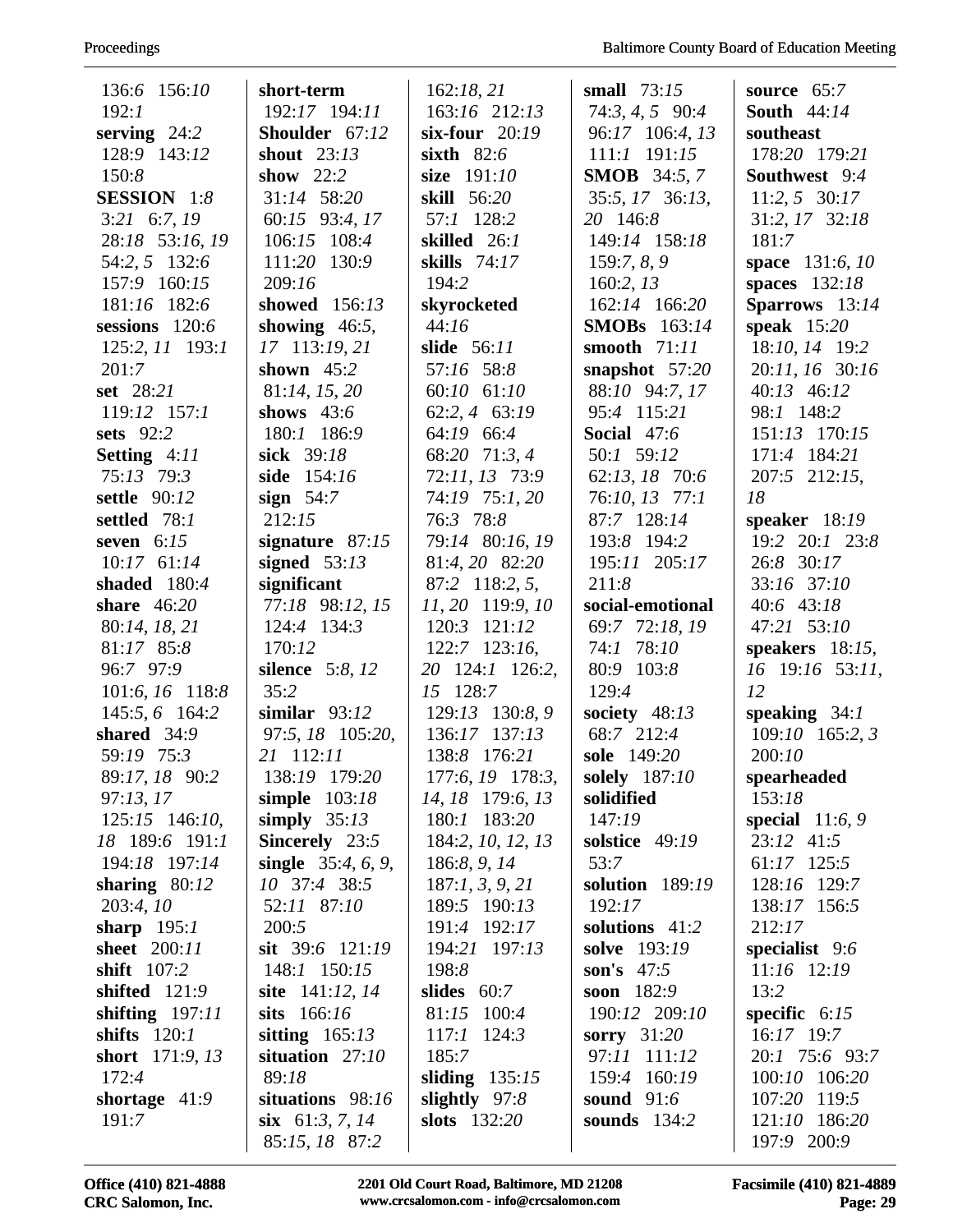| <b>Specifically</b>           | stakeholder                       | 195:3 198:2                   | $125:17$ 184:1                            | 111:18,19                             |
|-------------------------------|-----------------------------------|-------------------------------|-------------------------------------------|---------------------------------------|
| 31:9 32:17                    | 30:16 31:18                       | 204:15, 17                    | 190:16                                    | 112:2 113:7                           |
| 56:19 117:6                   | 186:13 187:14,                    | 205:18 206:19                 | strategies $52:8$                         | 123:13,14                             |
| 118:21 127:13                 | 20 188:1                          | 214:1, 5                      | 65:18 78:12                               | 140:21 146:6                          |
| specificity                   | 202:13,21                         | <b>stated</b> 79:16           | 123:13                                    | 148:19 149:1, 2,                      |
| 102:10                        | stakeholders                      | statement 50:4                | strategy $155:19$                         | 9, 21 150:21                          |
| <b>speech</b> $12:7, 9$       | 70:12 79:9                        | 85:3 105:17                   | streamline                                | 156:11 157:4                          |
| spend 115:19                  | standard 86:4                     | 166:12                        | 192:6                                     | $164:14$ $165:1, 3,$                  |
| spending $51:19$              | 107:5 112:4, 8                    | statewide 28:19               | strengthen $73:5$                         | 9, 11, 14, 21                         |
| 122:14 149:17                 | 113:17,18                         | 127:21                        | 78:13 80:16                               | 166:17,18                             |
| spent $123:2$                 | standards 86:4                    | stating $112:13$              | strengthened                              | 193:17 194:1                          |
| spiking $44:13$               | 91:2 101:3                        | status $16:5$                 | 16:1, 16                                  | 196:9 203:21                          |
| spiritual $48:15$             | $108:5$ 110:11,                   | 121:5 126:5                   | stretched 52:12                           | Student-                              |
| spoken $47:11$                | 12, 14 112:6                      | 199:9 203:16                  | Stricker 12:10                            | centered 21:12                        |
| 166:9 173:2, 3                | 114:3 126:4                       | 204:15 210:16                 | strive 74:14                              | students $21:5, 6$ ,                  |
| sports $41:18$                | 127:4 141:7                       | stay $22:1$ 26:5              | strong $30:3$                             | 10, 15 22:1, 12,                      |
| 204:21                        | 211:17 212:3                      | $41:3$ $44:3$                 | 158:7                                     | 16, 19 23:18                          |
| spread $45:7$                 | standing $146:10$                 | 46:21 204:15,                 | stronger 48:7                             | 25:4 27:12, 16                        |
| 195:2 197:8                   | standpoint 46:1                   | 16 205:5, 8                   | strongly $104:11$                         | 29:19 30:12                           |
| spreadsheet                   | stands $6:5$                      | staying $205:19$              | structure 48:10                           | 32:11 34:9                            |
| 180:4                         | start $23:15$                     | <b>Stein</b> 3:13             | 197:16                                    | $35:7, 8, 13$ 36:6,                   |
| spring $83:12$                | 55:20 67:1                        | 26:8 29:7, 8, 9,              | structures 71:9                           | 11, 14 37:2                           |
| 130:15 189:2                  | 82:17 87:18                       | 11                            | 88:4 130:3                                | 38:10, 13 39:16,                      |
| 199:16                        | 110:12 115:10                     | stemming                      | 156:4                                     | 18 43:12 44:1                         |
| <b>SS</b> 214:2               | 137:19 143:19                     | 146:20                        | struggle $49:7$                           | 53:5 58:11, 14                        |
| staff $11:5, 10$              | 149:5 158:18                      | step $88:1$                   | struggling                                | 59:13 60:15                           |
| 18:7 41:3                     | 180:9 207:15                      | 103:20 120:9                  | 40:21 102:13                              | 61:1, 12, 13, 17,                     |
| 59:21 63:21                   | started 41:7                      | 144:21                        | Student 2:14                              | 20 62:1, 7, 10,                       |
| 66:15, 20 69:3,               | 98:19 131:5                       | stepping $51:18$              | $19:7$ $20:1$ $21:1$ ,                    | 12, 15, 17, 19, 21                    |
| 8, 20 72:15, 20               | 199:4                             | steps $58:5$                  | $3, 13, 19$ $22:3, 6$ ,                   | 63:6, 8, 10, 13,                      |
| 75:15 78:13                   | starting $155:9$                  | 95:1 115:13                   | $7\quad 23:3, 13\quad 27:2,$              | $15, 21$ 65:17                        |
| 85:6, 7 86:3                  | <b>STAT</b> 13:1                  | 118:11 145:3                  | 7, 8 28:6, 12                             | 67:8, 14 68:5                         |
| 98:13 99:8                    | state 24:5 38:6                   | 186:18, 21                    | $34:3, 4$ 35:3, 16                        | 69:3, 8, 20                           |
| 101:8 104:21                  | 39:11 42:14, 21                   | 188:21 189:20                 | 36:8, 13, 20                              | 70:11, 14 71:2,                       |
| $121:13$ $122:13$ ,           | $43:1, 3$ 60:20                   | 193:11 194:9                  | 37:4 38:16                                | 18 72:19 73:1,                        |
| 15 124:11                     | 80:10 82:16                       | 197:10                        | $40:15$ 52:1                              | 13, 15, 16, 18                        |
| 137:7 154:17                  | 83:8, 9 86:1, 15                  | <b>Steve</b> 64:19            | 56:14, 16, 20                             | 74:4, 5, 8, 9, 14                     |
| 156:15 183:19                 | 107:7 115:6                       | stipend $139:17$ ,            | 57:1, 5, 6, 9, 15,                        | 75:4, 7, 9 76:6,                      |
| 184:21 190:7                  | 117:21 122:18                     | 18                            | 17, 21 58:19                              | 15, 17, 20 77:4,                      |
| 192:4, 13 193:6,              | 124:19 126:11                     | <b>Stoneleigh</b> 12:9        | 59:4, 17 60:18                            | 9, 11, 12 78:6,                       |
| 18 194:4, 16<br>205:18 210:17 | 128:3 139:3<br>143:17 146:8       | stood $99:14$<br>stop $44:14$ | 64:15 65:14, 19                           | $19, 21$ 81:2, 3,                     |
| staffing $40:19$              | 154:9, 10 155:8,                  | $45:7$ 134:1                  | 66:1, 14 67:2, 7<br>68:12, 19 69:12,      | 20 82:1, 14                           |
| 51:14 155:6                   |                                   | 157:16                        |                                           | 83:2, 15, 17, 18,                     |
| 191:5, 13 194:4               | 9, 14, 19 156:1,<br>2, 8 158:4, 8 | stopping $45:3$               | $13, 17, 21$ 70:1,<br>$7, 18$ $71:1, 10,$ | $19\,84:7, 8, 15,$<br>21 88:7, 8, 16, |
| stage $178:9$                 | 159:19 162:19                     | story $88:13$                 | 19 72:2 73:3                              | 18 89:19 90:1,                        |
| stages $133:9$                | 164:1, 3, 7, 13                   | 90:5 180:2                    | 75:18 78:3, 11                            | 9, 17, 20, 91:1                       |
| staggered                     | 176:17,18                         | Strategic 58:15               | 79:11 80:18                               | 93:4, 17 94:8,                        |
| 152:8 168:19                  | 177:5, 21                         | 119:14 122:4                  | 82:2 95:1                                 | 14, 16 95:21                          |
| 169:15 171:16                 | 180:12 184:15                     |                               | 103:16 109:9                              | 96:17, 19 97:5,                       |
|                               |                                   |                               |                                           |                                       |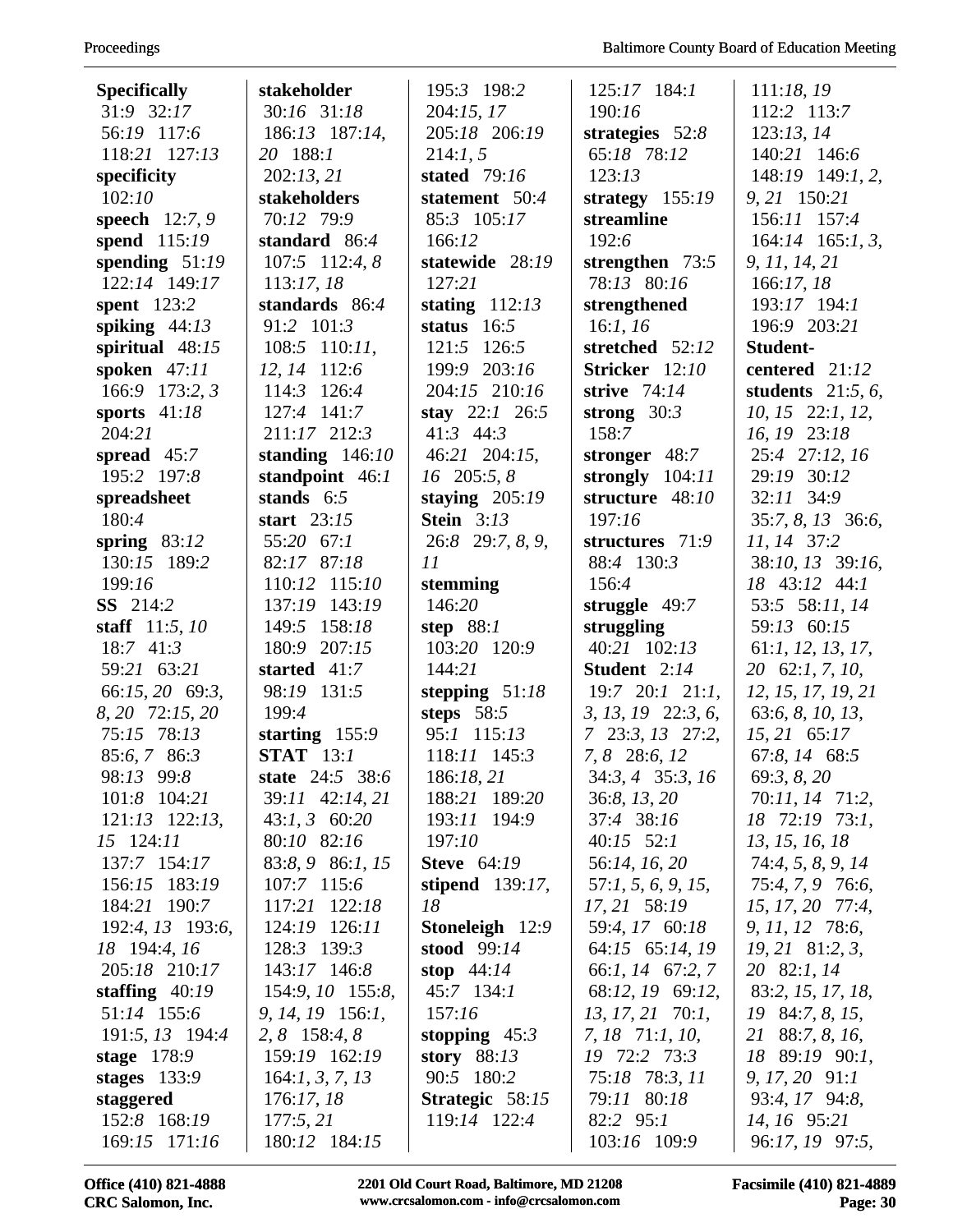## Proceedings

| 13, 18 98:13, 18,          | subject $62:9$       | 21 18:7 20:14                  | $104:1$ $107:10$     | 57:3 59:7           |
|----------------------------|----------------------|--------------------------------|----------------------|---------------------|
|                            | 63:6 76:5 77:9       |                                | 128:8<br>129:5, 12   | $61:11$ $64:5$      |
| 19 99:5, 7, 11             | 113:11 178:9         | 23:11, 17 26:12                | 138:10 155:13        | 65:11 69:16         |
| 104:9, 11                  | subjects 93:8        | 30:20 43:1, 19<br>117:17 186:4 |                      | 79:17 96:20         |
| 105:20 106:15<br>107:14.18 | submission           |                                | supposed 105:6,<br>7 | 100:9 108:8         |
|                            | 178:5 180:12         | <b>Superintendents</b>         |                      |                     |
| 108:16, 19                 |                      | 14:5 153:9                     | suppression          | 120:10 124:15       |
| 109:15 111:16              | submit $20:4$        | superintendent's               | 36:8                 | 131:9, 13 134:5     |
| 112:13 113:11              | $122:14$ $123:7$     | 49:21 182:12                   | sure 32:20           | 158:6 163:4         |
| 114:21 116:4, 6            | 137:18 181:15,       | supervisor 9:8                 | 52:15 85:4           | 165:15 167:8        |
| 119:3, 7 121:4             | 18 182:9             | 12:4 13:11, 14,                | 89:3 91:5 98:3       | 183:7,11            |
| 122:5 124:17               | submitted            | 15                             | 99:7 109:21          | 185:21 193:2        |
| 126:17,20                  | 123:2 182:12         | supplied $146:7$               | 111:10, 14           | 195:5 197:17        |
| 127:3 128:9, 14,           | subsequent           | 151:6                          | 119:15 136:3, 8      | 198:3               |
| 16 129:7, 8, 9,            | 172:9                | supply $207:1$                 | 137:2 138:1          | systemic            |
| 10, 12 130:4               | subsequently         | support $14:3$                 | 144:9 151:8, 14      | 177:16 180:5,       |
| 131:20 133:15              | 173:9                | 25:15 30:4                     | 153:15 154:15        | 10 193:15           |
| 138:17, 18                 | substitute           | 57:9 60:1 64:4,                | 155:1 156:2, 7       | systems $21:4$      |
| 142:17 149:10,             | 192:12,16            | 6, 7, 14 65:18                 | 159:21 164:8         | 71:9 80:1           |
| 15 150:7, 13, 20           | substitutions        | 69:21 70:7, 11                 | 168:16 204:20        | 117:9, 11 155:4     |
| 154:18,21                  | 19:2                 | 72:4, 6, 7, 9, 17              | 208:1, 21            | 158:14 190:18       |
| 158:6 165:2, 3,            | succeed 69:4         | 74:10 78:3                     | surprised 36:7       | system's $150:2$    |
| $4, 6, 7$ 166:3, 5,        | success $57:5, 6$ ,  | 81:2 88:18                     | survey 190:19,       | systemwide          |
| 14, 15, 21 167:2,          | 16 58:19 63:16       | 103:2, 17                      | 21                   | 22:10 60:21         |
| 3, 6 183:18                | 68:5 74:13           | 115:16 125:21                  | Susan $3:16$         | 72:16 79:20         |
| 184:9 194:2, 15            | 99:18 108:4          | 128:15 129:10                  | 37:11,12             | 104:13 193:15       |
| 195:7, 11, 17              | 111:19 166:1         | 155:7, 17 156:9                | suspended            |                     |
| 197:3 204:17,              | successes 74:17      | 170:2, 13                      | 61:21 196:5          | $\langle T \rangle$ |
| 19 205:18                  | successful           | 171:20 172:8                   | suspension           | <b>TABCO</b> 189:8  |
| 211:8                      | 60:18 88:19          | 190:11 191:15                  | 58:19 59:5,7         | table $56:6$        |
| student's 111:21           | 119:7                | 192:13 194:15                  | 60:9 61:12, 14       | 200:19              |
| studied $25:13$            | successfully         | 198:15 201:20                  | 69:18 116:1          | tables $47:15$      |
| 185:12                     | 107:12 129:18        | 202:5                          | 194:11, 12, 13       | tackle 194:20       |
| studies 46:5               | suffered $28:3$      | supported                      | 203:17               | tailored 107:11     |
| 59:12 60:15                | 109:2                | 191:11                         | suspensions          | take 34:19          |
| 62:13, 18 76:10,           | sufficient 51:15     | supporting                     | 61:19 78:16          | 75:19 81:10         |
| 13 77:1 87:7               | suggested            | 23:2 63:15                     | 93:9                 | 97:21 103:20        |
| 178:20                     | 187:16 201:16        | 64:1 78:10                     | sustained $128:8$    | 118:18 122:5        |
| study $24:15, 20$          | suicide $47:2, 5$    | 161:19 187:1                   | SWAEAC 3:14          | 145:16 148:4        |
| 25:20 29:15                | summarize            | supportive                     | switch 133:2         | 157:10 194:9        |
| 30:10 60:17                | 32:16                | 58:12 69:2, 11                 | Switching 100:6      | 201:17 209:11       |
| 66:9 71:17                 | summary $6:19$       | supports $47:17$               | syllables $151:9$ ,  | <b>Taken</b> 3:21   |
| 117:5 178:8                | 162:11 182:8         | 52:9 59:2                      | 10                   | 53:16 54:5          |
| 179:3, 4, 20               | summer 86:11         | 63:20 64:12                    | symptomatically      | 109:11 114:18       |
| 211:1                      | 123:4 128:13         | 65:11 67:15, 21                | 51:21                | talk $27:2$         |
| stuff $102:10$             | 147:11 211:12        | 69:4, 7 70:10,                 | synergy $119:16$     | 46:20 84:14         |
| stunting $47:7$            | <b>Summit</b> 177:15 | 20 72:12, 20                   | system $19:6$        | 86:13 88:15         |
| subcommittee               | sun $53:8$           | 73:7, 11, 14, 17,              | 25:7 29:21           | 94:7, 13 137:13     |
| 121:19                     | super $46:19$        | $19 \quad 74:1, 3, 7, 11,$     | 30:9 32:9 35:1,      | 138:8 154:7         |
|                            | Superintendent       | 16 78:2 79:19                  | 2 36:10, 18          | 156:12 204:4        |
|                            | $7:5$ 9:10 13:20,    | 80:2, 8 90:3, 14               | 46:4 52:15           |                     |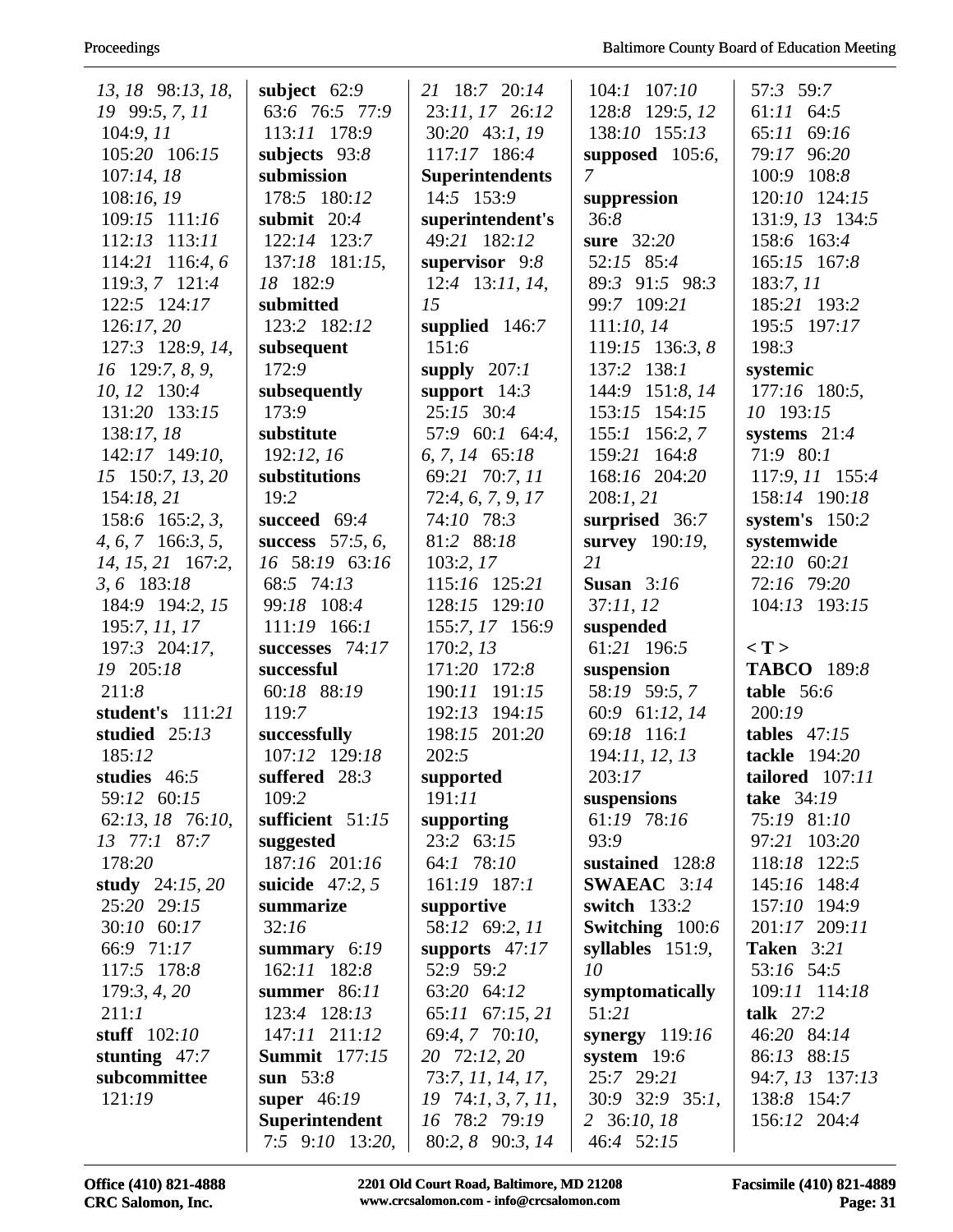| talked $26:17$       | 11, 17, 19         | ten $18:15, 21$         | 60:11, 12 66:4      | $205:15$ $206:3$    |
|----------------------|--------------------|-------------------------|---------------------|---------------------|
| 90:15 115:5          | 189:18, 21         | 49:3 137:13             | 68:3 71:5           | 207:6, 9 208:1,     |
| 201:10               | 191:9, 21 192:3    | tend $110:3, 5, 9$ ,    | 72:14 75:2          | 7, 9, 17, 20, 21    |
| talking $15:18$      | 193:17             | 10                      | 79:15 81:2, 5, 8,   | 209:12, 14          |
| 86:3 91:8            | teaching $24:8$    | <b>tenth</b> $121:6, 9$ | 9, 12 82:18         | 210:7, 9, 12        |
| 99:16 106:5          | 79:10 86:4         | 126:18                  | 83:20 85:13         | 211:19 212:7        |
| 131:4, 5 133:13      | 108:18 126:5, 9,   | term $121:3$            | 86:18, 20 87:11     | 213:1               |
| 157:8                | 13 141:1 191:8     | 152:1 171:9, 12         | 89:12 92:19         | thankful $33:2$ ,   |
| talks $127:17$       | 194:9              | 172:2, 5, 6, 7, 9,      | 95:8 96:8, 10       | $3, 7$ 47:16        |
| 136:18               | team $56:9$        | 13 173:8, 9, 10         | 98:3 100:2          | 178:12              |
| target $101:19$      | 59:1, 20 65:17     | terms $84:12$           | 104:2, 3, 15, 16,   | thanking $23:15$    |
| 106:4 122:21         | 70:11 78:3         | 88:7 90:1, 10           | 18, 21 108:6        | <b>Thanksgiving</b> |
| targeted $57:14$     | 79:8, 17, 21       | 97:16, 20 145:4,        | 109:4, 6 111:3      | 38:4 39:10          |
| 192:1                | 80:1 86:20         | 12 148:13               | 113:1 115:1, 17,    | 51:5                |
| task $25:12, 15$     | 88:14 89:14, 17    | 154:4 171:16            | 18 116:6, 7, 8      | themes $201:10$     |
| $30:1, 3, 5$ $52:11$ | 90:2 93:21         | 172:3 173:5             | 120:4 123:17,       | thing $46:16$       |
| $125:11$ $204:3$     | 115:18 116:7       | 193:20                  | 20 130:17, 19       | 52:2 95:10          |
| tasked 185:11        | 130:1 183:16       | Terrace 181:4           | 131:2 134:17,       | 98:21 99:13         |
| taught $57:11$       | 184:19 186:2,      | terrific 92:7           | $18, 20$ 135:11,    | 101:5 109:9         |
| taxpayers            | 13 187:10          | 204:8                   | 16 136:16           | things $27:16$      |
| 149:15               | 188:4, 15          | test $82:16$            | 137:12 138:6        | 28:4 46:4           |
| <b>TDIF</b> 70:1     | 189:20 190:1,      | 107:7 203:20            | 139:7, 8, 10, 12,   | 87:16 90:7          |
| teacher $11:2, 4$ ,  | 19, 20 191:18      | 204:15, 16, 19          | 16 141:10           | 91:12 100:7, 8,     |
| 5, 6, 8 12:6, 8      | 194:20 196:16,     | 205:5, 8, 10            | 142:3, 4, 7, 8, 10  | 10, 14, 20          |
| $13:1$ 14:7          | 18 197:1, 14       | 206:17, 18              | 143:8, 9, 11, 20,   | 101:11 103:13       |
| $37:15$ $38:3, 8$    | 198:10             | tested $82:1, 10$       | $21 \quad 144:1, 8$ | 107:3 144:14        |
| 39:16 41:9           | TEAMS 1:9          | testify $26:4, 14$      | 145:17 146:2        | 145:9 152:17        |
| 56:19, 21 66:13      | 5:14 57:14         | testing $184:12$        | 148:17 150:21       | 153:11,20           |
| 120:15,20            | 65:9, 14 70:7      | 196:11                  | 151:2, 9, 11        | 156:7 157:14        |
| 126:12,13            | 71:15 79:2         | <b>tests</b> 109:11     | 152:13 153:2, 4     | 179:17 201:12       |
| 192:16               | 194:15             | 112:20 206:8,           | 157:2 159:3, 12,    | think $27:15$       |
| teacher-created      | teamwork           | 11                      | 16 160:5, 6, 10,    | 28:8 29:3           |
| 67:10                | 158:15             | texts $68:15$           | $11 \quad 162:4,5$  | 34:12, 20 84:13     |
| teachers 23:18       | technical $24:10$  | <b>Thank</b> 7:10, 15,  | 164:8, 9, 12        | 88:10, 14 89:13     |
| 24:4 33:4            | $119:5$ $127:1$    | 16 8:15, 17             | 166:7, 8, 10, 11    | 92:1, 12 95:18      |
| 38:11 44:7           | 128:1              | 9:11, 17, 18            | 167:9,10            | 97:3 98:6           |
| 53:1 65:3, 6         | technological      | 10:20 14:11             | 168:13 169:2, 4,    | $101:5$ $103:1$     |
| $67:1, 4$ $68:19$    | 190:9              | 15:7, 8, 13, 17         | 11, 19, 21          | 107:5 109:8         |
| 71:14 72:2           | technology         | $16:8$ , $19$ $17:19$ , | 170:14 171:18       | 110:19 112:15       |
| 75:20 84:9, 20       | 30:1 122:14        | 20 23:6, 7, 17          | $172:15$ $173:1$ ,  | $113:9, 13$ 114:1   |
| 85:4 98:13           | 150:17             | 25:8 26:3, 7, 9,        | 14 174:16, 17       | 135:4, 6 136:17     |
| 99:4 103:14          | tell 34:7 38:16    | $11 \quad 29:4,6$       | 175:2 176:2, 4,     | 138:2 142:18        |
| 105:15, 20, 21       | 39:19              | 30:13, 14, 21           | 6 181:19            | $144:17$ 150:6,     |
| 106:18 107:19        | telling $112:19$ , | 33:10, 11, 15           | 182:16, 17          | $11, 13$ 163:3      |
| 108:17 110:16,       | 20                 | $37:6, 8, 9$ 40:4,      | 185:8 186:9         | 164:5, 6 167:4      |
| 17, 21 114:20        | tells $90:4$       | 5 43:16, 17             | 198:14, 16, 20,     | 169:8 171:21        |
| 119:3 120:12         | temperatures       | 47:20 49:11, 14,        | 21 200:18           | 173:12 201:8        |
| 126:3, 10            | 38:15              | $15$ 53:6, 9 54:3,      | 202:4, 6, 7         | 210:6 211:4, 21     |
| 137:14, 15           | temporary          | $10, 13$ 55:10, 11,     | 203:4, 13, 14       |                     |
| 139:21 140:6,        | 192:15             | 12 56:10 58:9           | 204:2, 8, 10, 13    |                     |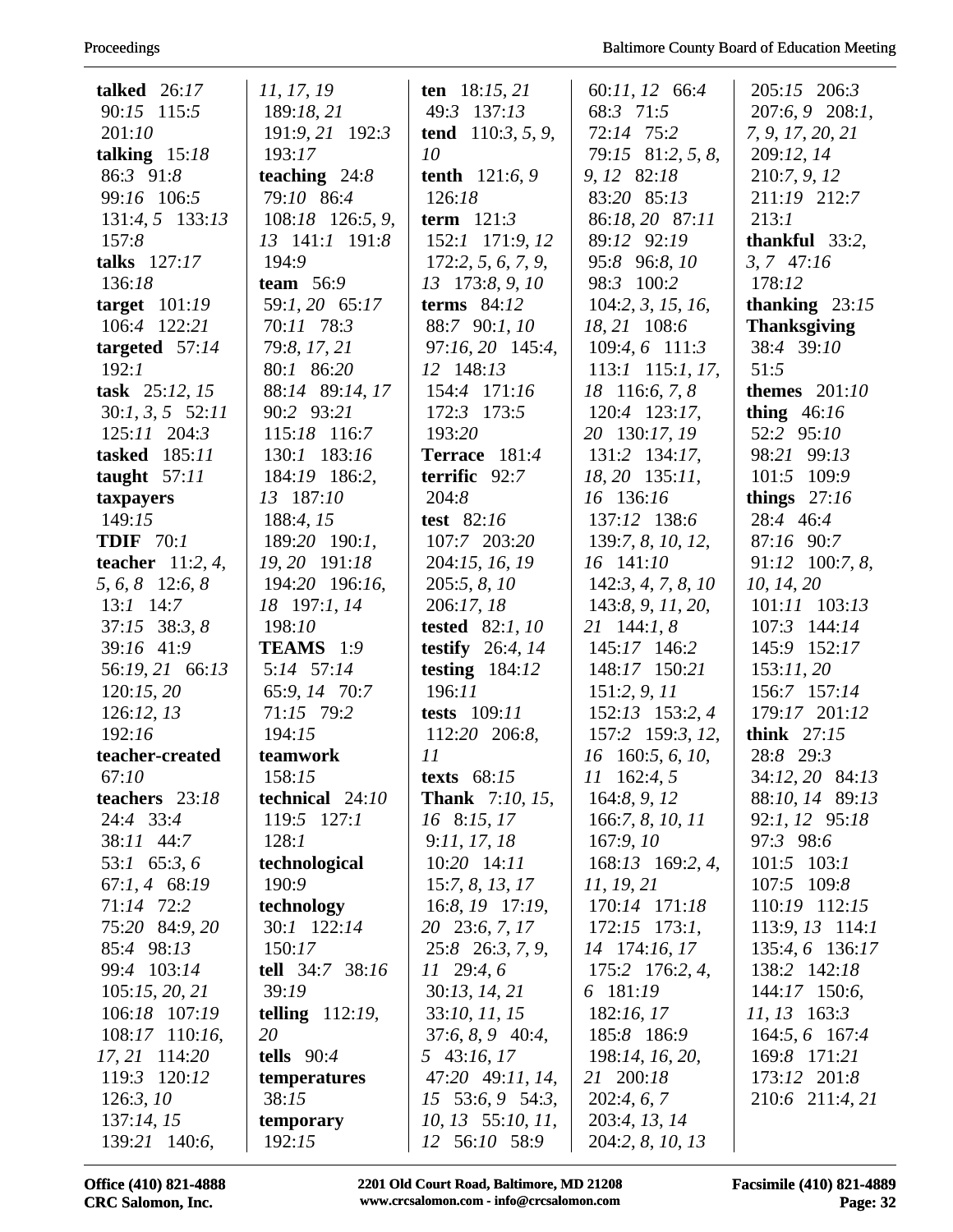| thinking $26:19$     | 126:21 165:8          | timeline $122:9$     | Tonight's 5:13      | transportation       |
|----------------------|-----------------------|----------------------|---------------------|----------------------|
| 98:2 146:4           | 170:6<br>168:11       | 123:8, 17            | 6: $1, 3$ 18:12     | 191:8 209:20         |
| 157:16               | 173:5 186:10          | 136:21 186:18,       | 154:14              | 210:20               |
| third $94:4$         | 192:18 193:2,         | 21 188:13            | tools 190:21        | traps $155:2$        |
| 110:4, 5 207:12      | 12 196:16             | 199:11 200:11        | 194:3, 11           | trauma $58:4$        |
| Thomas $2:14$        | 201:12 202:15         | 201:17               | top $100:13$        | 122:16 123:2         |
| 5:7 7:14, 16         | three-minute          | timelines 118:10     | 155:5 195:10        | 129:4                |
| $8:5, 6$ 9:16, 18    | 19:17                 | timely $73:7$        | topic 31:11, 19     | trauma-              |
| $10:7, 8$ 15:12,     | three-quarters        | times $33:6$         | $34:1$ $147:17$     | informed 74:2        |
| 13 17:9, 10          | 62:14                 | 45:10 51:16          | topics $36:3$       | treat $45:20$        |
| 23:14 54:21          | three-year-olds       | 86:2 87:21           | 66:17               | treated 34:18        |
| 55:1 104:4, 6        | 131:8                 | 88:9 92:14           | total $187:4$       | 164:16               |
| $109:5, 6$ 111:3,    | threshold             | 188:8 198:11         | totality $84:15$    | treatment $46:3$     |
| 12, 14 113:1         | 136:11                | <b>tired</b> 38:9    | touched 160:8       | treatments           |
| $114:5$ $115:1$      | thresholds 51:7       | tirelessly 190:7     | town 193:5, 14      | 46:17                |
| 134:19, 20           | thrilling $47:14$     | <b>Title</b> 12:20   | <b>Towson</b> 179:7 | tremendous           |
| 135:4, 16            | throw $154:11$        | 13:2 136:19          | 181:5               | 131:3, 9, 12         |
| 145:14 146:4         | Thursday 198:7        | <b>titled</b> 129:20 | tracing $51:21$     | tremendously         |
| 148:3, 15, 17        | ticket 114:16         | today $31:21$        | track $22:8$        | 91:9                 |
| 151:1 158:18,        | tied 51:6             | 34:3 35:6            | 112:14              | trend $109:14$ ,     |
| 21 159:2, 3, 6,      | <b>Tier</b> 73:17, 19 | 38:18 49:13          | tracked $85:15$     | 20 110:19            |
| 13, 21 160:7, 12     | $74:3, 7$ 199:3, 5,   | 94:6 95:2            | 96:3                | <b>trends</b> 109:17 |
| 162:10, 16           | 6, 18 200:3, 6        | 134:9 149:9          | tracker $121:2$     | trim $102:1$         |
| 163:16 164:9         | <b>tiered</b> 73:14   | 156:13 179:17        | tracking $200:11$   | triple $45:6, 10$    |
| 166:10, 11           | ties 171:19           | 181:14 182:14        | train $122:12$      | true $51:6$ 57:6     |
| 167:20, 21           | time 19:18, 19,       | 207:1                | trained $122:15$    | 214:6                |
| $174:4, 5$ $175:13,$ | 21 23:16, 19          | <b>Today's</b> 21:15 | training $26:2$     | truly $26:3$         |
| 14                   | 24:11 28:15           | told $51:16$         | 129:5               | 150:14, 18           |
| Thornton 155:2       | 29:3, 4 30:12         | tolerance 44:7       | <b>Transcribed</b>  | trust $22:15$        |
| thorough             | 39:12 40:9            | tolerated 193:11     | 1:20                | try 56:8 86:12       |
| 140:19               | 44:19 46:19           | Tolliver 12:17       | transcription       | 94:5 136:8           |
| thought $95:3$       | 54:1 57:18            | 13:5                 | 214:7               | trying $44:5$        |
| 97:9 142:2           | 81:6, 9 84:16,        | tomorrow             | transition 58:2     | 89:7 91:5, 11        |
| 212:5                | 20 87:20 91:19        | 49:13 191:1          | 64:18 71:11         | 94:8 152:21          |
| thoughtful $21:6$    | 92:8, 21 95:20        | <b>tone</b> 19:19    | 103:9 170:3         | 155:1 205:2          |
| 22:13 158:13         | 100:1 104:14          | tonight $15:4$       | 196:7               | Tuesday 5:5          |
| thoughts             | $111:1$ $115:19$      | 20:16 24:11, 12      | transitional        | 38:1 212:10, 12      |
| 152:11 153:21        | 119:17 123:5,         | 26:4 27:2            | 44:10 78:1          | turn $55:21$         |
| thousand             | 20 130:18, 20         | 28:21 33:10          | transitioning       | 58:7 68:1 71:2       |
| 206:18               | 145:20 146:13         | $40:11$ 43:6         | 77:17 98:14         | 81:6 84:2            |
| threatening          | 152:1, 2, 10          | 53:19 55:18          | transitions         | 104:10, 12           |
| 193:9                | 156:12 157:9          | 56:9 59:4, 19        | 98:12               | 123:21 132:15        |
| three $14:7$         | 168:18 169:14         | 86:21 93:5           | translate $35:19$ , | 151:17 171:11        |
| 18:13, 20 43:21      | 170:19 171:4,         | 144:10 145:4,        | 21                  | 189:3                |
| 49:5 55:18           | 12 173:10             | 13 146:12            | transmission        | turned $19:20$ ,     |
| 56:18 58:18          | 183:17 189:3          | $147:18$ 148:1,      | $45:3$ 205:1        | 21 33:13             |
| 60:7 62:7 74:7       | 191:17 199:13         | 11, 17, 21           | transmit $45:11$    | turnover $152:9$     |
| 78:5 86:2            | 205:14                | 176:15 183:5         | transparency        | 168:21 169:16        |
| 108:18 110:10,       | timeframe             | 189:8 213:1          | 190:17              | 170:12, 19, 21       |
| 21 113:4 125:4       | 18:19                 |                      |                     | 171:17               |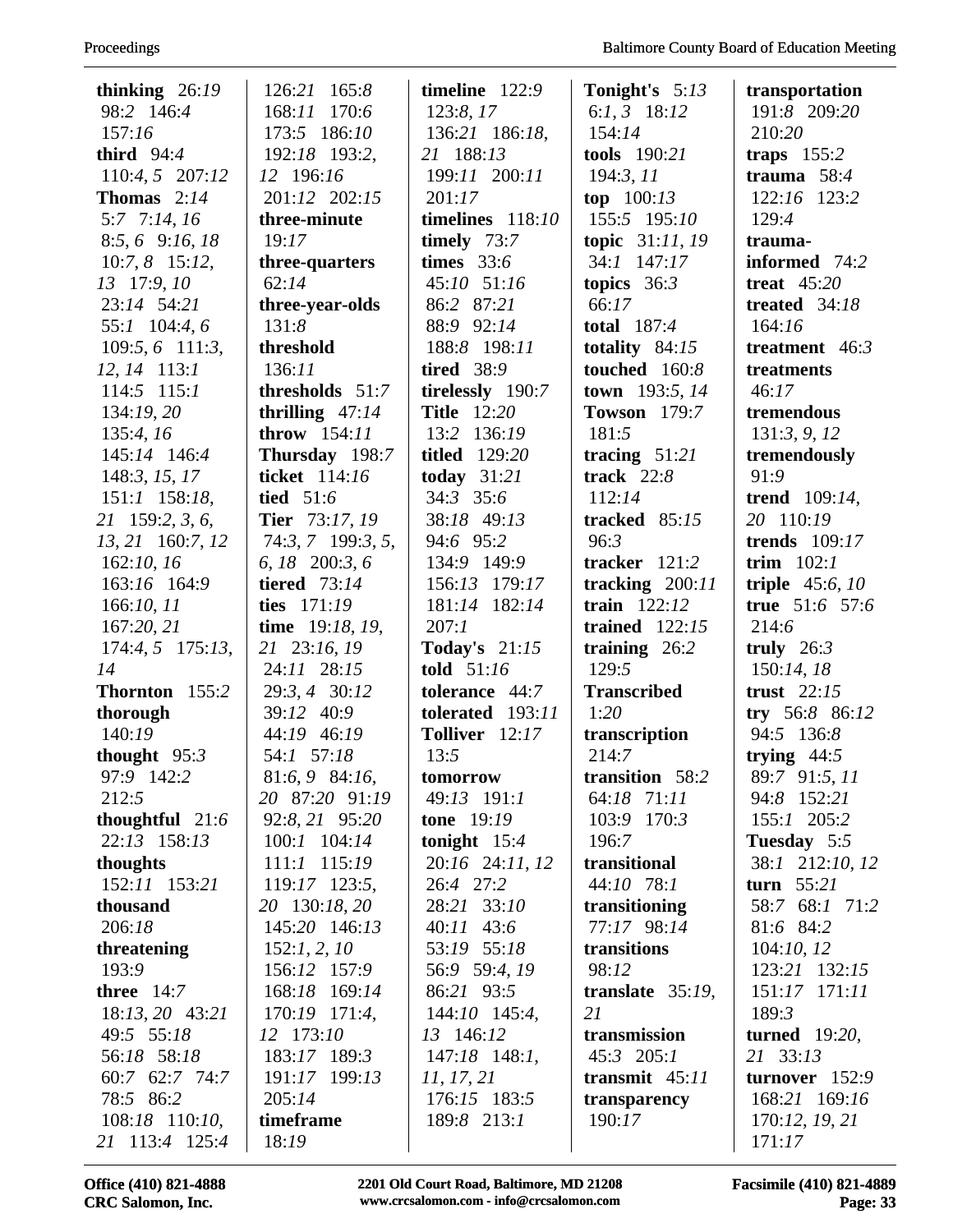| tutoring $41:18$   | uncertainty          | 12, 15 185:5        | <b>vaxed</b> $45:8, 11,$ | vision $25:10$          |
|--------------------|----------------------|---------------------|--------------------------|-------------------------|
| 65:8 67:19         | 23:19                | 198:6,9<br>189:8    | 20 46:14                 | 125:15                  |
| 101:16, 18         | uncommon             | 199:1 203:10,       | vendor $16:4$            | visit $39:6$            |
| 102:3, 19          | 140:6                | 16 204:9            | 190:8                    | 130:2 184:20            |
| 106:12             | understand           | 208:12 209:20       | Verizon 5:16             | visiting $134:14$       |
| $TV$ 5:15          | 21:4 40:18           | 210:15              | versus $44:12$           | visits $47:2$           |
| two $37:20$ 39:1,  | 78:21 85:17          | Updates 4:10        | 45:8 83:18               | visualize 50:6          |
| 4 44:12 60:2       | 86:5 91:11, 16       | 42:13 186:5         | $154:21$ $211:13$ ,      | 53:3                    |
| 61:13 74:3, 6      | 92:13 99:8, 16       | 203:8 207:15        | 14                       | <b>vitamin</b> 46:4, 5, |
| 83:17 95:13        | 107:6 111:17         | 208:16 209:4, 7     | viable $41:11$           | 6, 8, 9                 |
| 96:7, 16 100:4,    | 112:12 153:6         | upgrade $181:1$     | <b>Vice</b> 2:4 7:5      | <b>VLP</b> 59:14        |
| 13, 19 101:11,     | 160:21 172:14        | upset $36:6$        | 8:4 9:1, 14              | 75:4, 8, 14             |
| 15 109:13, 15      | 199:21 201:3         | 48:12               | 10:6 14:15               | 77:16 78:3, 9,          |
| 110:9 113:4        | 206:6, 10            | uptick $42:4$       | 17:8 20:15               | 12, 20 79:8             |
| 123:16 125:5       | understanding        | urge $29:13$        | 23:11 25:8               | 87:14 96:1, 5,          |
| 131:9 141:10       | 22:17 28:21          | use $24:11$         | 26:12 33:18              | 14 97:17, 19            |
| 145:9 148:4, 5,    | 75:12 78:18          | 58:16, 20 71:17     | 49:18 54:20              | 99:14                   |
| 8 151:8, 10        | 113:10 134:13        | 102:1, 19           | 116:16 144:7             | voice 21:14             |
| 152:5, 8 161:11    | 178:1                | 108:15 122:17       | $147:5, 9$ 151:1         | $35:3, 20$ 36:1,        |
| $162:20$ 163:1,    | unfilled $191:12$    | 123:3 141:9         | 152:13 159:5,            | 13 37:4 149:10          |
| 19 168:17          | <b>Unfortunately</b> | 185:20 192:15       | 12, 16 160:6, 10         | 150:21 167:2            |
| 169:13 171:10      | 30:7                 | 194:10              | $161:3, 7$ 162:8         | voices $22:19$          |
| 172:19 178:19      | unintended           | user 188:2          | 168:8, 14 169:2          | 34:14, 17 37:2,         |
| 179:9, 11 184:3    | 171:21               | uses $31:12$        | 174:3,19                 | $3, 7$ 185:16           |
| 187:9 199:6        | union 130:10         | usually $86:10$     | 175:12 176:6,            | volunteered             |
| 200:6 204:13       | 184:21 202:19        | utilize $19:10$     | 12 183:4 185:9           | 121:19                  |
| 209:21             | 121:1<br>unions      | 65:3 68:10, 18      | 208:15 209:3             | volunteering            |
| two-by-two         | 126:14 201:20        | 80:3 204:18         | videotape 141:1          | 172:21                  |
| 201:9,13           | unique $77:19$       | utilizing $211:2$   | view 100:17              | vote 5:18 7:17          |
| two-year $152:1$   | 89:18                |                     | viewed $193:3$           | $9:19$ 15:7             |
| 168:19 169:15      | unit 114:17          | $<$ V $>$           | views $18:3$             | 16:21 28:9, 10,         |
| 172:13 173:8       | units $143:1$        | vacancies 191:6     | violence $42:1, 8$       | $13\quad 34:3, 6, 7$    |
| 176:20             | 202:6 205:11         | vacation $39:8,9$   | virtual $37:20$          | 35:20 36:10, 14,        |
| type $34:21$       | 206:18               | vaccinated 38:8     | 39:3 40:3 41:6,          | 15, 16, 17, 54:2,       |
| 50:12              | unity $31:14$        | 45:6, 17            | 12 43:2 59:14            | 14 145:21               |
| types $59:18$      | University           | vaccination         | 68:10 74:21              | 147:21 149:3,           |
| 186:10             | 194:3                | 44:13 196:10        | 75:6, 13 76:2            | 19 160:17               |
| typically $125:8$  | unsuccessful         | 203:20              | 78:17 79:1, 7,           | 163:14,18               |
|                    | 194:8                | Vaccine 45:9        | 11 89:19 96:18           | $164:3$ 167:3, 11,      |
| $<$ U $>$          | unvaccinated         | vaccines $45:1$     | 97:4 98:5, 7             | 13 173:16               |
| <b>U.S</b> $41:16$ | 45:19                | value $44:10$       | 99:8, 21 104:9           | 175:4                   |
| <b>Ultimately</b>  | unvaxed $45:8$ ,     | 92:7                | 108:15 191:19            | <b>voted</b> 146:1      |
| 46:21 117:8        | 20                   | <b>valued</b> 70:12 | 194:13 196:7             | votes $22:20$           |
| 119:7              | unwavering           | values $48:15$      | 198:1                    | 28:14                   |
| unavoidable        | 37:5                 | 50:4                | virtually $31:7$         | voting $5:17$           |
| 106:8              | upcoming             | variety 68:4        | 97:15 212:14,            | 22:9, 13 23:2           |
| unaware $35:14$    | 80:20 193:5, 16      | 114:20 192:12       | 18                       | 27:3 28:6 34:4          |
| uncertain 33:6     | <b>Update</b> $4:7$  | various 51:6        | virus $40:2$             | 148:20 149:14           |
| uncertainties      | 42:10 117:7          | 65:11               | 45:14                    | 159:7, 9 160:2,         |
| 89:20              | 182:21 183:6,        |                     | viruses $46:11$          | 13 162:14, 20,          |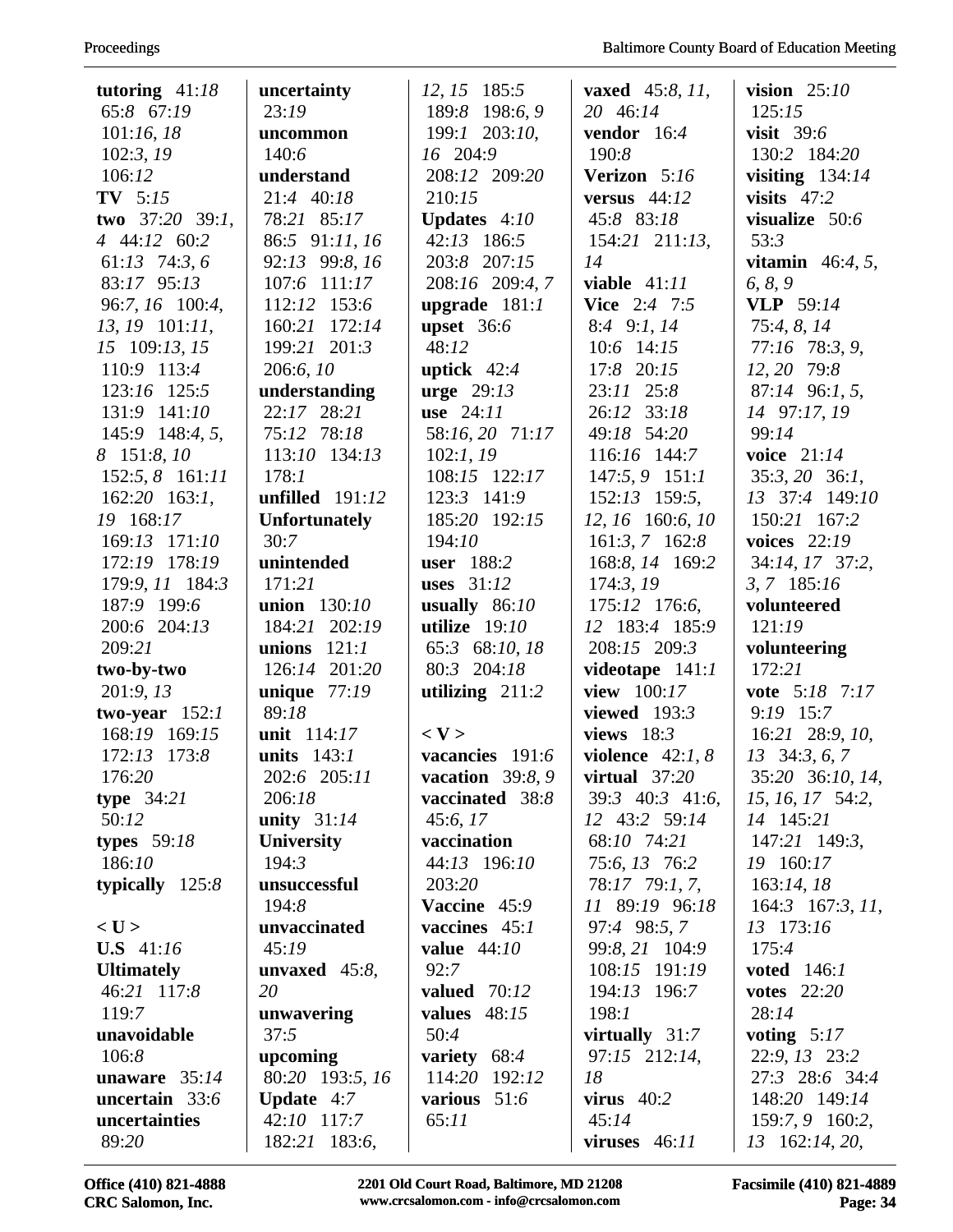| $21 \quad 163:1, 2, 6,$ | watching         | 87:13 88:8               | We've $45:2$           | 143:11 156:12    |
|-------------------------|------------------|--------------------------|------------------------|------------------|
| 19                      | 152:16           | 90:7 91:8 93:1           | 71:6 87:20             | 176:12 182:18    |
| vulnerable              | way $21:17$      | 95:21 100:18             | 91:21 93:12            | 183:2, 3 185:8,  |
| 43:12                   | 48:20 52:7, 11   | 107:8, 9 115:14,         | 95:4 100:8, 14         | 15 189:4, 5      |
|                         | 74:18 97:10      | 15 117:21                | 103:3 107:2            | 198:17 201:5     |
| $\langle W \rangle$     | $101:4$ 113:2, 8 | 128:3, 4, 6, 15          | 131:18 132:5           | 203:12, 15       |
| wad 171:11              | 114:13, 18       | 132:16,21                | 149:14, 17, 21         | 204:2 205:4      |
| wage $26:1$             | 150:18 152:7     | 140:16 142:13            | 150:6 190:9            | 207:4,6          |
| 143:4                   | 161:16 165:6     | 143:13 146:9             | 202:1 203:20           | willing $173:7$  |
| wait 28:18              | 166:18 214:10    | 148:4 161:11             | 205:16                 | willingness      |
| 113:3                   | ways 58:21       | 171:6 200:12             | Wheatley 56:5          | 209:13           |
| waiting $56:2$          | 81:1 108:4       | 201:5, 11 204:1,         | 79:13 81:9             | window $191:2$   |
| 147:8                   | 114:20 192:12    | $\mathfrak{Z}$           | 94:10                  | Wingerd 13:8,    |
| want 23:15              | weaker 48:8      | well-known               | <b>Wheatley-</b>       | 17               |
| 24:11 25:8              | web 185:19       | 45:14                    | Phillip $55:15$ ,      | winter $37:21$   |
| 32:20 34:12             | website 20:7     | wellness $21:10$         | 21 58:8, 9             | 71:6, 21 196:14  |
| 37:5 40:7               | 197:15 200:4,    | 22:7 73:4 80:9           | 60:12 79:15            | wisdom $36:12$   |
| 55:20 82:19             | 14 202:10        | 193:8                    | 86:2 89:12             | wish $40:7$      |
| 84:3 85:4, 14           | 209:10 212:17    | we're 25:2               | 97:11                  | 198:12 212:19    |
| 88:6, 8 89:14           | websites 69:16   | 33:10 34:16              | <b>Whisted</b> 116:12, | wishing $18:13$  |
| 92:19 93:3              | Wednesday        | 38:5, 8 40:16            | 21 121:16              | witness $214:12$ |
| 95:10,20<br>94:11       | 191:1 196:5      | $44:8,20$ 51:4,          | $123:21$ $124:1$       | wonder $51:15$   |
| 96:12 100:17            | 207:18           | 16 52:6 56:2             | 131:16 133:18          | 52:4,7           |
| 109:16 112:12           | week 18:12       | 59:21 83:5               | 134:6, 13 135:3,       | wonderful        |
| 115:3, 18 116:4         | 39:4 44:2, 15,   | 84:5 86:6 87:9,          | 12 136:8 137:2,        | 64:18 142:3, 14  |
| 135:9 136:2             | 18 50:15, 16     | 10 88:11 90:8,           | 17 138:3, 13           | wondering        |
| 142:13 143:11           | 53:3 192:18      | 16 92:6, 13              | 139:1, 15, 19          | 141:13           |
| 144:8 145:7, 17         | 193:14 195:8,    | 94:8 95:12               | 141:15,21              | word 151:8       |
| 148:10 149:5, 8         | 16 206:18        | 98:9 99:9                | 143:12 154:19          | <b>WORK</b> 1:8  |
| 152:14 153:20           | weekly 144:17    | $100:7$ , $11$ $101:6$ , | wide 70:13             | $16:7$ 24:17     |
| 154:11,16               | 196:11 203:20    | 21 102:3, 4, 12,         | 74:16                  | 25:14 26:16      |
| 155:21 157:21           | 204:3 206:20     | 14, 16, 18 103:4         | wider 92:16            | 27:18 33:8       |
| 166:1, 11 167:6         | 210:14           | 105:7 106:12,            | wife 48:1 49:1         | 36:12 50:7       |
| 168:15 169:6            | weeks $37:20$    | $13, 14$ 107:1           | William $13:7$ ,       | 51:10, 11 53:5   |
| 170:17 180:2            | 39:1, 4 144:17   | $108:12$ 112:3,          | 17                     | 57:3, 14 58:10   |
| 189:8 195:8             | 193:5 195:20     | $10, 16, 17$ 116:1,      | Williams 5:21          | 63:18 65:7       |
| 196:19 198:12           | weighted $129:7$ | 2 125:20 131:7           | 6:2 7:6 8:20,          | 66:11 70:6, 8    |
| 207:5                   | welcome 9:6      | 133:8, 12 134:7          | 21 10:19, 20           | 72:16 73:5, 10   |
| wanted $31:12$          | 11:16 12:20      | 144:10, 15, 20           | 14:12 23:11            | 79:14 85:18      |
| 56:12 90:6              | 29:8 33:16       | 145:2 146:13             | 29:11 30:20            | 93:10 95:12      |
| 95:11 96:7              | 53:7 55:16       | $155:1, 6$ 156:5,        | $32:1$ 43:20           | $101:16$ $108:7$ |
| $100:3$ $111:17$        | 85:9             | $7 \quad 157:18$         | 49:18 55:17            | 109:3 119:5      |
| 119:15 153:9,           | well 11:8 13:1,  | $158:17$ 161:1, 7,       | 58:10 59:19            | 128:6 140:21     |
| 15 164:12               | 13, 15 26:5      | 8, 14 181:18             | 66:3 82:17             | 158:3 181:16     |
| 166:6 181:13            | 28:19 31:8, 19   | 199:16 200:10            | 84:19 85:2, 13,        | 182:6 186:13     |
| 199:21 201:20           | 32:7 33:2        | $204:4$ $205:10$ ,       | 21 92:18 95:9          | 189:12, 21       |
| 203:9 207:6             | $37:15$ 40:1     | $11, 17$ 206:16          | $100:15$ $103:3$       | 190:7,11         |
| 210:13                  | 41:8 50:21       | 207:1                    | 109:18 115:2           | 193:16 197:9     |
| warmest $212:19$        | 73:3 80:2, 20    | <b>West</b> 47:4         | $116:17$ 123:15,       | 198:4, 15 201:7  |
| warning $121:3$         | 83:6 86:19       |                          | 20 138:5, 7            |                  |